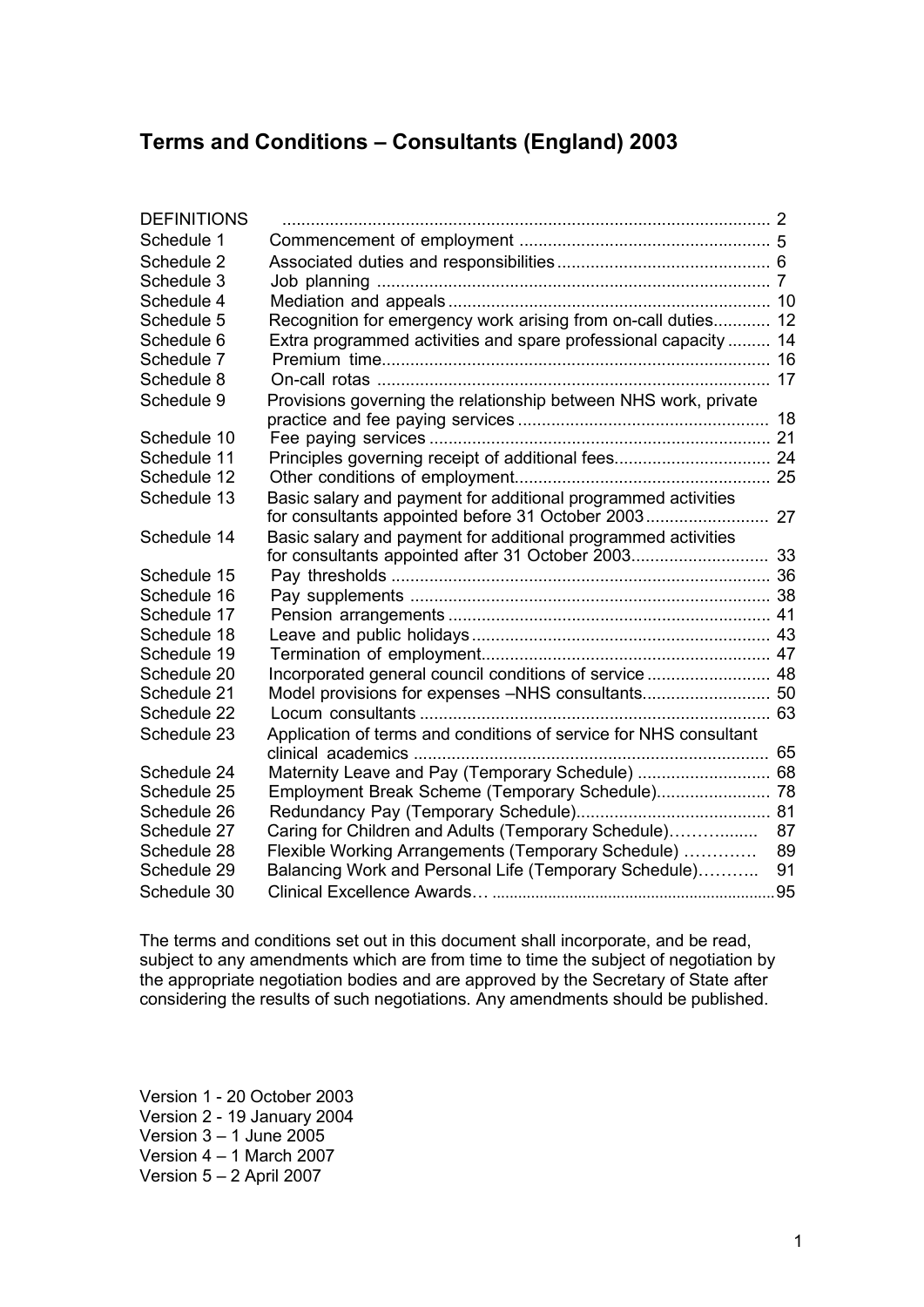Version 6 – 30 July 2007 Version 7 – 1 April 2008 Version 8 – 1 September 2009 Version 9 – 31 March 2013 Version 10 – 1 April 2018 Version 11 – 14 September 2021 Version 12 – 4 March 2022

## <span id="page-1-0"></span>**DEFINITIONS**

**Contractual and Consequential Services:** the work that a consultant carries out by virtue of the duties and responsibilities set out in his or her Job Plan and any work reasonably incidental or consequential to those duties. These services may include:

- Direct Clinical Care
- Supporting Professional Activities
- Additional NHS Responsibilities
- **External Duties.**

**Direct Clinical Care:** work directly relating to the prevention, diagnosis or treatment of illness that forms part of the services provided by the employing organisation under section 3(1) or section 5(1)(b) of the National Health Service Act 1977. This includes emergency duties (including emergency work carried out during or arising from on-call), operating sessions including pre-operative and post-operative care, ward rounds, outpatient activities, clinical diagnostic work, other patient treatment, public health duties, multi-disciplinary meetings about direct patient care and administration directly related to the above (including but not limited to referrals and notes).

**Supporting Professional Activities:** activities that underpin Direct Clinical Care. This may include participation in training, medical education, continuing professional development, formal teaching, audit, job planning, appraisal, research, clinical management and local clinical governance activities.

**Additional NHS Responsibilities:** special responsibilities – not undertaken by the generality of consultants in the employing organisation – which are agreed between a consultant and the employing organisation and which cannot be absorbed within the time that would normally be set aside for Supporting Professional Activities. These include being a Medical Director, Director of Public Health, Clinical Director or lead clinician, or acting as a Caldicott guardian, clinical audit lead, clinical governance lead, undergraduate dean, postgraduate dean, clinical tutor or regional education adviser. This is not an exhaustive list.

**External Duties:** duties not included in any of the three foregoing definitions and not included within the definition of Fee Paying Services or Private Professional Services, but undertaken as part of the Job Plan by agreement between the consultant and employing organisation. These might include trade union duties, undertaking inspections for the Commission for Health Improvement (or its successor body), acting as an external member of an Advisory Appointments Committee, undertaking assessments for the National Clinical Assessment Authority, reasonable quantities of work for the Royal Colleges in the interests of the wider NHS, reasonable quantities of work for a Government Department, or specified work for the General Medical Council. This list of activities is not exhaustive.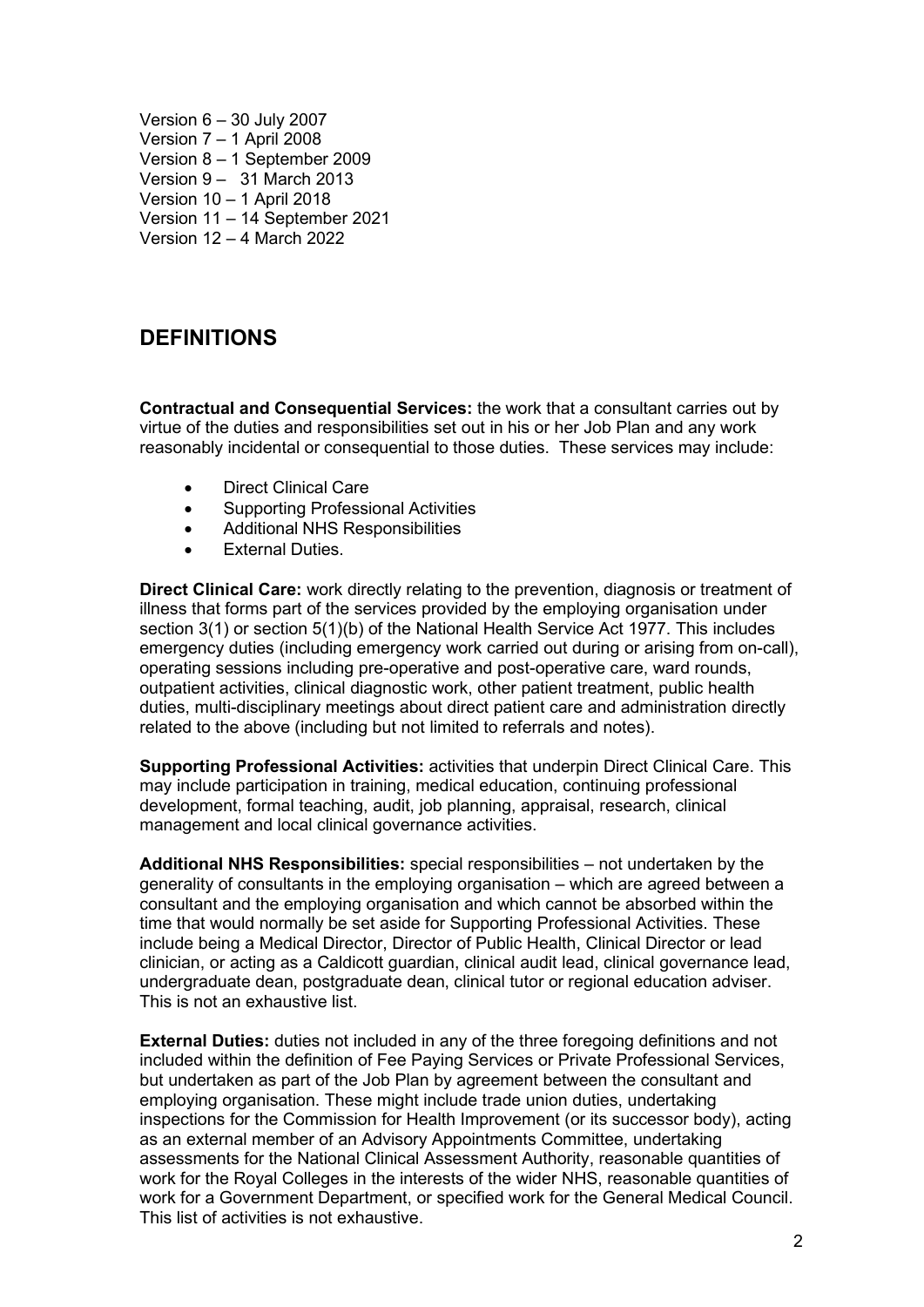### **Emergency Work:**

Predictable emergency work: this is emergency work that takes place at regular and predictable times, often as a consequence of a period of on-call work (e.g. post-take ward rounds). This should be programmed into the working week as scheduled Programmed Activity.

Unpredictable emergency work arising from on-call duties: this is work done whilst oncall and associated directly with the consultant's on-call duties (except in so far as it takes place during a time for scheduled Programmed Activities), e.g. recall to hospital to operate on an emergency basis.

For the purposes of Schedule 3, paragraph 6, non-emergency work shall be regarded as including the regular, programmed work of consultants whose specialty by its nature involves dealing routinely with emergency cases, e.g. A&E consultants.

**Fee Paying Services:** any paid professional services, other than those falling within the definition of Private Professional Services, which a consultant carries out for a third party or for the employing organisation and which are not part of, nor reasonably incidental to, Contractual and Consequential Services. A third party for these purposes may be an organisation, corporation or individual, provided that they are acting in a health related professional capacity, or a provider or commissioner of public services. Examples of work that fall within this category can be found in Schedule 10 of the Terms and Conditions.

#### **Private Professional Services (also referred to as "private practice"):** such services as include:

- the diagnosis or treatment of patients by private arrangement (including such diagnosis or treatment under section 65(2) of the National Health Service Act 1977), excluding fee paying services as described in Schedule 10 of the terms and conditions
- work in the general medical, dental or ophthalmic services under Part II of the National Health Service Act 1977 (except in respect of patients for whom a hospital medical officer is allowed a limited "list", e.g. Members of the hospital staff).

**Professional and Study Leave:** professional leave or study leave in relation to professional work including:

- study, usually but not exclusively or necessarily on a course or programme
- research
- teaching
- examining or taking examinations
- visiting clinics and attending professional conferences
- participation in training.

**Programmed Activity:** a scheduled period, nominally equivalent to four hours, during which a consultant undertakes Contractual and Consequential Services.

**Premium Time:** any time that falls outside the period 07:00 to 19:00 Monday to Friday, and any time on a Saturday or Sunday, or public holiday.

**General Council Conditions:** The National Health Service Staff conditions of service of general application as determined by the General Council of the Whitley Councils for the Health Services (Great Britain) as may be amended from time to time, or any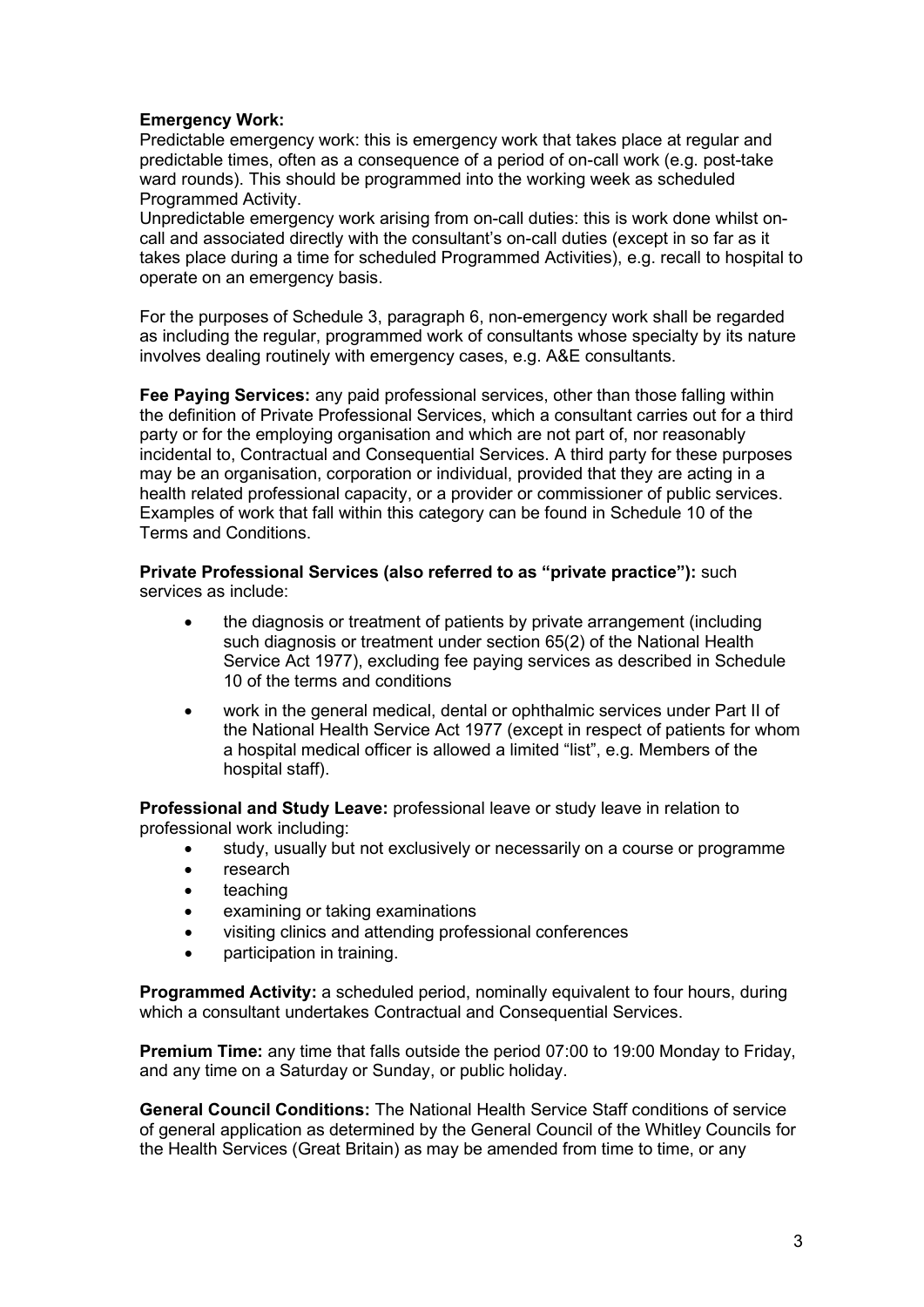provisions which may be agreed by a successor body to the General Council and may reasonably be considered to have replaced the current conditions of service.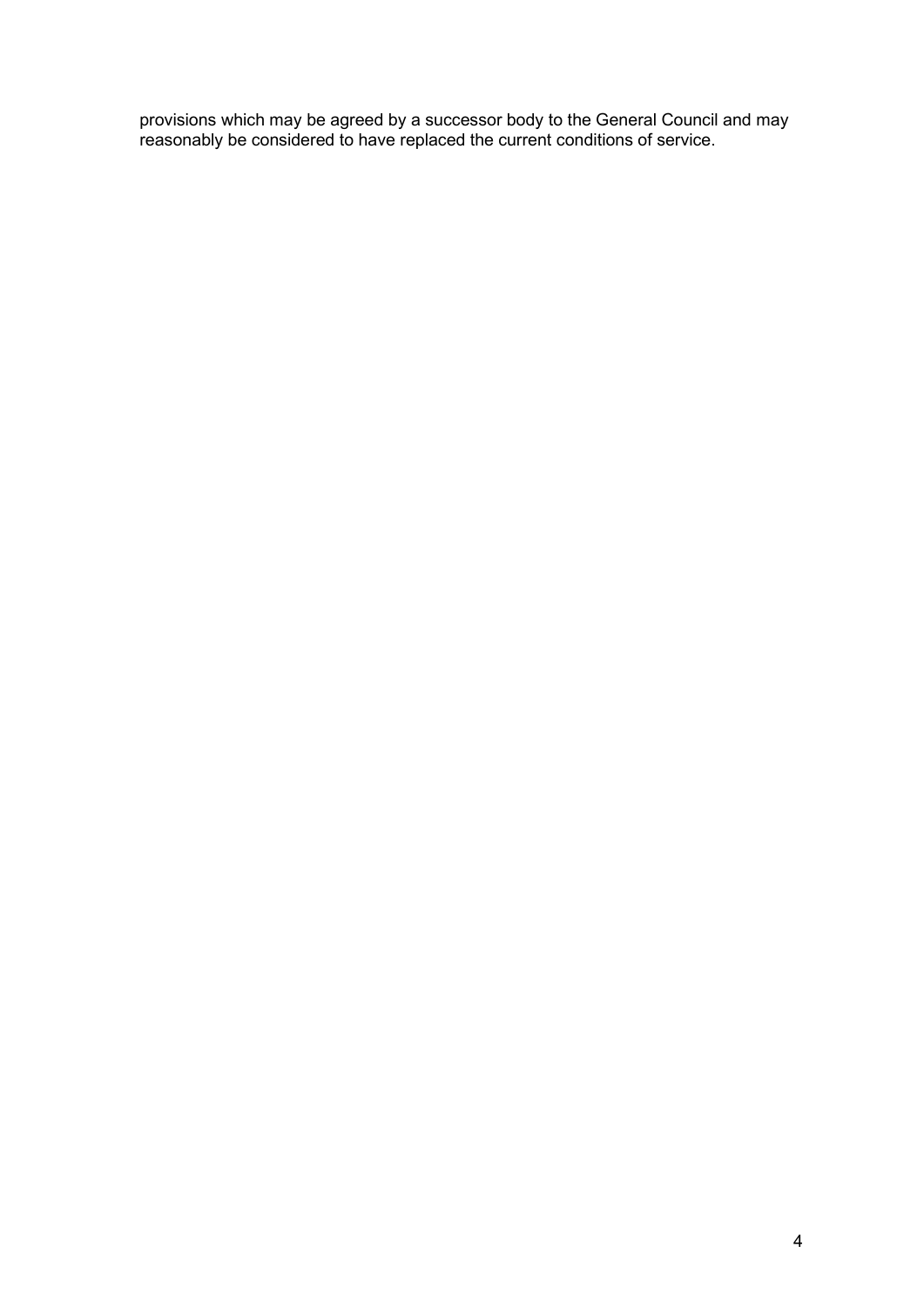## <span id="page-4-0"></span>**Schedule 1 Commencement of employment**

- 1. The date from which employment under this contract began must be stated in clause 2.1 of the consultant's contract of employment. $2$
- 2. The date from which continuous employment as a consultant began for the purposes of the Employment Rights Act 1996 must be set out in clause 2.2 of the contract of employment and should include, if applicable, employment with predecessor organisations that had previously held the contract, e.g. former Regional Health Authorities from whom the current contract was transferred under TUPE or equivalent arrangements. Previous employment with other NHS employing organisations does not count as continuous service for the purposes of the Employment Rights Act 1996 except as provided for under the National Health Service and Community Care Act 1990 or any other statute.<sup>3</sup>

#### **Calculation of seniority**

- 3. NHS organisations should take into account all previous service as a consultant with other NHS employing organisations and any equivalent experience in another EEA Member State. The employing organisation may, at its discretion, take into account service outside the NHS, for example including:
	- employment outside the EEA
	- voluntary service
	- employment in the independent sector
	- service in HM armed forces.<sup>4</sup>

On appointment to a Consultant post<sup>,</sup> Associate Specialists should be paid in line with Schedule 14 paragraph  $11^{56}$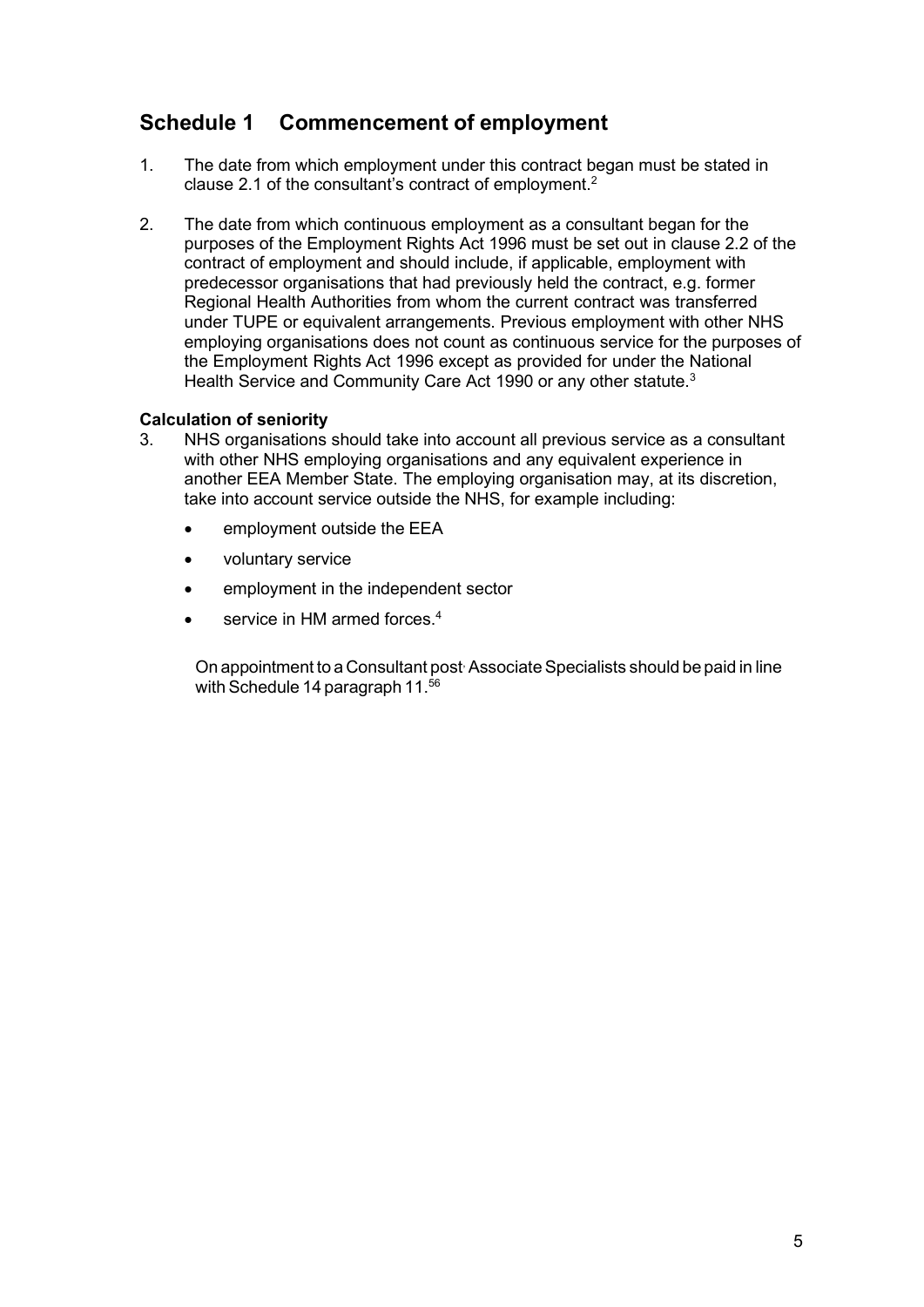## <span id="page-5-0"></span>**Schedule 2 Associated duties and responsibilities**

- 1. A consultant has continuing clinical and professional responsibility for patients admitted under his or her care or, (for consultants in public health medicine) for a local population. It is also the duty of a consultant to:
	- keep patients (and/or their carers if appropriate) informed about their condition
	- involve patients (and/or their carers if appropriate) in decision making about their treatment
	- maintain professional standards and obligations as set out from time to time by the General Medical Council (GMC) and comply in particular with the GMC's guidance on 'Good Medical Practice' as amended or substituted from time to time.
	- maintain professional standards and obligations as set out from time to time by the General Dental Council (GDC) (Dental consultants only).
- 2. A consultant is responsible for carrying out any work related to and reasonably incidental to the duties set out in their Job Plan such as:
	- the keeping of records and the provision of reports
	- the proper delegation of tasks
	- maintaining skills and knowledge.
- 3. Consultants shall be expected in the normal run of their duties to deputise for absent consultant or associate specialist colleagues so far as is practicable, even if on occasions this would involve interchange of staff within the same employing organisation. This does not include deputising where an associate specialist colleague is on a rota with doctors in training. When deputising is not practicable, the employing organisation (and not the consultant) shall be responsible for the engagement of a locum tenens, but the consultant shall have the responsibility of bringing the need to the employer's notice. The employing organisation shall assess the number of Programmed Activities required.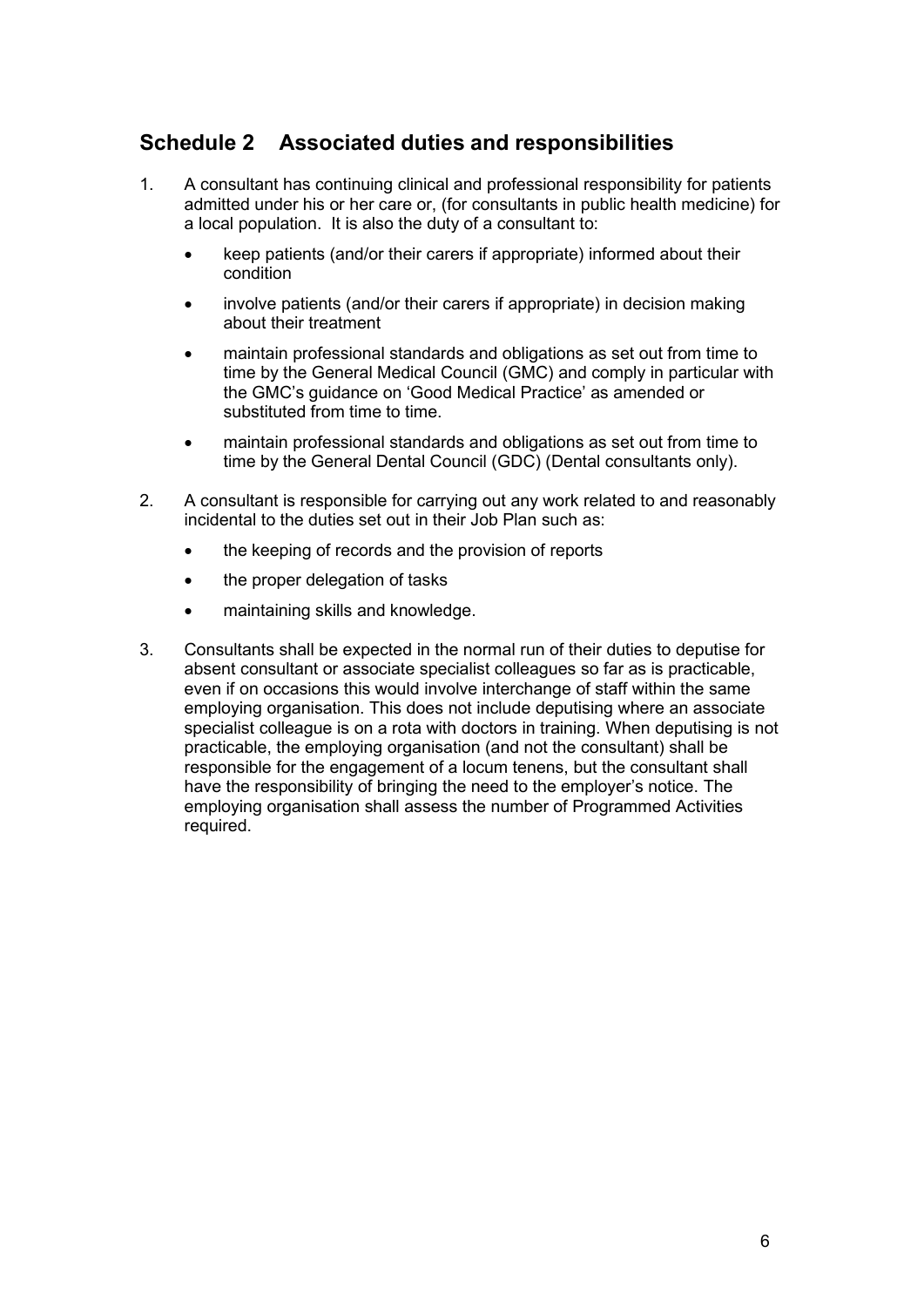## <span id="page-6-0"></span>**Schedule 3 Job planning**

## **General principles**<br>1. Job planning

Job planning will be based on a partnership approach. The clinical manager will prepare a draft job plan, which will then be discussed and agreed with the consultant. Job plans will list all the NHS duties of the consultant, the number of Programmed Activities for which the consultant is contracted and paid, the consultant's objectives and agreed supporting resources.

## **Job content**<br>2. The Jol

- 2. The Job Plan will set out all of a consultant's NHS duties and responsibilities and the service to be provided for which the consultant is accountable. The Job Plan will include any duties for other NHS employers. A standard full-time Job Plan will contain ten Programmed Activities. Subject to the provisions in Schedule 7 for recognising work done in Premium Time, a Programmed Activity will have a timetable value of four hours. Programmed Activities may be programmed as blocks of four hours or in half-units of two hours each.
- 3. The duties and responsibilities set out in a Job Plan will include, as appropriate:
	- Direct Clinical Care duties including on-call work
	- Supporting Professional Activities
	- Additional NHS Responsibilities
	- External Duties
	- Travelling Time as defined in Schedule 12, paragraphs 10-11.

# **Job schedule**

- The Job Plan will include a schedule of Programmed Activities setting out how, when and where the consultant's duties and responsibilities will be delivered. It is expected that Programmed Activities will normally take place at a consultant's principal place of work but there will be flexibility to agree off site working where appropriate. The clinical manager will draw up the schedule after full discussion with the consultant, taking into account the consultant's views on resources and priorities and making every effort to reach agreement. .
- 5. The employer will be responsible for ensuring that a consultant has the facilities, training development and support needed to deliver the commitments in the job plan and will make all reasonable endeavours to ensure that this support conforms with the standards set out in 'Improving Working Lives'.
- 6. Non emergency work after 7pm and before 7am during weekdays or at weekends will only be scheduled by mutual agreement between the consultant and his or her clinical manager. Consultants will have the right to refuse nonemergency work at such times. Should they do so there will be no detriment in relation to pay progression or any other matter.
- 7. Where a consultant is required to participate in an on-call rota, the Job Plan will set out the frequency of the rota.

### **Managerial responsibilities**

8. The Job Plan will set out the consultant's management responsibilities.

### **Accountability arrangements**

9. The Job Plan will set out the consultant's accountability arrangements, both professional and managerial.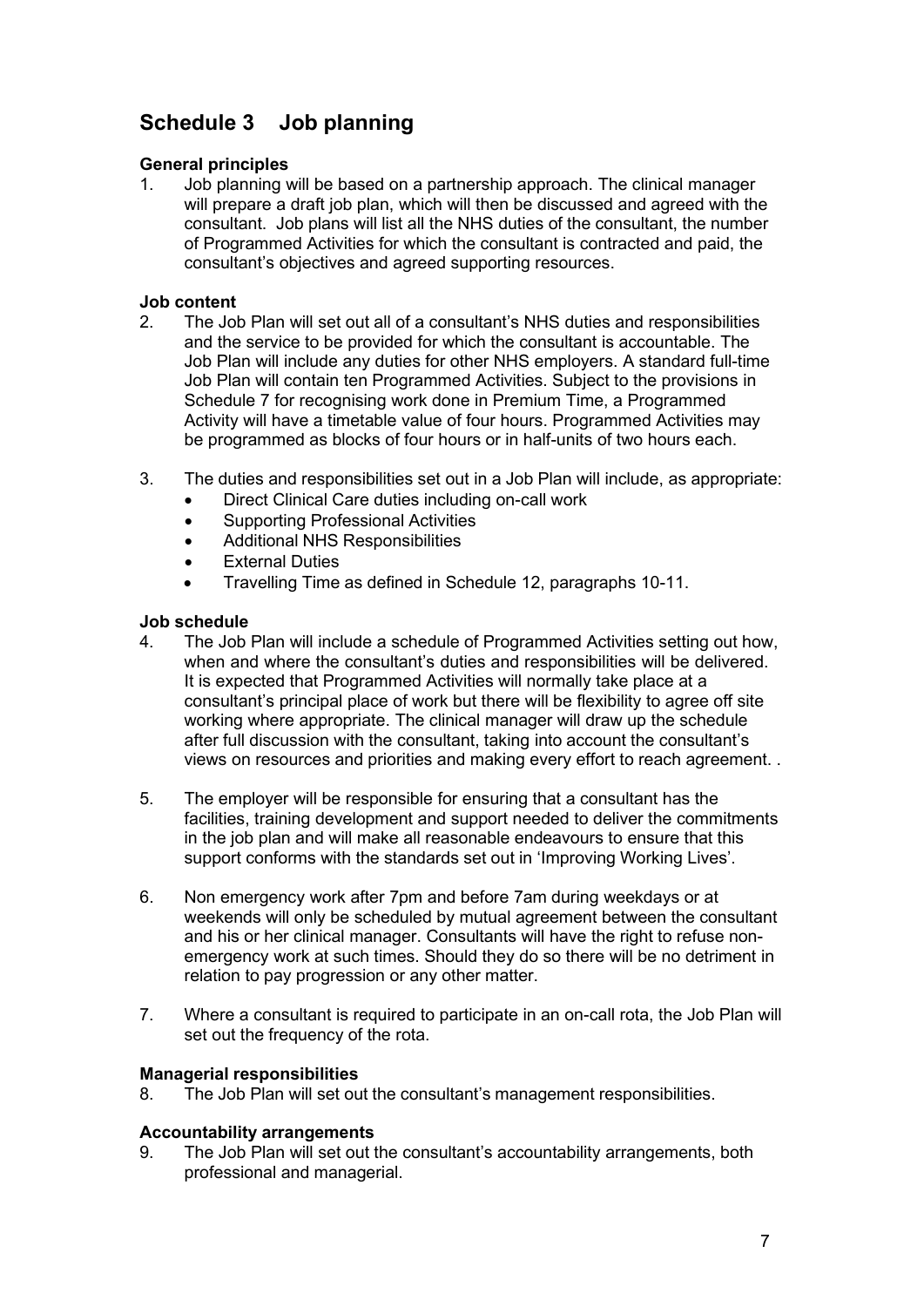#### . **Objectives**

- 10. The Job Plan will include appropriate and identified personal objectives that have been agreed between the consultant and his or her clinical manager and will set out the relationship between these personal objectives and local service objectives. Where a consultant works for more than one NHS employer, the lead employer will take account of any objectives agreed with other employers.
- 11. The nature of a consultant's personal objectives will depend in part on his or her specialty, but they may include objectives relating to:
	- **quality**
	- activity and efficiency
	- clinical outcomes
	- clinical standards
	- local service objectives
	- management of resources, including efficient use of NHS resources
	- service development
	- multi-disciplinary team working.
- 12. Objectives may refer to protocols, policies, procedures and work patterns to be followed. Where objectives are set in terms of output and outcome measures, these must be reasonable and agreement should be reached.
- 13. The objectives will set out a mutual understanding of what the consultant will be seeking to achieve over the annual period that they cover and how this will contribute to the objectives of the employing organisation. They will:
	- be based on past experience and on reasonable expectations of what might be achievable over the next period
	- reflect different, developing phases in the consultant's career
	- be agreed on the understanding that delivery of objectives may be affected by changes in circumstances or factors outside the consultant's control, which will be considered at the Job Plan review.

## **Supporting resources**<br>14. The consultant an

- The consultant and his or her clinical manager will use Job Plan reviews to identify the resources that are likely to be needed to help the consultant carry out his or her Job Plan commitments over the following year and achieve his or her agreed objectives for that year.
- 15. The consultant and his or her clinical manager will also use Job Plan reviews to identify any potential organisational or systems barriers that may affect the consultant's ability to carry out the Job Plan commitments or to achieve agreed objectives.
- 16. The Job Plan will set out:
	- agreed supporting resources, which may include facilities, administrative, clerical or secretarial support, office accommodation, IT resources and other forms of support;
	- any action that the consultant and/or employing organisation agree to take to reduce or remove potential organisational or systems barriers.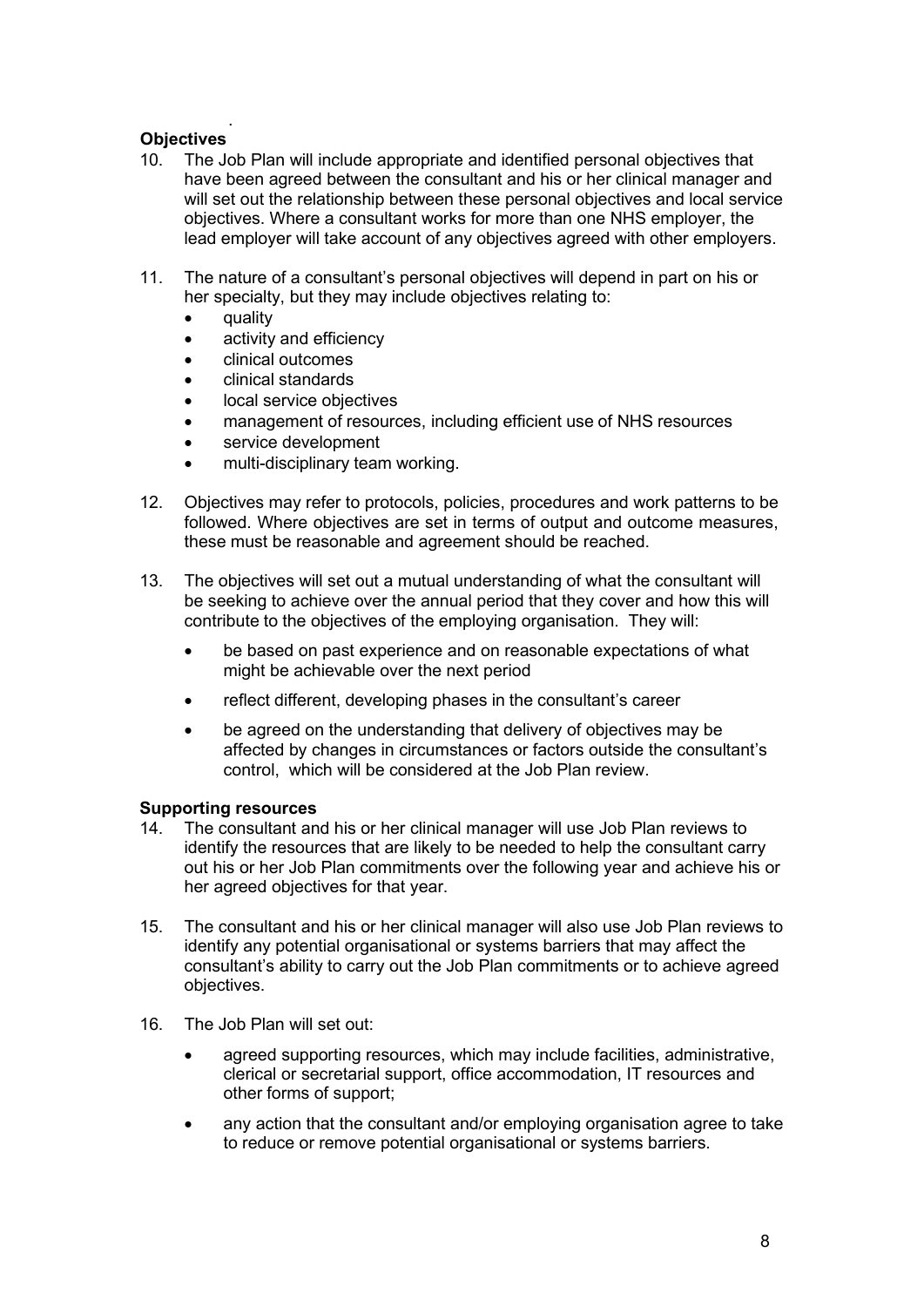# **Job plan review**

- The Job Plan will be reviewed annually. The annual review will examine all aspects of the Job Plan and should be used to consider amongst other possible issues:
	- what factors affected the achievement or otherwise of objectives
	- adequacy of resources to meet objectives
	- any possible changes to duties or responsibilities, or the schedule of Programmed Activities
	- ways of improving management of workload
	- the planning and management of the consultant's career.
- 18. The annual review will be informed by the same information systems that serve the appraisal process and by the outcome of the appraisal discussions.
- 19. The annual Job Plan review may result in a revised prospective Job Plan.
- 20. In the case of consultants with more than one NHS employer, a lead employer will normally be designated to conduct the Job Plan review on behalf of all the consultant's employers. The lead employer will take full account of the views of other employers (including for the purposes of Schedule 5) and inform them of the outcome.
- 21. Following the annual Job Plan review, the clinical manager will report the outcome, via the Medical Director, to the Chief Executive and copied to the consultant, setting out for the purposes of decisions on pay thresholds whether the criteria in Schedule 15 have been met.
- 22. The consultant and clinical manager may conduct an interim review of the Job Plan where duties, responsibilities, accountability arrangements or objectives have changed or need to change significantly within the year. In particular, in respect of the agreed objectives in the Job Plan, both the consultant and clinical manager will:
	- keep progress against those objectives under review
	- identify to each other any problems in meeting those objectives as they emerge
	- propose an interim Job Plan review if it appears that the objectives may not be achieved for reasons outside the consultant's control.

### **Resolving disagreements over job plans**

23. The consultant and clinical manager will make every effort to agree any appropriate changes to the Job Plan at the annual or interim review. If it is not possible to reach agreement on the Job Plan, the consultant may refer to mediation and, if necessary, appeal as set out in Schedule 4.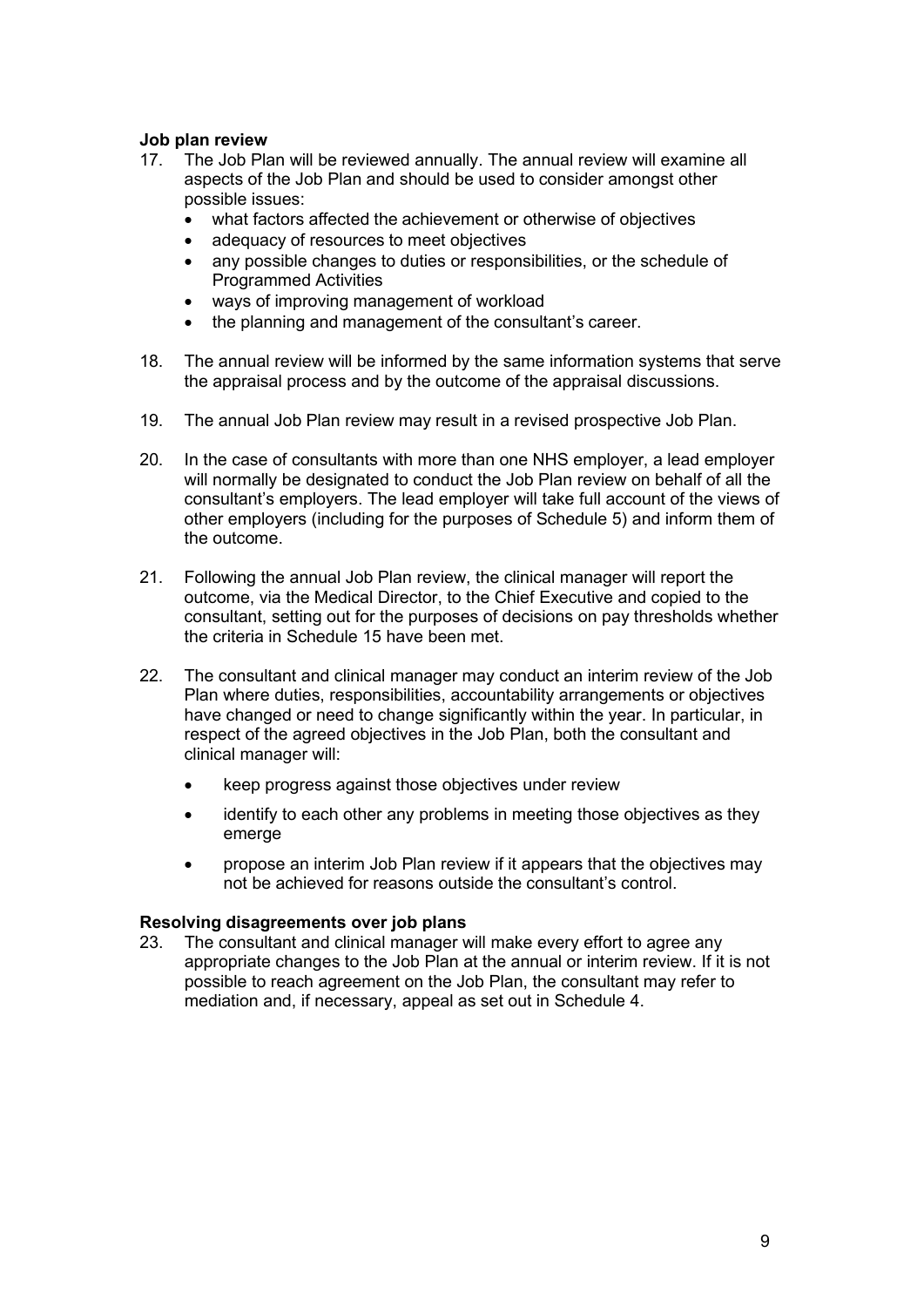## <span id="page-9-0"></span>**Schedule 4 Mediation and appeals**

1. Where it has not been possible to agree a Job Plan, or a consultant disputes a decision that he or she has not met the required criteria for a pay threshold in respect of a given year, a mediation procedure and an appeal procedure are available.

### **Mediation**

- 2. The consultant, or (in the case of a disputed Job Plan) the clinical manager, may refer the matter to the Medical Director, or to a designated other person if the Medical Director is one of the parties to the initial decision. Where a consultant is employed by more than one NHS organisation, a designated employer will take the lead (in the case of a disputed Job Plan, a lead employer should have already been identified). The purposes of the referral will be to reach agreement if at all possible. The process will be that:
	- the consultant or clinical manager makes the referral in writing within two weeks of the disagreement arising;
	- the party making the referral will set out the nature of the disagreement and his or her position or view on the matter;
	- where the referral is made by the consultant, the clinical manager responsible for the Job Plan review, or (as the case may be) for making the recommendation as to whether the criteria for pay thresholds have been met, will set out the employing organisation's position or view on the matter;
	- where the referral is made by the clinical manager, the consultant will be invited to set out his or her position on the view or matter;
	- the Medical Director or appropriate other person will convene a meeting, normally within four weeks of receipt of the referral, with the consultant and the responsible clinical manager to discuss the disagreement and to hear their views;
	- if agreement is not reached at this meeting, then the Medical Director will decide the matter (in the case of a decision on the Job Plan) or make a recommendation to the Chief Executive (in the case of a decision on whether the criteria for a pay threshold have been met) and inform the consultant and the responsible clinical manager of that decision or recommendation in writing;
	- in the case of a decision on whether the criteria for a pay threshold have been met, the Chief Executive will inform the consultant, the Medical Director and the responsible clinical manager of his or her decision in writing;
	- if the consultant is not satisfied with the outcome, he or she may lodge a formal appeal.

### **Formal appeal**

3. A formal appeal panel will be convened only where it has not been possible to resolve the disagreement using the mediation process. A formal appeal will be heard by a panel under the procedure set out below.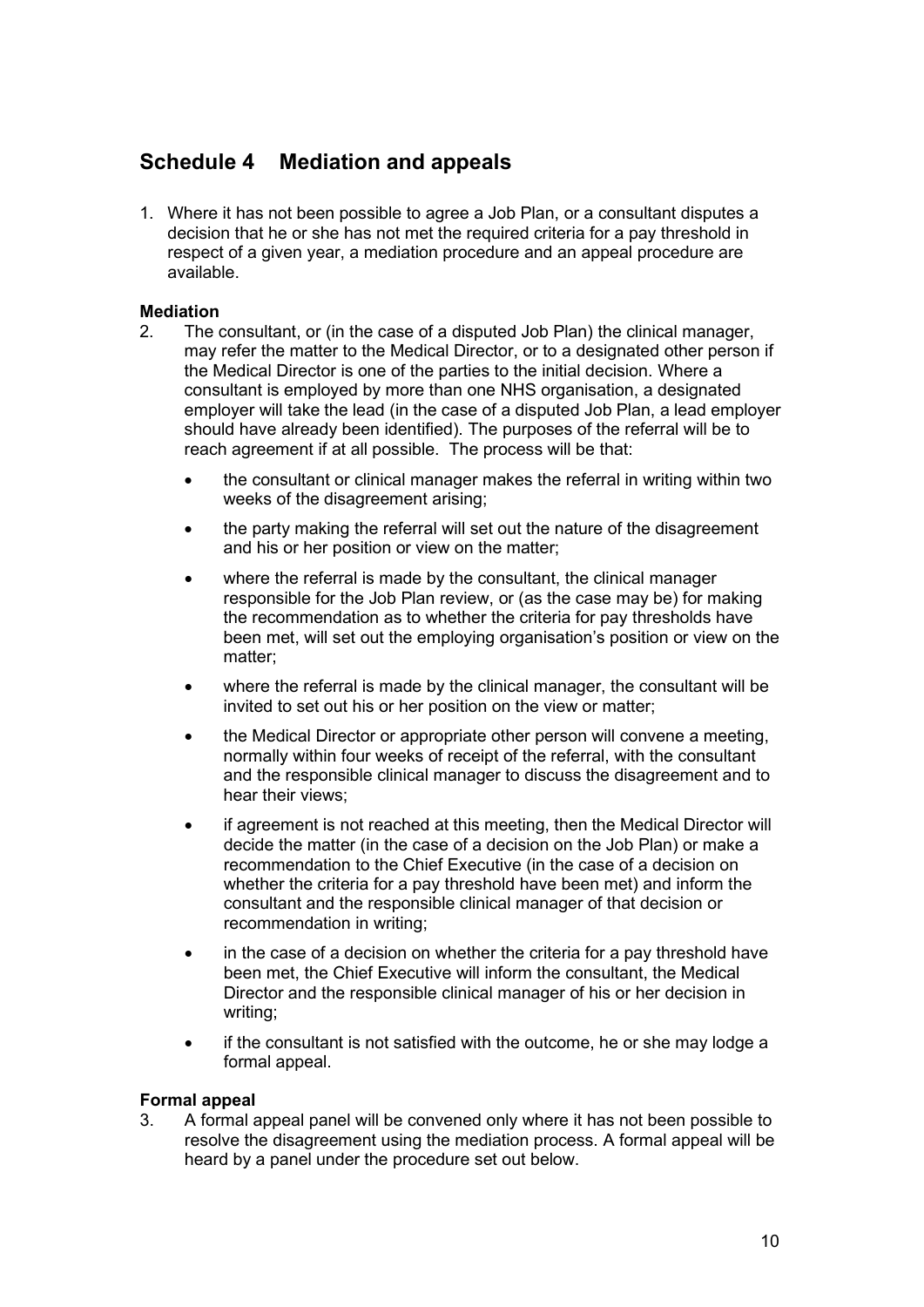- 4. An appeal shall be lodged in writing to the Chief Executive as soon as possible, and in any event within two weeks, after the outcome of the mediation process. The appeal should set out the points in dispute and the reasons for the appeal. The Chief Executive will, on receipt of a written appeal, convene an appeal panel to meet within four weeks.
- 5. The membership of the panel will be:
	- a chair nominated by the appellants employing organisation;
	- a second panel member nominated by the appellant consultant;
	- a third member chosen from a list of individuals approved by the Strategic Health Authority and the BMA and BDA. The Strategic Health Authority will monitor the way in which individuals are allocated to appeal panels to avoid particular individuals being routinely called upon. If there is an objection raised by either the consultant or the employing organisation to the first representative from the list, one alternative representative will be allocated. The list of individuals will be regularly reviewed.<sup>5</sup>

No member of the panel should have previously been involved in the dispute.

- 6. The parties to the dispute will submit their written statements of case to the appeal panel and to the other party one week before the appeal hearing. The appeal panel will hear oral submissions on the day of the hearing. Management will present its case first explaining the position on the Job Plan, or the reasons for deciding that the criteria for a pay threshold have not been met.
- 7. The consultant may present his or her own case in person, or be assisted by a work colleague or trade union or professional organisation representative, but legal representatives acting in a professional capacity are not permitted.
- 8. Where the consultant, the employer or the panel requires it, the appeals panel may hear expert advice on matters specific to a speciality.
- 9. It is expected that the appeal hearing will last no more than one day.
- 10. The appeal panel will make a recommendation on the matter in dispute in writing to the Board of the employing organisation, normally within two weeks of the appeal having been heard and this will normally be accepted. The consultant should see a copy of the recommendation when it is sent to the Board. The Board will make the final decision and inform the parties in writing.
- 11. No disputed element of the Job Plan will be implemented until confirmed by the outcome of the appeals process. Any decision that affects the salary or pay of the consultant will have effect from the date on which the consultant referred the matter to mediation or from the time he or she would otherwise have received a change in salary, if earlier.
- 12. In the case of a job planning appeal from a Medical Director or Director of Public Health, mediation would take place via a suitable individual, for example, a Non-Executive Director.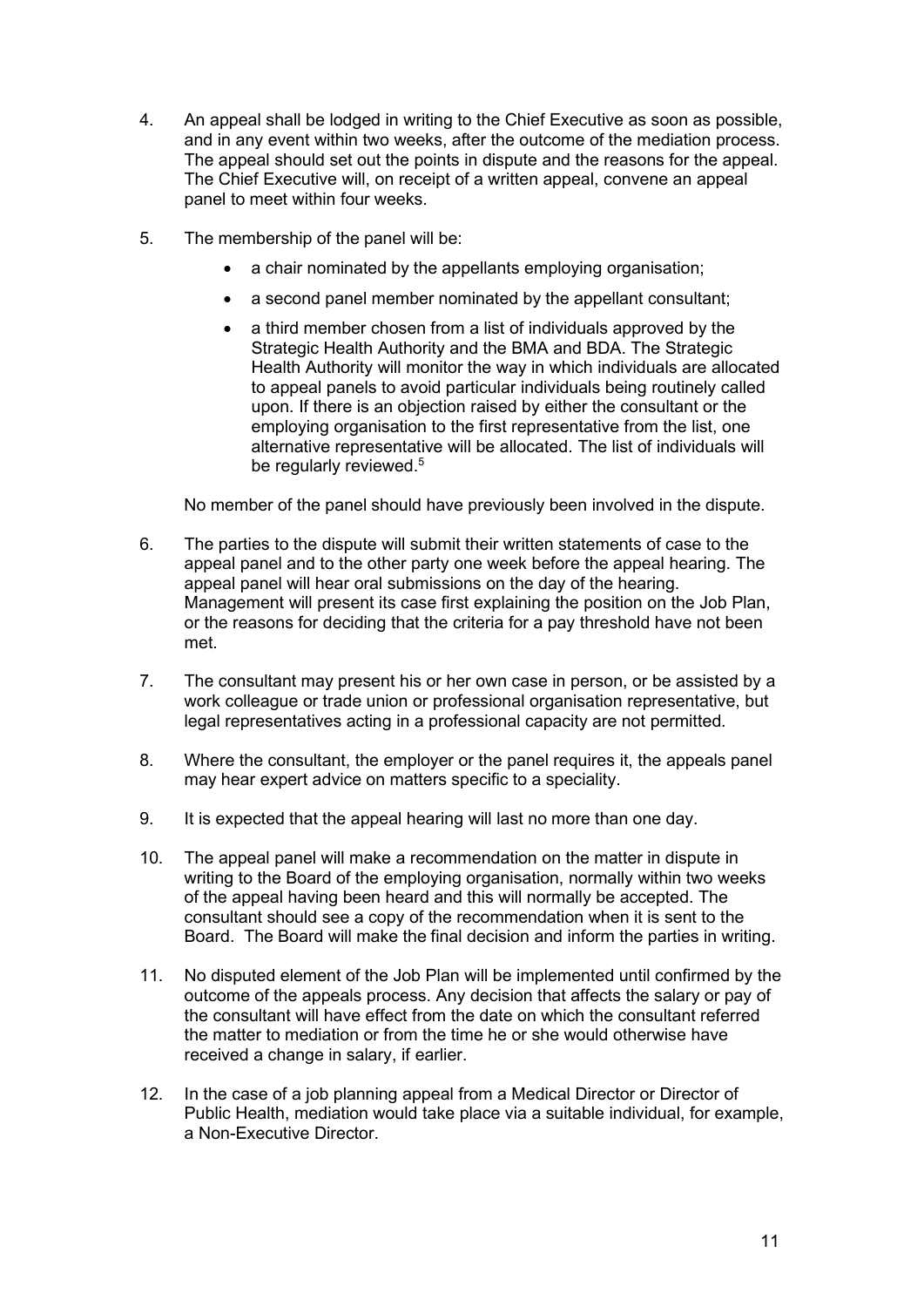### <span id="page-11-0"></span>**Schedule 5 Recognition for emergency work arising from on-call duties**

- 1. The expected average amount of time that a consultant is likely to spend on unpredictable emergency work each week whilst on-call and directly associated with his or her on-call duties will be treated as counting towards the number of Direct Clinical Care Programmed Activities that the consultant is regarded as undertaking. This will be up to a maximum average of one Programmed Activity per week until 31 March 2005 and a maximum average of two Programmed Activities per week from 1 April 2005.
- 2. Where the unpredictable emergency work arising from a consultant's on-call duties significantly exceeds the equivalent of two Programmed Activities on average per week, the clinical manager and the consultant will review the position. In exceptional circumstances, the employing organisation may agree additional arrangements with the consultant to recognise work in excess of this limit, either by additional remuneration or time off. The clinical manager and the consultant should also consider whether some of the work is sufficiently regular and predictable to be programmed into the working week on a prospective basis. If no arrangements are made the default position is to trigger a job plan review.
- 3. The employing organisation will assess with the consultant, on a prospective basis, the number of Programmed Activities that are to be regarded for these purposes as representing the average weekly volume of unpredictable emergency work arising from a consultant's on-call duties during a period of between one and eight weeks. This will be based on a periodic assessment of the average weekly amount of such work over a prior reference period. The consultant will be the key player in the assessment by maintaining records of his/her activities. The employing organisation will agree the reference period with the consultant.
- 4. Tables 1 and 2 below set out illustrations of the relationship between the average weekly emergency work arising from on-call duties and the number of Programmed Activities that this work is regarded as representing. The general principle is that an average of four hours of such work per week, or – subject to the provisions in Schedule 7, and from April 2004, an average of three hours of such work per week during Premium Time – constitutes for these purposes one Programmed Activity, up to a maximum of one Programmed Activity until 31 March 2005 and a maximum of two Programmed Activities from 1 April 2005.
- 5. Table 1 illustrates possible ways of allocating Programmed Activities for these purposes, during the transitional period or where the emergency work in question does not arise during Premium Time.

| Average emergency work per<br>week likely to arise from on-<br>call duties | <b>Possible allocation of Programmed Activities</b><br>(PAs) |
|----------------------------------------------------------------------------|--------------------------------------------------------------|
| $\frac{1}{2}$ hour                                                         | 1 PA every 8 weeks, or a half-PA every 4 weeks               |
| 1 hour                                                                     | 1 PA every 4 weeks, or a half-PA every 2 weeks               |
| $1\frac{1}{2}$ hours                                                       | 3 PAs every 8 weeks                                          |
| 2 hours                                                                    | 1 PA every 2 weeks, or a half-PA every week                  |
| 3 hours                                                                    | 3 PAs every 4 weeks                                          |

**Table 1**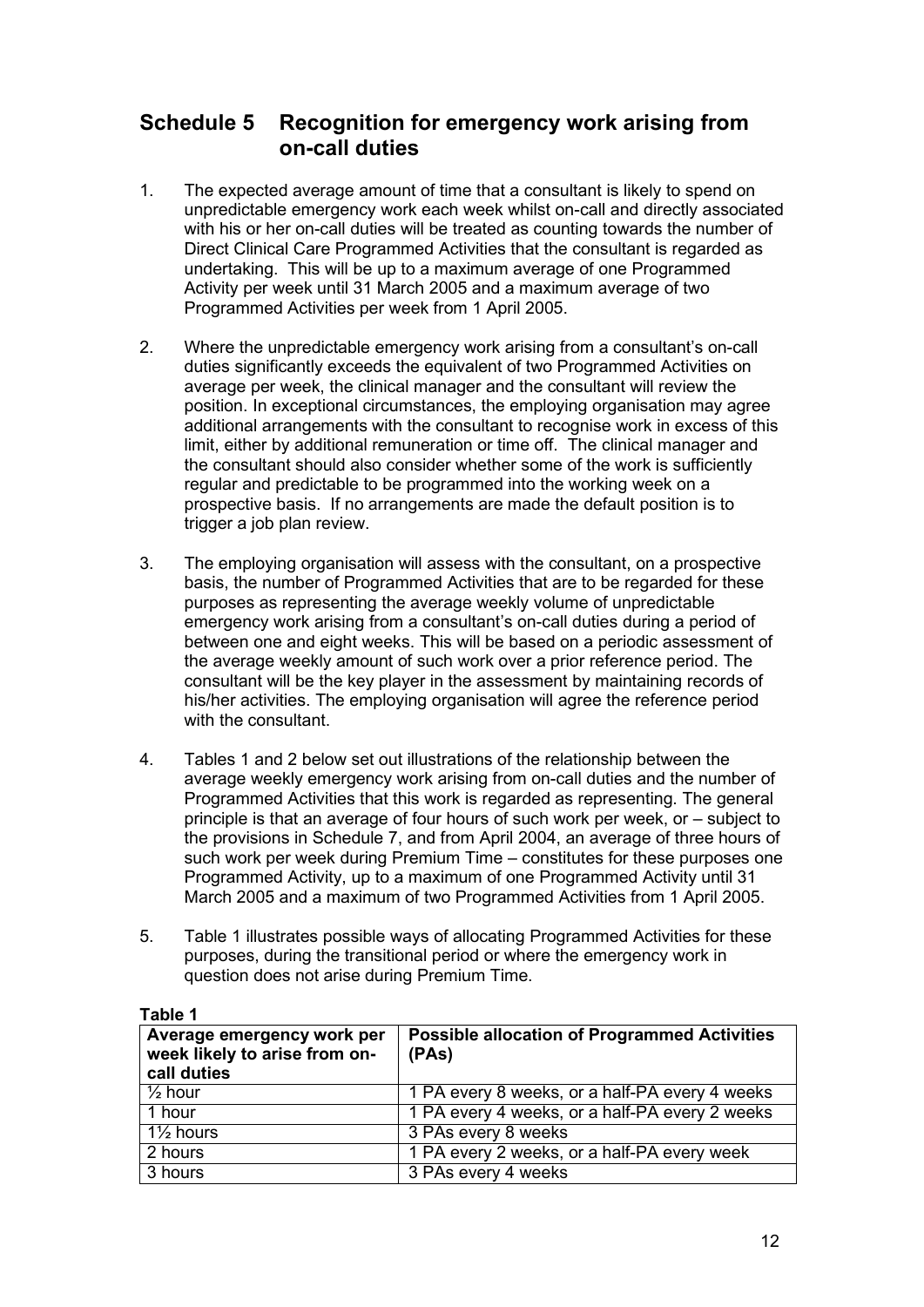| Average emergency work per<br>week likely to arise from on-<br>call duties | <b>Possible allocation of Programmed Activities</b><br>(PAs) |
|----------------------------------------------------------------------------|--------------------------------------------------------------|
| 4 hours                                                                    | 1 PA per week                                                |
| 6 hours                                                                    | $1\frac{1}{2}$ PAs per week, or 3 PAs every 2 weeks          |
| 8 hours                                                                    | 2 PAs per week                                               |

6. Table 2 illustrates possible ways of allocating Programmed Activities for these purposes, where from April 2004 the emergency work in question arises during Premium Time.

| Average emergency work per<br>week likely to arise during<br><b>Premium Time from on-call</b><br>duties | <b>Possible allocation of Programmed Activities</b><br>(PAs) |
|---------------------------------------------------------------------------------------------------------|--------------------------------------------------------------|
| $\frac{1}{2}$ hour                                                                                      | 1 PA every 6 weeks, or a half-PA every 3 weeks               |
| $\overline{1}$ hour                                                                                     | 1 PA every 3 weeks                                           |
| $1\frac{1}{2}$ hours                                                                                    | 1 PA every 2 weeks, or a half-PA per week                    |
| 2 hours                                                                                                 | 2 PAs every 3 weeks                                          |
| 3 hours                                                                                                 | 1 PA per week                                                |
| $\overline{4}$ hours                                                                                    | 3 PAs every two weeks                                        |
| 6 hours                                                                                                 | 2 PAs per week                                               |

#### **Table 2 – Applicable from 1 April 2004**

- 7. Where on-call work averages less than 30 minutes per week, compensatory time will be deducted from normal Programmed Activities on an ad hoc basis.
- 8. Where a consultant's on-call duties give rise to a different amount of time spent on unpredictable emergency work than assumed in this prospective assessment, the clinical manager and the consultant will review the position at a Job Plan review and, where appropriate, agree adjustments on a prospective basis. Where this results in a reduction in the level of recognition, the new arrangements will take immediate effect without any period of protection. A whole time consultant has the right to maintain a full time salary. Where such a reduction would otherwise result in a working week of fewer than ten Programmed Activities, the consultant should have the option of accepting other duties to maintain a full time salary. Similar protection will apply to parttimers.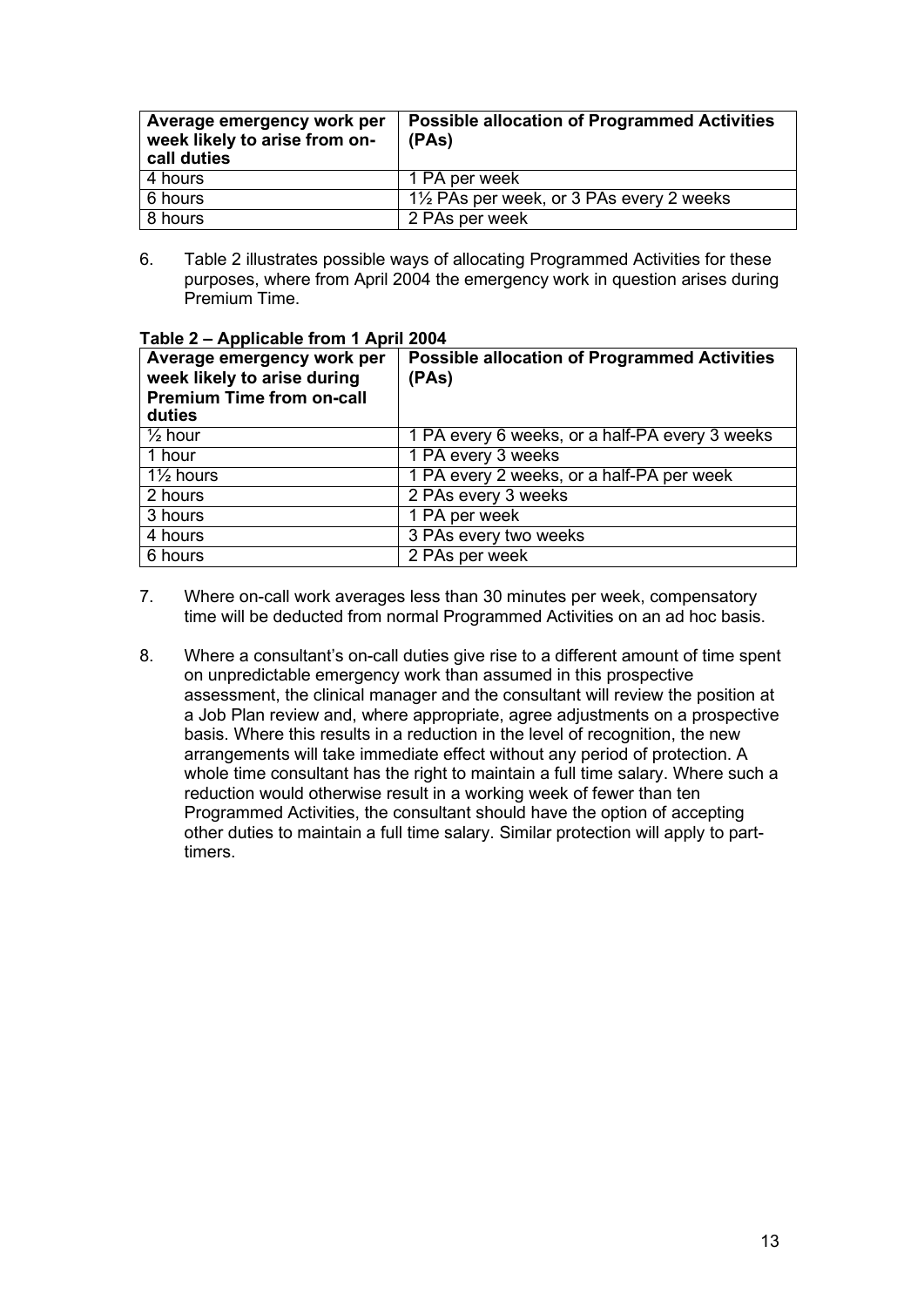## <span id="page-13-0"></span>**Schedule 6 Extra programmed activities and spare professional capacity**

- 1. Where a consultant intends to undertake remunerated clinical work that falls under the definition of Private Professional Services other than such work specified in his or her Job Plan, whether for the NHS, for the independent sector, or for another party, the provisions in this Schedule will apply.
- 2. Where a consultant intends to undertake such work:
	- the consultant will first consult with his or her clinical manager
	- the employing organisation may, but is not obliged to, offer the consultant the opportunity to carry out under these Terms and Conditions (including the remuneration arrangements contained in these Terms and Conditions) up to one extra Programmed Activity per week on top of the standard commitment set out in his or her contract of employment, subject to the provisions in paragraph [7 f](#page-14-0)or consultants who have previously held a maximum part-time NHS consultant contract
	- additional Programmed Activities may be offered on a fixed basis, but where possible the employing organisation will offer them on a mutually agreed annualised basis. Where consultants prospectively agree to extra Programmed Activities these will be remunerated;
	- where possible, the employing organisation will put any such offer to the consultant at the annual Job Plan review but, unless the employing organisation and consultant agree otherwise, no fewer than three months in advance of the start of the proposed extra Programmed Activities, or six months in advance where the work would mean the consultant has to reschedule external commitments;
	- there will be a minimum notice period of three months for termination of these additional activities. If a consultant ceases to undertake Private Professional Services, he/she may relinquish the additional Programmed Activity subject to a similar notice period;
	- the employing organisation will give all clinically appropriate consultants an equal opportunity to express an interest in undertaking these additional activities. Any offer or acceptance should be made in writing;
	- full-time consultants who are currently working the equivalent of 11 or more Programmed Activities and agree with their clinical manager that the same level of activity should form part of their Job Plan under the new contract will not be expected to offer any additional work on top of this;
	- part-time consultants who wish to use some of their non-NHS time to do private practice will not be expected to offer any more than one extra Programmed Activity on top of their normal working week.
- 3. If a consultant declines the opportunity to take up additional Programmed Activities that are offered in line with the provisions above, and the consultant subsequently undertakes remunerated clinical work as defined above, this will constitute one of the grounds for deferring a pay threshold in respect of the year in question. If another consultant in the group accepts the work, there will be no impact on pay progression for any consultant in the group.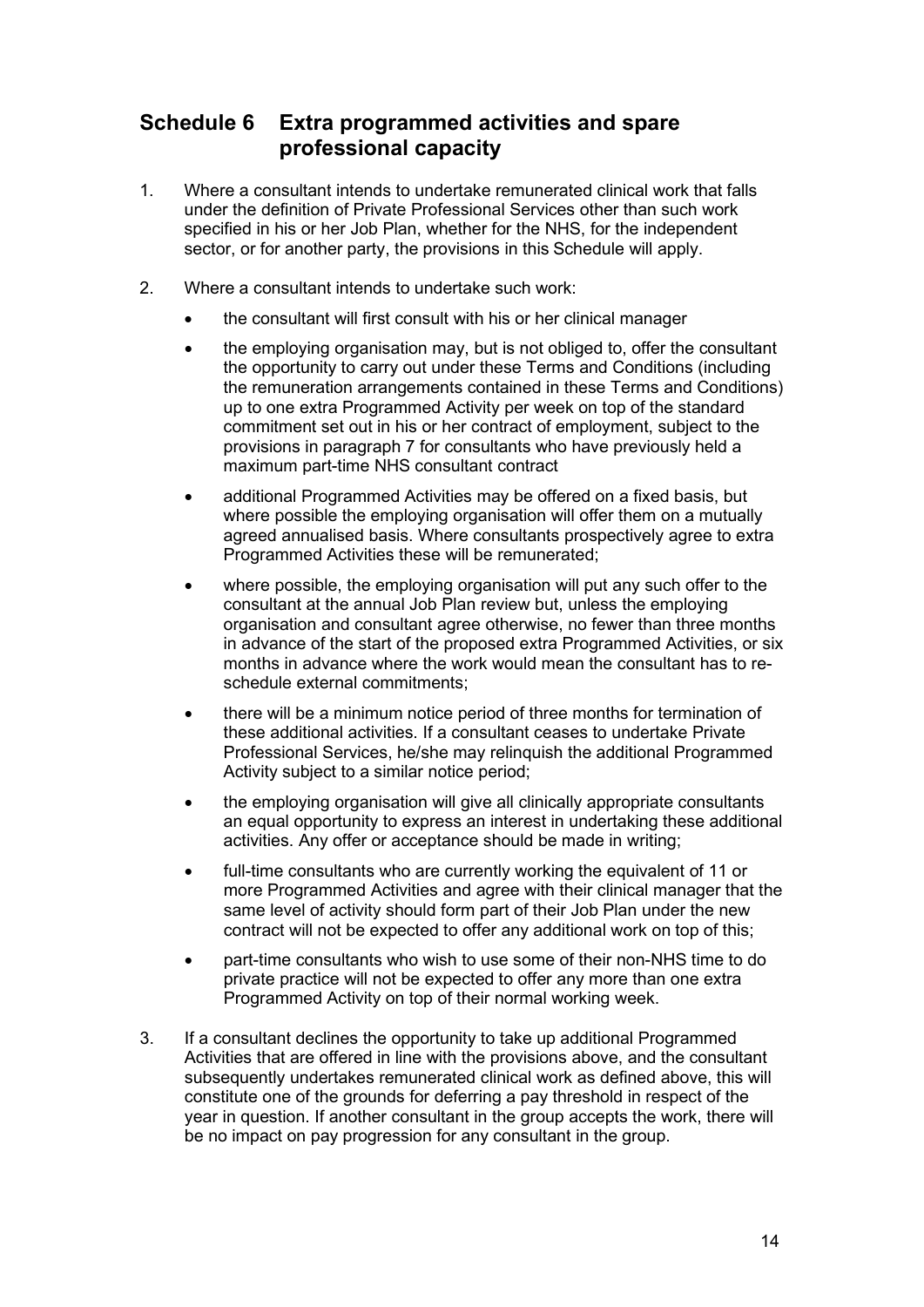- 4. Where a consultant works for more than one NHS employer, the employers concerned may each offer additional Programmed Activities, but the consultant will not be expected to undertake on average any more than one Programmed Activity per week to meet the relevant criterion for pay thresholds. The job planning process should be used to agree for which employing organisation any additional Programmed Activities should be undertaken.
- 5. Should there be any significant increase in the time a part-time consultant working between seven and nine Programmed Activities devotes to Private Professional Services, the consultant will notify the employing organisation and the consultant and employing organisation may review the number of Programmed Activities in the consultant's Job Plan.
- <span id="page-14-1"></span>6. The provisions in this Schedule are without prejudice to the possibility that the consultant and employing organisation may wish to agree extra programmed activities up to the maximum level consistent with the Working Time Regulations.

### **Transitional provisions**

<span id="page-14-0"></span>7. For the first year under these Terms and Conditions (2003/04), the number of extra Programmed Activities that the employing organisation may offer, for the purposes of the provisions above, to consultants who have previously held a maximum part-time NHS consultant contract will not exceed an average of one extra Programmed Activity every three weeks. For the second year under these Terms and Conditions (2004/05), the number will not exceed an average of one extra Programmed Activity every two weeks. As provided by paragraph [6 a](#page-14-1)bove, this does not preclude the possibility of arranging additional Programmed Activities by mutual agreement.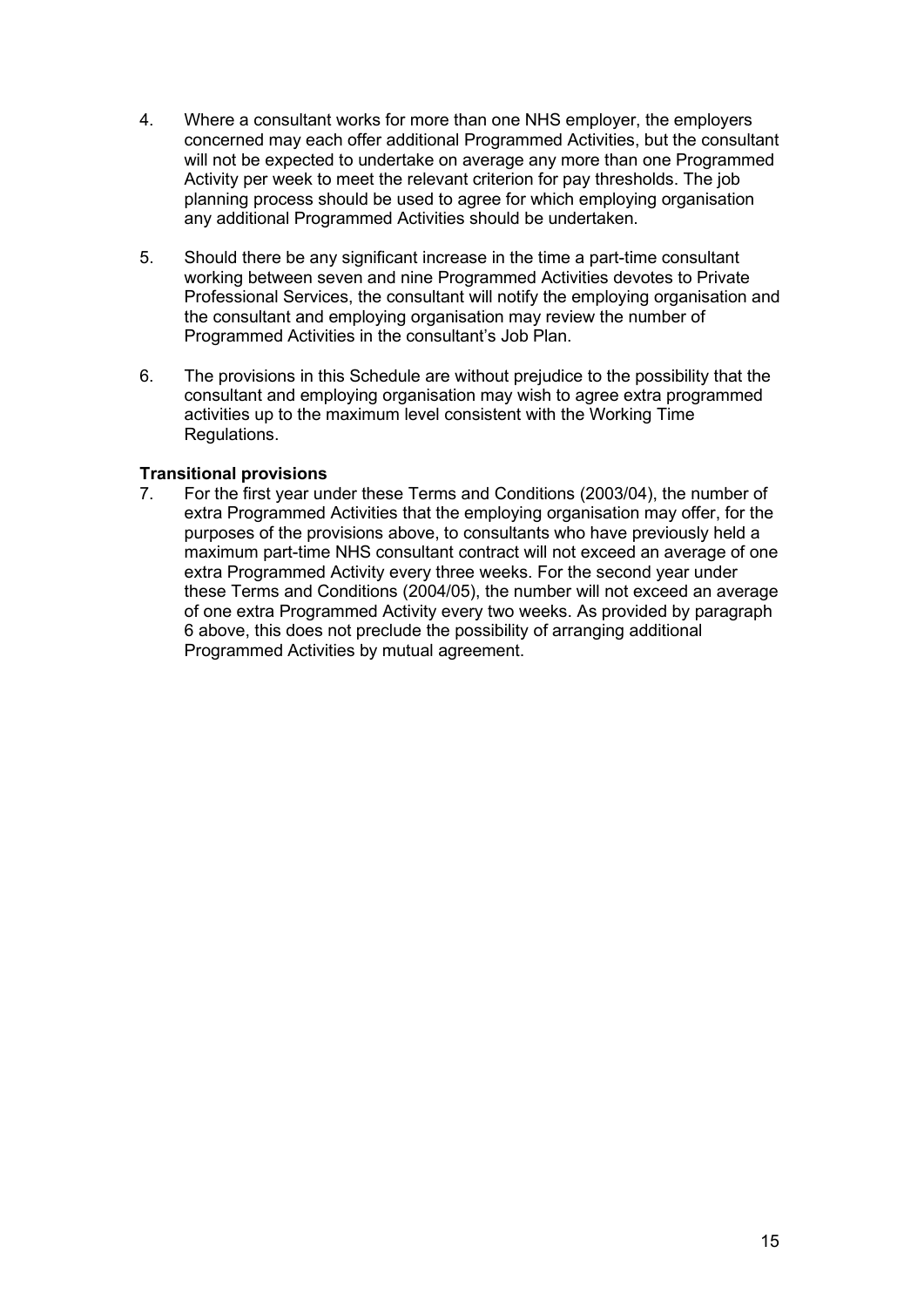## <span id="page-15-0"></span>**Schedule 7 Premium time**

1. From 1 April 2004, the following provisions will apply to recognise the unsocial nature of work done in Premium Time and the flexibility required of consultants who work at these times as part of a more varied overall working pattern.

## **Scheduled work**<br>2 For each Pr

- 2. For each Programmed Activity scheduled during Premium Time there will be a reduction in the timetable value of the Programmed Activity itself to three hours or a reduction in the timetable value of another Programmed Activity by one hour, subject to a maximum reduction of three hours per week.
- <span id="page-15-1"></span>3. If, by mutual agreement, a Programmed Activity in Premium Time lasts for four hours or more, an equivalent enhancement to payment may be agreed.
- 4. Where a Programmed Activity falls only partly in Premium Time, the reduction in the timetable value of this or another Programmed Activity will be on an appropriate pro rata basis. If an enhancement to payment is made this will be applied to the proportion of the Programmed Activity falling within Premium Time.

## **Unpredictable emergency work arising from on-call duties**

In assessing the number of Programmed Activities needed to recognise unpredictable emergency work arising from on-call duties under the provisions in Schedule 5, the employing organisation will treat three hours of unpredictable emergency work done in Premium Time as equivalent to one Programmed Activity. The provisions of paragraph [3](#page-15-1) may also apply.

### **Work in premium time exceeding three programmed activities per week**

6. The foregoing provisions are designed to cover situations where work in Premium Time is up to the equivalent of three Programmed Activities per week on average. Where work during Premium Time exceeds this average, the employing organisation and the consultant will agree appropriate arrangements.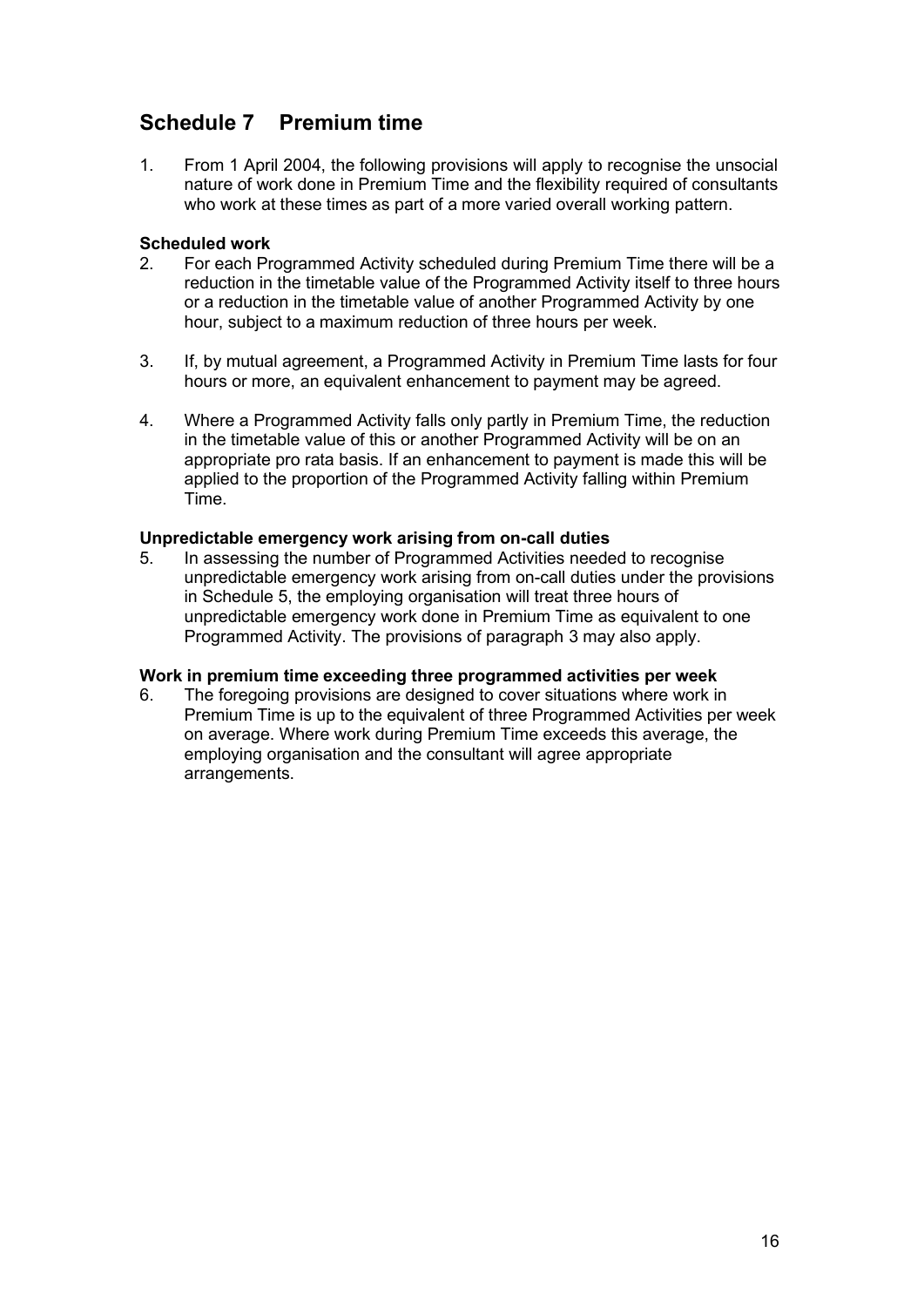## <span id="page-16-0"></span>**Schedule 8 On-call rotas**

### **Duty to be contactable**

- 1. Subject to the following provisions, the consultant must ensure that there are clear and effective arrangements so that the employing organisation can contact him or her immediately at any time during a period when he or she is on-call.
- 2. The only exception to this requirement is where a consultant's on-call duties have been assessed as falling within category B described in Schedule 16 and the employing organisation and the consultant have agreed in advance that the consultant may arrange short intervals during an on-call period during which it will not be possible for him or her to be contacted straight away. In these circumstances, the consultant must ensure that:
	- the intervals in question have been agreed with the employing organisation in advance and clearly recorded;
	- there are arrangements for messages to be taken if the employing organisation contacts the consultant during such an interval;
	- the consultant can and does respond immediately after such an interval.

# **High frequency rotas**

- Where a consultant or consultants are on a rota of 1 in 4 or more frequent, the employing organisation will review at least annually the reasons for this rota and for its high frequency and take any practicable steps to reduce the need for high-frequency rotas of this kind. The views of consultants will be taken into account.
- 4. Where unusually a consultant is asked to be resident at the hospital or other place of work during his or her on-call period, appropriate arrangements may be agreed locally. A consultant will only be resident during an on-call period by mutual agreement.

### **Private professional services and fee paying services**

- <span id="page-16-1"></span>5. Subject to the following provisions, a consultant will not undertake Private Professional Services or Fee Paying Services when on on-call duty. The exceptions to this rule are where:
	- the consultant's rota frequency is 1 in 4 or more frequent, his or her oncall duties have been assessed as falling within the category B described in Schedule 16, and the employing organisation has given prior approval for undertaking specified Private Professional Services or Fee Paying Services;
	- the consultant has to provide emergency treatment or essential continuing treatment for a private patient. If the consultant finds that such work regularly impacts on his or her NHS commitments, he or she will make alternative arrangements to provide emergency cover for private patients.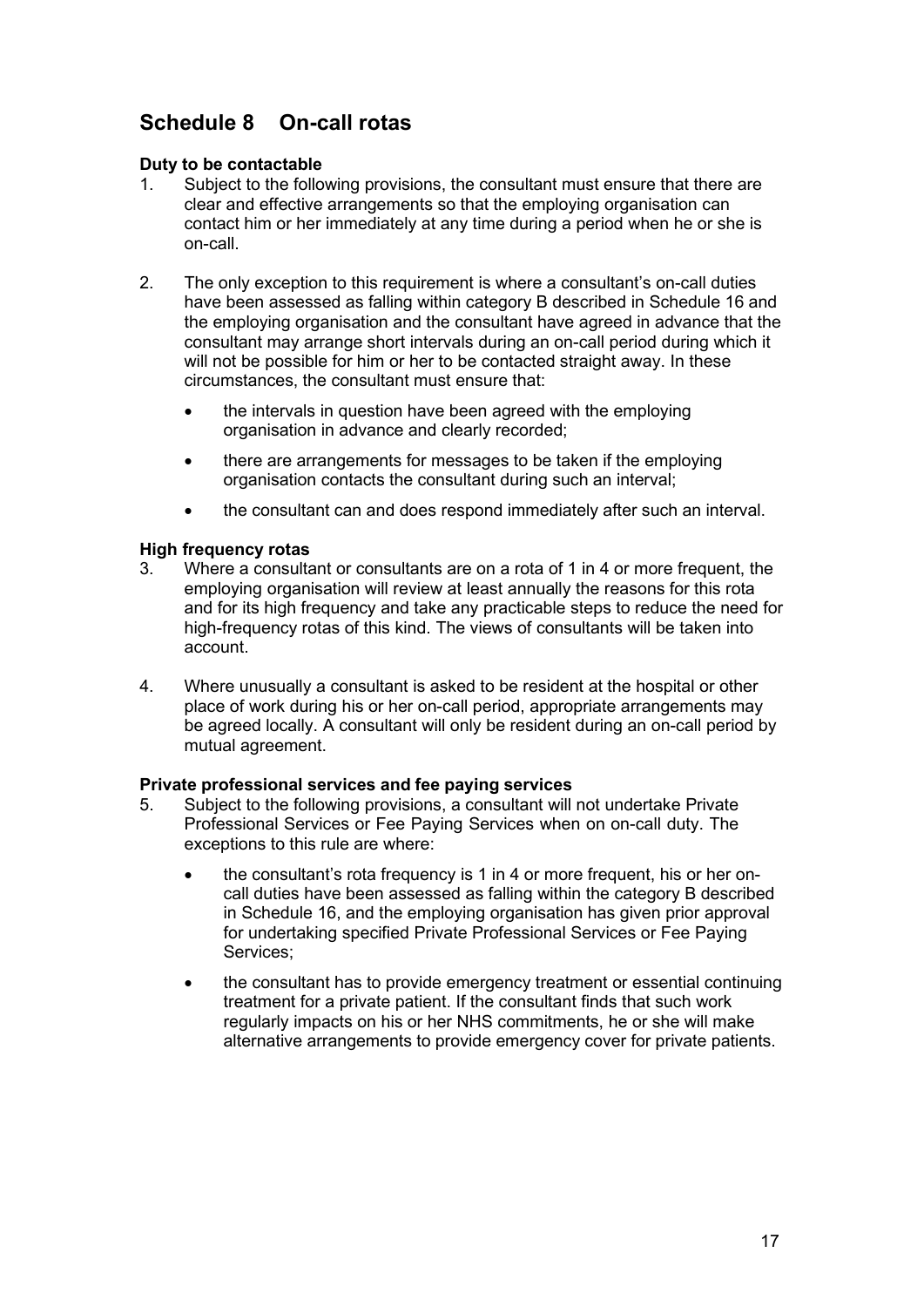### <span id="page-17-0"></span>**Schedule 9 Provisions governing the relationship between NHS work, private practice and fee paying services**

- 1. This Schedule should be read in conjunction with the 'Code of Conduct for Private Practice', which sets out standards of best practice governing the relationship between NHS work, private practice and fee paying services.
- 2. The consultant is responsible for ensuring that the provision of Private Professional Services or Fee Paying Services for other organisations does not:
	- result in detriment of NHS patients or services;
	- diminish the public resources that are available for the NHS.

# **Disclosure of information about private commitments**

- The consultant will inform his or her clinical manager of any regular commitments in respect of Private Professional Services or Fee Paying Services. This information will include the planned location, timing and broad type of work involved.
- 4. The consultant will disclose this information at least annually as part of the Job Plan Review. The consultant will provide information in advance about any significant changes to this information.

### **Scheduling of work and job planning**

- 5. Where there would otherwise be a conflict or potential conflict of interest, NHS commitments must take precedence over private work. Subject to paragraphs [10 a](#page-18-0)nd [11 b](#page-18-1)elow, the consultant is responsible for ensuring that private commitments do not conflict with Programmed Activities.
- 6. Regular private commitments must be noted in the Job Plan.
- 7. Circumstances may also arise in which a consultant needs to provide emergency treatment for private patients during time when he or she is scheduled to be undertaking Programmed Activities. The consultant will make alternative arrangements to provide cover if emergency work of this kind regularly impacts on the delivery of Programmed Activities.
- 8. The consultant should ensure that there are arrangements in place, such that there can be no significant risk of private commitments disrupting NHS commitments, e.g. by causing NHS activities to begin late or to be cancelled. In particular where a consultant is providing private services that are likely to result in the occurrence of emergency work, he or she should ensure that there is sufficient time before the scheduled start of Programmed Activities for such emergency work to be carried out.
- 9. Where the employing organisation has proposed a change to the scheduling of a consultant's NHS work, it will allow the consultant a reasonable period in line with Schedule 6, paragraph 2 to rearrange any private commitments. The employing organisation will take into account any binding commitments that the consultant may have entered into (e.g. leases). Should a consultant wish to reschedule private commitments to a time that would conflict with Programmed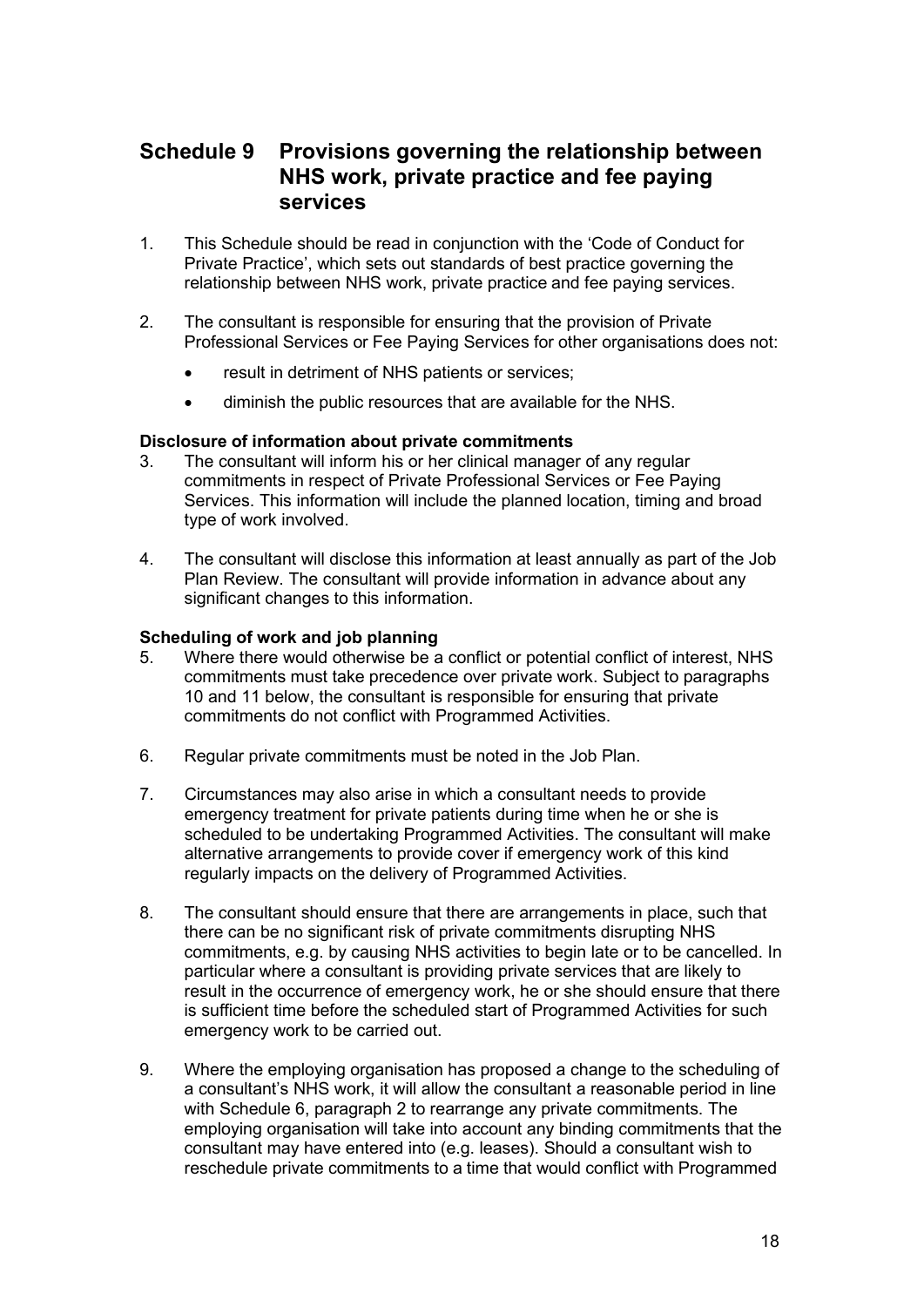Activities, he or she should raise the matter with the clinical manager at the earliest opportunity.

## **Scheduling private commitments whilst on-call**<br>10. The consultant will comply with the provisions

- <span id="page-18-0"></span>The consultant will comply with the provisions in Schedule 8, paragraph [5 o](#page-16-1)f these Terms and Conditions.
- <span id="page-18-1"></span>11. In addition, where a consultant is asked to provide emergency cover for a colleague at short notice and the consultant has previously arranged private commitments at the same time, the consultant should only agree to do so if those commitments would not prevent him or her returning to the relevant NHS site at short notice to attend an emergency. If the consultant is unable to provide cover at short notice it will be the employing organisation's responsibility to make alternative arrangements.

#### **Use of NHS facilities and staff**

- 12. Except with the employing organisation's prior agreement, a consultant may not use NHS facilities or NHS staff for the provision of Private Professional Services or Fee Paying Services for other organisations.
- 13. The employing organisation has discretion to allow the use of its facilities and will make it clear which facilities a consultant is permitted to use for private purposes and to what extent.
- 14. Should a consultant, with the employing organisation's permission, undertake Private Professional Services or Fee Paying Services in any of the employing organisation's facilities, the consultant should observe the relevant provisions in the 'Code of Conduct for Private Practice'.
- 15. Where a patient pays privately for a procedure that takes place in the employing organisation's facilities, that procedure should take place at a time that does not impact on normal services for NHS patients. Except in emergencies, such procedures should occur only where the patient has given a signed undertaking to pay any charges (or an undertaking has been given on the patient's behalf) in accordance with the employing organisation's procedures.
- 16. Private patients should normally be seen separately from scheduled NHS patients. Only in unforeseen and clinically justified circumstances should a consultant cancel or delay a NHS patient's treatment to make way for his or her private patient.
- 17. Where the employing organisation agrees that NHS staff may assist a consultant in providing Private Professional Services, or provide private services on the consultant's behalf, it is the consultant's responsibility to ensure that these staff are aware that the patient has private status.
- 18. The consultant has an obligation to ensure, in accordance with the employing organisation's procedures, that any patient whom the consultant admits to the employing organisation's facilities is identified as private and that the responsible manager is aware of that patient's status.
- 19. The consultant will comply with the employing organisation's policies and procedures for private practice.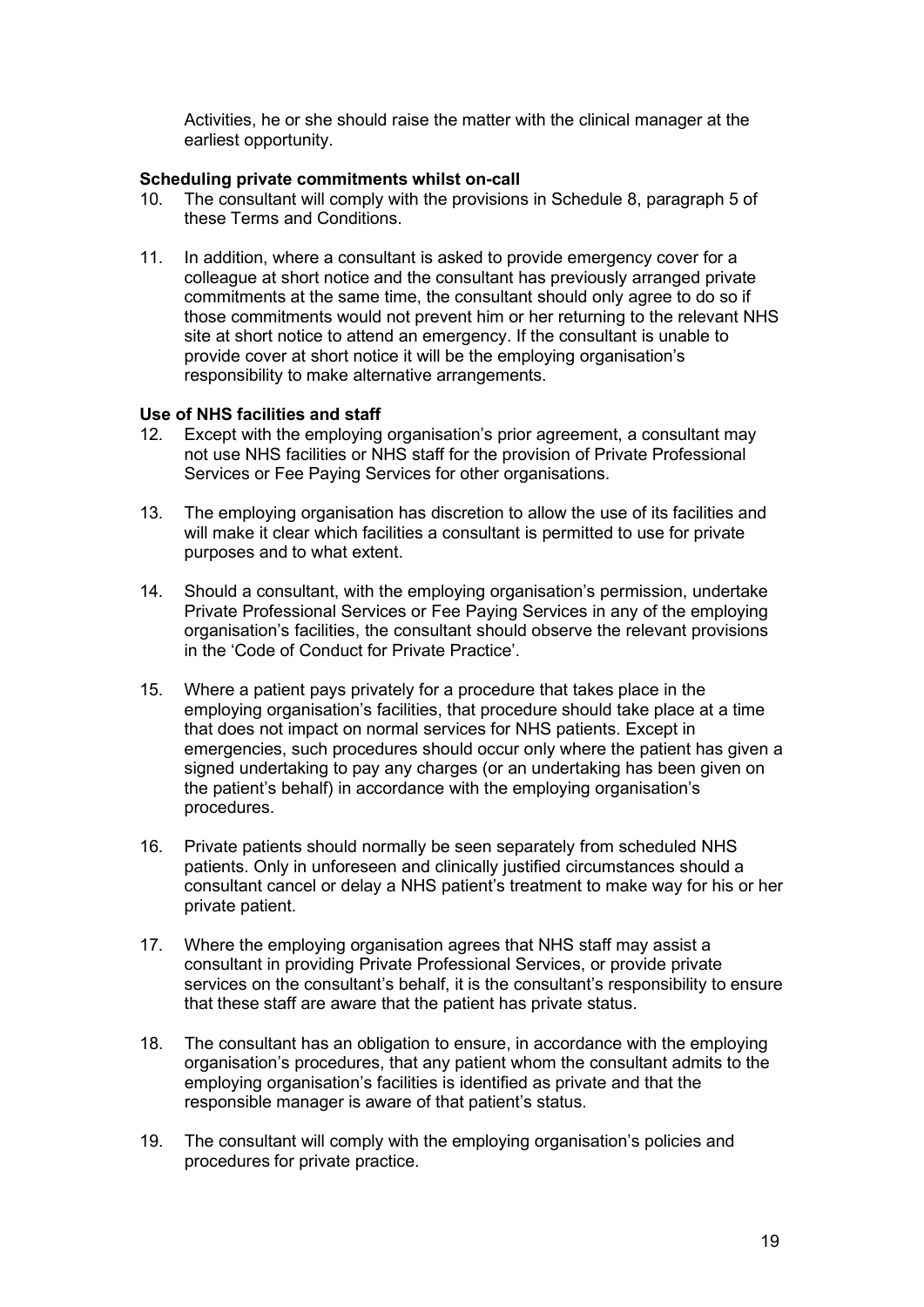# **Patient enquiries about private treatment** 20. Where, in the course of his or her dutie

- Where, in the course of his or her duties, a consultant is approached by a patient and asked about the provision of Private Professional Services, the consultant may provide only such standard advice as has been agreed with the employing organisation for such circumstances.
- 21. The consultant will not during the course of his or her Programmed Activities make arrangements to provide Private Professional Services, nor ask any other member of staff to make such arrangements on his or her behalf, unless the patient is to be treated as a private patient of the employing organisation.
- 22. In the course of his/her Programmed Activities, a consultant should not initiate discussions about providing Private Professional Services for NHS patients, nor should the consultant ask other staff to initiate such discussions on his or her behalf.
- 23. Where a NHS patient seeks information about the availability, or waiting times, for NHS services and/or Private Professional Services, the consultant is responsible for ensuring that any information he or she provides, or arranges for other staff to provide on his or her behalf is accurate and up-to-date.

#### **Promoting improved patient access to NHS care**

24. Subject to clinical considerations, the consultant is expected to contribute as fully as possible to reducing waiting times and improving access and choice for NHS patients. This should include ensuring that patients are given the opportunity to be treated by other NHS colleagues or by other providers where this will reduce their waiting time and facilitating the transfer of such patients.

## **Increasing NHS capacity**

The consultant will make all reasonable efforts to support initiatives to increase NHS capacity, including appointment of additional medical staff and changes to ways of working.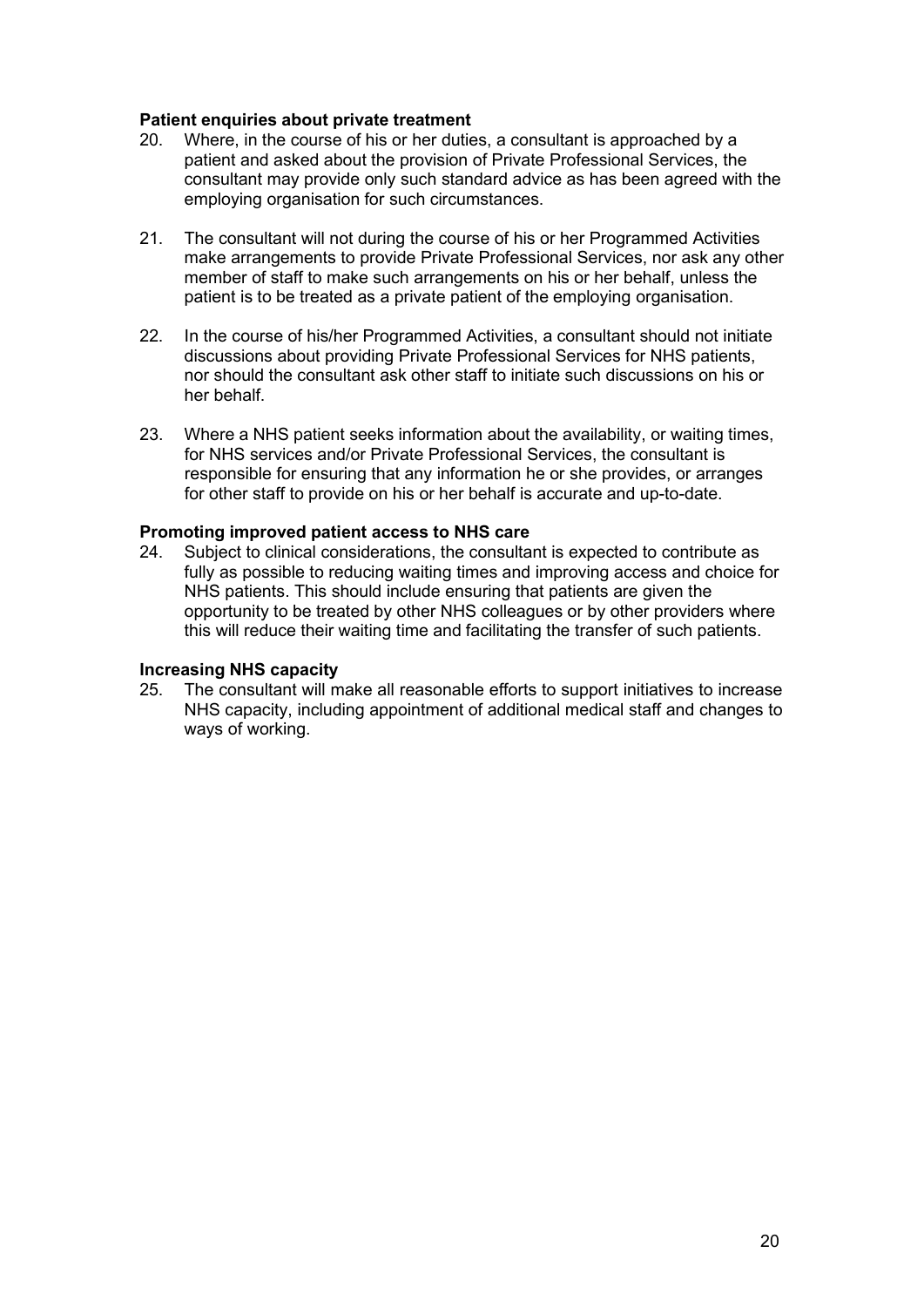## <span id="page-20-0"></span>**Schedule 10 Fee paying services**

- 1. Fee Paying Services are services that are not part of Contractual or Consequential Services and not reasonably incidental to them. Fee Paying Services include:
	- a. work on a person referred by a Medical Adviser of the Department for Work and Pensions, or by an Adjudicating Medical Authority or a Medical Appeal Tribunal, in connection with any benefits administered by an Agency of the Department for Work and Pensions;
	- b. work for the Criminal Injuries Compensation Board, when a special examination is required or an appreciable amount of work is involved in making extracts from case notes;
	- c. work required by a patient or interested third party to serve the interests of the person, his or her employer or other third party, in such non-clinical contexts as insurance, pension arrangements, foreign travel, emigration, or sport and recreation. (This includes the issue of certificates confirming that inoculations necessary for foreign travel have been carried out, but excludes the inoculations themselves. It also excludes examinations in respect of the diagnosis and treatment of injuries or accidents);
	- d. work required for life insurance purposes;
	- e. work on prospective emigrants including X-ray examinations and blood tests;
	- f. work on persons in connection with legal actions other than reports which are incidental to the consultant's Contractual and Consequential Duties, or where the consultant is giving evidence on the consultant's own behalf or on the employing organisation's behalf in connection with a case in which the consultant is professionally concerned;
	- g. work for coroners, as well as attendance at coroners' courts as medical witnesses;
	- h. work requested by the courts on the medical condition of an offender or defendant and attendance at court hearings as medical witnesses, otherwise than in the circumstances referred to above;
	- i. work on a person referred by a medical examiner of HM Armed Forces Recruiting Organisation;
	- j. work in connection with the routine screening of workers to protect them or the public from specific health risks, whether such screening is a statutory obligation laid on the employing organisation by specific regulation or a voluntary undertaking by the employing organisation in pursuance of its general liability to protect the health of its workforce;
	- k. occupational health services provided under contract to other NHS, independent or public sector employers;
	- l. work on a person referred by a medical referee appointed under the Workmen's Compensation Act 1925 or under a scheme certified under section 31 of that Act;
	- m. work on prospective students of universities or other institutions of further education, provided that they are not covered by Contractual and Consequential Services. Such examinations may include chest radiographs;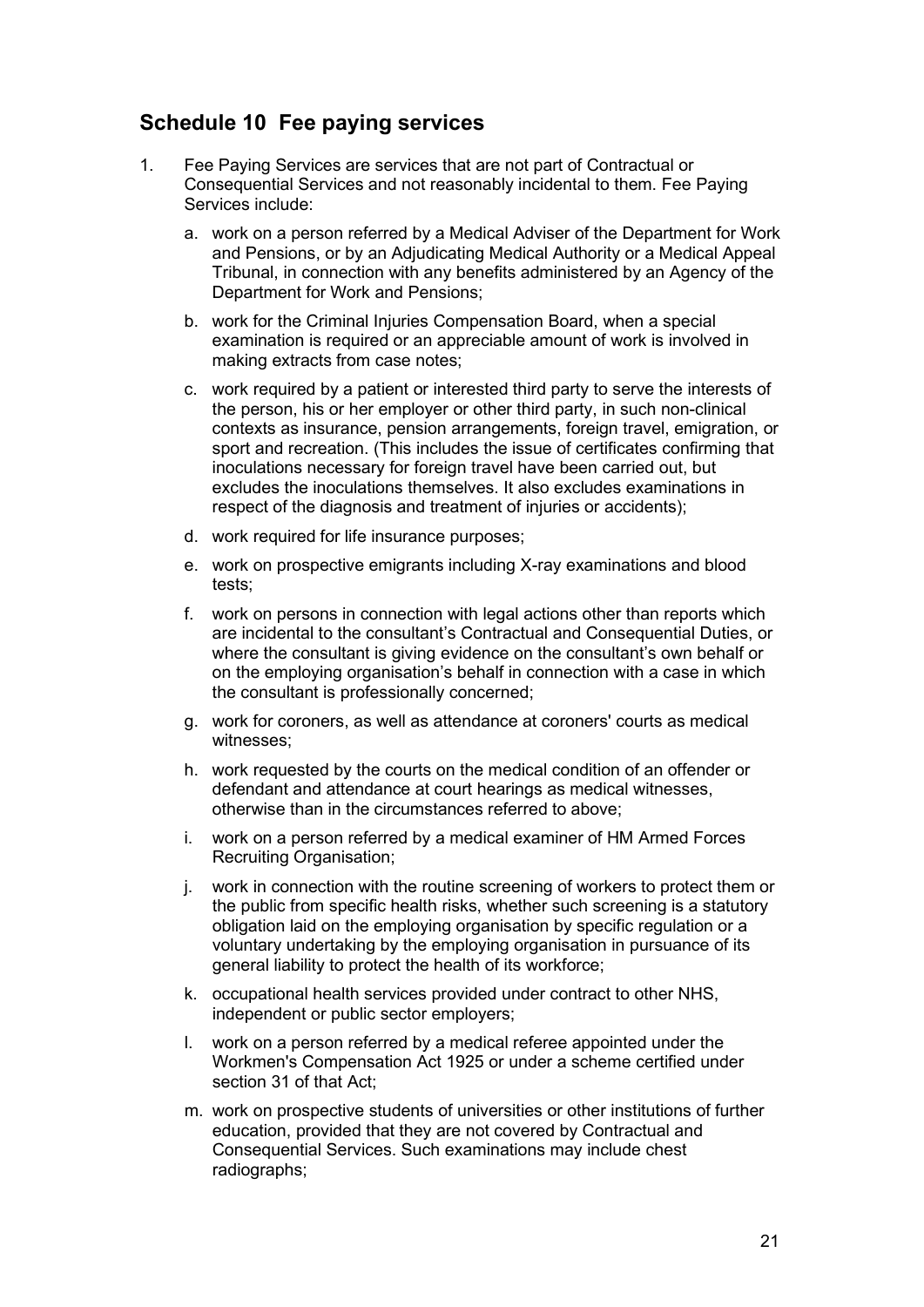- n. examinations and recommendations under Part II of the Mental Health Act 1983 (except where the patient is an in-patient), where it follows examination at an out-patient clinic or where given as a result of a domiciliary consultation:
	- $\rightarrow$  if given by a doctor who is not on the staff of the hospital where the patient is examined; or
	- $\rightarrow$  if the recommendation is given as a result of a special examination carried out at the request of a local authority officer at a place other than a hospital or clinic administered by a NHS organisation;
- o. services performed by members of hospital medical staffs for government departments as members of medical boards;
- p. work undertaken on behalf of the Employment Medical Advisory Service in connection with research/survey work, i.e. the medical examination of employees intended primarily to increase the understanding of the cause, other than to protect the health of people immediately at risk (except where such work falls within Contractual and Consequential Services);
- q. completion of Form B (Certificate of Medical Attendant) and Form C (Confirmatory Medical Certificate) of the cremation certificates;
- r. examinations and reports including visits to prison required by the Prison Service which do not fall within the consultant's Contractual and Consequential Services and which are not covered by separate contractual arrangements with the Prison Service;
- s. examination of blind or partially-sighted persons for the completion of form BD8, except where the information is required for social security purposes, or an Agency of the Department for Work and Pensions, or the Employment Service, or the patient's employer, unless a special examination is required, or the information is not readily available from knowledge of the case, or an appreciable amount of work is required to extract medically correct information from case notes
- 2. Fee Paying Services may also include work undertaken by public health consultants, including services to a local or public authority of a kind not provided by the NHS, such as:
	- a. work as a medical referee (or deputy) to a cremation authority and signing confirmatory cremation certificates;
	- b. medical examination in relation to staff health schemes of local authorities and fire and police authorities;
	- c. lectures to other than NHS staff;
	- d. medical advice in a specialised field of communicable disease control;
	- e. work for water authorities, including medical examinations in relation to staff health schemes;
	- f. attendance as a witness in court;
	- g. medical examinations and reports for commercial purposes, e.g. certificates of hygiene on goods to be exported or reports for insurance companies;
	- h. advice to organisations on matters on which the consultant is acknowledged to be an expert;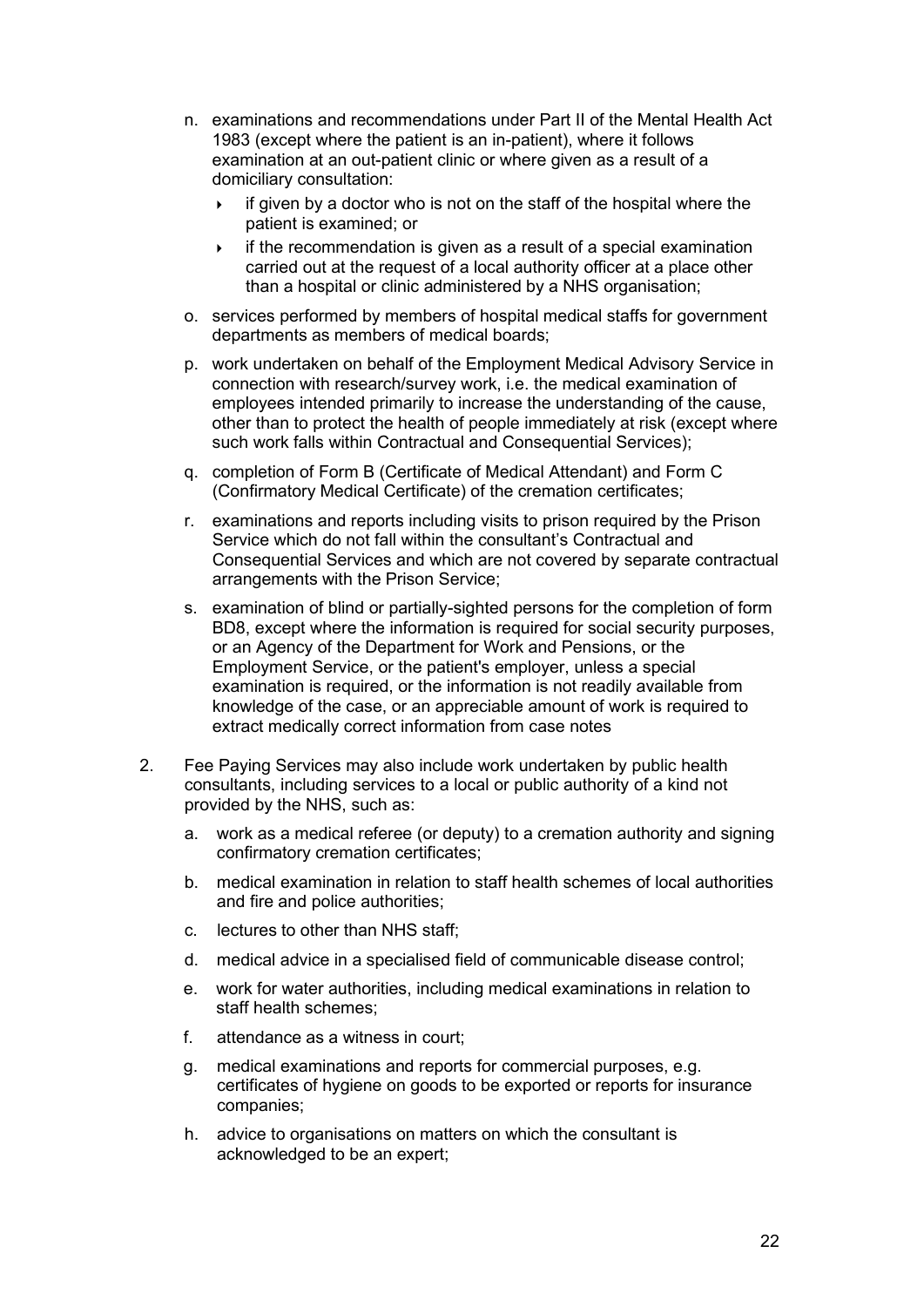i. examinations and recommendations under Part II of the Mental Health Act 1983.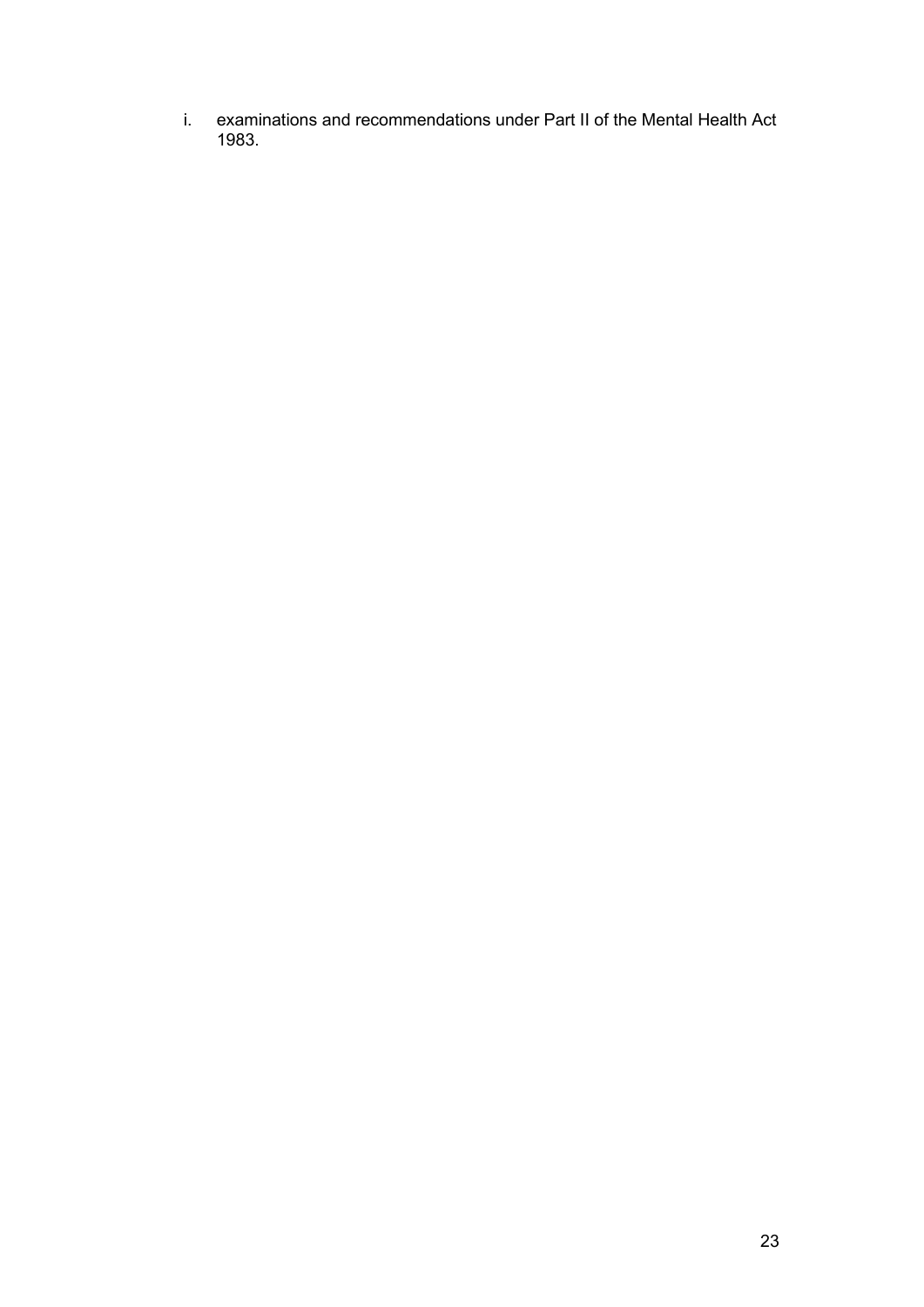## <span id="page-23-0"></span>**Schedule 11 Principles governing receipt of additional fees**

- 1. In the case of the following services, the consultant will not be paid an additional fee, or - if paid a fee - the consultant must remit the fee to the employing organisation:
	- any work in relation to the consultant's Contractual and Consequential Services;
	- duties which are included in the consultant's Job Plan, including any additional Programmed Activities which have been agreed with the employing organisation;
	- fee paying work for other organisations carried out during the consultant's Programmed Activities, unless the work involves minimal disruption and the employing organisation agrees that the work can be done in NHS time without the employer collecting the fee;
	- domiciliary consultations carried out during the consultant's Programmed Activities;
	- lectures and teaching during the course of the consultant's clinical duties;
	- lectures and teaching that are not part of the consultant's clinical duties, but are undertaken during the consultant's Programmed Activities.

This list is not exhaustive and as a general principle, work undertaken during Programmed Activities will not attract additional fees.

- 2. Services for which the consultant can retain any fee that is paid:
	- Fee Paying Services carried out in the consultant's own time, or during annual or unpaid leave;
	- Fee Paying Services carried out during the consultant's Programmed Activities that involve minimal disruption to NHS work and which the employing organisation agrees can be done in NHS time without the employer collecting the fee;
	- domiciliary consultations undertaken in the consultant's own time, though it is expected that such consultations will normally be scheduled as part of Programmed Activities;<sup>1</sup>
	- Private Professional Services undertaken in the employing organisation's facilities and with the employing organisation's agreement during the consultant's own time or during annual or unpaid leave;
	- Private Professional Services undertaken in other facilities during the consultant's own time, or during annual or unpaid leave;
	- lectures and teaching that are not part of the consultant's clinical duties and are undertaken in the consultant's own time or during annual or unpaid leave.

This list is not exhaustive but as a general principle the consultant is entitled to the fees for work done in his or her own time, or during annual or unpaid leave.

<sup>1</sup> And only for a visit to the patient's home at the request of a general practitioner and normally in his or her company to advise on the diagnosis or treatment of a patient who on medical grounds cannot attend hospital.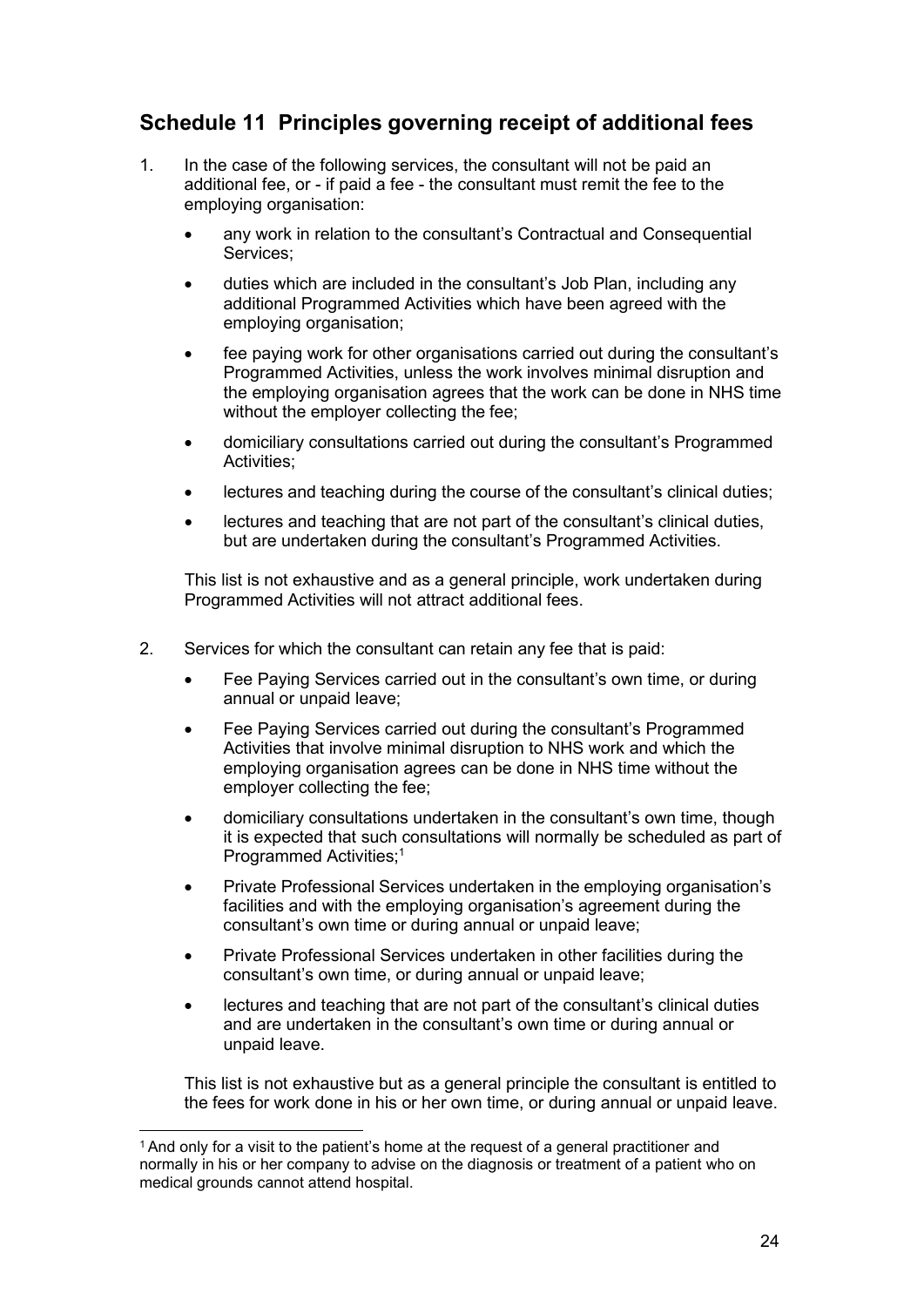## <span id="page-24-0"></span>**Schedule 12 Other conditions of employment**

### **Outside employment and financial interests**

- 1. A consultant must declare:
	- any financial interest or relationship with an external organisation he or she may have which may conflict with the policies, business activity and decisions of the employing organisation; and/or
	- any financial or pecuniary advantage he or she may gain whether directly or indirectly as a result of a privileged position within the employing organisation.

### **Private residence**

- 2. A consultant is required to reside within a distance of 30 minutes or ten miles by road from their principal place of work unless an employing organisation agrees that they may reside at a greater distance.
- 3. A consultant must be contactable by telephone.

### **Health assessment**

- 4. Consultants are required to notify their clinical manager as soon as possible of any illness, disease or condition, which prevents them from undertaking their duties.
- 5. The employer may at any time require a consultant who is unable to perform his or her duties as a consequence of illness to submit to an examination by the organisation's occupational health services.

### **Research**

6. All research must be managed in accordance with the requirements of the Department of Health Research Governance Framework. Consultants must comply with all reporting requirements, systems and duties of action put in place by the employing organisation to deliver research governance. Consultants must also comply with the GMC guidance 'Good Practice in Research' as from time to time amended.

### **Publications**

7. A consultant shall be free, without prior consent of the employing organisation, to publish books articles, etc and to deliver any lecture or speak, whether on matters arising out of his or her NHS service or not.

### **Confidentiality**

8. A consultant has an obligation not to disclose any information of a confidential nature concerning patients, employees, contractors or the confidential business of the organisation.

### **Public interest disclosure**

9. Should a consultant have cause for genuine concern about an issue (including one that would normally be subject to the above paragraph) and believes that disclosure would be in the public interest, he or she should have a right to speak out and be afforded statutory protection and should follow local procedures<sup>2</sup> for disclosure of information in the public interest.

<sup>2</sup> As required under the Public Interest Disclosure Act 1998 (PIDA).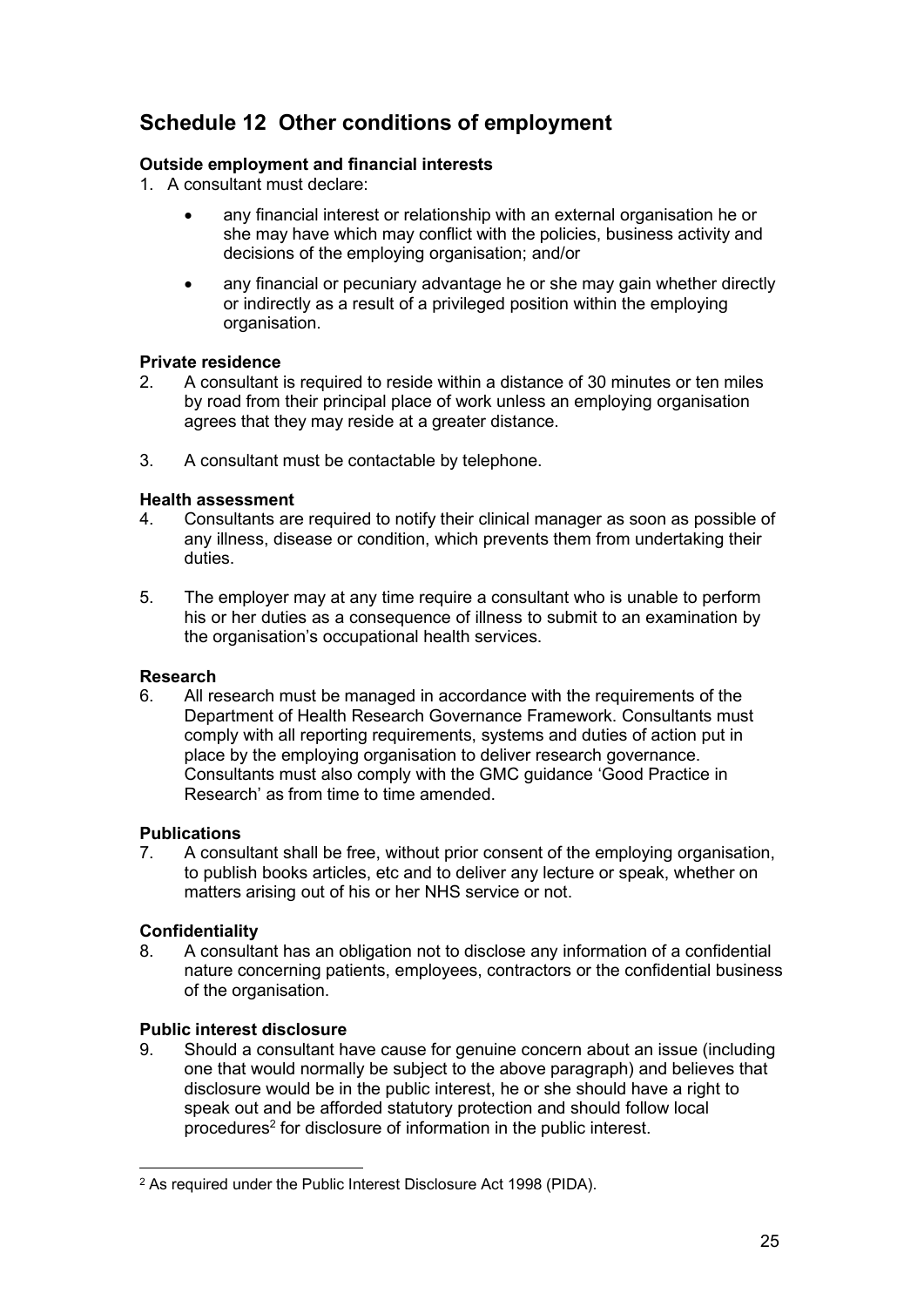### **Travelling time**

- 10. Where consultants are expected to spend time on more than one site during the course of a day, travelling time to and from their main base to other sites will be included as working time.
- 11. Travel to and from work for NHS emergencies, and 'excess travel' will count as working time. 'Excess travel' is defined as time spent travelling between home and a working site other than the consultant's main place of work, after deducting the time normally spent travelling between home and main place of work. Employers and consultants may need to agree arrangements for dealing with more complex working days. Travelling time between a consultant's main place of work and home or private practice premises will not be regarded as part of working time.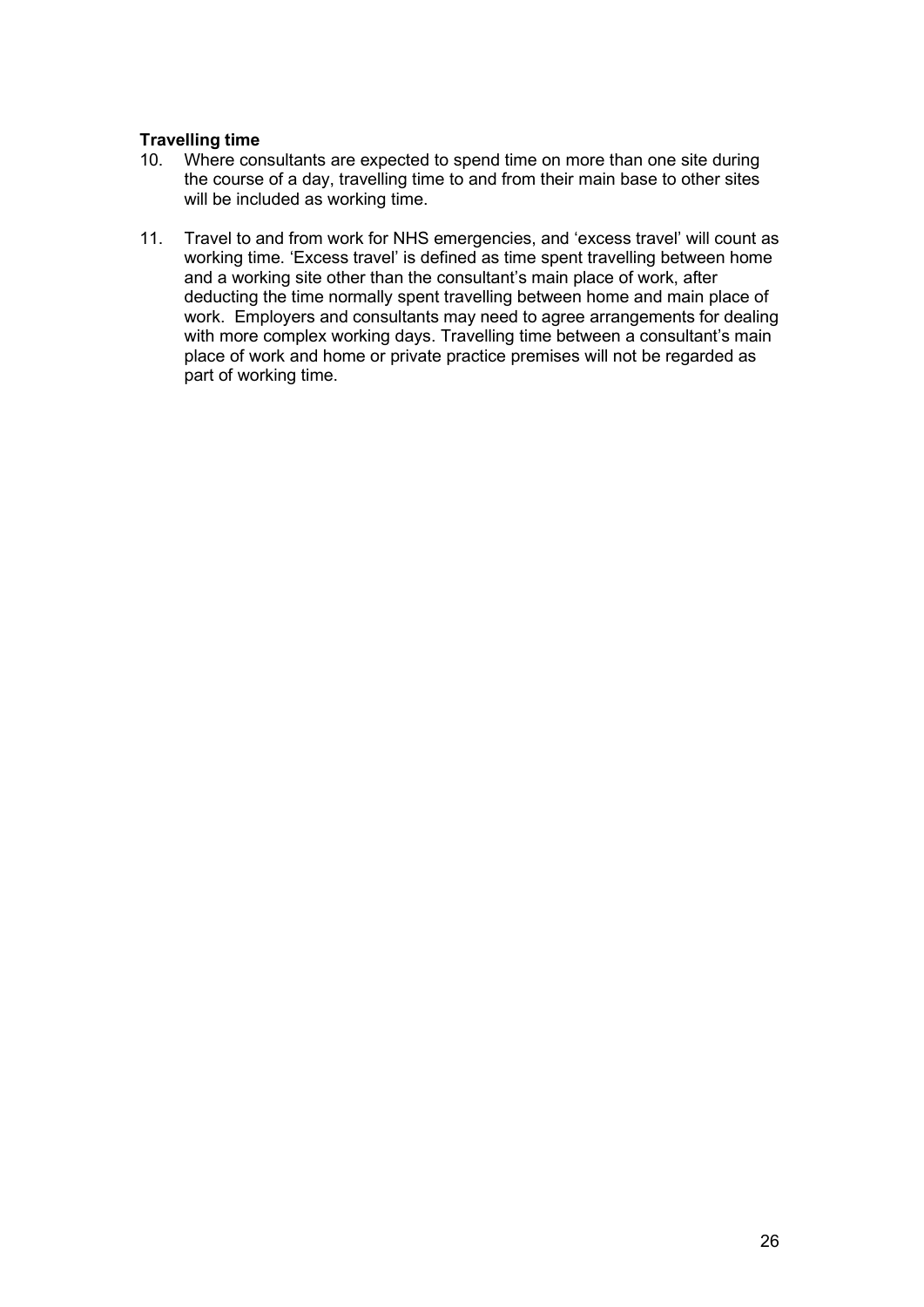### <span id="page-26-0"></span>**Schedule 13 Basic salary and payment for additional programmed activities for consultants appointed before 31 October 200342**

1. This Schedule applies to those whose first appointment as a NHS consultant was before 31 October 2003. Schedule 14 applies to those whose first appointment as a NHS consultant was on or after 31 October 2003. For the purposes of determining whether this Schedule or Schedule 14 applies, the date of appointment will be regarded as the date on which the consultant post was offered.

# **Date of transfer**<br>2. Where a co

- 2. Where a consultant subject to this Schedule gave a formal commitment to the new contract on or before 31 October 2003, pay increases under the new contract will be backdated to 1 April 2003. Where a consultant gave a formal commitment to the new contract between 31 October 2003 and 31 March 2004, pay increases will be backdated by three months from the date on which the commitment was given. In each case, backdating will be conditional upon a job plan being agreed within three months, except where this deadline was not met for reasons beyond the consultant's control. Consultants may choose any shorter period of backdating if they so wish. Where a consultant gives a commitment to the contract after 1 April 2004, there will be no backdating. A formal commitment for these purposes is not legally binding, but consultants are expected to enter into such a commitment in good faith and in the full expectation of taking up the new contract.
- 3. For consultants subject to this Schedule, progression through pay thresholds (see below) will be on the anniversary of transfer to these Terms and Conditions of Service, subject to being continuously employed in the NHS. For consultants who give a formal commitment to the new contract before 1 April 2004 and who therefore received backdated increases in pay, the date of transfer will be regarded as the date to which increases in pay are backdated. For other consultants subject to this Schedule, the date of transfer will be the date on which the consultant first starts work under these Terms and **Conditions**

### **Pay Uplifts**

4. Increases to pay threshold values may be determined from time to time following the recommendations of the Review Body on Doctors' and Dentists' Remuneration.

### **Definition of seniority**

- 5. Both salary on commencement and eligibility for subsequent pay thresholds will depend on a consultant's seniority (see Annex A, Table 1). For these purposes, seniority is to be measured as the sum of the number of whole years completed as an NHS consultant, plus the point on the salary scale when appointed (on a scale of 1 to 5), plus any additional credited seniority (in whole years) to reflect non-NHS consultant level experience or flexible training (see below). For the avoidance of doubt, seniority may only accrue during an absence when on an employment break scheme to reflect the gaining of approved non-NHS consultant level experience.<sup>6</sup>
- 6. The employing organisation will credit appropriate additional seniority to reflect any consultant level experience gained outwith the NHS consultant system,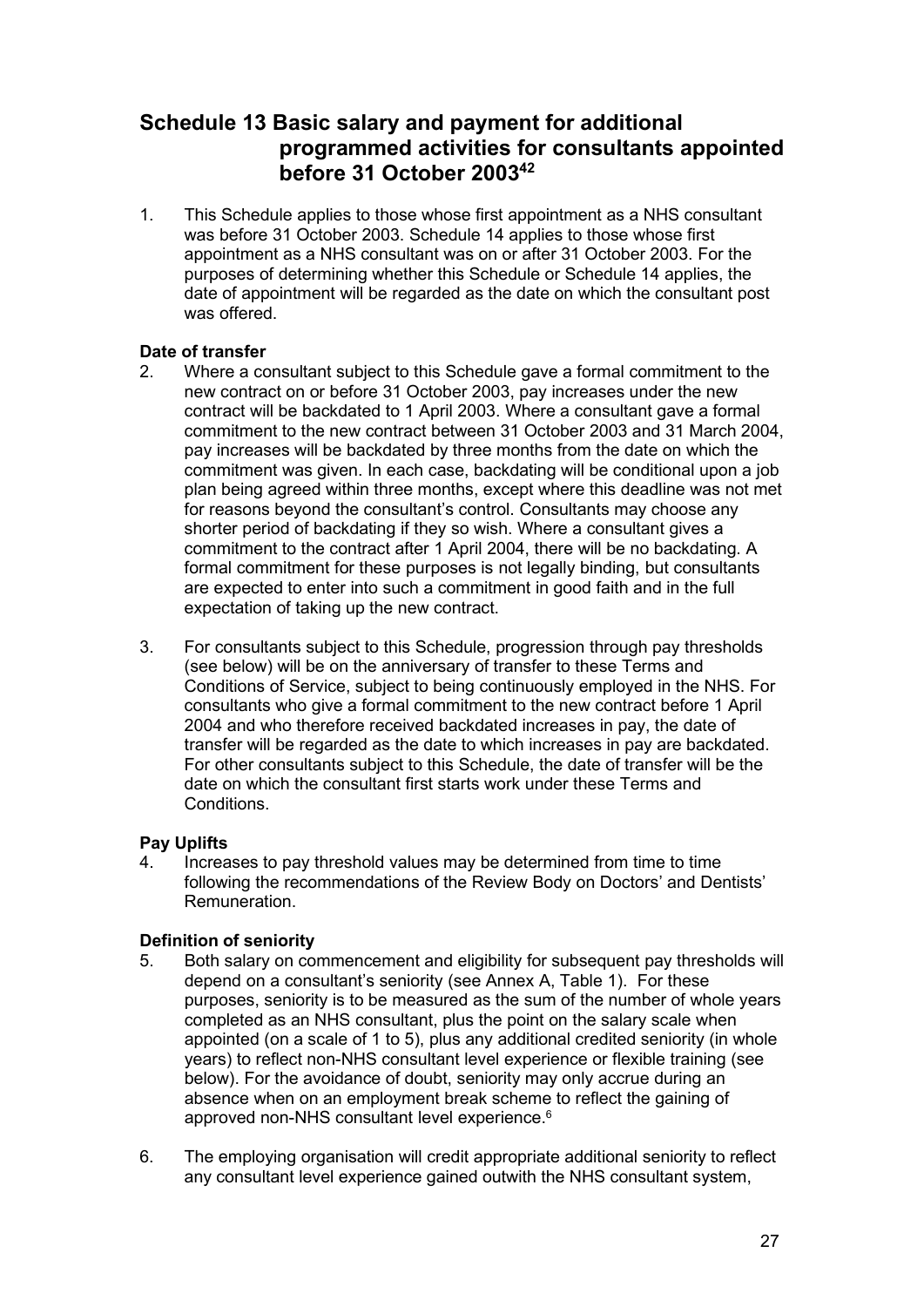taking care to ensure that there is no double counting of this and any additional seniority granted at appointment by way of a higher point on the salary scale.

7. Where a consultant's training has been lengthened by virtue of being in a flexible training scheme or because of undergoing dual qualification, the employing organisation will, where necessary, credit appropriate additional seniority to ensure that the consultant is not prevented from reaching the pay threshold they would have attained had they trained on a full time or single qualification basis (e.g. training extended by two years counts as the equivalent of two years' seniority as a consultant on first appointment as a consultant). See separate guidance on part time contracts.

#### **Basic pay on commencement**

- 8. On commencement, and subject to the provisions on pay protection set out below, the value of basic salary – and of payments for any additional Programmed Activities – will:
	- for full-time consultants who have previously held a whole-time NHS consultant contract and full-time consultants who have previously held a maximum part-time NHS consultant contract be as referred to by Annex A, Note 1;
	- for part-time consultants be pro rata to the levels referred to by Annex A, Note 1, based on the number of agreed weekly Programmed Activities in the consultant's Job Plan as a proportion of the standard ten Programmed Activities for full-time consultants.<sup>7,8</sup>
- 9. For consultants who hold discretionary points or a local clinical excellence award as at 31 March 2018, there will be a pro rata increase in the payment for an additional Programmed Activity, compared with the rates referred to by Annex A, Note 1. This will not apply to any local clinical excellence award points received on or after 1 April 2018.75
- 10. Where a consultant holds a distinction award or a higher clinical excellence award under the current national clinical excellence award scheme as enforced from time to time, the pro rata increase in the payment for an additional Programmed Activity will be based on the maximum level of discretionary points or local clinical excellence awards as the case may be.
- 11. The annual rate for an additional Programmed Activity will be 10% of basic salary, where basic salary includes the pay thresholds and any local clinical excellence awards held as at 31 March 2018. This will not apply to local clinical excellence award points received on or after 1 April 2018.<sup>9</sup>

### **Pay protection**

12. There will be no financial detriment to any consultants for whom the combined total of their basic pay and any on-call availability supplement (as assessed under the provisions in Schedule 16) would otherwise be less than the combined total of their basic pay and any intensity supplement under their previous NHS contract and terms and conditions. For consultants who transferred to these Terms and Conditions in 2003/04, there will be full protection for one year, i.e. taking account of annual pay uplift for 2004/05 for consultants on the previous national terms and conditions. After this date, protection will be on a mark-time basis (i.e. until the new salary exceeds the salary at the point of transfer).<sup>10</sup>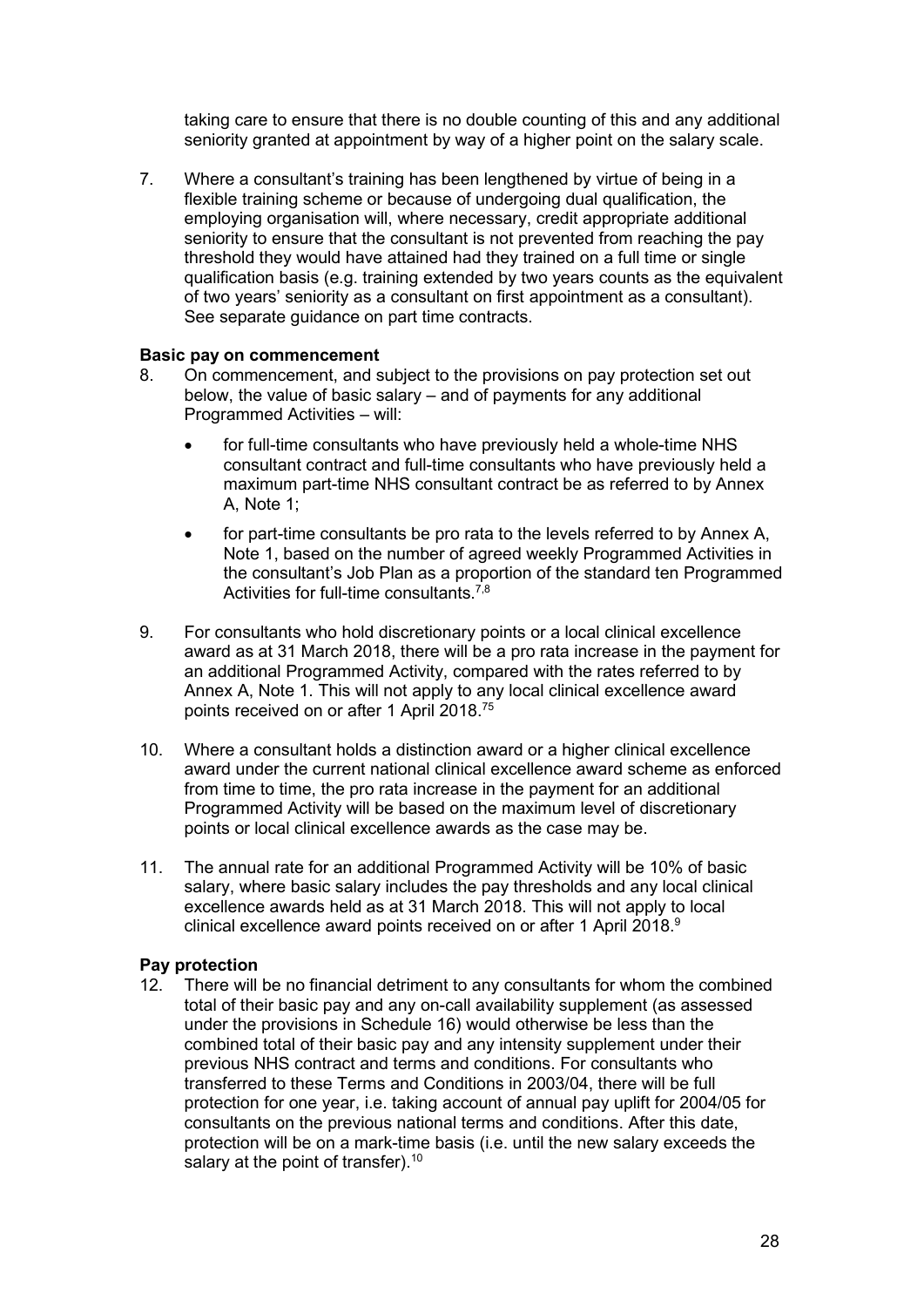13. This is provided the consultant continues to undertake the same level of duties and responsibilities and on-call commitments and remains employed by the same NHS organisation or equivalent successor organisation.

# **Pay thresholds**

- Consultants will become eligible for pay thresholds at the intervals set out in Annex A, Table 1 on the anniversary of transfer to the contract (see paragraph 3 above).
- 15. The value of pay thresholds for full-time consultants who have previously held a whole-time NHS consultant contract will be as referred to by Annex A, Note 1.
- 16. The value of pay thresholds for part-time consultants will be pro rata to the levels referred to by Annex A, Note 1, based on the number of agreed weekly Programmed Activities in the consultant's Job Plan as a proportion of the ten standard Programmed Activities for full-time consultants.
- 17. Unallocated.

Unallocated<sup>11</sup>

18. .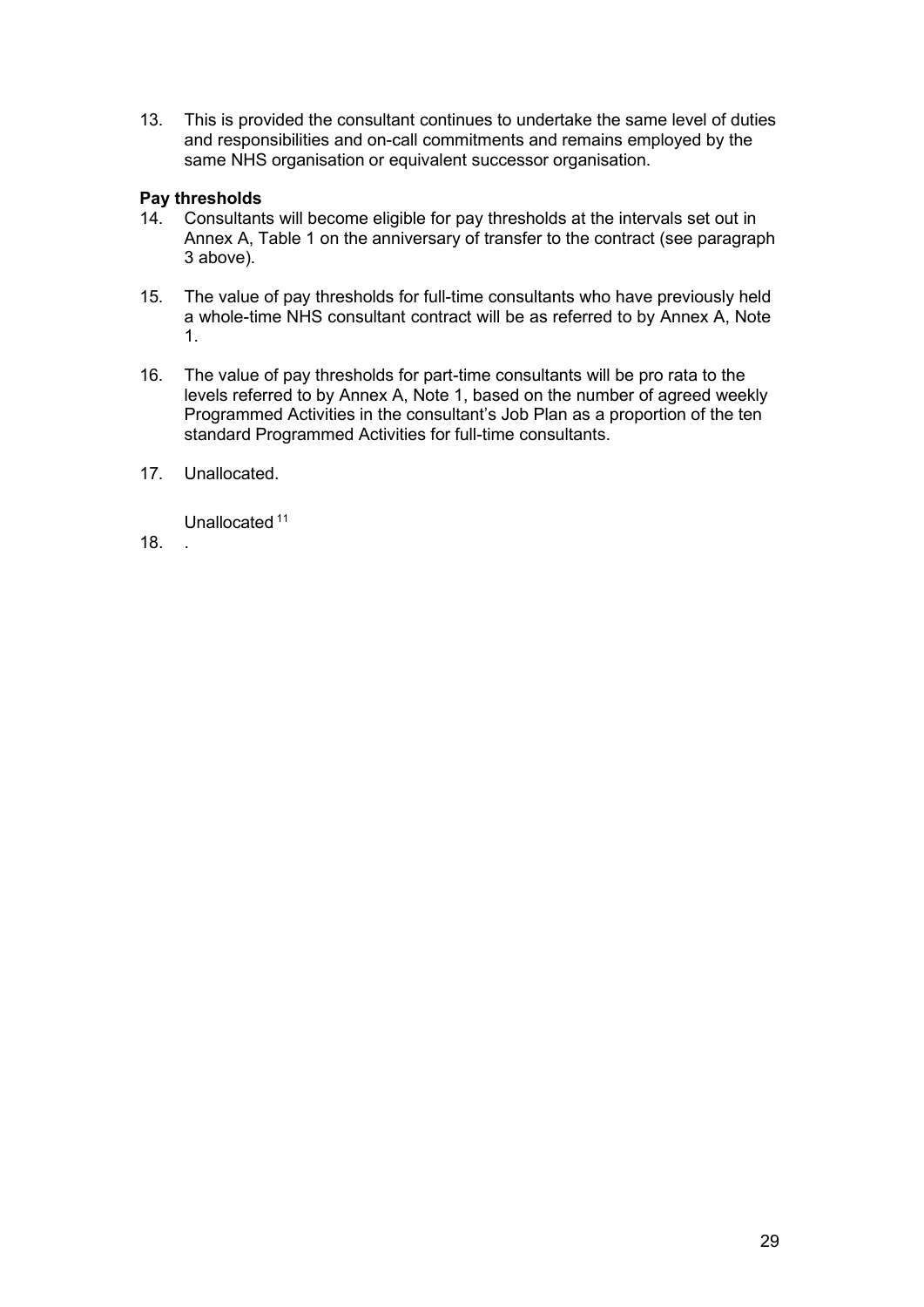## **Annex A12, <sup>34</sup>**

Note 1: Pay rates for consultants appointed before 31 October 2003 can be found in the latest Pay Circular [see Annex A of the Pay Circular: Section 2: Annex A] which is available on the NHS Employers website at [www.nhsemployers.org](http://www.nhsemployers.org/) <sup>76</sup>

| <b>Seniority</b><br>at | Years after transfer before<br>threshold level changes | Pay<br>threshold | Pay scale   |
|------------------------|--------------------------------------------------------|------------------|-------------|
| transfer               |                                                        |                  |             |
| $30+$                  | On transfer to new contract                            |                  | <b>MC71</b> |
|                        | 1 year after transfer<br>2 years after transfer        | 7<br>8           |             |
| 21-29                  | On transfer to new contract                            |                  |             |
|                        | 1 year after transfer                                  | 6                | <b>MC70</b> |
|                        | 2 years after transfer                                 | 7                |             |
|                        | 3 years after transfer                                 | 8                |             |
| 20                     | On transfer to new contract                            |                  |             |
|                        | 1 year after transfer                                  | 6                | <b>MC69</b> |
|                        | 3 years after transfer                                 | 7                |             |
|                        | 4 years after transfer                                 | 8                |             |
| 19                     | On transfer to new contract                            |                  |             |
|                        | 1 year after transfer                                  | 6                | <b>MC68</b> |
|                        | 3 years after transfer                                 | 7                |             |
|                        | 5 years after transfer                                 | 8                |             |
| 18                     | On transfer to new contract                            |                  |             |
|                        | 2 years after transfer                                 | 6                | MC67        |
|                        | 3 years after transfer                                 | 7                |             |
|                        | 5 years after transfer                                 | 8                |             |
| 17                     | On transfer to new contract                            |                  |             |
|                        | 2 years after transfer                                 | 6                | <b>MC66</b> |
|                        | 4 years after transfer                                 | 7                |             |
|                        | 6 years after transfer                                 | 8                |             |
| 16                     | On transfer to new contract                            |                  |             |
|                        | 3 years after transfer                                 | 6                | <b>MC65</b> |
|                        | 4 years after transfer                                 | 7                |             |
|                        | 7 years after transfer                                 | 8                |             |
| 15                     | On transfer to new contract                            |                  |             |
|                        | 3 years on transfer                                    | 6                | MC64        |
|                        | 4 years on transfer                                    | 7                |             |
|                        | 8 years on transfer                                    | 8                |             |
| 14                     | On transfer to new contract                            |                  |             |
|                        | 3 years after transfer                                 | 6                | <b>MC63</b> |
|                        | 5 years after transfer                                 | 7<br>8           |             |
|                        | 9 years after transfer<br>On transfer to new contract  |                  |             |
| 13                     |                                                        |                  |             |
|                        | 3 years after transfer<br>5 years after transfer       | 6<br>7           | <b>MC62</b> |
|                        | 10 years after transfer                                | 8                |             |
| 12                     | On transfer to new contract                            |                  |             |
|                        | 3 years after transfer                                 | 6                | <b>MC61</b> |
|                        | 6 years after transfer                                 | $\overline{7}$   |             |

Table 1: Pay progression for consultants appointed before 31 October 2003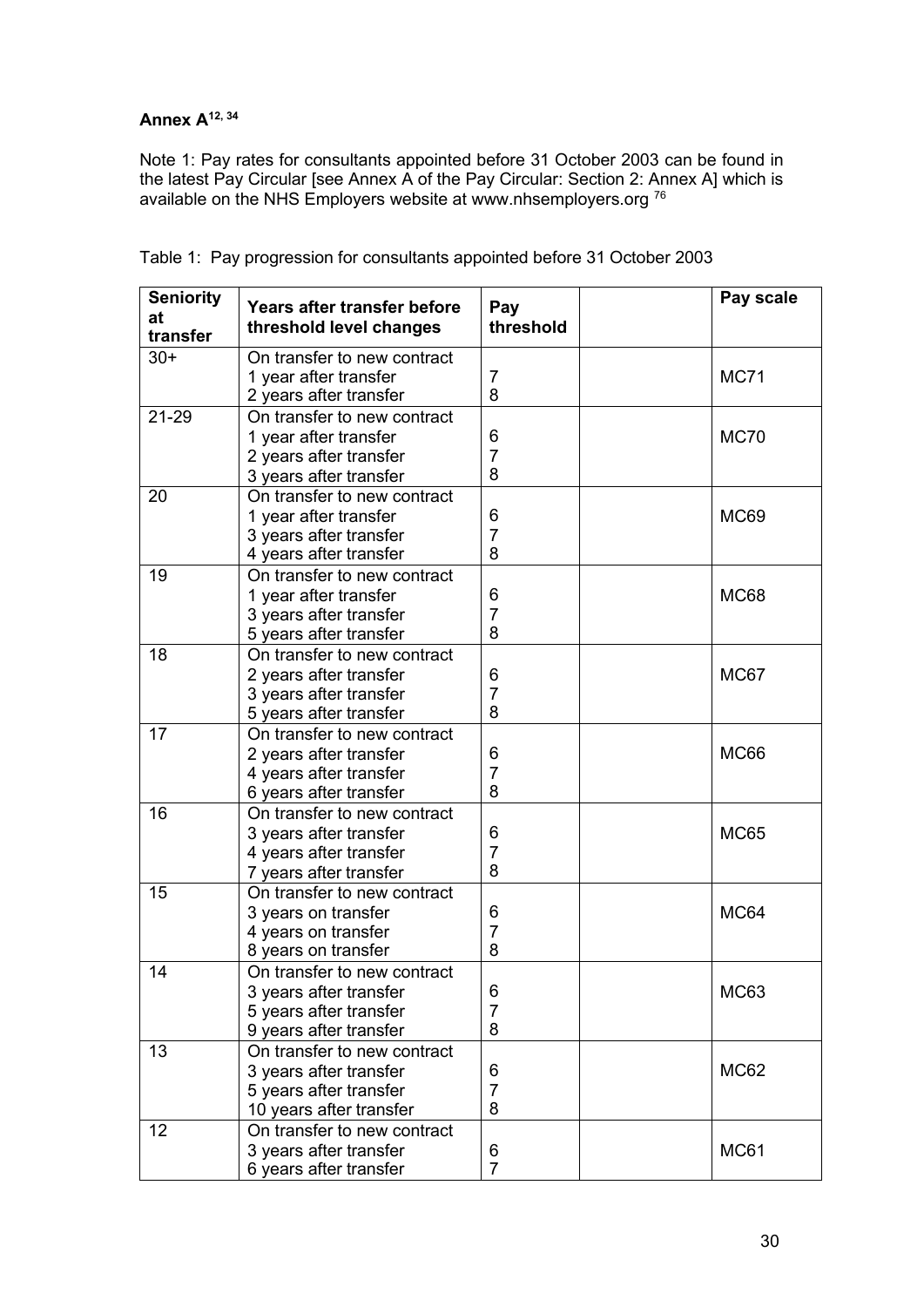|                | 11 years after transfer     | 8              |             |
|----------------|-----------------------------|----------------|-------------|
| 11             | On transfer to new contract |                |             |
|                | 4 years after transfer      | 6              | <b>MC60</b> |
|                | 7 years after transfer      | 7              |             |
|                | 12 years after transfer     | 8              |             |
| 10             | On transfer to new contract |                |             |
|                | 4 years after transfer      | 6              | <b>MC59</b> |
|                | 8 years after transfer      | $\overline{7}$ |             |
|                | 13 years after transfer     | 8              |             |
| 9              | On transfer to new contract |                |             |
|                | 4 years after transfer      | 6              | <b>MC58</b> |
|                | 9 years after transfer      | $\overline{7}$ |             |
|                | 14 years after transfer     | 8              |             |
| 8              | On transfer to new contract |                |             |
|                | 5 years after transfer      | 6              | <b>MC57</b> |
|                | 10 years after transfer     | $\overline{7}$ |             |
|                | 15 years after transfer     | 8              |             |
| 7              | On transfer to new contract |                |             |
|                | 5 years after transfer      | 6              | <b>MC57</b> |
|                | 10 years after transfer     | $\overline{7}$ |             |
|                | 15 years after transfer     | 8              |             |
| 6              | On transfer to new contract |                |             |
|                | 1 year after transfer       | 5              | <b>MC56</b> |
|                | 5 years after transfer      | 6              |             |
|                | 10 years after transfer     | 7              |             |
|                | 15 years after transfer     | 8              |             |
| 5              | On transfer to new contract |                |             |
|                | 1 year after transfer       | $\star$        | <b>MC55</b> |
|                | 2 years after transfer      | 5              |             |
|                | 6 years after transfer      | 6              |             |
|                | 11 years after transfer     | $\overline{7}$ |             |
|                | 16 years after transfer     | 8              |             |
| 4              | On transfer to new contract |                |             |
|                | 1 year after transfer       | 3              | <b>MC54</b> |
|                | 2 years after transfer      | 4              |             |
|                | 3 years after transfer      | 5              |             |
|                | 6 years after transfer      | 6              |             |
|                | 11 years after transfer     | $\overline{7}$ |             |
|                | 16 years after transfer     | 8              |             |
| 3              | On transfer to new contract |                |             |
|                | 1 year after transfer       | *              | MC53        |
|                | 2 years after transfer      | 4              |             |
|                | 3 years after transfer      | 5              |             |
|                | 7 years after transfer      | 6              |             |
|                | 12 years after transfer     | $\overline{7}$ |             |
|                | 17 years after transfer     | 8              |             |
| $\overline{2}$ | On transfer to new contract |                |             |
|                | 1 year after transfer       | 2              | MC52        |
|                | 2 years after transfer      | 4              |             |
|                | 3 years after transfer      | 5              |             |
|                | 8 years after transfer      | 6              |             |
|                | 13 years after transfer     | $\overline{7}$ |             |
|                | 18 years after transfer     | 8              |             |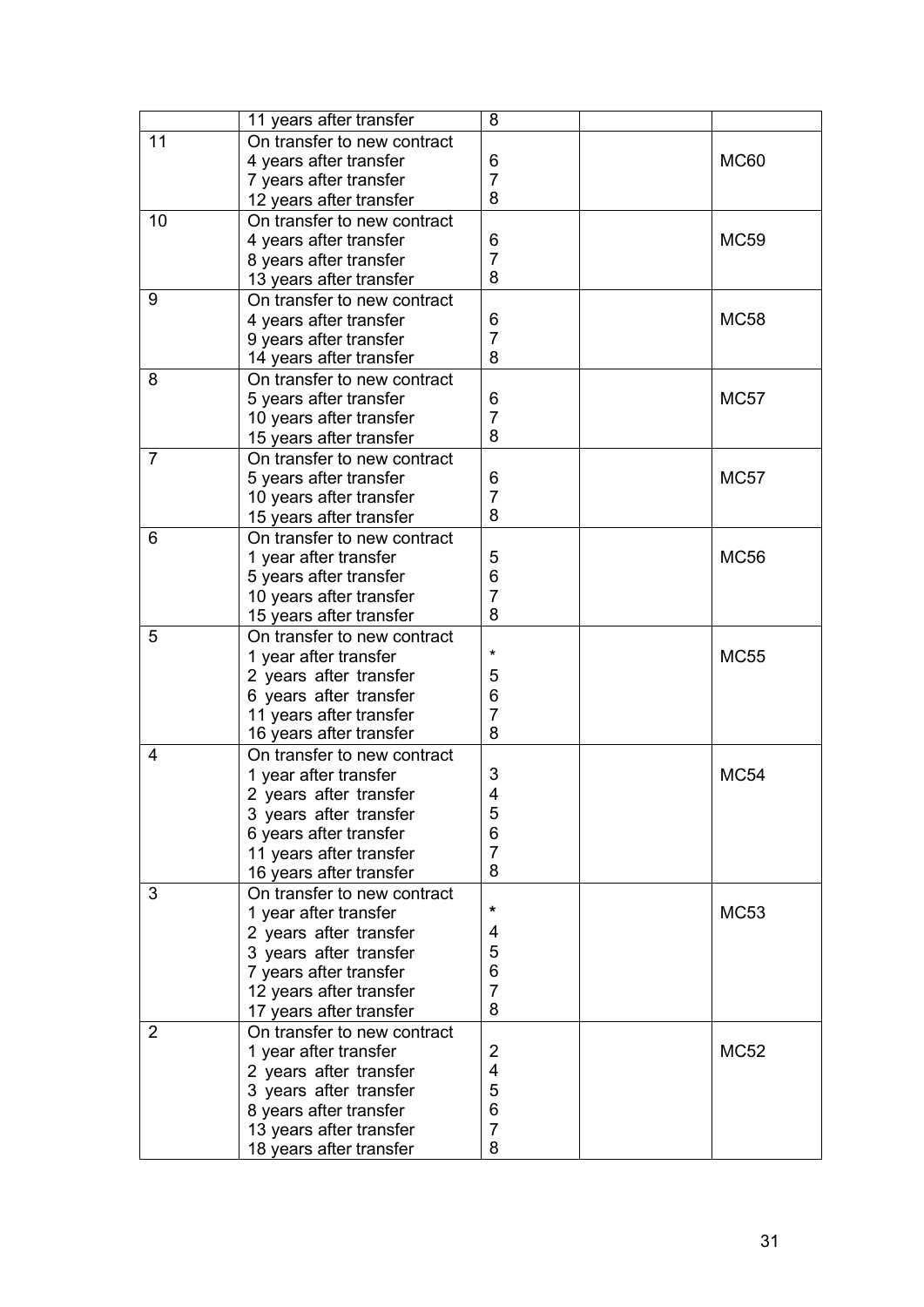| On transfer to new contract |   |             |
|-----------------------------|---|-------------|
| 1 year after transfer       | ÷ | <b>MC51</b> |
| 2 years after transfer      |   |             |
| 3 years after transfer      |   |             |
| 4 years after transfer      |   |             |
| 9 years after transfer      |   |             |
| 14 years after transfer     |   |             |
| 19 years after transfer     |   |             |

*\*For consultants with seniority of 1,3 or 5 years on transition, the first pay threshold is for transitional purposes*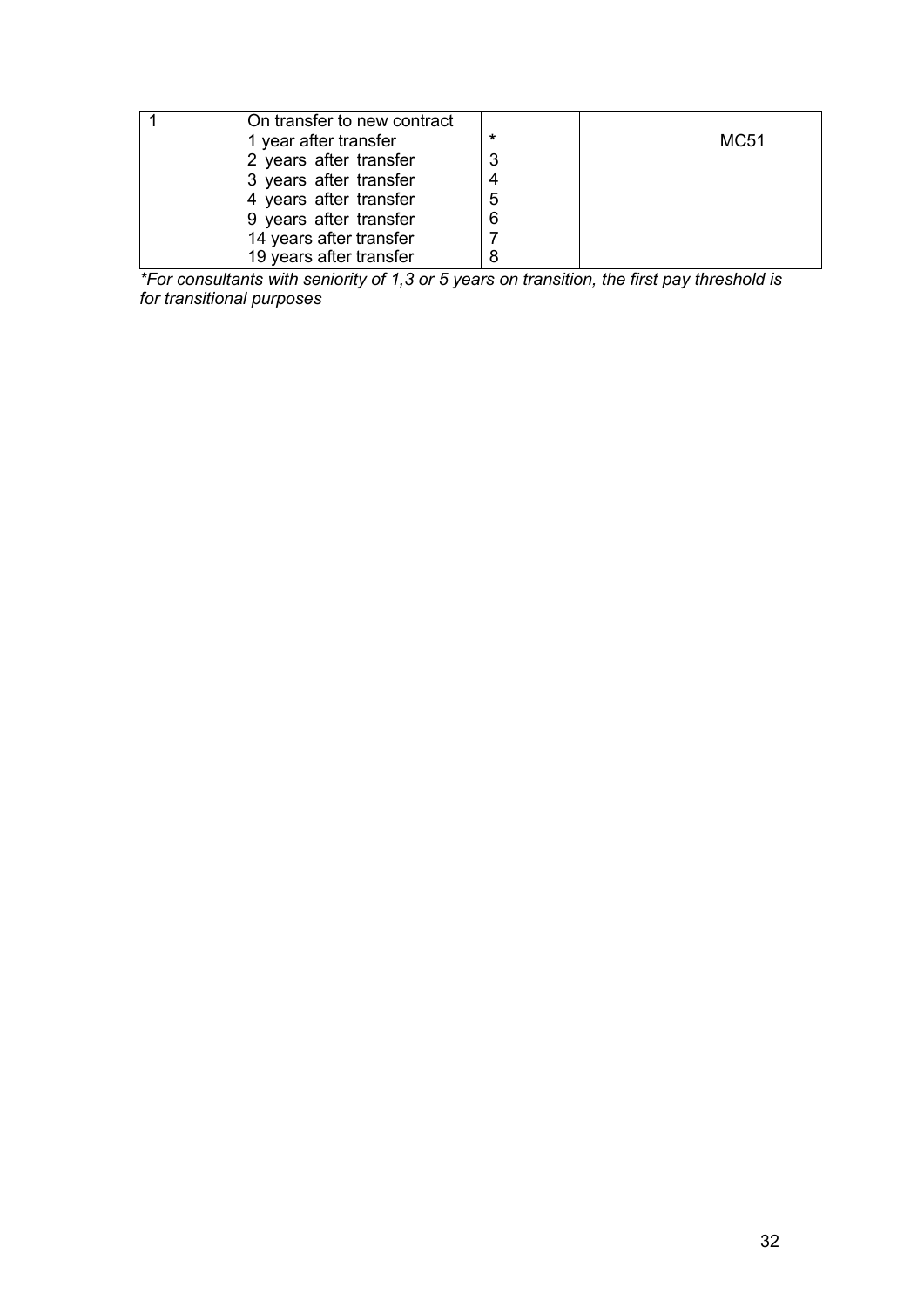### <span id="page-32-0"></span>**Schedule 14 Basic salary and payment for additional programmed activities for consultants appointed after 31 October 200343**

- 1. This Schedule applies to all those whose first appointment as a NHS consultant is on or after 31 October 2003. For these purposes, the date of appointment will be regarded as the date on which the consultant post was offered. There are eight pay thresholds for consultants first appointed on or after 31 October 2003, the value of which is set out in a Pay Circular (see Annex B: Note 1). Subject to the provisions in Schedule 15, there is eligibility for annual progression up to threshold 5; whilst eligibility for progression through the next three thresholds shall occur at five-yearly intervals.
- <span id="page-32-3"></span>2. For consultants subject to this Schedule, progression through pay thresholds (see below) will be on the anniversary of appointment, subject to being continuously employed in the NHS. For these purposes, the date of appointment will be regarded as the date on which the consultant first started work as a consultant subject to these Terms and Conditions.

### **Pay Uplifts**

3. Increases to pay threshold values may be determined from time to time following the recommendations of the Review Body on Doctors' and Dentists' Remuneration.

### **Basic pay and pay thresholds**

- 4. On commencement, basic salary and payments for any additional Programmed Activities – will be the first of the thresholds referred to by Annex B, Note 1, subject to paragraphs [5](#page-32-1) and [6](#page-32-2) below.
- <span id="page-32-1"></span>5. Basic salary on commencement will be set at a higher threshold to reflect any approved consultant-level experience that a consultant has gained. For the avoidance of doubt, seniority may only accrue during an absence on an employment break scheme to reflect the gaining of approved non-NHS consultant level experience.13
- <span id="page-32-2"></span>6. Where a consultant's training has been lengthened by virtue of being in a flexible training scheme or because of undergoing dual qualification, the employing organisation will, where necessary, set basic salary on commencement at a higher threshold to ensure that the consultant is not prevented from reaching the pay threshold they would have attained had they trained on a full time or single qualification basis (e.g. training extended by two years counts as the equivalent of two years' consultant service where a consultant would not otherwise be able to reach the same pay threshold).<sup>14</sup>
- 7. The annual rate for an additional Programmed Activity will be 10% of basic salary, where basic salary includes the pay thresholds and any local clinical excellence awards held as at 31 March 2018. This will not apply to local clinical excellence award points received on or after 1 April 2018.<sup>15, 77</sup>
- 8. Consultants will become eligible for additional pay thresholds at the intervals in Annex B, Table 1 on the anniversary of appointment (see paragraph [2](#page-32-3) above).
- 9. The value of pay thresholds for part-time consultants will be pro rata to the levels referred to by Annex B, Note 1, based on the number of agreed weekly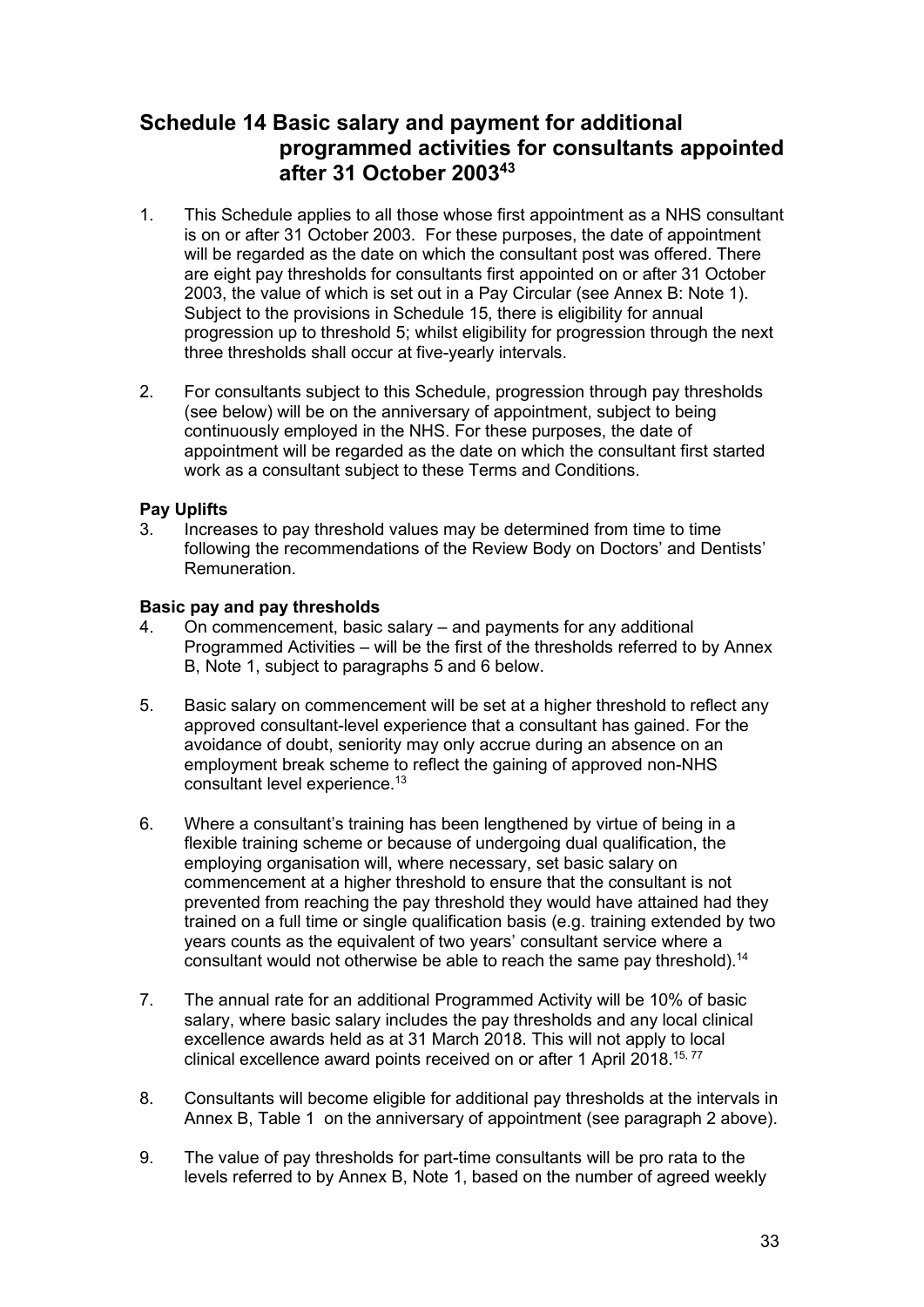Programmed Activities in the consultant's Job Plan as a proportion of the ten standard Programmed Activities for full-time consultants.

- 10. For consultants who hold discretionary points or a local clinical excellence award as at 31 March 2018, there will be a pro rata increase in the payment for an additional Programmed Activity, compared with the rates referred to by Annex B, Note 1. This will not apply to any local clinical excellence award points received on or after 1 April 2018.78
- 11. Where a consultant holds a national clinical excellence award under any national clinical excellence award scheme as enforced from time to time, the pro rata increase in the payment for an additional Programmed Activity will be based on the maximum level of local clinical excellence awards.
- 12. Where Associate Specialists have been paid in their previous regular employment at a basic salary, including any discretionary points, higher or equal to the rate at which they would (were it not for this provision) be paid on taking up their new Consultant appointment, then their starting salary in the new appointment shall be fixed at the threshold in the scale next above that previous rate.57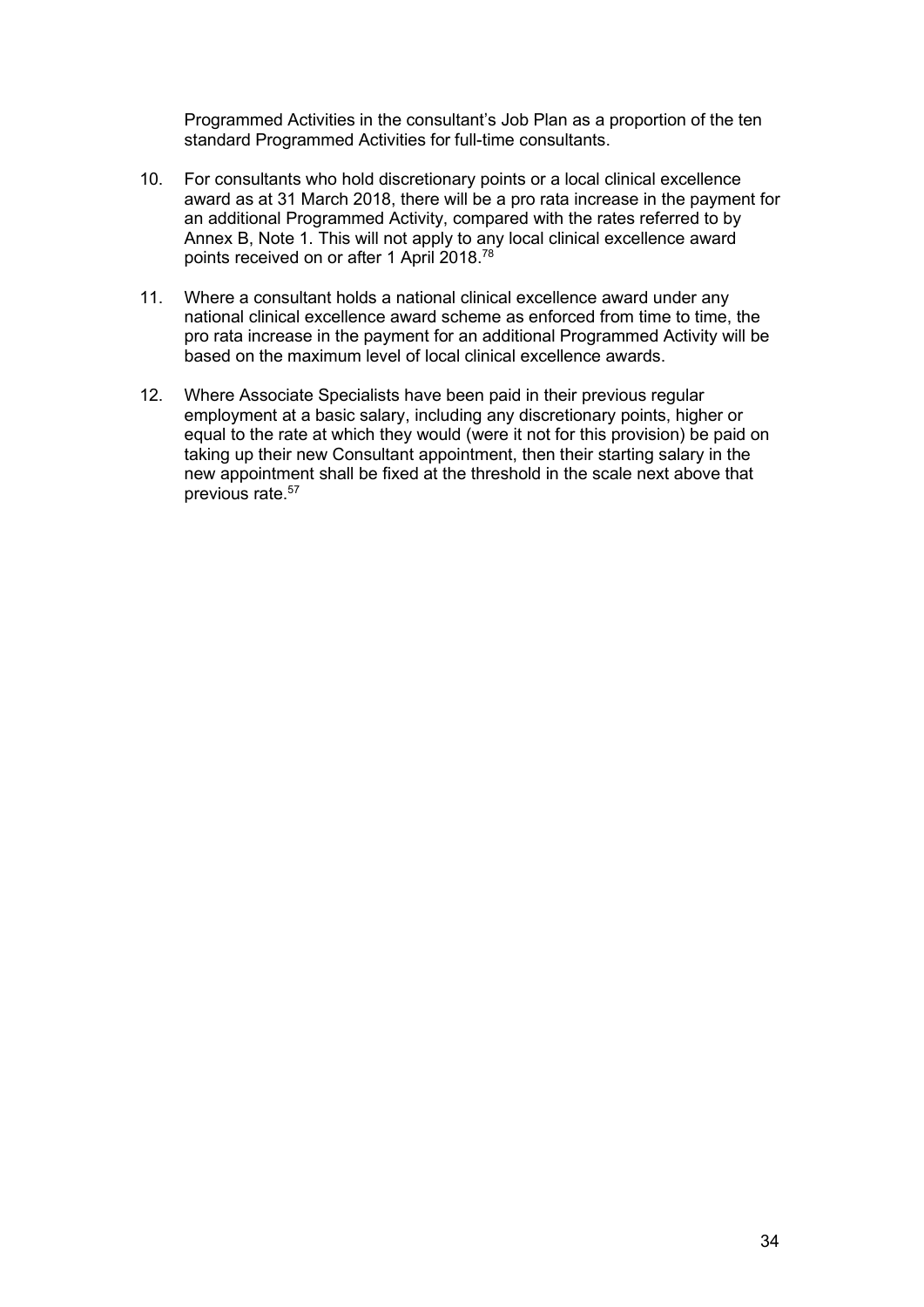## **Annex B**16, <sup>35</sup>

Note 1: Pay rates for consultants appointed on or after 31 October 2003 can be found in the latest Pay Circular [see Annex A of the Pay Circular: Section 2: Annex B] which is available on the NHS Employers website at [www.nhsemployers.org](http://www.nhsemployers.org/)<sup>79</sup>

| <b>Threshold</b> | <b>Years</b><br>completed as | <b>Period before</b><br>eligibility for next | <b>Payroll point</b> |  |
|------------------|------------------------------|----------------------------------------------|----------------------|--|
|                  | a consultant                 | threshold                                    |                      |  |
| $\mathbf{1}$     | 0                            | 1 year                                       | MC72 Point 00        |  |
| $\overline{2}$   | $\mathbf{1}$                 | 1 year                                       | MC72 Point 01        |  |
| 3                | $\overline{2}$               | 1 year                                       | MC72 Point 02        |  |
| $\overline{4}$   | 3                            | 1 year                                       | MC72 Point 03        |  |
| 5                | $\overline{4}$               | 5 years                                      | MC72 Point 04        |  |
|                  | 5                            | 4 years                                      | MC72 Point 05        |  |
|                  | $6\phantom{1}6$              | 3 years                                      | MC72 Point 06        |  |
|                  | $\overline{7}$               | 2 years                                      | MC72 Point 07        |  |
|                  | 8                            | 1 year                                       | MC72 Point 08        |  |
| 6                | 9                            | 5 years                                      | MC72 Point 09        |  |
|                  | 10                           | 4 years                                      | MC72 Point 10        |  |
|                  | 11                           | 3 years                                      | MC72 Point 11        |  |
|                  | 12                           | 2 years                                      | MC72 Point 12        |  |
|                  | 13                           | 1 year                                       | MC72 Point 13        |  |
| $\overline{7}$   | 14                           | 5 years                                      | MC72 Point 14        |  |
|                  | 15                           | 4 years                                      | MC72 Point 15        |  |
|                  | 16                           | 3 years                                      | MC72 Point 16        |  |
|                  | 17                           | 2 years                                      | MC72 Point 17        |  |
|                  | $\overline{18}$              | 1 year                                       | MC72 Point 18        |  |
| 8                | 19                           | $\overline{\phantom{0}}$                     | MC72 Point 19        |  |

Table 1: Pay progression for consultants appointed on or after 31 October 2003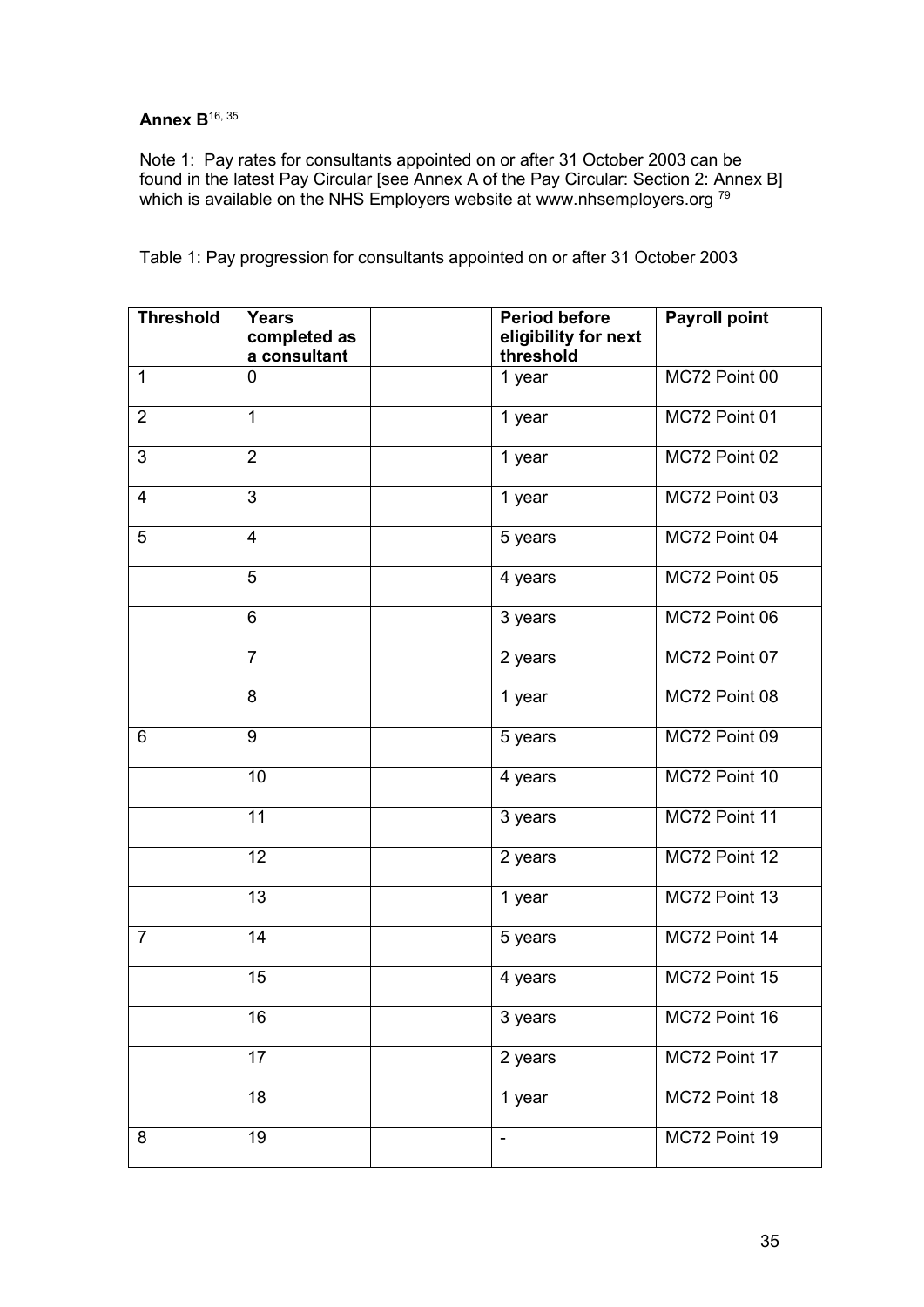## <span id="page-35-0"></span>**Schedule 15 Pay thresholds**

### **Criteria for pay thresholds**

- <span id="page-35-1"></span>1. Following the annual Job Plan review, the clinical manager who has conducted the Job Plan review will report the outcome, via the Medical Director, to the Chief Executive and copied to the consultant and the Chief Executive of any other NHS organisation with which the consultant holds a contract of employment, setting out for the purposes of decisions on pay thresholds whether the consultant has:
	- made every reasonable effort to meet the time and service commitments in the Job Plan:
	- participated satisfactorily in the appraisal process;
	- participated satisfactorily in reviewing the Job Plan and setting personal objectives;
	- met the personal objectives in the Job Plan, or where this is not achieved for reasons beyond the consultant's control, made every reasonable effort to do so;
	- worked towards any changes identified in the last Job Plan review as being necessary to support achievement of the employing organisation's objectives;
	- taken up any offer to undertake additional Programmed Activities that the employing organisation has made to the consultant in accordance with Schedule 6 of these Terms and Conditions;
	- met the standards of conduct governing the relationship between private practice and NHS commitments set out in Schedule 9.
- 2. The Chief Executive, informed by the Medical Director's recommendation, will subsequently decide each year whether the consultant has met the criteria.
- 3. Where one or more of the criteria are not achieved in any year, the Chief Executive will have the discretion to decide where appropriate, for instance because of personal illness, that the consultant should nonetheless be regarded as having met the criteria for that year.
- 4. Consultants should not be penalised if objectives have not been met for reasons beyond their control. Employers and consultants will be expected to identify problems (affecting the likelihood of meeting objectives) as they emerge, rather than wait until the job plan review.
- 5. It will be the norm for consultants to achieve pay progression. Pay progression may only be deferred where the consultant has not met the specified criteria at paragraph [1 o](#page-35-1)f this Schedule. Employing organisations cannot introduce any new criteria. For instance, pay progression cannot be withheld or delayed on the grounds of the employing organisation's financial position. Nor would it be acceptable for NHS organisations to use any system of quotas for pay progression.
- 6. A consultant has the right of appeal against a decision by the Chief Executive that he or she has not met the criteria in respect of any given year. In the event of an appeal, it will be the responsibility of the employing organisation to show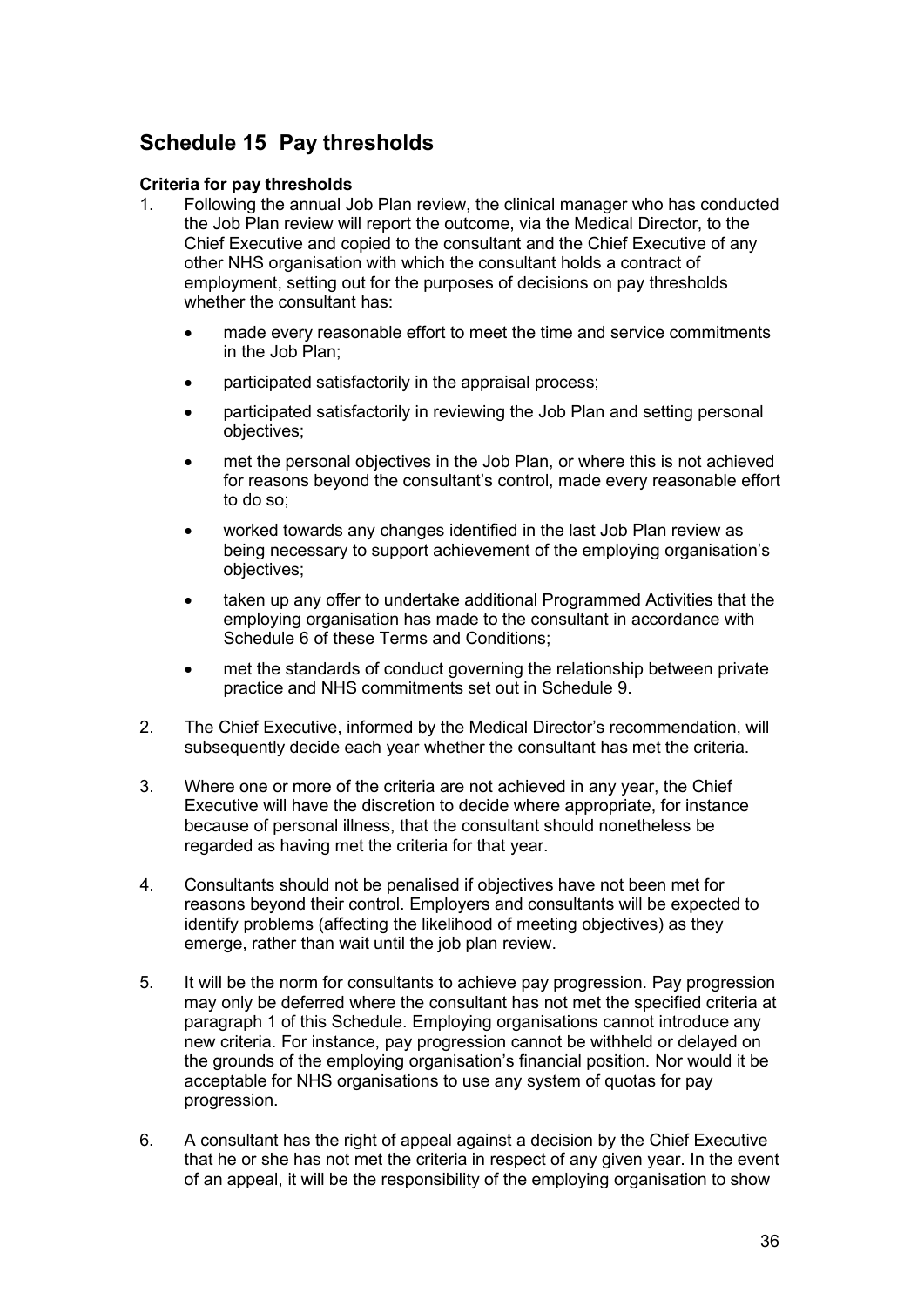why this decision was taken. The appeal process is at Schedule 4 of the Terms and Conditions.

# **Process for award of pay thresholds**

- When a consultant becomes eligible for a pay threshold by virtue of fulfilling the required number of years' service in Schedule 13 or Schedule 14 of the Terms and Conditions, he or she will receive that pay threshold provided that the Chief Executive agrees that they have met the criteria above in each year since the award of the previous threshold or, in the case of a consultant's first pay threshold, since the commencement of a contract subject to these terms and conditions.
- 8. Where the Chief Executive has decided in any one year that a consultant has not met the necessary criteria, the employing organisation will defer the award of the appropriate pay threshold for one year beyond the date on which they would otherwise have received the threshold. Provided the Chief Executive decides that a consultant has met the criteria in the intervening year, he or she will receive that pay threshold from the start of the following year.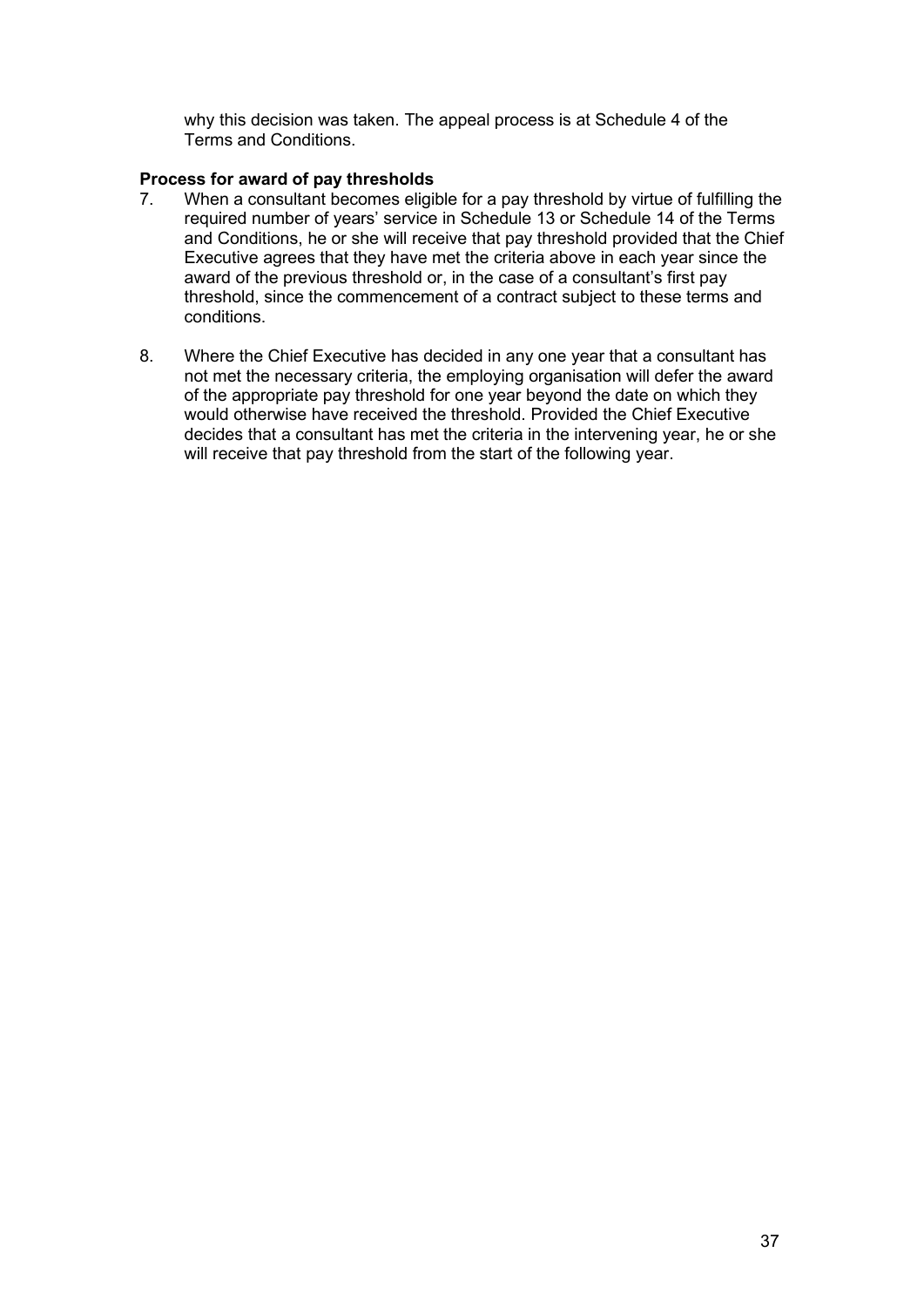# **Schedule 16 Pay supplements32**

### **On-call availability supplement**

- 1. If a consultant is required to participate in an on-call rota, he or she shall be paid a supplement in addition to basic salary, in recognition of his or her availability to work during on-call periods. The availability supplement will be paid at the appropriate rate set out in Table 1 below.
- 2. The level of supplement will depend on both
	- the contribution of the consultant to the on-call rota and
	- the category of the consultant's on-call duties.

# **Contribution to the rota**<br>3 Full-time consulta

Full-time consultants shall receive the availability supplement as specified in Table 1 below. Part-time consultants, whose contribution when on-call is the same as that of full-time consultants on the same rota, shall receive the appropriate percentage of the equivalent full-time salary. The contribution of any consultant to the rota will be determined without regard to any alternative arrangements that the consultant may make with colleagues to provide on-call cover.

### Category of on-call duties

- 4. The employing organisation will determine the category of the consultant's on-call duties for these purposes by making a prospective assessment of the typical nature of the response that the consultant is likely to have to undertake when called during an on-call period. This assessment will take into account the nature of the calls that the consultant typically receives whilst on-call. The two categories are:
	- Category A: this applies where the consultant is typically required to return immediately to site when called or has to undertake interventions with a similar level of complexity to those that would normally be carried out on site, such as telemedicine or complex telephone consultations;
	- Category B: this applies where the consultant can typically respond by giving telephone advice and/or by returning to work later.
- 5 Where there is a change to the consultant's contribution to the rota or the categorisation of the consultant's on-call duties, the level of the availability supplement will be amended on a prospective basis. Where this results in a reduction in the level of availability supplement, there will be no protection arrangements in relation to previous entitlements. The consultant is entitled to challenge any changes to the assessment of on-call duties through the Job Planning process.
- 6. The availability supplement does not alter the amount of basic salary for any other purpose or calculation.
- 7. Basic salary, for these purposes, will include pay thresholds. It will exclude any Clinical Excellence Awards, Discretionary Points, Distinction Awards, London Weighting Allowance, on-call availability supplement, recruitment or retention premium, and any other fees, allowances or supplements.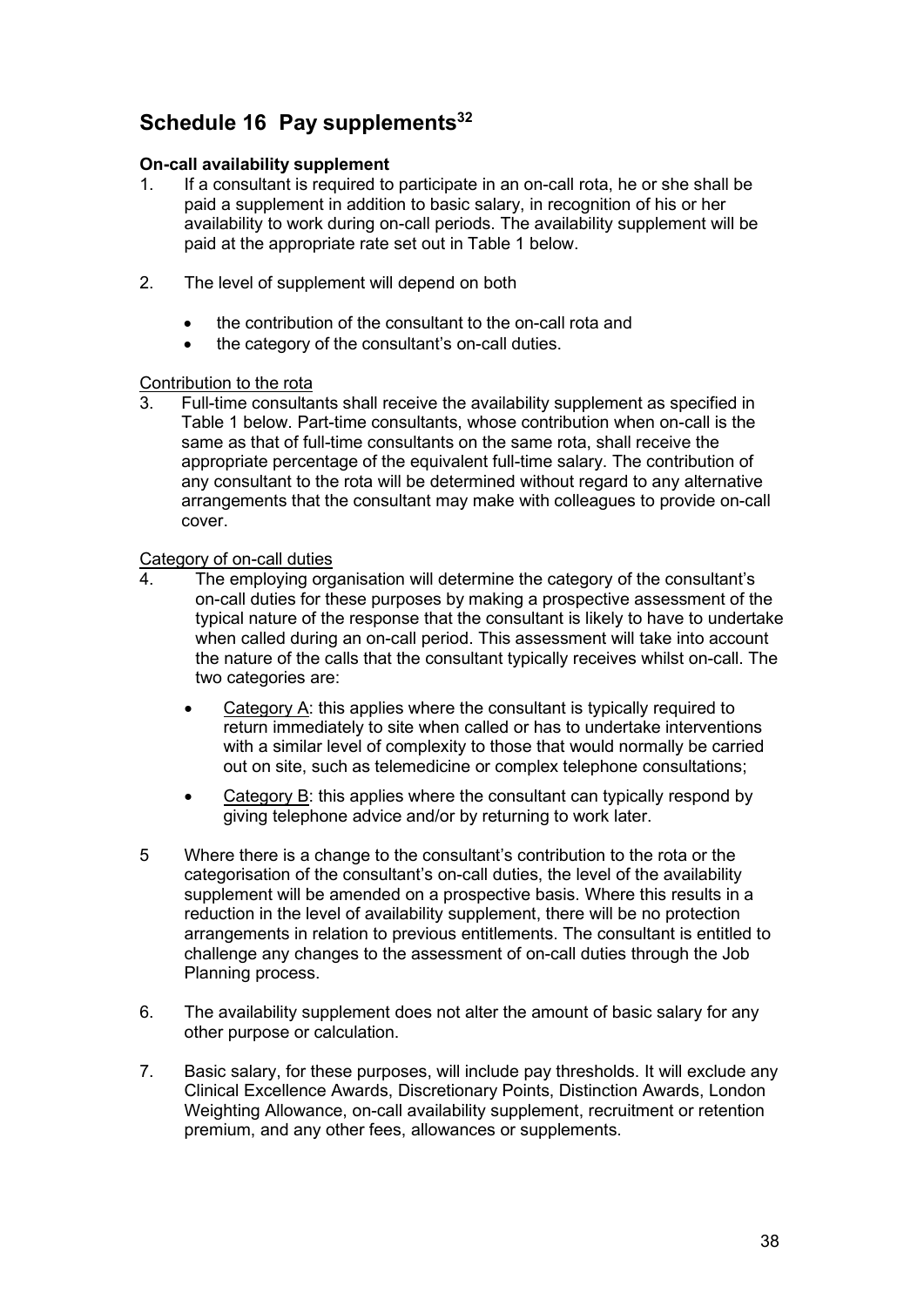## **Table 1**

#### **On-call availability supplement**

| <b>Frequency of rota</b><br>commitment    | Value of availability supplement as a percentage of<br>full-time basic salary |                   |  |
|-------------------------------------------|-------------------------------------------------------------------------------|-------------------|--|
|                                           | <b>Category A</b>                                                             | <b>Category B</b> |  |
| High frequency:<br>1 in 1 to 1 in 4       | $8.0\%$                                                                       | $3.0\%$           |  |
| Medium frequency:<br>1 in 5 to 1 in 8     | 5.0%                                                                          | $2.0\%$           |  |
| Low frequency:<br>1 in 9 or less frequent | 3.0%                                                                          | 1.0%              |  |

### 8. Unallocated.44

### **London Weighting Allowance**

- 9. Consultants whose place of work (i.e. where his or her principal duties lie) is within the boundaries of the former health authorities designated by paragraph 5, or in one of the units designated by paragraph 10, of section 56 of the General Council Conditions of Service (or subsequent replacement) shall be paid London Weighting at the rate specified from time to time in Pay Circulars advising national rates of pay.45
- 10. Consultants whose place of work (i.e. where his or her principal duties lie) is within the boundaries of the former health authorities designated by paragraph 12 of section 56 of the General Council Conditions of Service (or subsequent replacement) shall be paid London Weighting at the rate for the 'Fringe Zone' specified from time to time in Pay Circulars advising national rates of pay, unless he or she is employed at a unit described in paragraph 9 above.<sup>46</sup>
- 11. A reduced rate of London Weighting is payable to resident staff who receive free accommodation.47
- 12. Part time consultants shall receive the appropriate proportion of London Weighting.

#### **Recruitment and retention premia**

- 13. An employing organisation may under certain circumstances decide to award a recruitment or a retention premium in addition to basic salary. This may be paid either as a single sum, or on recurrent basis but for a time-limited period. If the latter, the period in question will not typically last for more than four years.
- 14. Employing organisations will determine the value of any such premium and may adjust its value from time to time to take account of changing circumstances. The value of the premium will not typically exceed 30 per cent of the normal starting salary for a consultant post.
- 15. Before making such an award, employing organisations will:
	- set out evidence of difficulties in recruiting and retaining consultants in the particular specialty, or post in question;
	- set out evidence that they have adequately considered and tried non-pay solutions to such difficulties;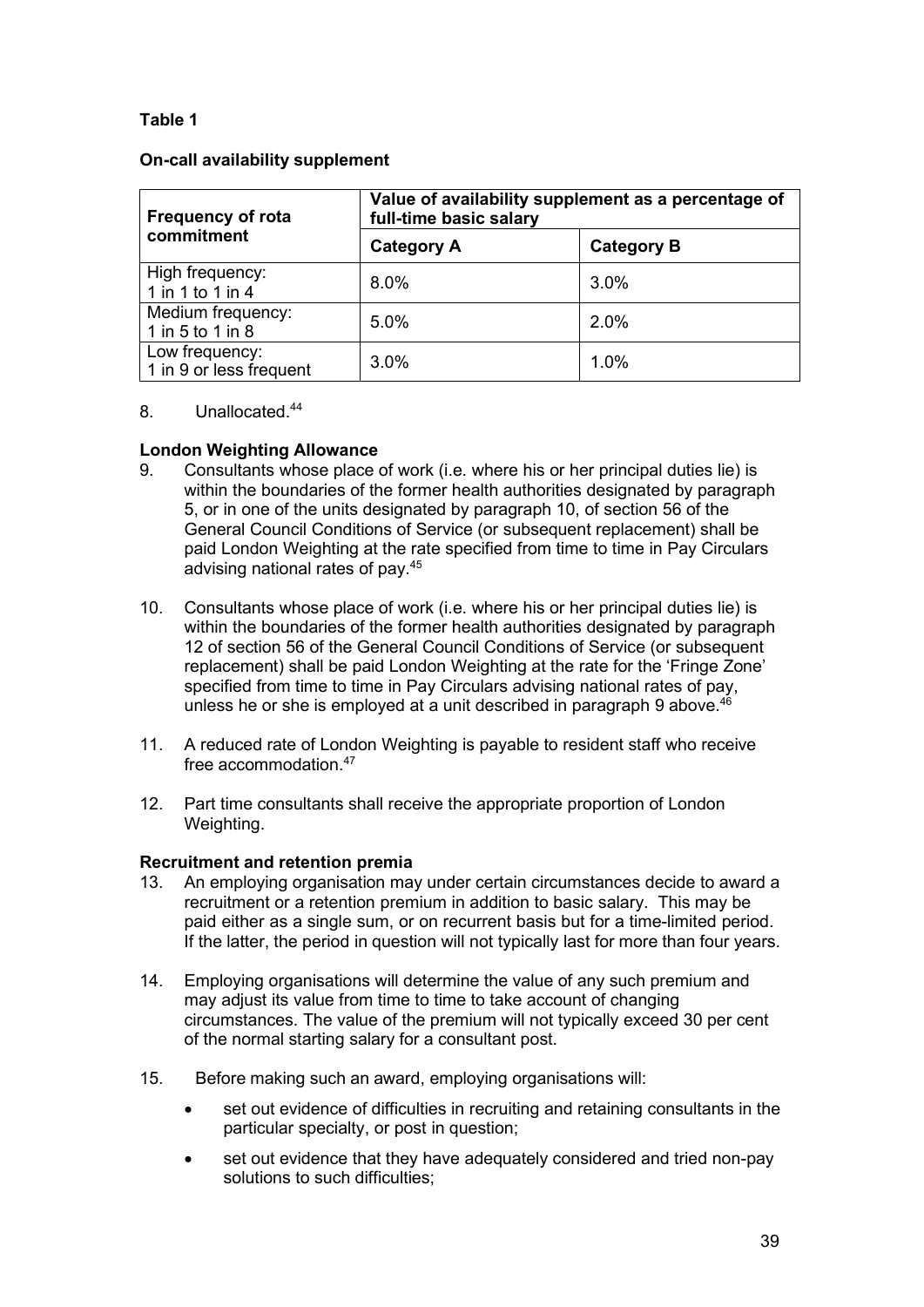• consult with other NHS employing organisations and other appropriate bodies such as the Strategic Health Authority for the area in question.

# **Other payments and allowances**<br>16. A consultant may be entitled

16. A consultant may be entitled to certain other payments and allowances at the discretion of the employing organisation.48

#### **Directors of Public Health**

17. Directors of Public Health will be entitled to supplements in addition to basic salary (in line with the provisions in Schedule 13 or Schedule 14) within the range as specified from time to time in Pay Circulars advising national rates of pay. These supplements will depend on the band within which their post falls and the weight of the post as assessed by their employing organisation. Band A applies to regional posts, irrespective of population. The definition of the relevant bands is set out below:

Band A: Director of Public Health – Regional Posts Band B: Director of Public Health – population over 450,000 Band C: Director of Public Health – population 250,000 - 449,999 Band D: Director of Public Health – population 50,000 - 249,99949

- 18. Supplements shall be an element of remuneration and shall be pensionable.<sup>50</sup>
- 19. Population shall be reviewed annually at 1 April. The relevant population for this purpose shall be the Registrar General's estimate of the home population for the employing organisation at the previous 30 June.
- 20. If the home population for the employing organisation increases to a higher population band for one year only, this shall have no effect on the minimum supplement. If the rise to a higher population band is confirmed by the next year's estimate, a review of the supplement payable should be completed within six months. Payment of any increased supplement following such a review shall be made with retrospective effect from 1 April of the previous year.
- 21. If the home population for the employing organisation falls to a lower population band for one year only, this shall have no effect on the minimum supplement. If the fall in population is confirmed by the next year's estimate, a review of the supplement payable should be completed within six months. Where this would result in a reduction in the value of the supplement, a Director of Public Health shall retain the cash value of his or her existing supplement for so long as that remains more favourable.<sup>51</sup>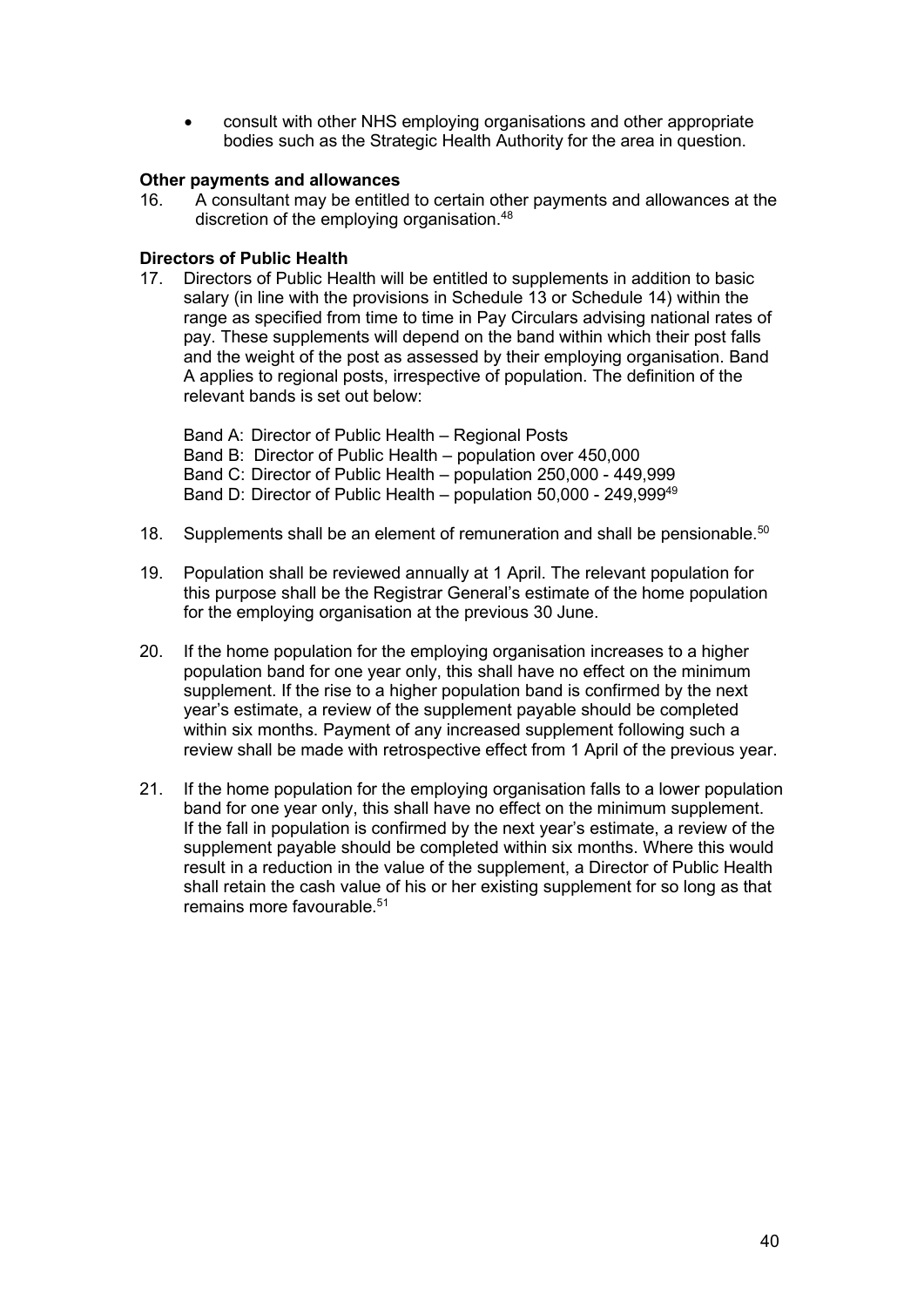# **Schedule 17 Pension arrangements52**

- 1. The consultant will be eligible for membership of a NHS Pension Scheme, the provisions of which are set out in the NHS Pension Scheme Regulations 1995 (as amended).
- 2. The following will be pensionable in the NHS Pension Scheme:
	- the consultant's basic salary (up to ten Programmed Activities), including pay thresholds;
	- enhancements to basic salary by way of any discretionary points, distinction awards or clinical excellence awards held as at 31 March 2018. This will not apply to local clinical excellence award points received on or after 1 April 2018;
	- any on-call availability supplement;
	- any London Weighting Allowance; and
	- fees for domiciliary visits not undertaken during Programmed Activities.<sup>80</sup>
- 3. The following will not be pensionable in the NHS Pension Scheme:
	- travelling, subsistence, and other expenses paid as a consequence of the consultant's work for the employing organisation or the wider NHS;
	- any recruitment or retention premium;
	- any payments for additional Programmed Activities; and
	- any payments for work the consultant undertakes for Local Authorities, subject to local agreements to the contrary.

#### **Removal or downgrading of a distinction award or clinical excellence award**

- 4. If a distinction award or clinical excellence award is removed or downgraded, the consultant loses the value of the award or receives the value of the downgraded award from the point at which this decision was made. This will be taken into account in the calculation of the consultant's pension in the normal way, subject to the NHS Pension regulations.<sup>81</sup>
- 5. In exceptional circumstances, a consultant may lose the value of the award as well as the award itself. This may affect the value of the consultant's pension depending on the date on which this deduction was made.

#### **Mental health officer status**

6. There will be no effect on the Mental Health Officer status of consultants transferring to these terms of service.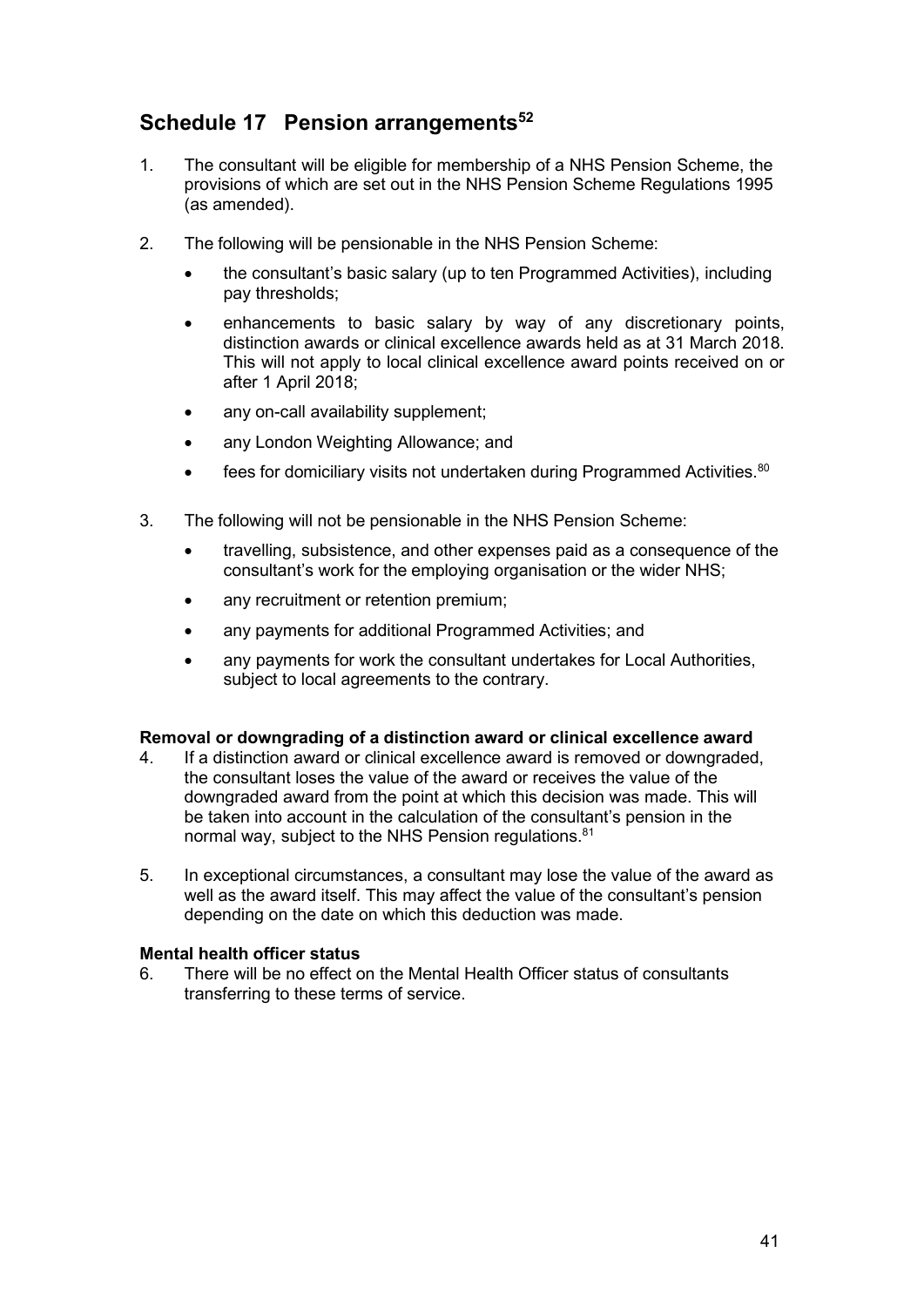# **Schedule 18 Leave and public holidays**

## **A. Annual leave and public holidays**

### **Annual leave**

1. Consultants are entitled to annual leave at the following rates per year, exclusive of public holidays and extra statutory days:

|                              | Number of years of completed service as a<br>consultant |                      |  |
|------------------------------|---------------------------------------------------------|----------------------|--|
| Year                         | Up to seven years                                       | Seven or more years  |  |
| Until 31 March 2004          | Six weeks                                               | Six weeks            |  |
| 1 April 2004 – 31 March 2005 | Six weeks                                               | Six weeks + one day  |  |
| From 1 April 2005            | Six weeks                                               | Six weeks + two days |  |

- 2. The leave year runs from the anniversary date of the consultant's appointment., or adjusted to a common start date in force in that employment. No detriment to the consultant will arise from the leave year adjustment.
- 3. Annual leave should be discussed at the annual Job Plan review. Dates for annual leave and the arrangements for the consultant's work to be done in his or her absence should be incorporated into the agreed Job Plan, or alternatively agreed at least two months in advance, if possible. Subject however to suitable arrangements having been made, consultants may take up to two days of their annual leave without seeking formal permission provided that they give notification beforehand.

#### **Public holidays**

- 4. The leave entitlements of consultants in regular appointment are additional to eight public holidays and two statutory holidays or days in lieu thereof. The two statutory days may, by local agreement, be converted to a period of annual  $leave.<sup>17</sup>$
- 5. In addition, a consultant who in the course of his or her duty was required to be present in hospital or other place of work between the hours of midnight and 9am on statutory or public holidays should receive a day off in lieu.

# **Carry over of annual leave**

- 6. Annual leave may be carried over subject to Section 1, paragraphs 10-14 of the General Council Conditions of Service.
- 7. The employing organisation will not ordinarily make payment in lieu of annual leave.

# **Sickness during annual leave**

If a consultant falls sick during annual leave and produces a statement to that effect, he or she will be regarded as being on sick leave from the date of the statement. A self certificate may cover days 1 to 7 of the period of sickness. The consultant must obtain a medical certificate for subsequent days. Further annual leave will be suspended from the date of the first statement.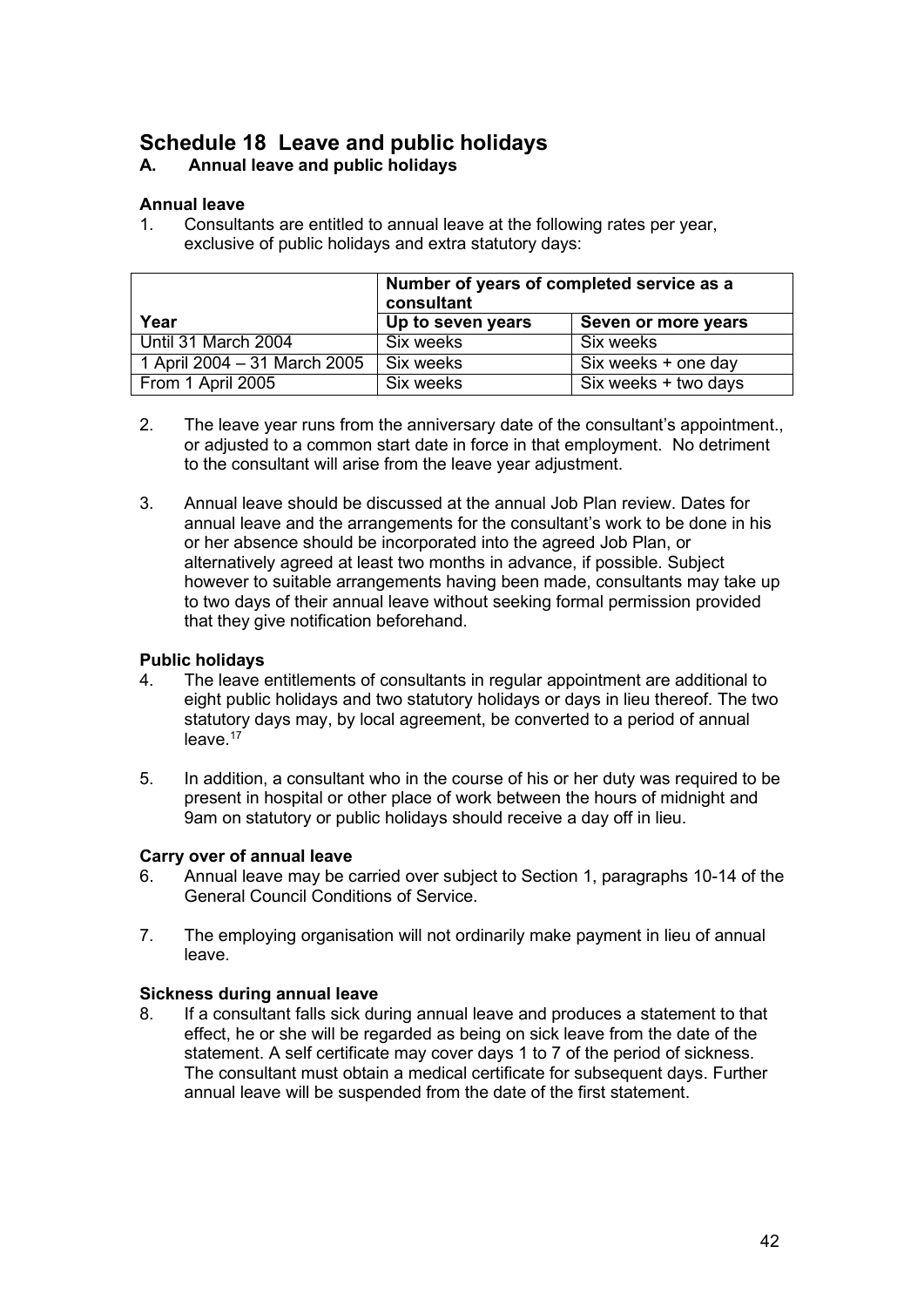## **B. Professional and study leave**

# **Definition**<br>9. Profe

- Professional and study leave includes:
	- study, usually but not exclusively or necessarily on a course or programme;
	- research:
	- teaching;
	- examining or taking examinations;
	- visiting clinics and attending professional conferences;
	- training.

#### **Proposing professional or study leave**

10. A consultant may be allowed professional or study leave for approved postgraduate purposes.

#### **Conditions**

- 11. Any grant of leave is subject to the need to maintain NHS services.
- 12. Where leave with pay is granted, the consultant must not undertake any other paid work during the leave period without the employing organisation's prior permission.

#### **Period of leave**

13. Subject to the conditions in paragraph 16, professional or study leave will normally be granted to the maximum extent consistent with maintaining essential services in accordance with the recommended standards, or may exceptionally be granted under the provisions of paragraphs 14 and 16. The recommended standard for consultants is leave with pay and expenses within a maximum of thirty days (including off-duty days falling within the period of leave) in any period of three years for professional purposes within the United Kingdom.

#### **Additional periods of professional and study leave in the United Kingdom**

14. Authorities may at their discretion grant professional or study leave in the United Kingdom above the period recommended in paragraph 13 with or without pay and with or without expenses or with some proportion thereof.

#### **Professional and study leave outside the United Kingdom**

15. Authorities may at their discretion grant professional or study leave outside the United Kingdom with or without pay and with or without expenses or with any proportion thereof.

#### **Conditions**

- 16. The following conditions shall apply:
	- (i) where a consultant is employed by more than one NHS organisation, the leave and the purpose for which it is required must be approved by all the organisations concerned;
	- (ii) where leave with pay is granted, the consultant must not undertake any remunerative work without the special permission of the leave-granting organisation;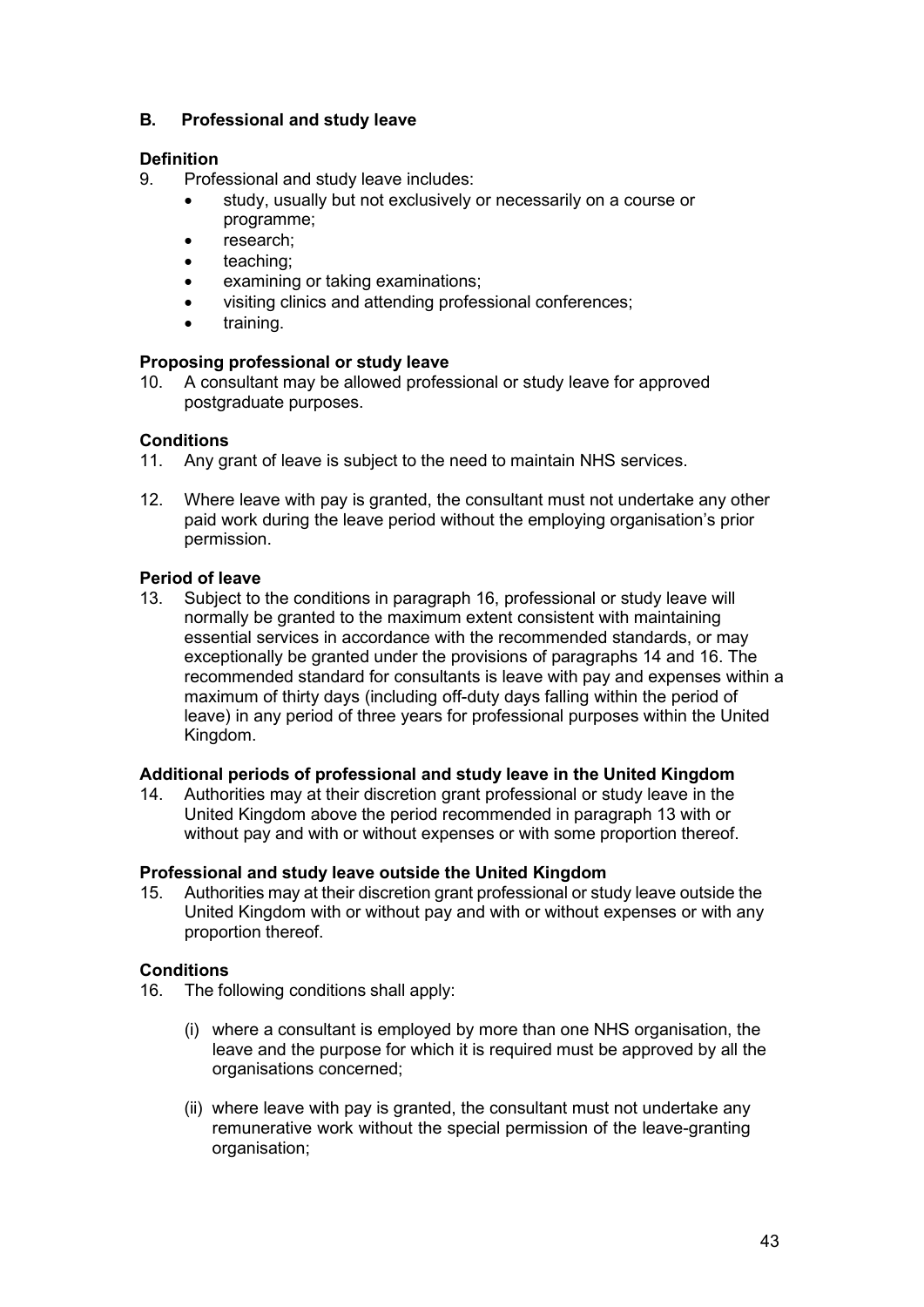(iii) where an application is made under paragraphs 14 and 15 for a period of leave with pay, and this exceeds three weeks, it shall be open to the leavegranting organisation to require that one half of the excess over three weeks shall be counted against annual leave entitlement, the carry forward or anticipation of annual leave within a maximum of three weeks being permitted for this purpose.

### **C. Sabbaticals**

17. A consultant may apply for sabbatical leave in accordance with the employing organisation's current arrangements. Any proposal for sabbatical leave should be made before the annual appraisal and considered in the annual Job Plan review.

#### **D. Sick leave**

Section D is supplemented by Annex Z of the NHS Staff Handbook which sets out a framework to support employers and staff in the management of sickness absence and manage the risk of premature and unnecessary ill health retirements."

# **Scale of allowances**

18. A consultant absent from duty owing to illness (including injury or other disability) shall, subject to the provisions of paragraphs 2 to 15, be entitled to receive an allowance in accordance with the following table:

| During the first year of service                | One month's full pay and (after<br>completing four months' service) two<br>months' half pay. |
|-------------------------------------------------|----------------------------------------------------------------------------------------------|
| During the second year of service               | Two months' full pay and two months'<br>half pay.                                            |
| During the third year of service                | Four months' full pay and four months'<br>half pay.                                          |
| During the fourth and fifth years of<br>service | Five months' full pay and five months'<br>half pay                                           |
| After completing five years of service          | Six months' full pay and six months' half<br>pay.                                            |

Table1: Consultant sick leave entitlement

- 19. The employer shall have discretion to extend a consultant's sick leave entitlement.
- 20. To aid rehabilitation the employer has discretion to allow a consultant to return to work on reduced hours or to be encouraged to work from home without loss of pay to aid rehabilitation. Any such arrangements need to be consistent with statutory sick pay rules.

#### **Calculation of allowances**

21. The rate of allowance, and the period for which it is to be paid in respect of any period of absence due to illness, shall be ascertained by deducting from the period of benefit (under paragraph 18) appropriate to the consultant's service on the first day of absence the aggregate for the period of absence due to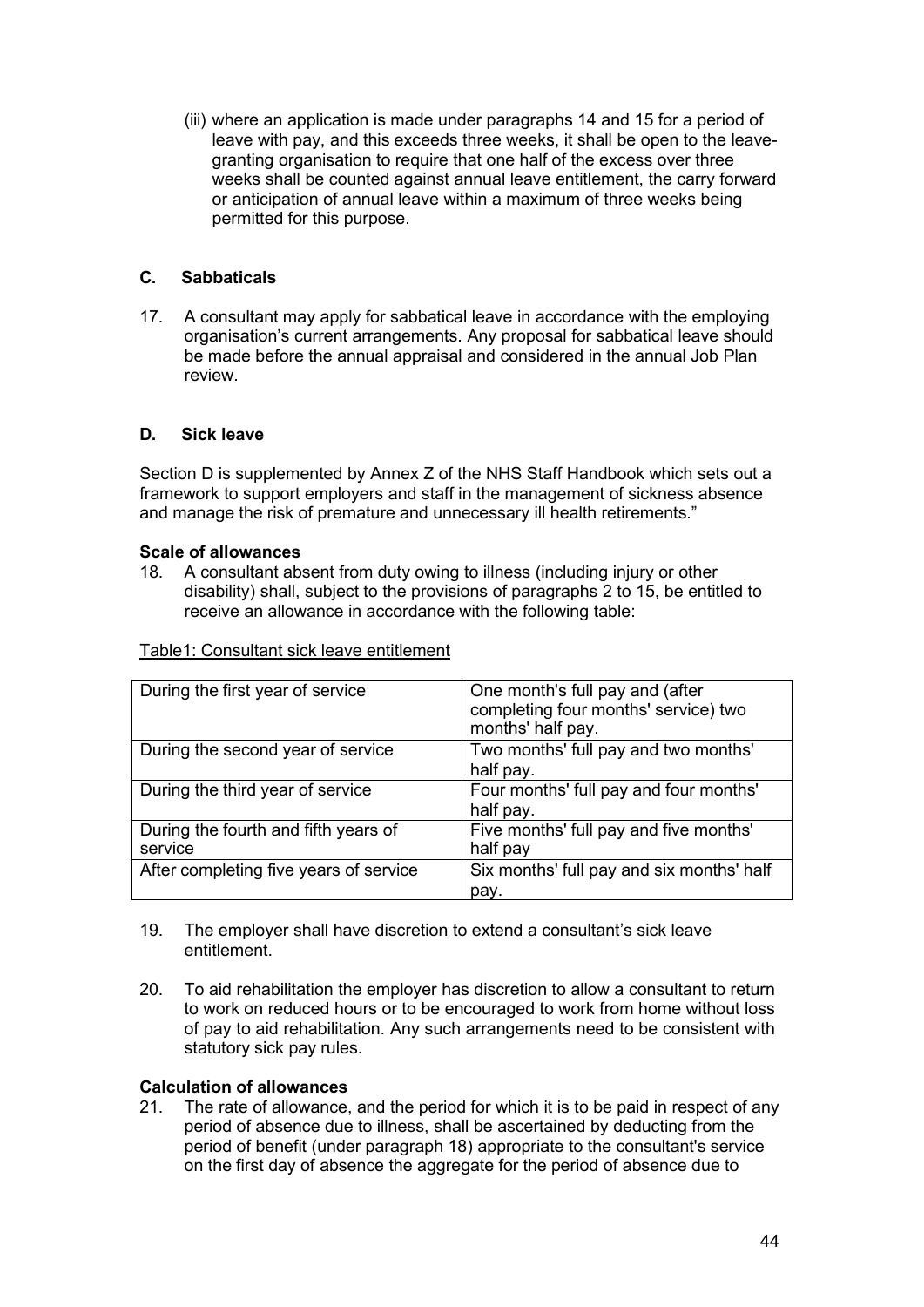illness during the twelve months immediately preceding the first day of absence. In aggregating the periods of absence, no account shall be taken of:

- unpaid sick leave; or
- injuries or diseases sustained to members of staff in the actual discharge of their duties through no fault of their own; or
- injury resulting from a crime of violence not sustained on duty but connected with or arising from the consultant's employment or profession, where the injury has been the subject of payment by the Criminal Injuries Compensation Authority; or
- due to injury as at sub-paragraph (ii) above which has not been the subject of payment by the Authority on grounds that it has not given rise to more than three weeks' loss of earnings, or was not one for which compensation above the minimum would arise
- 22. The employer may at its discretion also take no account of the whole or part of the periods of absence due to injury (not on duty) resulting from a crime of violence not arising from or connected with the consultant's employment or profession.

#### **Previous qualifying service**

23. For the purpose of ascertaining the appropriate allowance of paid sick leave under paragraph 18, previous qualifying service shall be determined in accordance with a consultant's statutory rights and all periods of service, without any break of twelve months or more (unless undertaking voluntary service), with a National Health Service employer shall be aggregated.

#### **Limitation of allowance when insurance or other benefits are payable**

24. The sick pay paid to a consultant when added to any statutory sickness, injuries or compensation benefits, including any allowances for adult or child dependants, must not exceed full pay.

#### **Submission of doctor's statements**

- 25. A consultant who is incapable of doing his or her normal work because of illness shall immediately notify the employer according to the employer's procedures.
- 26. Any absence of more than seven days shall be certified by a doctor other than the sick consultant. Statements shall be submitted according to the employer's procedures.

#### **Accident due to sport or negligence**

27. An allowance shall not normally be paid in a case of accident due to active participation in sport as a profession, or in a case in which contributory negligence is proved, unless the employer decides otherwise.

#### **Injury sustained on duty**

28. (i) An absence due to injury sustained by a consultant in the actual discharge of his or her duty, for which the consultant was not liable, shall not be recorded for the purposes of these provisions.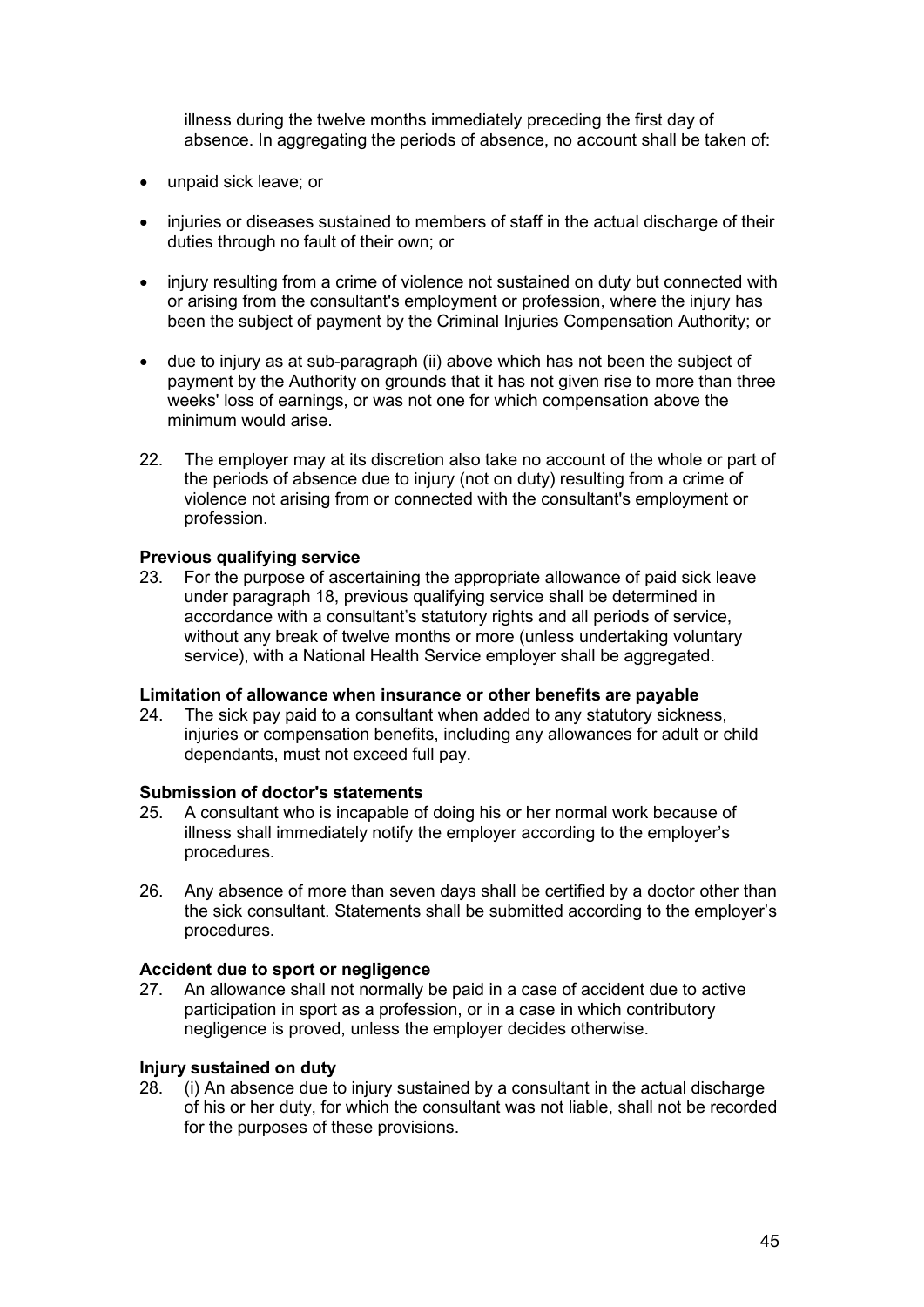(ii) The injury Allowance provisions will apply as set out in Section 22 of the NHS Terms and Conditions of Service Handbook, and should be read alongside the accompanying guidance issued by NHS Employers.<sup>59</sup>

# **Recovering of damages from third party**

29. A consultant who is absent as a result of an accident is not entitled to sick pay if damages are received from a third party. Employers may agree to advance to a consultant a loan, not exceeding the amount of sick pay under these provisions, providing the consultant repays to the employer when damages are received, the full amount or portion thereof corresponding to the amount in respect of loss of remuneration including the damages received. Once received the absence shall not be taken into account for the purposes of the scale set out in Table 1.

# **Medical examination**

The employer may at any time require a consultant who is unable to perform his or her duties as a consequence of illness to submit to an examination by a medical practitioner nominated by the employer. Any expense incurred in connection with such an examination shall be met by the employer.

# **Termination of employment**<br>31. After investigation, consu

After investigation, consultation and consideration of other alternative posts, and where there is no reasonable prospect of the consultant returning to work, employers will have the option to terminate employment before the employee has reached the end of the contractual period of sick leave, provided that the consultant will receive his or her entitlement in accordance with Table 1.

# **Procedures and payment when injuries are connected with other insured** employment<br>32. Notificat

32. Notification procedures and payment of sick pay when injuries are connected with other insured employment will be for local determination.

#### **E. Special leave with or without pay**

33. Special leave for any circumstances may be granted (with or without pay) at the discretion of the employer. Where a consultant is required to attend court as a witness, as a result of the normal course of delivering his or her NHS duties, such attendance will be classified as Contractual and Consequential Services.<sup>18</sup>

#### **F. Maternity leave and pay**

- 34. The provisions of Schedule 24 shall apply.
- 35. Unallocated.18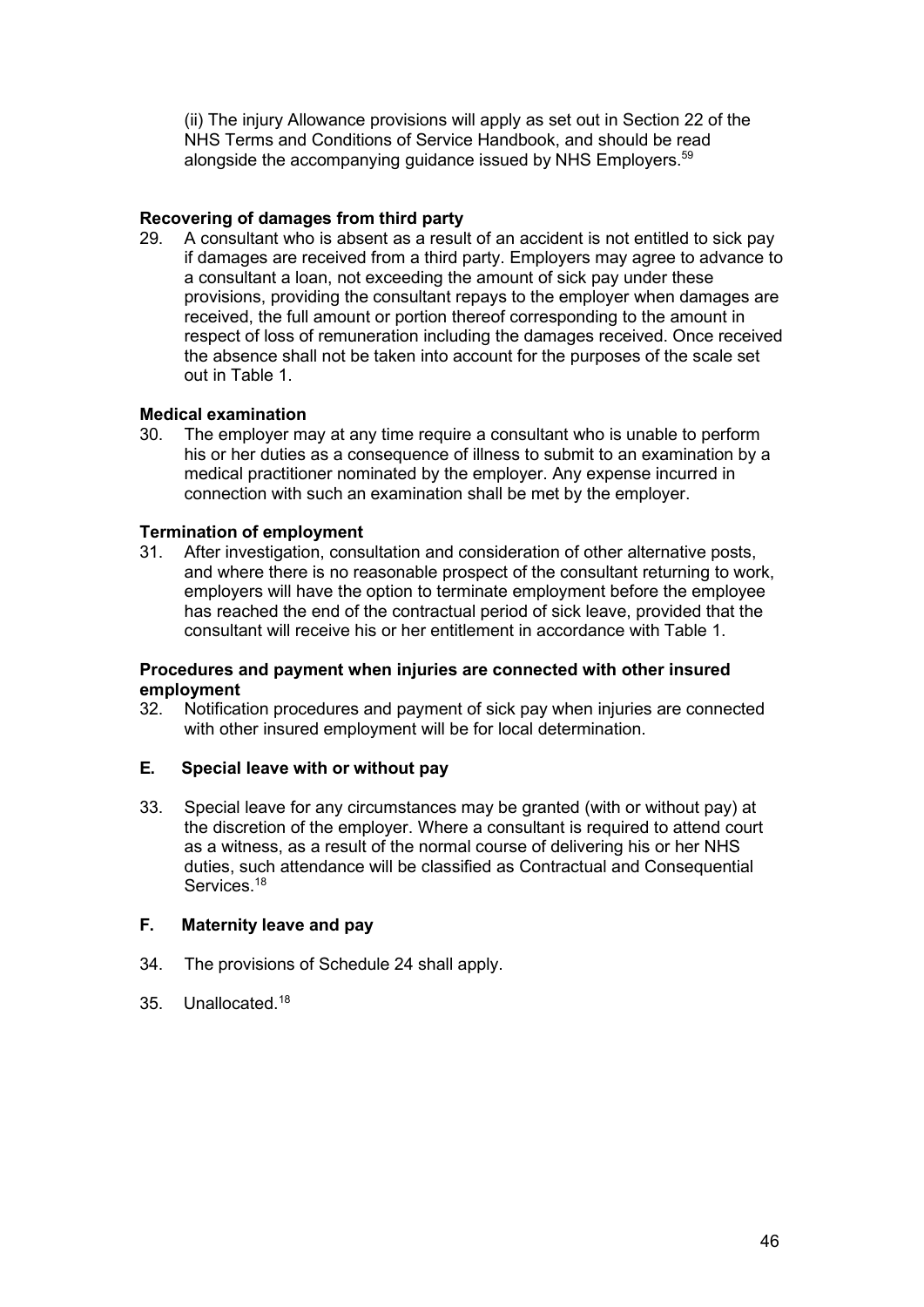# **Schedule 19 Termination of employment**

#### **Period of notice**

- 1. Where termination of employment is necessary, an employing organisation will give a consultant three months notice, in writing.
- 2. Consultants are required to give their employing organisation three months written notice if they wish to terminate their employment.
- 3. Shorter or longer notice may apply where agreed between both parties in writing and signed by both.

# **Grounds for termination of employment**

- 4. A consultant's employment may be terminated for the following reasons:
	- conduct
	- capability
	- redundancy
	- failure to hold or maintain a requisite qualification, registration or licence to practice
	- in order to comply with statute or other statutory regulation
	- where there is some other substantial reason to do so in a particular case.
- 5. Should the application of any disciplinary or capability procedures result in the decision to terminate a consultant's contract of employment, he or she will be entitled to an appeal.
- 6. In cases where employment is terminated, a consultant may be required to work his or her notice, or, if the employing organisation considers it more appropriate, a consultant may be paid in lieu of notice, or paid through the notice period but not be required to attend work.<sup>53</sup>
- 7. In cases of gross misconduct, gross negligence, or where a consultant's registration as a medical practitioner (and/or their registration as a dental practitioner) has been removed or has lapsed without good reason, employment may be terminated without notice.

#### **Termination of employment upon re-organisation**

8. Where a re-organisation of local health services involves displacement of, or significant disturbance to, the services provided by a consultant, the employing organisation will use reasonable endeavours to render effective assistance to the consultant with a view to his or her obtaining comparable work elsewhere in the NHS.

#### **Termination of employment by redundancy**

9. If a consultant's employment is terminated because of redundancy within the meaning of section 39 of the Employment Rights Act 1996, or in the circumstances described in Schedule 26, then provided that he or she has two years or more continuous service, entitlement will be in accordance with Schedule 26.<sup>28</sup>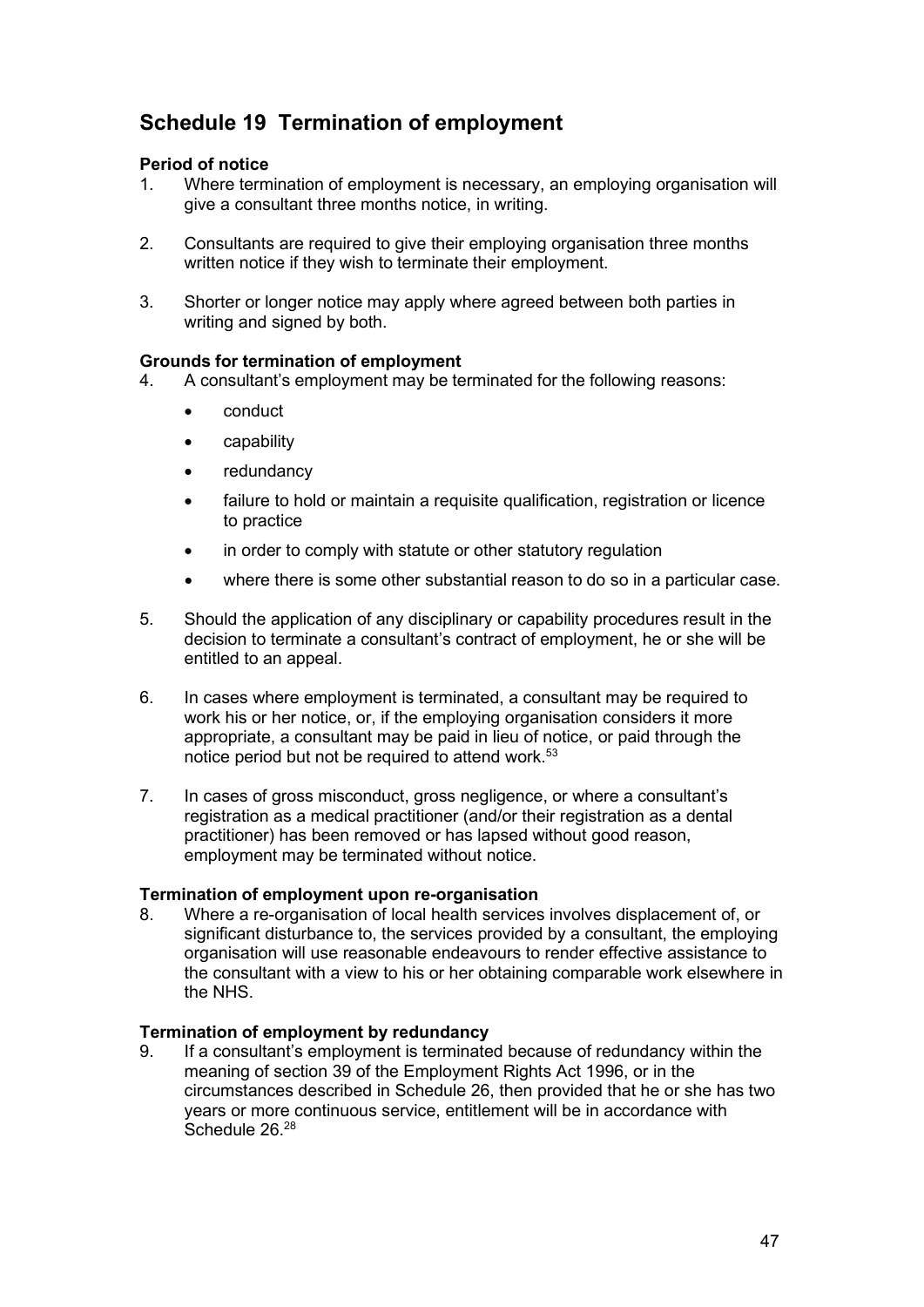# **Schedule 20 Incorporated general council conditions of service**<sup>36</sup>

**This Schedule lists those General Whitley Council (or successor body) agreements which apply under the contract except where otherwise indicated in these Terms and Conditions.**

| <b>GWC</b><br><b>Section</b> | <b>Subject</b>                                                                      |
|------------------------------|-------------------------------------------------------------------------------------|
| S1.                          | Annual leave entitlement                                                            |
| S2.                          | Statutory and public holidays                                                       |
| S7.A                         | <b>General Statement</b>                                                            |
| <b>S7.B</b>                  | Recruitment, promotion and staff development                                        |
| <b>S7.C</b>                  | Dignity at work                                                                     |
| S22.                         | Subsistence allowances                                                              |
| S23.                         | <b>Travelling expenses</b>                                                          |
| S26.                         | Removal expenses and associated provisions                                          |
| S38.                         | Facilities for staff organisations                                                  |
| S39.                         | Joint consultation machinery                                                        |
| S41.                         | Health awareness for NHS staff                                                      |
| S46.                         | Payment of superannuation and compensation benefits on premature<br>retirement      |
| S48.                         | Protection of pay and conditions of service                                         |
| S52.                         | Position of employees elected to parliament                                         |
| S53.                         | Membership of local authorities                                                     |
| S54.                         | Payment of annual salaries                                                          |
| S55.                         | Preparation for retirement                                                          |
| S56.                         | London weighting<br>(only paragraphs 4, 10 to 14 and 18 to 20 thereof apply)        |
| S57.                         | Statutory sick pay: qualifying days                                                 |
| S59.                         | NHS Trusts - continuity of service                                                  |
| S61.                         | Annual leave and sick pay entitlements on re-entry and entry into NHS<br>employment |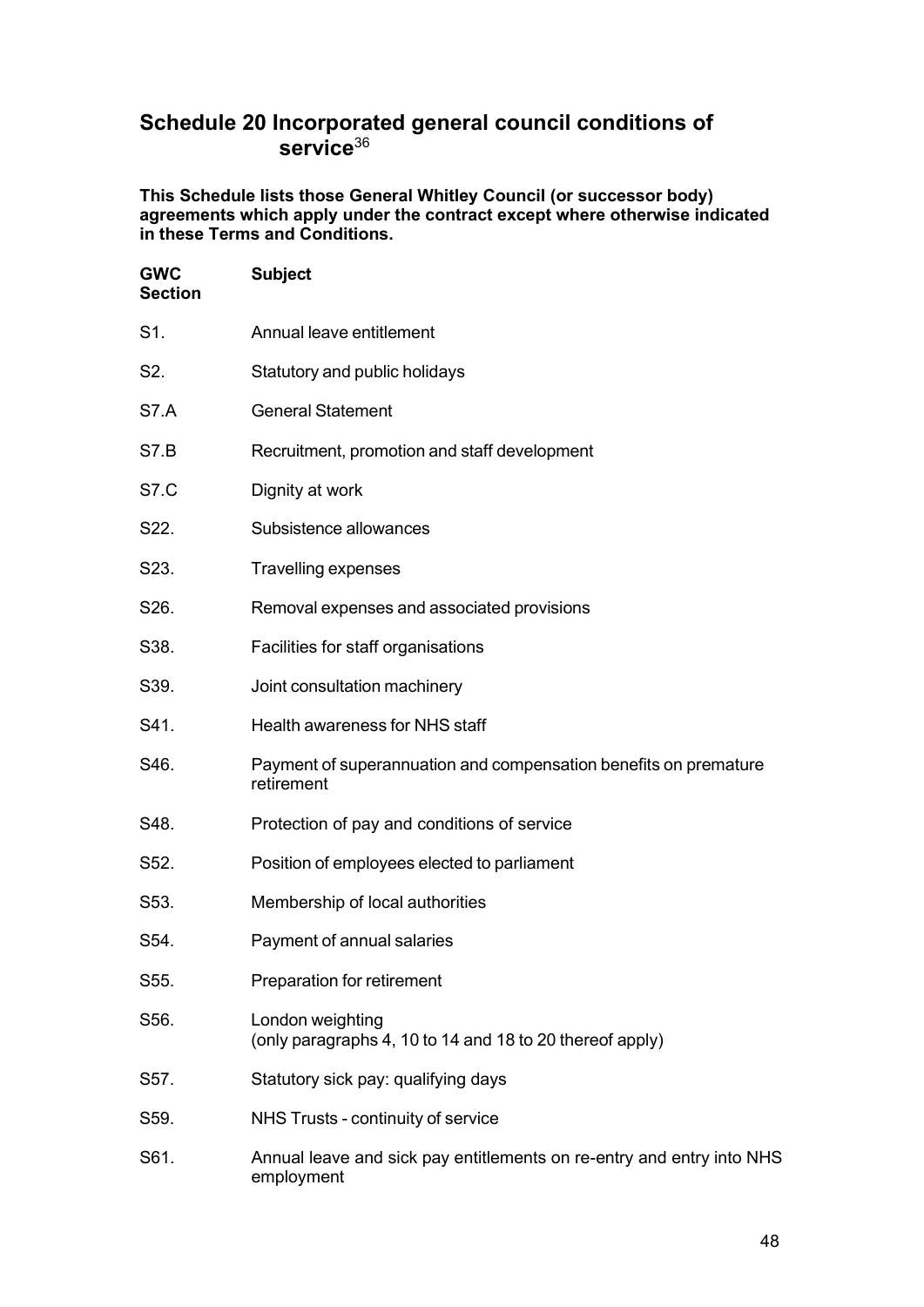NB – Please note that Maternity Leave and Pay arrangements are now covered in temporary Schedule 24.19

NB – Information on the new doctor's and dentist's disciplinary framework can be found at: 19

[http://www.dh.gov.uk/PublicationsAndStatistics/Publications/PublicationsPolicyAndG](http://www.dh.gov.uk/PublicationsAndStatistics/Publications/PublicationsPolicyAndGuidance/PublicationsPAmpGBrowsableDocument/fs/en?CONTENT_ID=4103418&chk=UVbdwG) [uidance/PublicationsPAmpGBrowsableDocument/fs/en?CONTENT\\_ID=4103418&ch](http://www.dh.gov.uk/PublicationsAndStatistics/Publications/PublicationsPolicyAndGuidance/PublicationsPAmpGBrowsableDocument/fs/en?CONTENT_ID=4103418&chk=UVbdwG) [k=UVbdwG](http://www.dh.gov.uk/PublicationsAndStatistics/Publications/PublicationsPolicyAndGuidance/PublicationsPAmpGBrowsableDocument/fs/en?CONTENT_ID=4103418&chk=UVbdwG)

NB – Please note that Redundancy Pay arrangements are now covered in Temporary Schedule 26. <sup>29</sup>

NB – Please note that Caring for Children and Adults is now covered by Temporary Schedule 27.

NB – Please note that Flexible Working Arrangements is now covered by Temporary Schedule 28.

NB – Please note that Balancing Work and Personal Life is now covered by Temporary Schedule 29.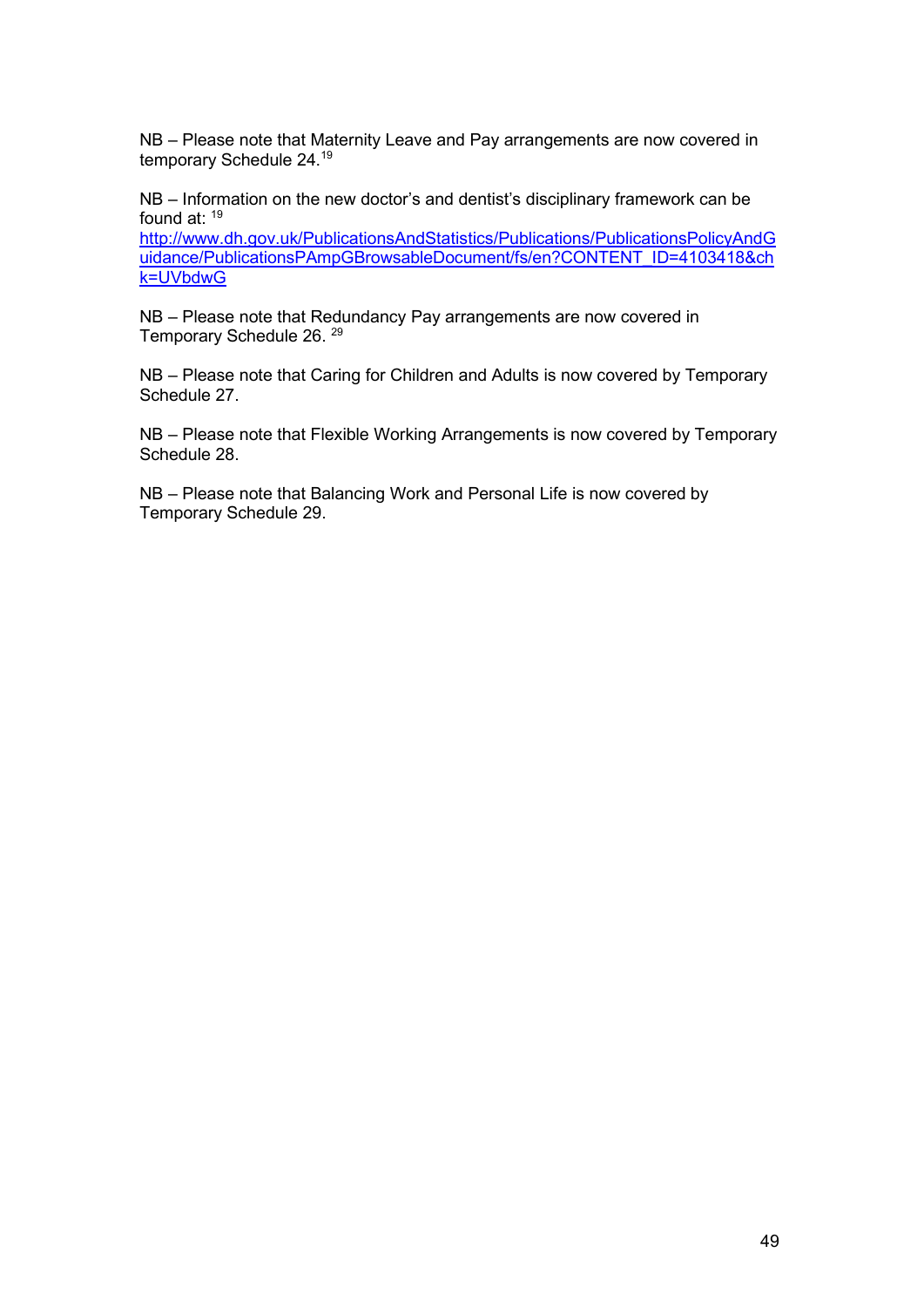# **Schedule 21 Model provisions for expenses –NHS consultants**

**These model provisions are designed to serve as the basis for agreements about the payment of consultant expenses for medical consultants employed by the NHS or contracted on an honorary basis. NHS employers and consultants may agree alternative provisions.**

## **General**

1. Travelling, subsistence, and other expenses incurred in the service of the employer shall be reimbursed to meet actual costs. Expenses do not form part of a consultant's pay and are not pensionable.

### **Submission of claims**

2. In preparing claims, consultants shall indicate adequately the nature of the expenses involved and submit valid receipts; claims shall be submitted normally at intervals of not more than one month, and as soon as possible after the end of the period to which the claim relates.

#### **Travelling expenses and mileage allowances**

3. The provisions of Section 23 (except paragraphs 2.4 and 4) of the General Council Conditions of Service shall apply. In these provisions "principal place of work" shall be understood to mean "the hospital or other base from which the consultant conducts his or her main duties". Where a consultant has a joint contract with more than one employing organisation, the term "principal place of work" shall be interpreted as meaning the base from which the consultant conducts his or her main duties within that joint contract, irrespective of employing organisation.

#### **Mileage allowances payable**

- 4. Except where a consultant has been allocated a Lease Car (paragraphs 32 to 54 and subject to paragraph 35 of these provisions) mileage allowances shall be payable in accordance with the rates specified at paragraphs 15 to 26 of these provisions, as appropriate, where consultants use their private vehicle for any official journey on behalf of their employing organisation, including travel in connection with domiciliary consultations.
- 5. No allowance shall be payable for their normal daily journey between their home and their principal place of work, except as provided for in paragraphs 6 to 11.

#### **Emergency visits**

6. Consultants called out in an emergency shall be entitled to mileage allowance in respect of any journey they are required to undertake, including the distance between their home and principal place of work.

# **Home-to- principal place of work mileage**

#### **Official journeys beginning at home**

7. Mileage allowance will be paid for official journeys on behalf of the employing organisation where consultants travel by private car between their home and places other than their principal place of work, subject to a maximum of the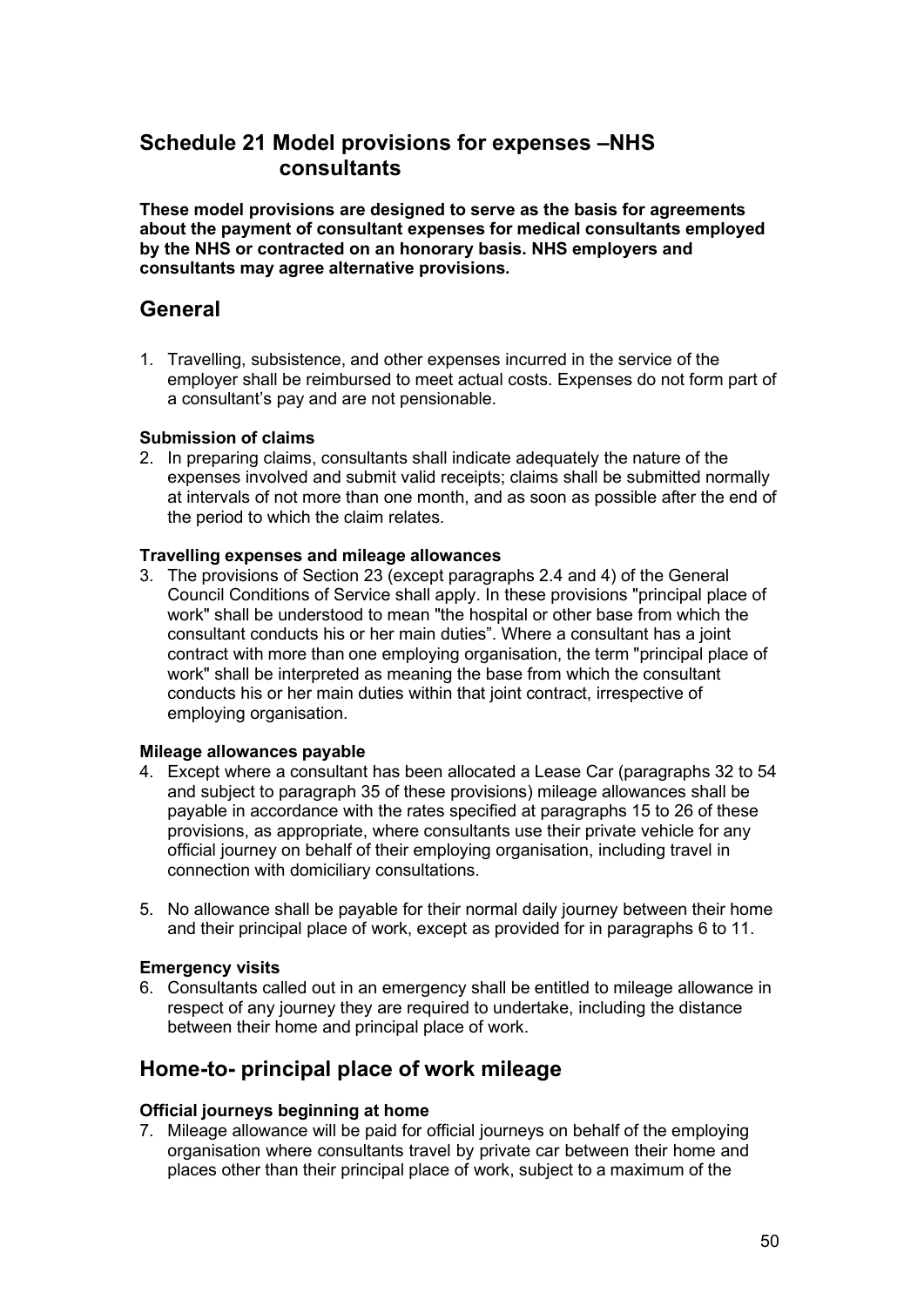distance between the consultant's principal place of work and the place visited, plus ten miles, for each single journey (twenty miles for a return journey).

8. For consultants in public health medicine, for official journeys between 6pm and 8am and on Saturdays, Sundays, statutory and public holidays only between 8am and 6pm, the base for the calculation of mileage allowance shall be the doctor's own home.

#### **Subsequent official journeys**

9. In addition, consultants may claim mileage allowance for one return journey daily between their home and their principal place of work, up to a maximum of ten miles in each direction, on days when they subsequently use their car for an official journey.

#### **Liability to make emergency visits**

10. Consultants with commitments under the same contract to visit more than one place of work which includes a liability to make emergency visits to subsidiary hospitals, other institutions, or domiciliary visits, may, if the employing organisation decides that their liability is so extensive as to make it desirable that their car should always be available at their principal place of work, claim mileage allowances for normal daily journeys between their home and principal place of work up to a maximum of ten miles in each direction.

#### **Scattered hospitals**

11. Where, in exceptional circumstances, consultants are required by their employing organisation, as a condition of their contract, to live within a specified area at a distance of more than ten miles by road from their principal place of work in order to provide adequate emergency cover to a group of widely scattered hospitals or other institutions, mileage allowance at the approved rate shall be paid for the whole of the journey between their home and their principal place of work.

#### **Part-time consultants**

- 12. In the case of part-time consultants to whom paragraphs 7 to 11 do not apply, journeys between their place of residence and any place of work where they are employed, other than their principal place of work, shall be regarded as a journey in the service of the employing organisation, provided that no expenses shall be allowed for any such journey or part of such journey which would have been undertaken by the consultant, irrespective of their duties for the employer.
- 13. Where a part-time consultant travels between their place of residence and their principal place of work before and/or after an official journey, expenses shall be payable for the whole distance, provided that, for journeys to and from their principal place of work, no expenses shall be paid for any distance exceeding ten miles each way, unless the circumstances warrant exceptional treatment.

#### **Locum Consultants58**

14. Where a locum consultant travels between his or her home (or temporary accommodation) and principal place of work, expenses shall be payable in respect of any distance by which the journey exceeds 10 miles.

#### **Rates of mileage allowance: regular user allowances**

15. Allowances at regular user rates shall be paid to consultants who :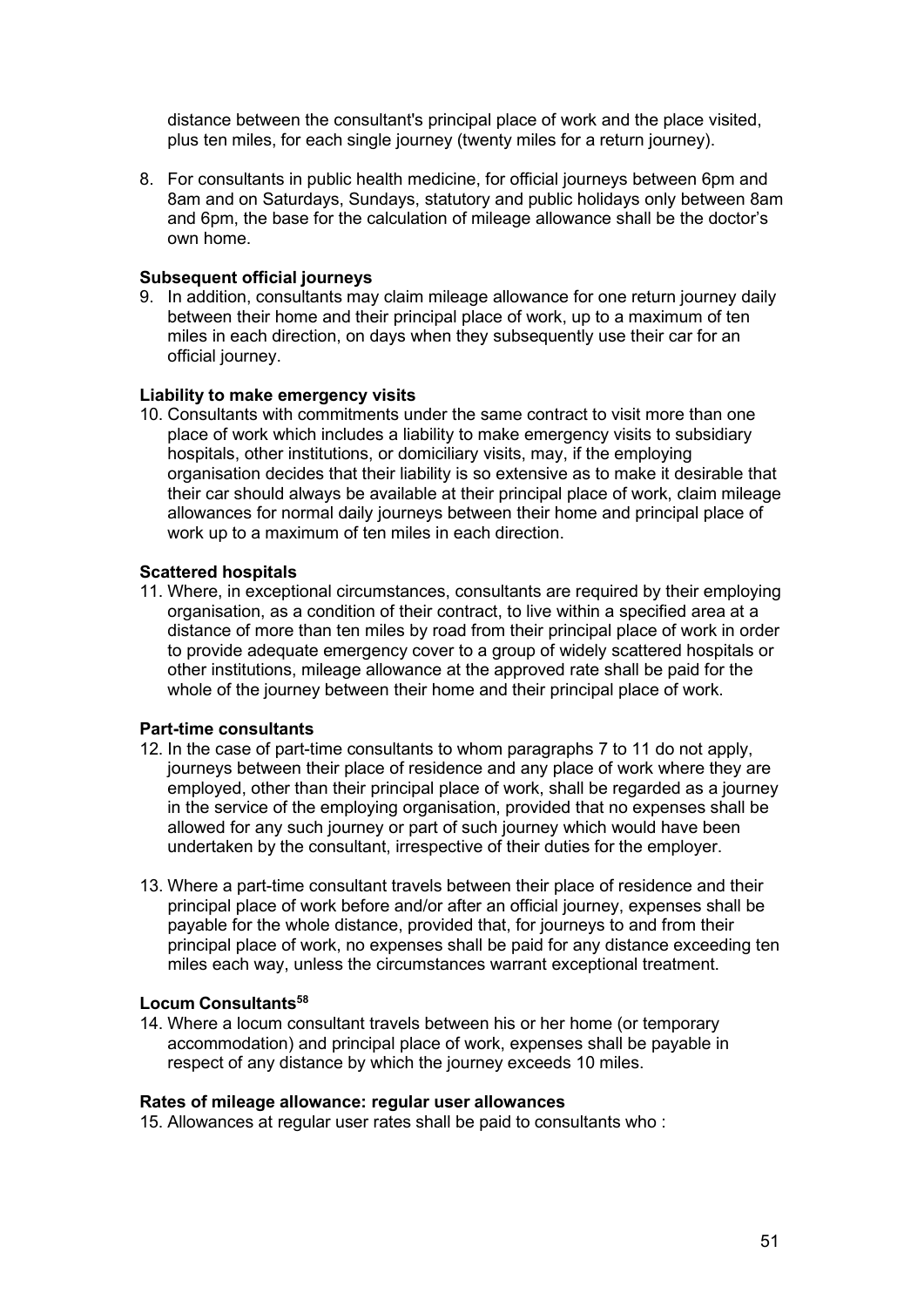- (i) are classified by the employing organisation as regular or essential users and choose not, or are unable, to avail themselves of a Lease Car in accordance with paragraphs 32 to 40; or
- (ii) are new appointees to whom the employing organisation has deemed it uneconomic, or is unable, to offer a Lease Car in accordance with paragraphs 32 to 40; and
- (iii) are required by their employing organisation to use their own car on NHS business and, in so doing, either:
	- (a) travel an average of more than 3,500 miles a year; or
	- (b) travel an average of at least 1,250 miles a year, and:
	- (c) necessarily use their car on an average of three days a week; or
	- (d) spend an average of at least 50% of their time on such travel, including the duties performed during the visits; or
- (iv) are consultants who are classified as essential users.

#### **Essential users allowance**

16. Essential users are consultants who:

- (i) travel on average at least 1,250 miles (other than normal travel between their home or their practice premises and their principal place of work) each year; and
- (ii) either have ultimate clinical responsibility, or on-call responsibility normally controlled by a rota system, for the diagnosis and treatment of patients in hospital with emergency conditions which require them to be immediately available for recall; and are expected to be recalled to hospital in emergency at an average rate (taken over the year, but excluding period of leave) of twice or more during a working week;
- (iii) or whose duties require them to pay frequent visits to places away from their principal place of work (eg. to clinics, schools, residential establishments and other places, for instance, in connection with the control of infectious diseases and food poisoning), or who are liable to be called out in an emergency in connection with statutory duties relating to the control of communicable disease and food poisoning or the compulsory removal to suitable premises of persons in need of care and attention.

#### **Change in circumstances**

17. If there is a change in a consultant's duties, or if the official mileage falls below that on which a regular or essential user classification was based and which is likely to continue, the application to the consultant of the regular user agreement should be reconsidered. Any decrease in the annual official mileage or the frequency of travel, etc. which is attributable to circumstances such as prolonged sick leave or the temporary closure of one place of duty should be ignored for this purpose.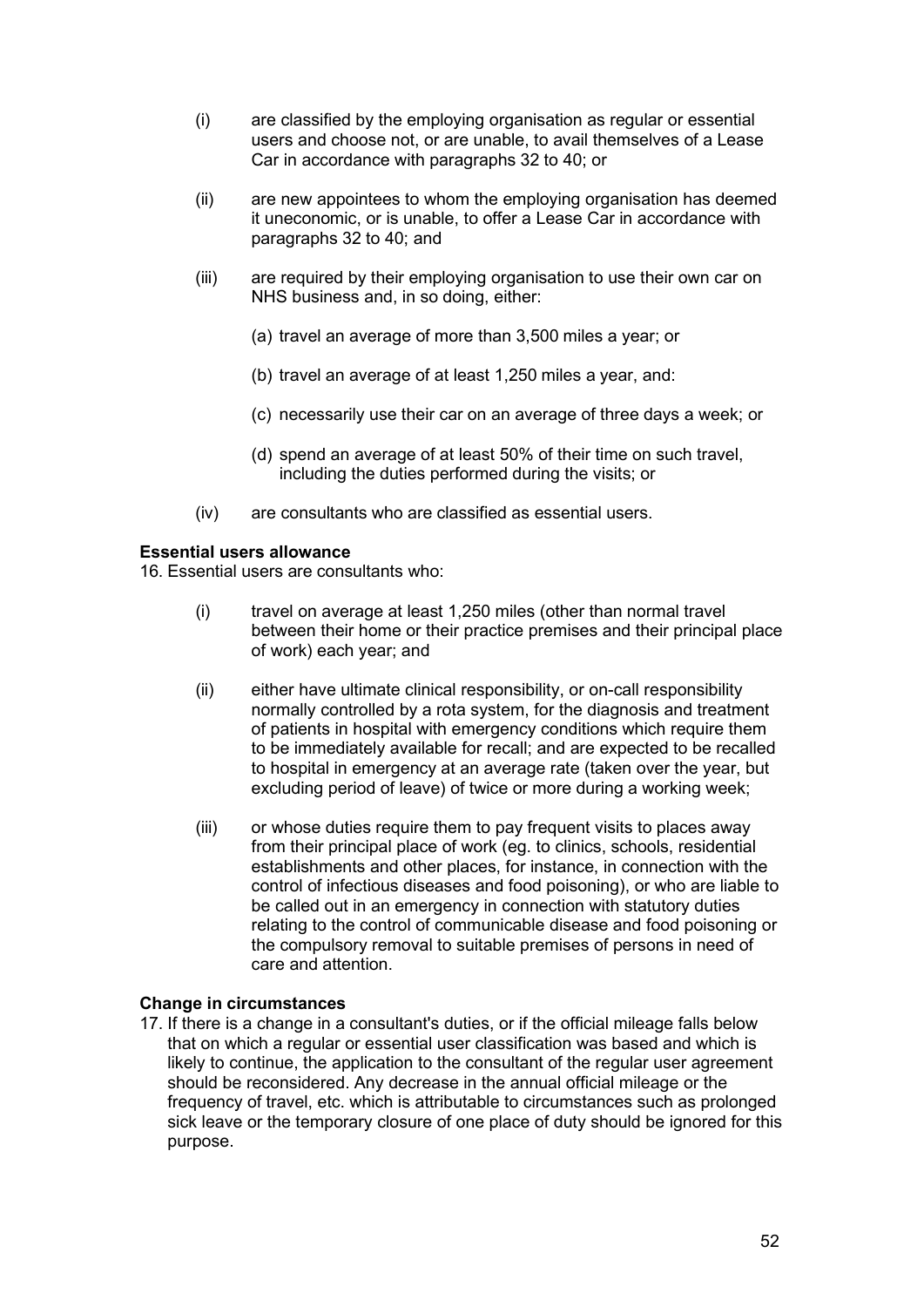#### **Non-Classification as regular user**

18. Where an employing organisation does not consider that a consultant, other than one to whom paragraph 35 of these provisions applies, should be classified as a regular or essential user, and if this gives rise to any serious difficulty, the consultant shall have recourse to local grievance procedures.

#### **Payment of lump sums**

- 19. Payment of the annual lump sum allowance shall be made in equal monthly instalments over a period from 1 April in any year to 31 March in the succeeding year.
- 20. In the case of a consultant who takes up an appointment with an employing organisation or leaves the employment of his or her employing organisation after 1 April in any year, allowances shall be paid pro rata. The calculation of the mileage allowance should thus be in accordance with the following procedure:
	- (i) The mileage allowance to be paid at the higher rate would, at 9,000 miles per annum, be equivalent to 750 miles per month of service. The excess over 750 miles per month of service would be paid at the intermediate, and, if appropriate, the lower rate. For example, where the total service in the period 1 April in any year to 31 March in the succeeding year is five months, then up to 3,750 miles would be paid at the higher rate and any excess at the intermediate, and, if appropriate, the lower rate. Similarly, the lump sum should be divided into twelve monthly payments.
	- (ii) When a consultant leaves the employment of an employing organisation, a calculation shall be made in respect of his or her entitlement for the portion of the year served with the employing organisation and any adjustments made thereafter.

#### **Part months of service**

21. Part months of service shall be regarded as complete months for the purposes of paragraph 19. However, a regular user who leaves the service of one employing organisation and enters the employment of another during the same month shall receive only one lump sum instalment for that month, payable by the former employing organisation.

#### **Cars out of use**

- 22. When a consultant entitled to the regular user allowance does not use his or her car as a result of a mechanical defect or absence through illness:
	- (i) the lump sum payment should be paid for the remainder of the month in which the car was out of use and for a further three months thereafter. For the following three months, payment should be made at the rate of 50% of the lump sum payment. No further payments should be made if the car is out of use for six months or longer;
	- (ii) during the period when the car is "off the road" for repairs, out-ofpocket expenses in respect of travel by other forms of transport should be borne by the employing organisation, in accordance with the provisions of paragraph 2 of Section 23 of the General Council Conditions of Service.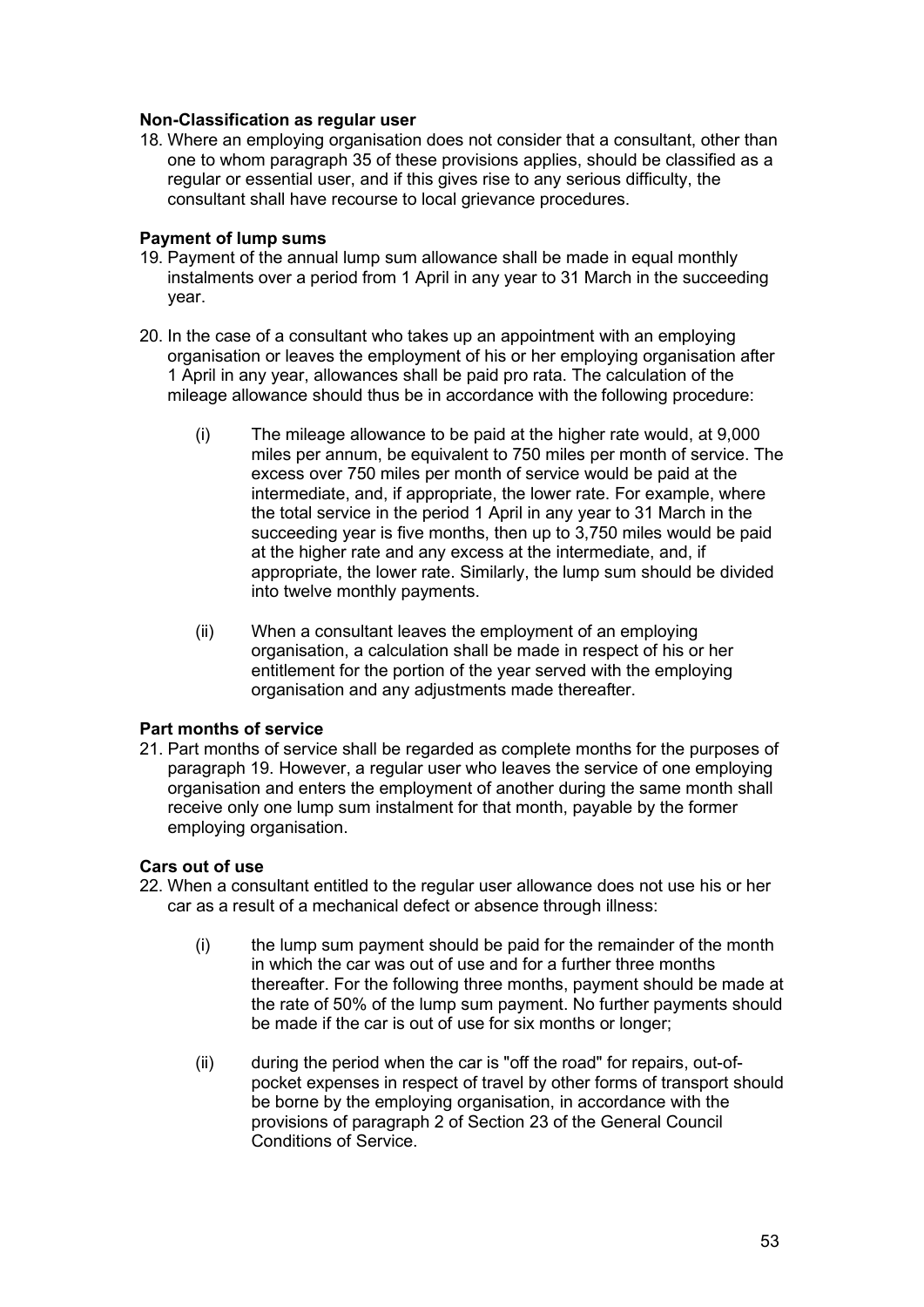#### **Standard mileage rates**

23. Mileage allowances at standard rates will be paid to consultants who use their own vehicles for official journeys, other than in the circumstances described in paragraphs 15, 24 and 35 of these provisions, provided that a consultant may opt to be paid mileage allowances at standard rates, notwithstanding his or her entitlement to payment at regular user rates.

#### **Public transport mileage rate**

24. The foregoing rates shall not apply if a consultant uses a private motor vehicle in circumstances where travel by a public service (e.g. rail, bus) would be appropriate. For such journeys, an allowance at the public transport rate shall be paid, unless this is higher than the rate that would be payable at the standard, regular user or special rate. Further guidance on the application of the public transport mileage rate is attached at Annex B.

#### **Passenger allowances**

25. Where other employees or members of an employing organisation are conveyed in the same vehicle, other than a Lease Car, on the business of the National Health Service and their fares by a public service would otherwise be payable by the employing organisation, passenger mileage allowance shall be paid.

#### **Garage expenses, tolls and ferries**

26. Subject to the production of vouchers wherever possible, consultants using their private motor vehicles on an official journey at the standard, regular user or special rate of mileage allowance shall be refunded reasonable garage and parking expenses and charges for tolls and ferries necessarily incurred, except that charges for overnight garaging or parking shall not be reimbursed, unless the consultant is entitled to night subsistence allowance for overnight absence. Similar expenses may also be refunded to consultants only entitled to the public transport rate of mileage allowance, provided that the total reimbursement for an official journey does not exceed the cost which would otherwise have been incurred on public transport, including the fares of any official passengers.

#### **Loans for car purchase**

- 27. The provisions of this paragraph apply to consultants who qualify for the first time as essential car users in the NHS, other than those who are offered, or provided with, a suitable Lease Car.
- 28. Such consultants are entitled to a loan at 2½% flat rate of interest, provided that the request for the loan is made within three months of such classification, or of taking up the post (whichever is the later).
- 29. Loans shall be made in accordance with the provisions of paragraphs 22 to 27 of Section 24 of the General Council Conditions of Service.
- 30. In determining whether a car is "suitable" for the purposes of these provisions, various factors may need to be taken into account, such as the total official mileage to be driven, reliability, the need to carry heavy or bulky equipment and local road conditions, etc.

#### **Pedal cycles**

31. Consultants using pedal cycles for official journeys may be reimbursed at the rate set out in Annex A, Table 1**.**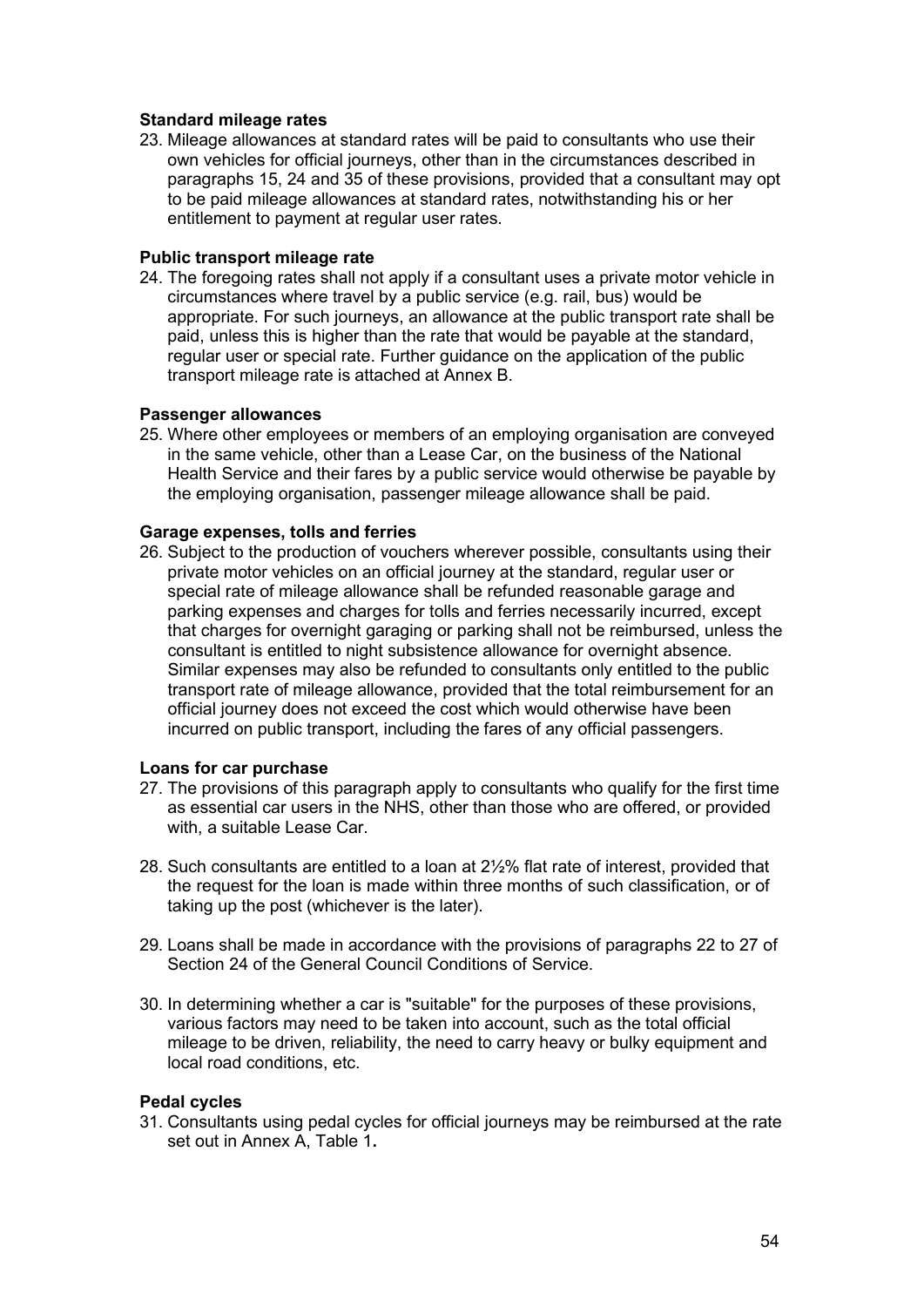## **Lease cars**

#### **Allocation**

- 32. For the purposes of paragraphs 33 to 54, a "Lease Car" is any vehicle owned or contract-hired by an employing organisation.
- 33. Employing organisations may offer Lease Cars for individual use on official business where they deem it economic (see also paragraph 51 of these provisions) or otherwise in the interest of the service to do so.
- 34. Consultants who are required to travel on NHS business and have been classified by the employing organisation as regular or essential users may continue to receive the regular user lump sum payments and allowances set out in Annex A, Table 1 for so long as they remain in the same post or until they voluntarily accept the offer of a Lease Car.

### **New appointees**

- 35. A consultant who was a new appointee after 1 April 2003 (including a consultant who voluntarily moves post within the same employing organisation, or to a different employing organisation) and who is required to travel on NHS business and who chooses to use his or her own car, rather than to accept the employing organisation's offer of a Lease Car, shall not receive the allowances specified in paragraph 34 of these provisions, but shall be reimbursed at the special rate. The special rate will be equivalent to the current 9,001 to 15,000 miles rate for over 2,000cc for regular and standard users, regardless of the vehicle's engine size.
- 36. A consultant who initially refused an offer of a Lease Car will continue to be eligible for one, providing there has been no change in the consultant's duties.
- 37. A consultant who has been allocated a Lease Car for individual use on NHS business is entitled to private use of the car, subject to the conditions set out in paragraphs 41 to 54 of these provisions.
- 38. The offer of a Lease Car constitutes the offer of a base vehicle which should in no case exceed 1800cc. Unless the consultant and the employing organisation agree to the allocation of a smaller vehicle, it shall be at least 1500cc. In determining the operational needs of a post for assessing the base vehicle requirement, employing organisations shall have regard, in consultation with the consultants concerned or their representatives, to:
	- (i) the clinical commitments of the postholder, including the nature, frequency and urgency of the journeys to be undertaken;
	- (ii) the distances to be travelled;
	- (iii) the road, traffic and climatic conditions;
	- (iv) the physical requirements of the postholder; and
	- (v) the need to transport equipment.
- 39. A Lease Car which is no longer required by an individual member of staff may be allocated to another for the remaining term of the contract (or notional contract).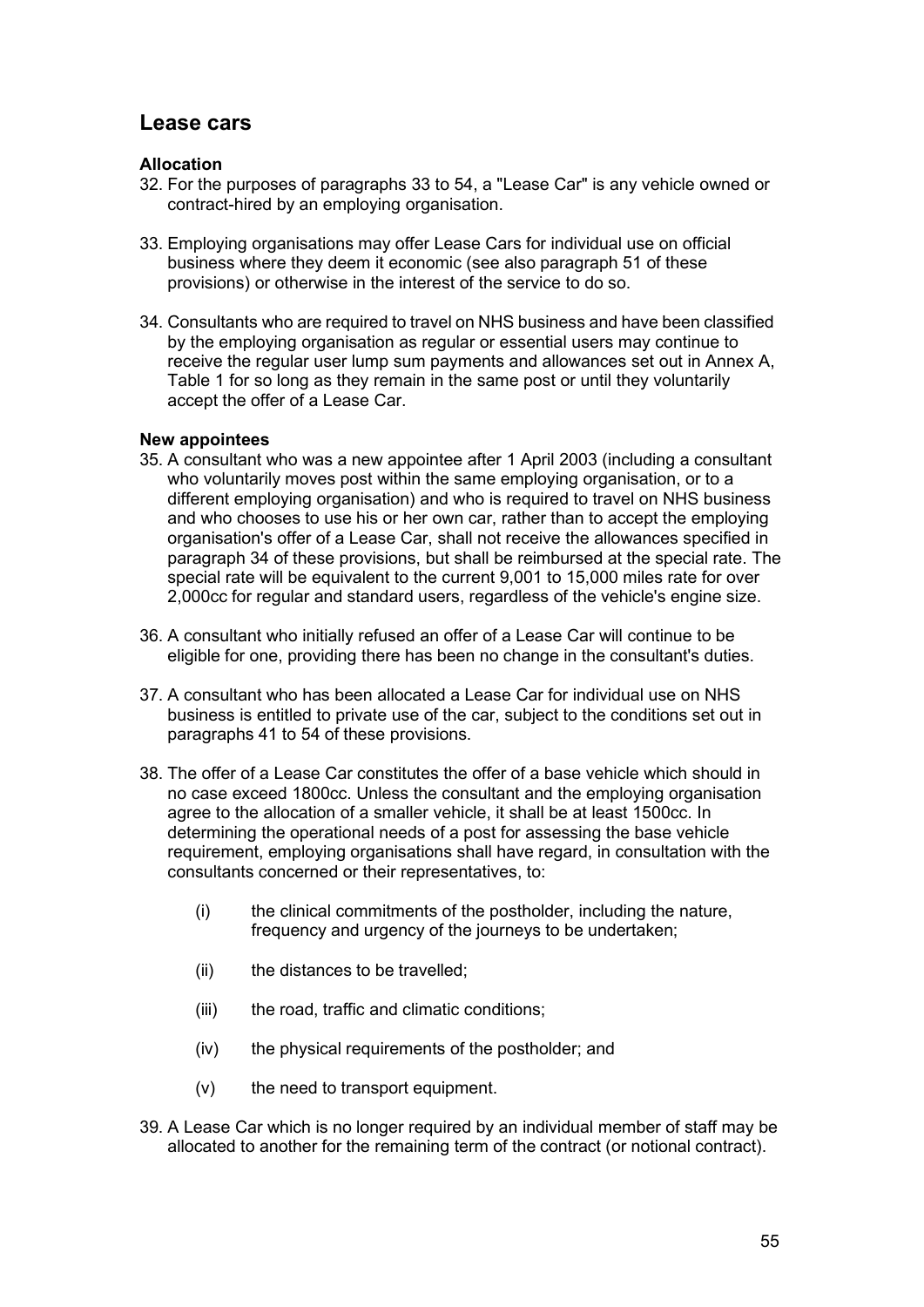In that event, the charges for private use will be based on the fixed annual charges determined when the employing organisation first obtained the vehicle.

40. Employing organisations shall ensure that proper arrangements are made for the economic servicing, repair, maintenance in a roadworthy condition and replacement of Lease Cars.

#### **Conditions of use**

- 41. Following consultation with the representatives of the professions locally, an employing organisation's conditions of use shall set out the consultant's obligations in respect of the Lease Car and shall state the effect of the following events on the contract and any subsequent financial liability on the consultant:
	- (i) breach of conditions of use;
	- (ii) disqualification from driving;
	- (iii) wilful neglect;
	- (iv) termination of the consultant's contract of employment, on: disciplinary grounds; voluntary resignation; transfer to another employing organisation (where practicable, reciprocal arrangements should be made);
	- (v) change of duties resulting in the consultant no longer being required to drive on official business;
	- (vi) substantial reduction in annual business mileage;
	- (vii) prolonged absence on annual, study, special or maternity leave.

#### **Charges for private use**

- 42. The basis of charges for private use set out in this paragraph assumes that Lease Cars are provided on a contract-hire basis. Where this is not the case, charges for private use are to be based on the notional cost to the employing organisation of providing Lease Cars on a contract-hire basis. Notional contracthire charges at current rates are to be used, and the fixed charge to the consultant for agreed private mileage determined on this basis is to remain unaltered for the period for which the contract would have remained in force (e.g. three years).
- 43. A consultant will be required to pay one composite annual charge for private use. This will comprise the sum of the items listed in Annex A, Table 2. The composite annual charge will be paid by monthly deduction from salary of one twelfth of the total.
- 44. The basis of the fixed charge for agreed private mileage shall be the consultant's estimate to the nearest thousand miles of his or her annual private mileage, as agreed by the employing organisation and multiplied by the rate per thousand miles, determined in accordance with the formula set out in Annex A, Table 2, Paragraph B.
- 45. In the event that a consultant underestimates his or her annual private mileage, an excess charge will be levied by the employing organisation, based on the contract-hirer's excess charge to the employing organisation for the particular car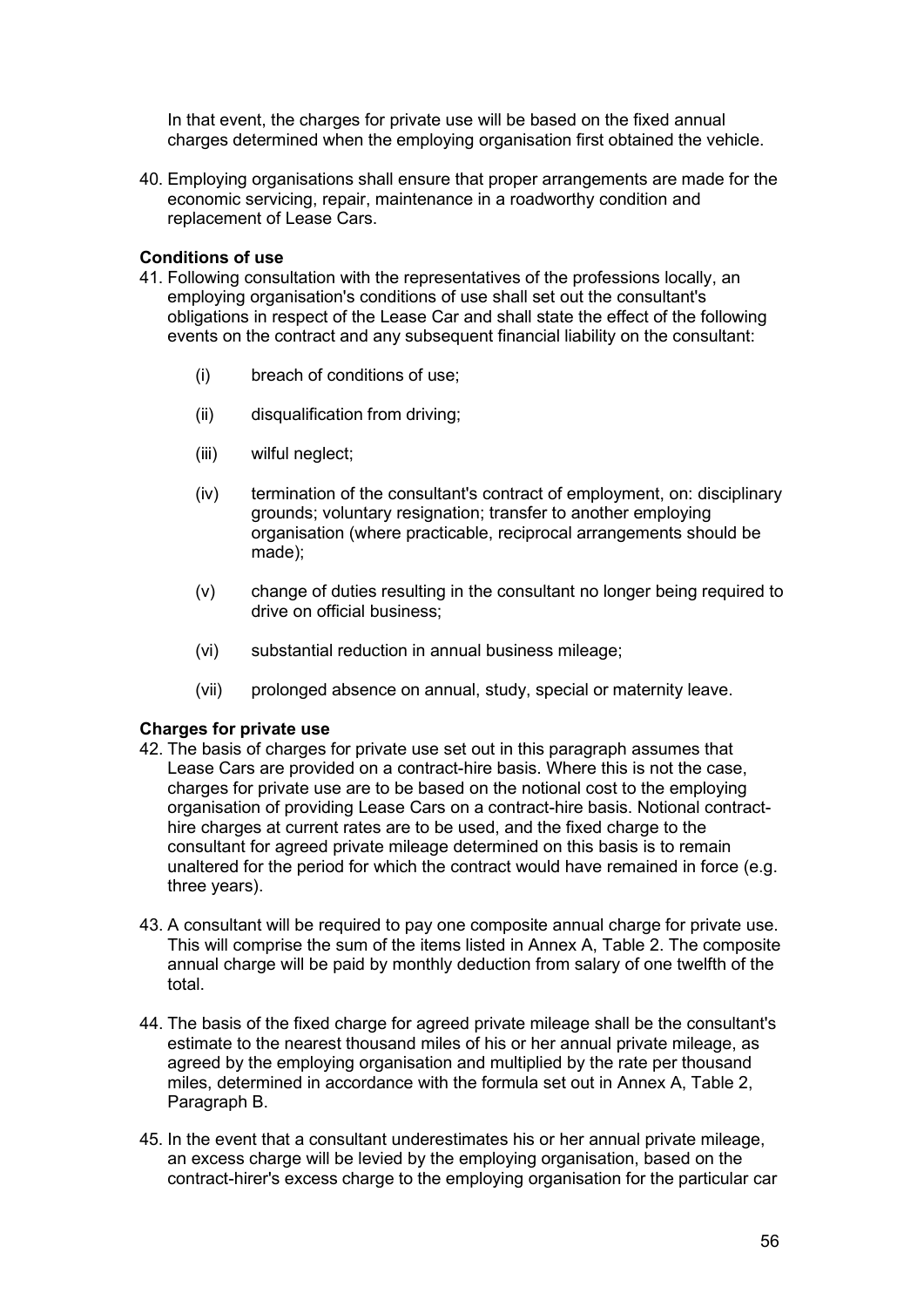hired to the consultant. In the event that a consultant overestimates his or her annual private mileage, any sum recoverable by the employing organisation from the contract-hirer in respect of the overestimate will be refundable to the consultant. If no recovery is available to the employing organisation, no refund will be made to the consultant.

- 46. A consultant shall meet the cost to the employing organisation of the fitting of any optional extras the consultant requires, and the contract between the employing organisation and the consultant should specify whether such extras will become the property of the contract-hirer or the consultant. In the latter case, the consultant shall be liable for the cost of making good any damage caused to the car by the removal of such fittings at the end or on early termination of the contract. However, if such alterations are required because the consultant has a certified disability, then the costs shall be met by the employing organisation.
- 47. In the event of a consultant's death in service or an early termination of the consultant's contract on the grounds of ill health, there shall be no financial penalty to the consultant or the consultant's estate on account of the early termination of the contract for private use of the Lease Car.
- 48. In the event of a consultant's absence from work for an extended period on maternity, sick, study or special leave, a consultant who has contracted for private use of a Lease Car may choose to continue the private use at the contracted charge or to return the vehicle to the employing organisation. In the latter case, there shall be no financial penalty to the consultant on account of early termination of the contract.

#### **Alternative vehicle**

49. Subject to the agreement of the employing organisation, which shall not be unreasonably withheld, a consultant who wishes to contract for private use of a Lease Car may choose a larger or more expensively equipped vehicle than that offered. In this event, the consultant shall be responsible for meeting the additional costs to the employing organisation by means of an addition to the composite annual charge, which shall be paid by monthly deduction from salary of one twelfth of the total determined. The rate for reimbursement of petrol used on official business shall be that of the appropriate base vehicle.

#### **Reimbursement of petrol and other costs**

- 50. A consultant who has been allocated a Lease Car will be responsible for purchasing all petrol, whether for business or private mileage.
- 51. NHS business mileage costs will be reimbursed by reference to a claim form or diary showing daily visits on NHS business signed by the consultant. NHS business mileage costs include journeys for which a mileage allowance would be payable under paragraphs 7 to 13 of these provisions.
- 52. The rate per mile will be determined according to the following formula:

Cost of one gallon of premium unleaded petrol\* Base Vehicle's mileage on urban cycle

\*The price of petrol will be as recommended from time to time by the Department of Health or any new employers body to whom this function may in future be delegated. The mileage on the urban cycle will be as quoted by manufacturers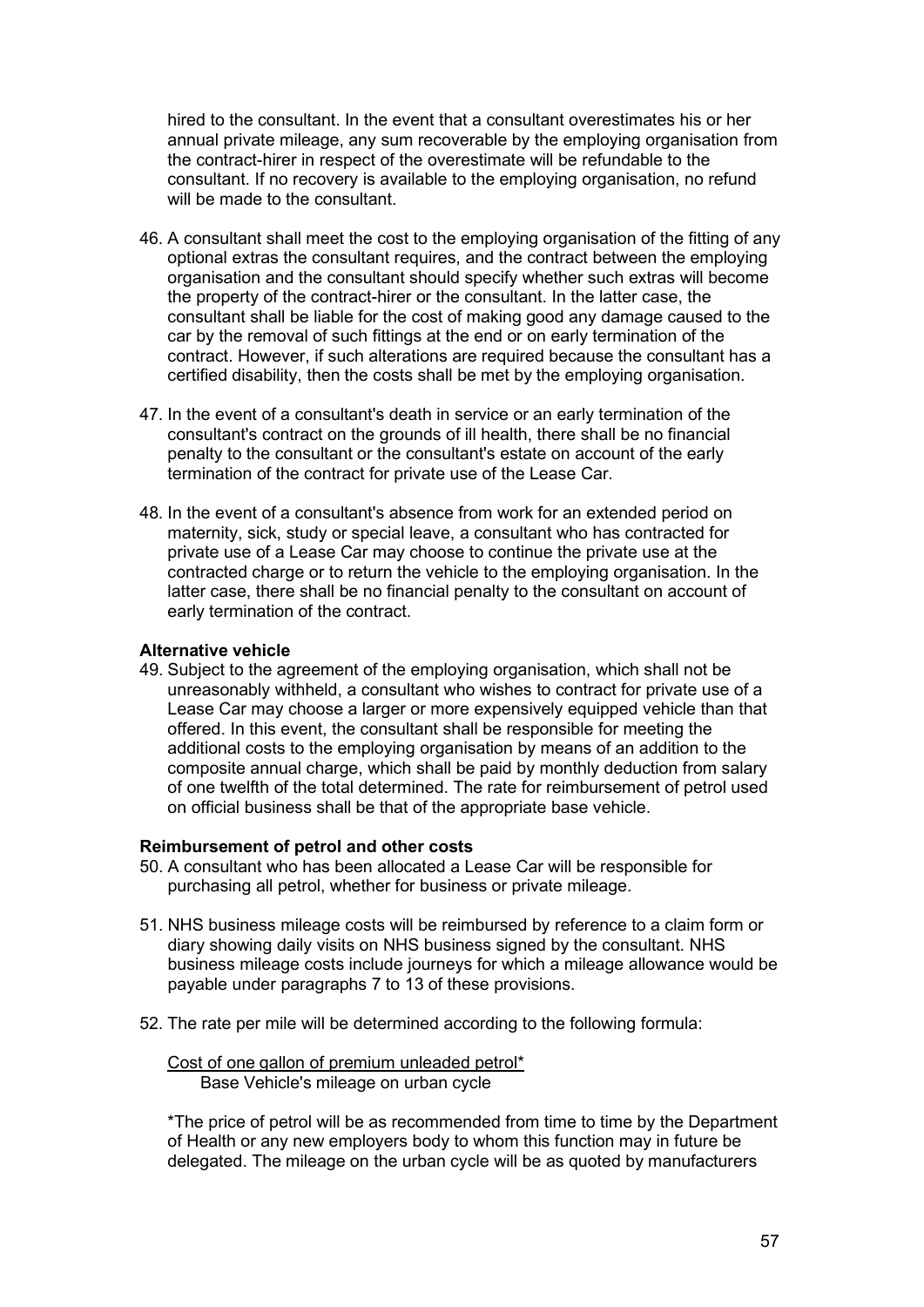from officially approved tests under the Passenger Car Fuel Consumption Order 1983.

53. The provisions of paragraph 26 of these provisions shall apply to expenses incurred by a consultant using a Lease Car on official business.

#### **Carriage of passengers**

54. Liability for compensation of authorised official passengers injured while being carried in a Lease Car will be borne by the employing organisation. It is for each employing organisation to reach a view and issue advice to consultants on the carriage of official passengers.

## **Other expenses**

#### **Subsistence allowances**

- 55. The provisions of Section 22 of the General Council Conditions of Service shall apply, with the following provisos:
- 56. For the purposes of this guidance the term "principal place of work" shall be understood to mean "the NHS facility where the consultant's principal duties lie", except in the case of consultants who work occasional sessions with the Blood Transfusion Services in which case the regional headquarters of the Blood Transfusion Service shall be considered to be the principal place of work for any such sessions.
- 57. No day allowance shall be payable in respect of any period spent at a NHS facility as part of the Programmed Activities of the consultant concerned.

#### **Postage etc**

58. Any expenditure necessarily incurred by a consultant on postage or telephone calls in the service of an employing organisation shall be reimbursed, through the periodical claim for travelling and subsistence.

#### **Expenses of candidates for appointments**

- 59. The provisions of this paragraph shall apply where an employing organisation summons a consultant to appear before a selection board or invites a short-listed consultant to attend in connection with his or her application for appointment.
	- (i) reimbursement of eligible expenses shall be made by the prospective employing organisation.
	- (ii) where a consultant holds a paid or honorary appointment with an employing organisation and applies for a new post with his or her own or another employing organisation, the consultant is entitled to travelling expenses in accordance with paragraph 3 of these provisions and to subsistence allowance in accordance with paragraphs 55 to 57.
	- (iii) where a consultant to whom sub-paragraph (ii) does not apply provides general medical or dental services under Part II of the National Health Service (Scotland) Act 1978, or is an assistant to such a consultant, he or she is entitled to travelling expenses and subsistence allowance at the higher rate applicable under paragraphs 55 to 57 of these provisions.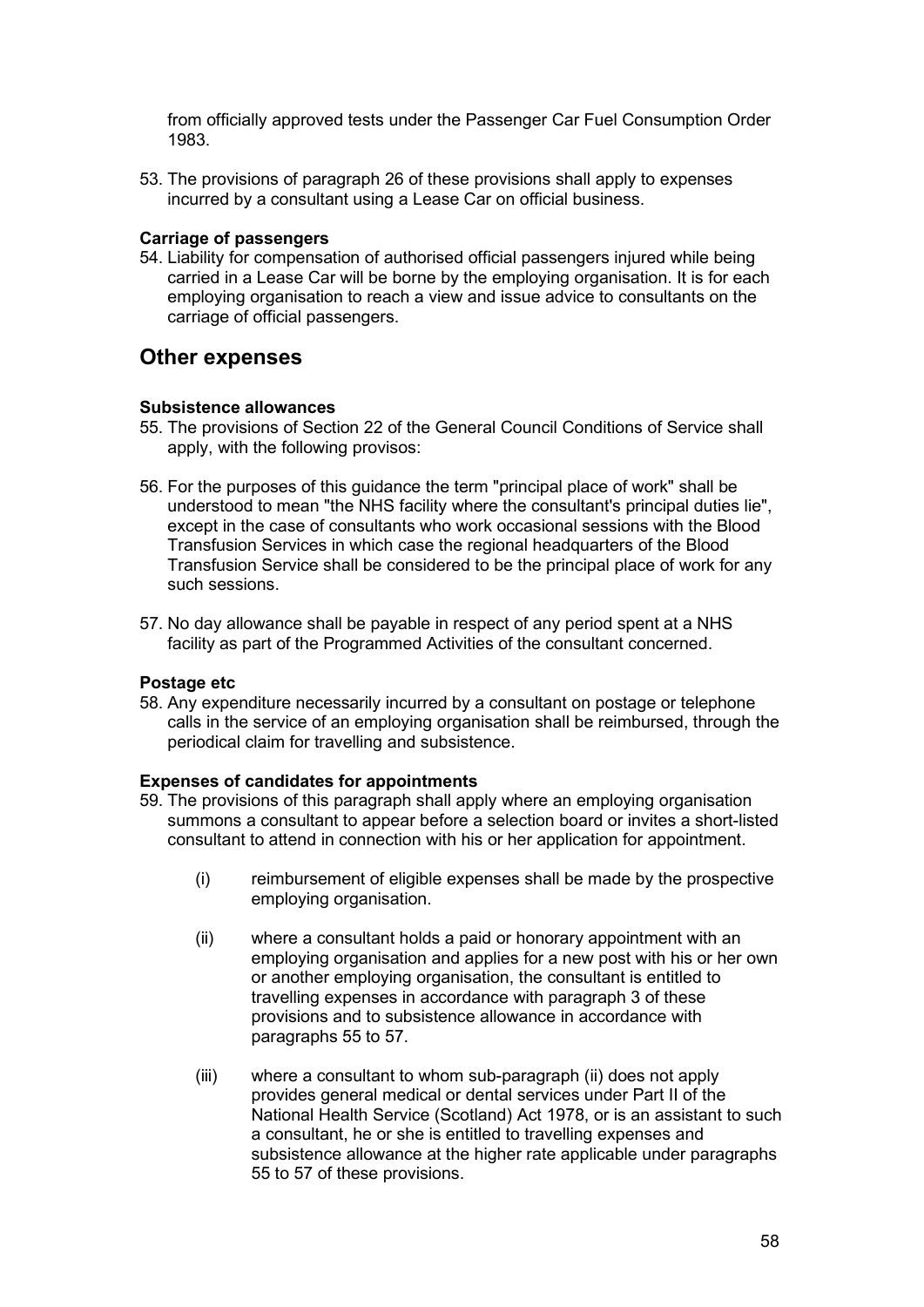- (iv) a consultant to whom sub-paragraphs (ii) and (iii) do not apply may at the discretion of the employing organisation be reimbursed travelling expenses and subsistence allowance, subject, unless the circumstances warrant exceptional treatment, to the maximum that would have been payable had those provisions applied.
- (v) a candidate for a consultant appointment shall not be reimbursed for more than three attendances. Where an employing organisation invites such a candidate to attend prior to short-listing, it may reimburse the candidate's expenses provided that he or she is subsequently short-listed, but not otherwise.
- (vi) a candidate to whom sub-paragraph (v) does not apply shall not be reimbursed for more than two attendances.
- 60. A consultant to whom sub-paragraph 59(ii) applies and who is summoned to appear before a selection board while on holiday shall be reimbursed for:
	- (i) travelling expenses from the consultant's holiday address, but limited in the case of travel from abroad to expenses from the port of entry in Great Britain, provided that the consultant returns to his or her holiday address after interview; for this purpose, travel from Northern Ireland, the Isle of Man and the Channel Islands shall not be regarded as travel from abroad; and
	- (ii) subsistence allowance at the appropriate rate, unless the consultant is able to stay at his or her own home and it is reasonable to expect the consultant to do so.
- 61. Reimbursement shall not be made to a consultant who refuses the offer of the appointment as advertised on grounds which the employing organisation considers inadequate.

#### **Removal expenses**

62. The provisions of Section 26 of the General Council Conditions of Service shall apply.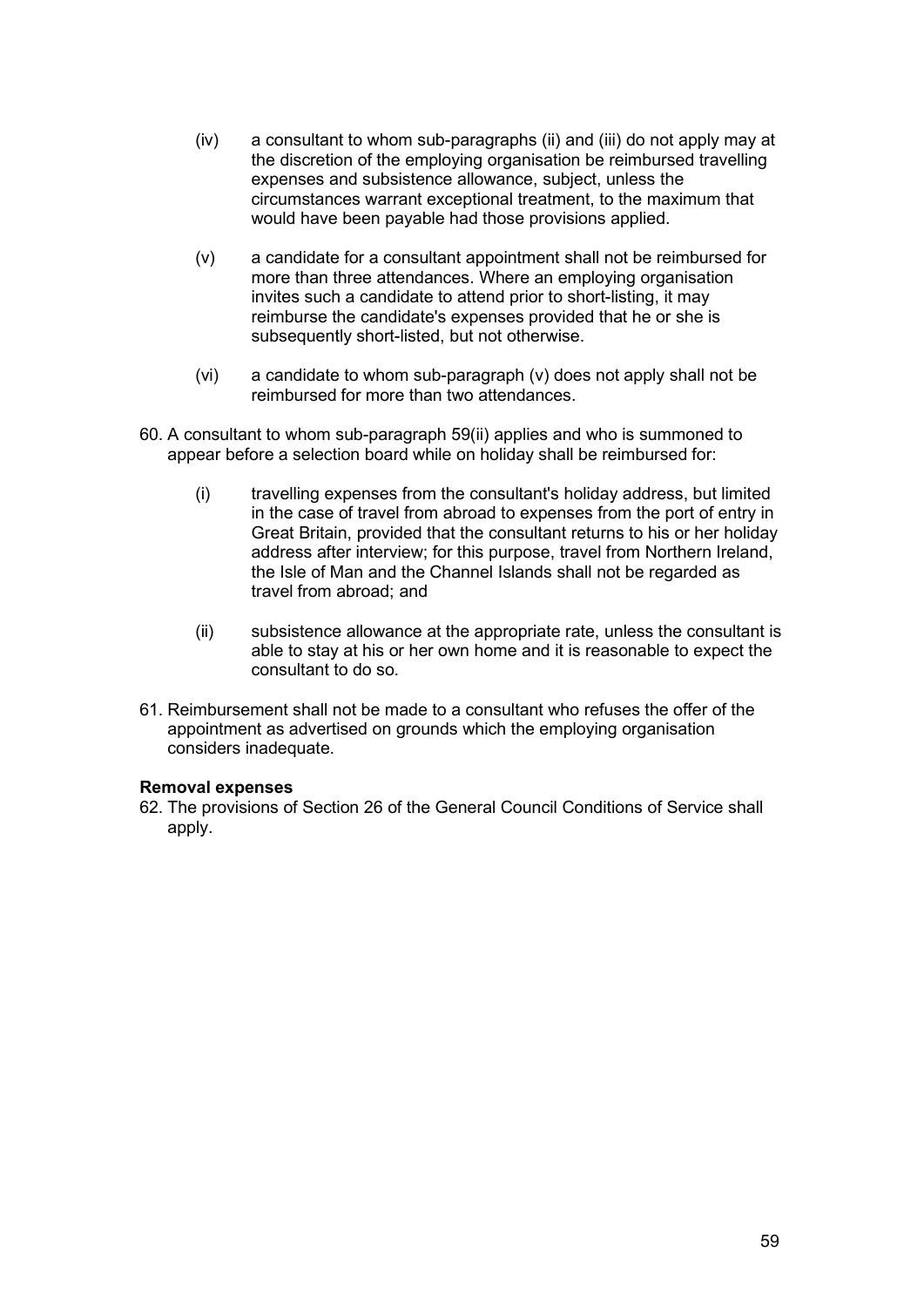# **Annex A – Allowances and charges for private use**

## **Table 1: Mileage allowances**

#### **NB These rates will be updated from time to time by the employing organisation**

- 1 Public transport rate: 24p per mile.
- 2 Regular user rates:

Motor cars:

| Engine capacity      | (CC) | 501 to 1000 | 1,001 to 1,500 | 1.501 to 2.000 | over 2,000 |
|----------------------|------|-------------|----------------|----------------|------------|
| Lump sum             | '£'  | 508         | 626            | 760            | 760        |
| Up to 9,000 miles    | (p)  | 29.7        | 36.9           | 44.0           | 44.0       |
| 9.001 - 15.000 miles | (p)  | 17.8        | 20.1           | 22.6           | 22.6       |
| Thereafter           | (D)  | 17.8        | 20.1           | 22.6           | 22.6       |

### 3 Standard rates:

Motor cars:

Motor cars:

| Engine capacity      | (cc) | 501 to 1000 | 1,001 to 1,500 | 1,501 to 2,000 | over 2.000 |
|----------------------|------|-------------|----------------|----------------|------------|
| Up to 3,500 miles    | (p)  | 37.4        | 447.3          | 58.3           | 58.3       |
| 3,501 - 9,000 miles  | (p)  | 23.0        | 28.2           | 33.5           | 41.0       |
| 9,001 - 15,000 miles | (p)  | 17.8        | 20.1           | 22.7           | 25.5       |
| Thereafter           | (p)  | 17.8        | 20.1           | 22.6           | 22.6       |

#### 4 Other motor vehicles:

| Engine capacity   |     | $(cc)$   Up to 125 | <b>Over 125</b> |
|-------------------|-----|--------------------|-----------------|
| Up to 5,000 miles | (p) |                    | 27.8            |
| Over 5,000 miles  | (p) | 6.7                | 9.9             |

5 Passenger allowance:

Each passenger: 5 p per mile

6 Pedal cycles: 10p per mile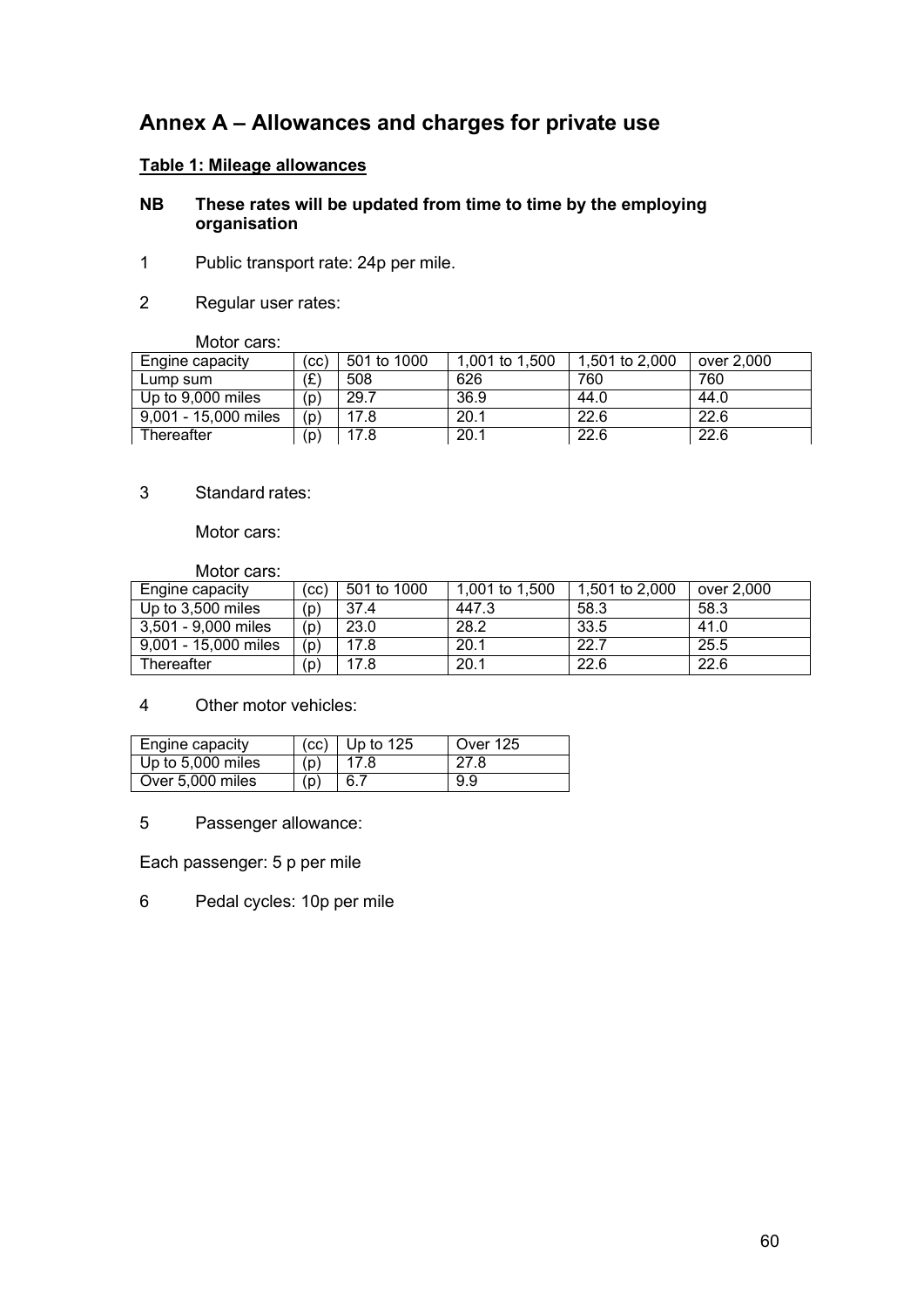#### **Table 2: Lease cars charges for private use of allocated lease cars**

#### **NB These rates will be updated from time to time by the employing organisation**

| А | The current rates of:                                       |      | £   |
|---|-------------------------------------------------------------|------|-----|
|   | Road Fund Licence                                           | e.g. | 155 |
|   | Insurance for Private Use *<br>(National call-off contract) | e.g. | 88  |
|   | Including cover for private use:                            | e.g. | 128 |
|   | Handling charge                                             |      |     |

B. Fixed Annual Charge per 1,000 private miles (for each year of the contract or notional contract), determined as follows:

 $\Gamma$  Cost of Contract Hire at  $\Gamma$   $\Gamma$  Cost of Contract Hire at  $\Gamma$  $\langle$ maximum quoted mileage $\langle$  minimum quoted mileage $\langle$ 1000

Plus total excess costs for non-base vehicle, where appropriate.

Plus VAT on total charge to consultant (A+B).

- NB: Where the cost to the employing organisation of hiring the car includes Road Fund Licence and/or Insurance, these items should be extracted and the net cost used in calculating the charge per 1,000 miles.
	- Lease Cars, while used solely on NHS business, do not require to be taxed or insured for the purposes of the Road Traffic Act 1972; any private mileage requires that the vehicle be taxed and insured.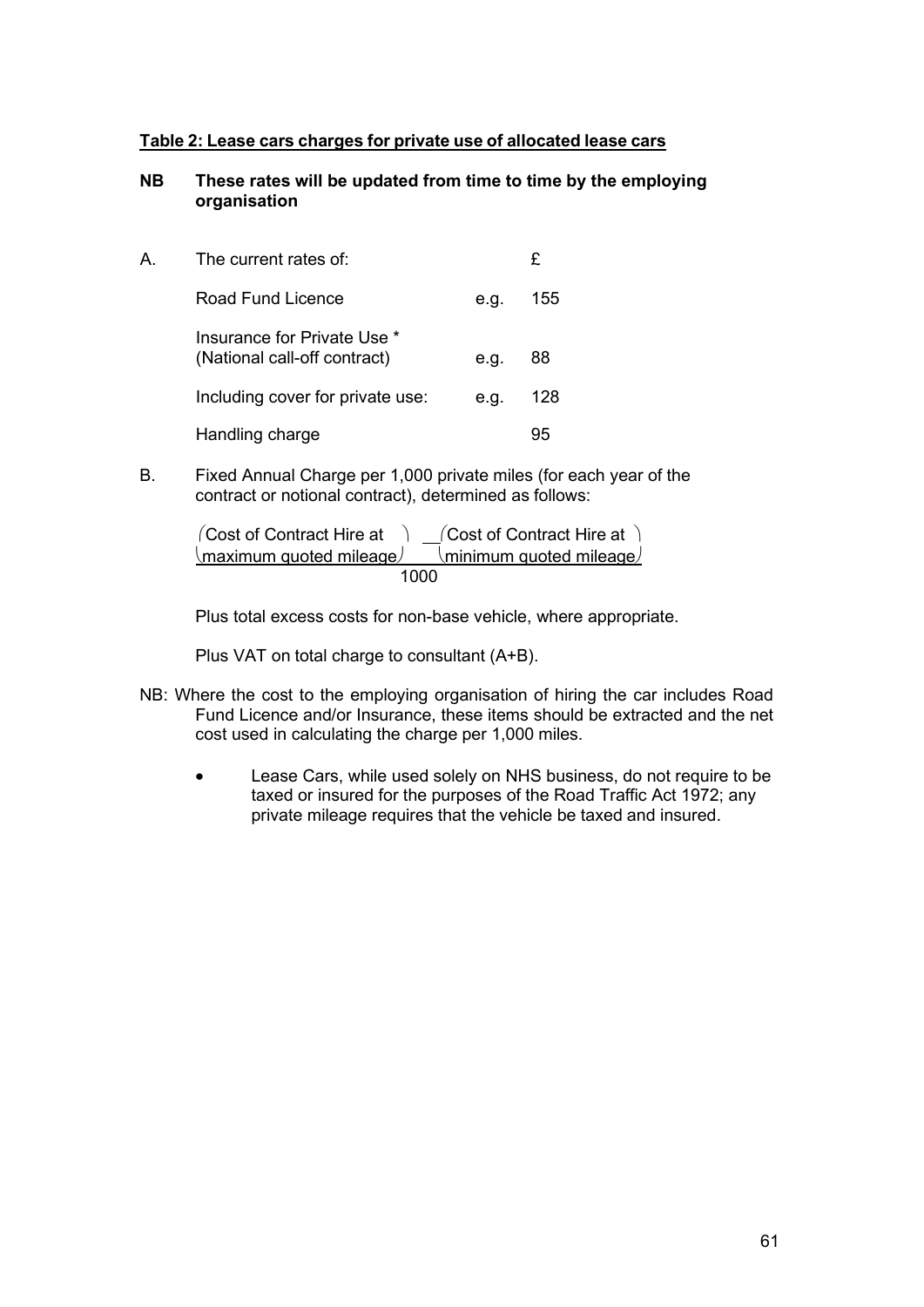# **Annex B – Application of the public transport user rate**

- 1. This annex provides further guidance on the application of the public transport user rate instead of the standard mileage rate, under the provisions set out in paragraph 23 of the main body of this guidance.
- 2. If mileage allowance is payable, the public transport rate (set out in Annex A, Table 1) should be paid where travel by a public service is appropriate, but the consultant prefers to use a private means of transport instead. In all other circumstances, the standard or regular user rates apply.
- 3. Employers should use the following criteria in deciding whether the public transport rate should apply:
	- the nature of the consultant's duties:
	- the length and complexity of journeys (including the number of changes and likely waiting times;
	- the availability of public transport:
	- personal safety;
	- the time of day
	- relative journey times (public transport compared with private vehicle)
	- any other relevant factors, for example, equipment or luggage to be carried.
- 4. In particular, employers should take into account the variable times at which consultants start and finish work when public transport may not be a viable way of travelling.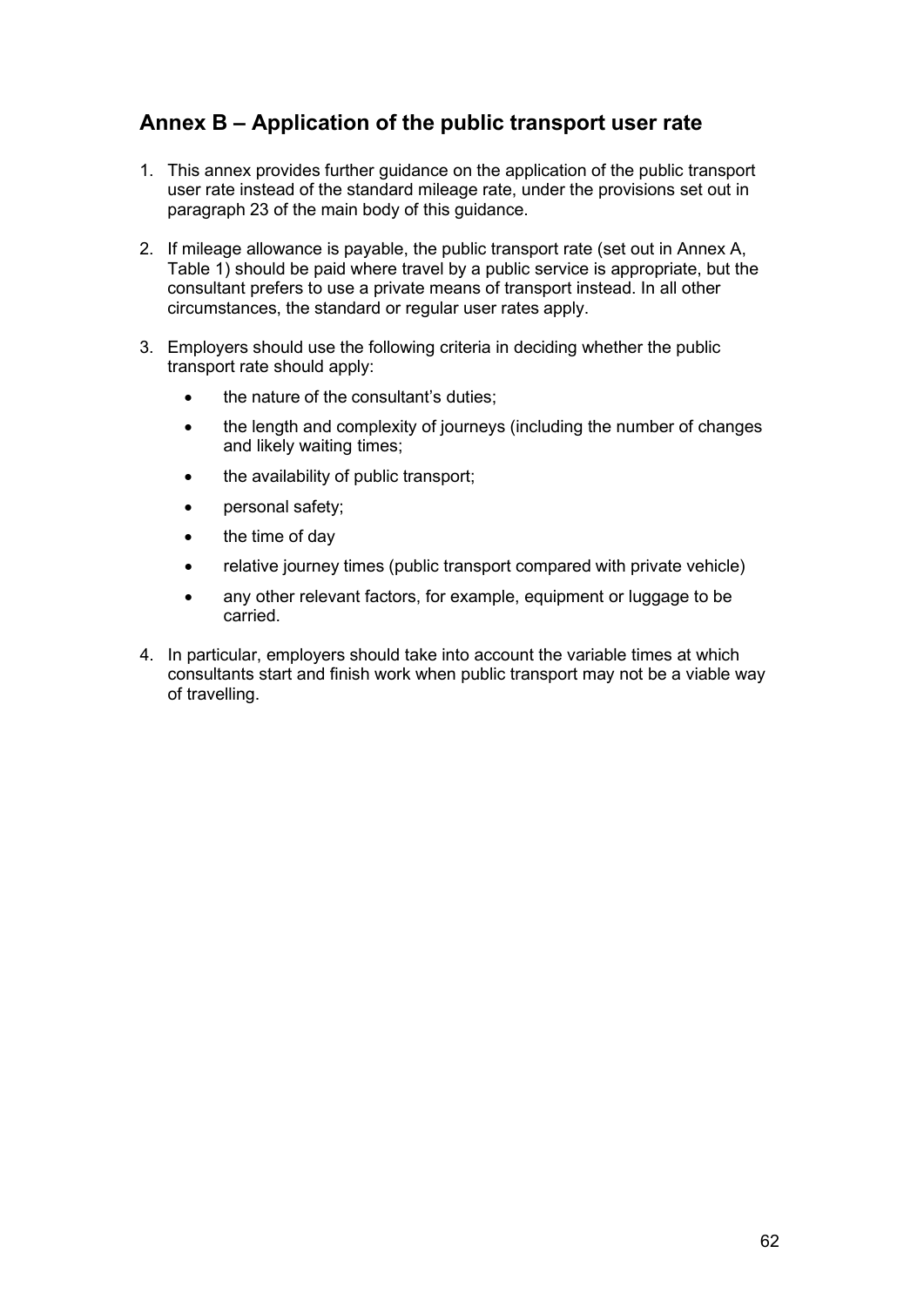# **Schedule 22 Locum consultants**

- 1. The provisions of these terms and conditions shall apply to locum consultants, subject to the provisions set out below.
- 2. Locum consultants should ordinarily be included on the General Medical Council's, or the General Dental Council's, Specialist Register. Where, exceptionally, doctors or dentists not included on either Specialist Register are appointed to locum consultant posts, terms and conditions shall – subject to the provisions below – be on the same basis as for other locum appointments.

#### **Appointment and tenure of post**

3. Locum appointments should be made in line with guidance issued by the Department of Health. Locum appointments are not permanent posts; tenure will be as agreed on appointment.

#### **Basic salary**

- 4. Locum consultants who have not at any time held a substantive consultant post shall be remunerated at the equivalent rate to the first point on the salary scale, subject to the provisions for pay progression set out below and subject to recognising any approved non-NHS consultant level experience. Where a locum consultant's training has been lengthened by virtue of being in a flexible training scheme or because of undergoing dual qualification (required for the locum post concerned), the employing organisation will, where necessary, credit appropriate additional seniority to ensure that the locum consultant is not prevented from reaching the pay threshold they would have attained had they trained on a full time or single qualification basis (e.g. training extended by two years counts as the equivalent of two years' consultant level experience where a locum consultants would not otherwise be able to reach the same pay threshold).<sup>20</sup>
- 5. Locum consultants who hold a substantive consultant post (either within the employing organisation, or with another NHS employer) and will continue to hold such a post beyond the tenure of the locum post shall be remunerated at a rate consistent with their current pay threshold, or rate of pay, including any Distinction Award, Discretionary Points or Clinical Excellence Awards.<sup>21</sup>
- 6. Locum consultants who do not currently hold a substantive consultant post with the relevant employer (e.g. retired consultants) shall be remunerated at a rate consistent with their most recent pay threshold as a substantive consultant or, for those who have not previously held employment under these Terms and Conditions, their calculated seniority, subject to the provisions for pay progression set out below.22

#### **Pay progression**

- 7. A locum in post for a period of six months will become subject to the Job Planning process. Where a locum doctor is covered by the Job Planning process and has completed twelve months' locum service, whether continuous or cumulative, there shall be an assessment of whether he or she has met the criteria set out in Schedule 15 for pay progression in respect of that year's service. Subject to meeting the criteria in respect of the relevant year(s), locums shall receive pay progression in the same way as substantive consultants.<sup>23</sup>
- 8. Where a locum consultant is approaching the completion of twelve months' service, the current employing organisation is responsible for making a decision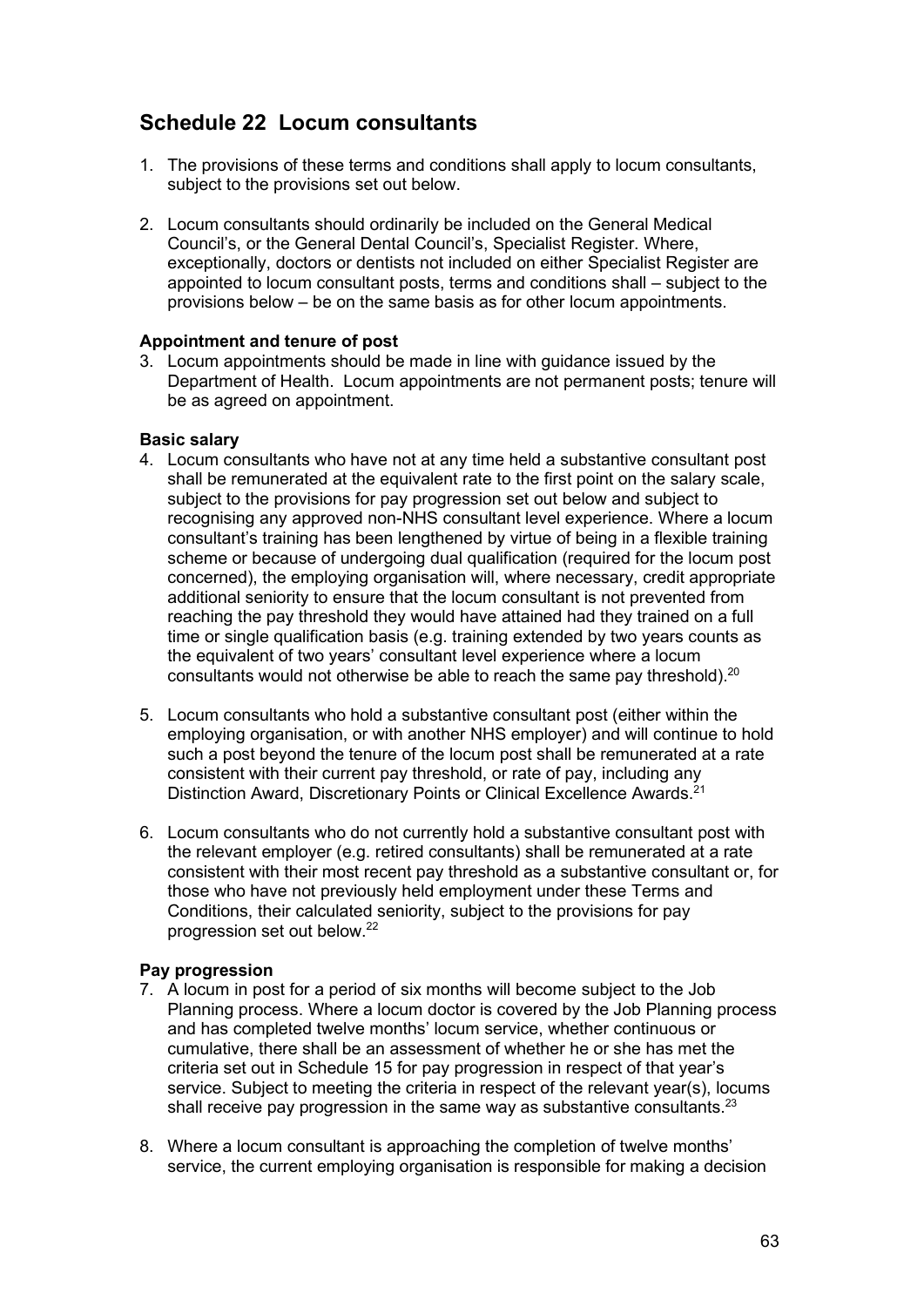as to whether the criteria for pay progression have been met in respect of that year. Where part of the previous twelve months' service has been for one or more other NHS employing organisations, the current employing organisation shall ensure that they receive an assurance as to whether the criteria have been met in respect of this other service.

9. Where Associate Specialists have been paid in their previous regular employment at a basic salary, including any discretionary points, higher or equal to the rate at which they would (were it not for this provision) be paid on taking up their new locum consultant appointment, then their starting salary in the new appointment shall be fixed at the threshold in the scale next above that previous rate. $60$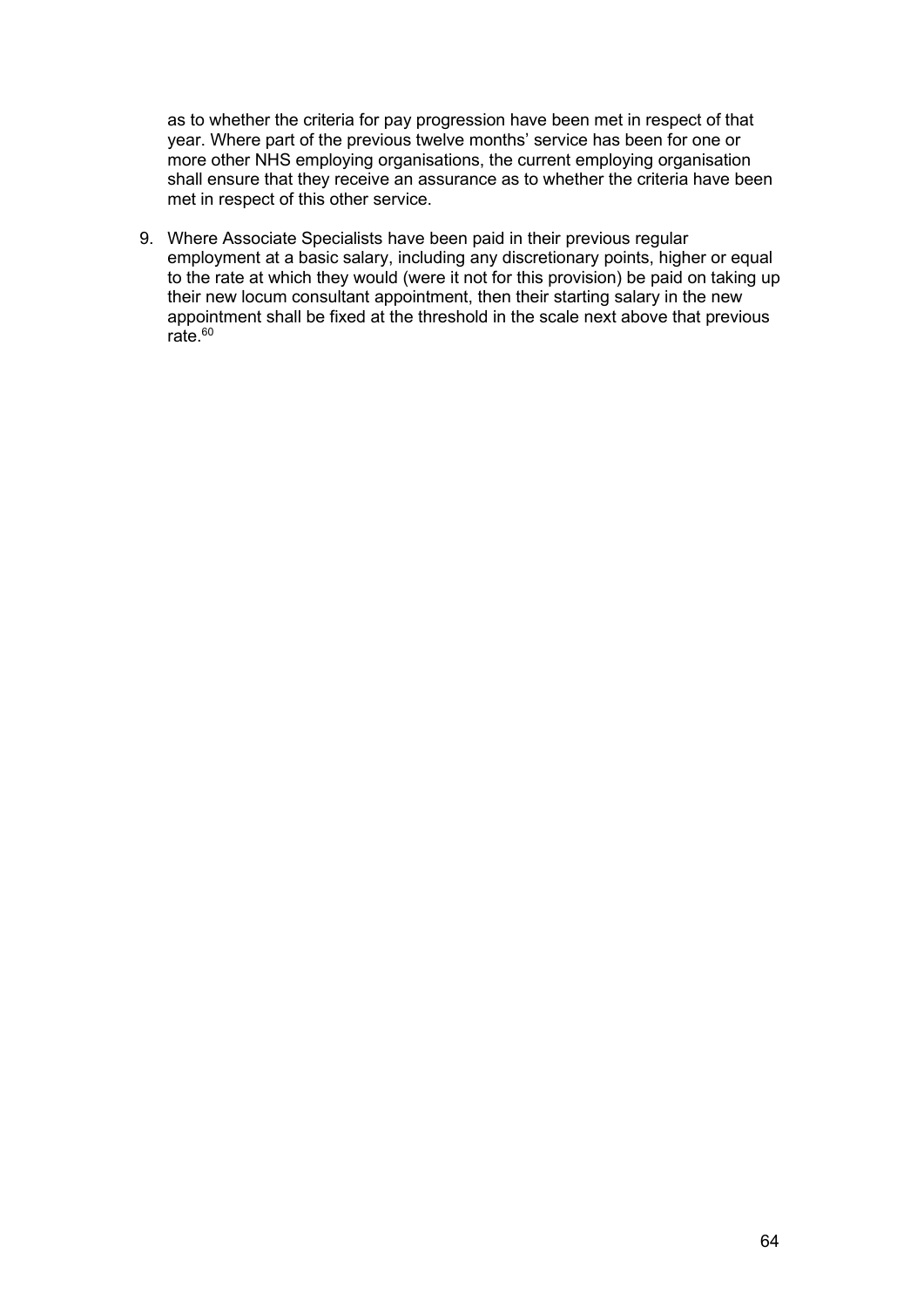## **Schedule 23 Application of terms and conditions of service for NHS consultant clinical academics1, 24, <sup>37</sup>**

1. The following schedule applies to a consultant clinical academic holding an honorary (unpaid) NHS contract and a substantive contract of employment with an academic institution (normally a University) which is responsible for remunerating the whole of the academic's duties. Such duties will be agreed in an integrated Job Plan. In managing the contracts of clinical academics, NHS employers shall be informed by the 'Guidance Notes for the Employment of Consultant Clinical Academics (England) 2003' (amended August 2006)**.**

#### 2. **This schedule does not form any part of a contract with a non-NHS employer.**

3. Table 1 sets out the Schedules of these Terms and Conditions that shall apply to the honorary consultant post held by a clinical academic.

#### 4. **Reference to supporting guidance is given to facilitate implementation only and is not part of the contract.**

| Schedule 1 | Commencement of<br>Employment                                                  | Shall apply (see also paragraph 28 of accompanying<br>guidance)                                                                                                                                                                                                                                                                                                                                                                                                                                                                                                                                                                                                                               |
|------------|--------------------------------------------------------------------------------|-----------------------------------------------------------------------------------------------------------------------------------------------------------------------------------------------------------------------------------------------------------------------------------------------------------------------------------------------------------------------------------------------------------------------------------------------------------------------------------------------------------------------------------------------------------------------------------------------------------------------------------------------------------------------------------------------|
| Schedule 2 | Associated Duties and<br>Responsibilities                                      | Shall apply, except that, where a clinical academic is<br>asked to deputise for an absent colleague (paragraph 3),<br>account shall be taken of the clinical academic's duties<br>for the substantive employer.                                                                                                                                                                                                                                                                                                                                                                                                                                                                               |
| Schedule 3 | Job Planning                                                                   | Shall apply, except that:<br>the substantive employer shall be party to a joint Job<br>$\bullet$<br>Planning process.<br>the recommendation on pay progression (paragraph<br>$\bullet$<br>21) shall be a joint recommendation, agreed<br>between the substantive employer and the honorary<br>employer. And,<br>where the clinical academic's duties or<br>$\bullet$<br>responsibilities have changed during the year the<br>substantive employer will also be able to propose<br>amendment to the Job Plan.<br>There should be appropriate application of the Follett<br>principles in the agreement of clinical academic<br>integrated Job Plans, outlined in the accompanying<br>guidance. |
| Schedule 4 | <b>Mediation and Appeals</b>                                                   | Shall not apply. The provisions of Annex B of the<br>honorary consultant contract (England) replace<br>Schedule 4 for clinical academics.                                                                                                                                                                                                                                                                                                                                                                                                                                                                                                                                                     |
| Schedule 5 | <b>Recognition for Emergency</b><br>Work Arising from On-Call<br><b>Duties</b> | Shall apply.                                                                                                                                                                                                                                                                                                                                                                                                                                                                                                                                                                                                                                                                                  |
| Schedule 6 | <b>Extra Programmed Activities</b><br>and Spare Professional<br>Capacity       | Shall apply.<br>The requirement for the individual to undertake one<br>additional Programmed Activity (if offered by either<br>employer) before undertaking private practice should<br>apply to clinical academics where they personally profit<br>from undertaking privately remunerated clinical work.                                                                                                                                                                                                                                                                                                                                                                                      |

#### Table 1 – Application of schedules to honorary consultant posts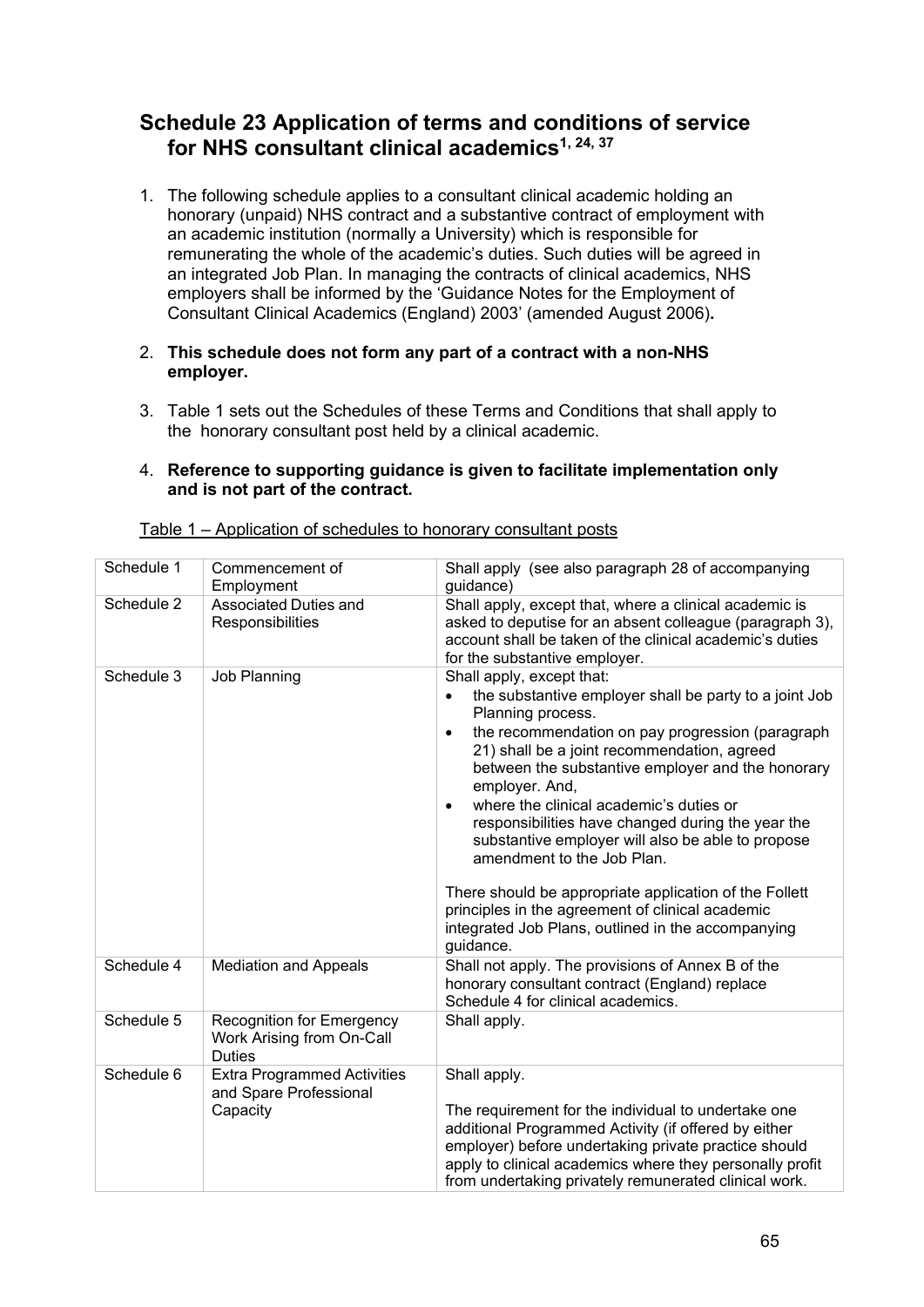|                               |                                                                                                                  | Where the proceeds are retained by, or used to the<br>benefit of, the University there should be no expectation<br>that he or she should undertake an additional<br>Programmed Activity in order to qualify for pay<br>progression.                                                                                                                                                               |
|-------------------------------|------------------------------------------------------------------------------------------------------------------|---------------------------------------------------------------------------------------------------------------------------------------------------------------------------------------------------------------------------------------------------------------------------------------------------------------------------------------------------------------------------------------------------|
|                               |                                                                                                                  | The utilisation of additional Programmed Activities<br>should be subject to agreement between the clinical<br>academic consultant, the University employer and the<br>honorary NHS employer.                                                                                                                                                                                                      |
| Schedule 7                    | <b>Premium Time</b>                                                                                              | Shall apply.                                                                                                                                                                                                                                                                                                                                                                                      |
| Schedule 8                    | On-Call Rotas                                                                                                    | Shall apply.                                                                                                                                                                                                                                                                                                                                                                                      |
| Schedule 9                    | Provisions Governing The<br>Relationship Between NHS<br>Work, Private Practice and Fee<br><b>Paying Services</b> | Shall apply, except that the substantive employer's rules<br>about undertaking private practice may also apply.                                                                                                                                                                                                                                                                                   |
| Schedule 10                   | Fee Paying Services                                                                                              | Shall apply. Any separate Fee Paying Services<br>undertaken explicitly on behalf of the academic<br>employer will be exempt from NHS rules.                                                                                                                                                                                                                                                       |
| Schedule 11                   | Principles Governing Receipt of<br><b>Additional Fees</b>                                                        | Shall apply. Any separate Fee Paying Services<br>undertaken explicitly on behalf of the academic<br>employer will be exempt from NHS rules.                                                                                                                                                                                                                                                       |
| Schedule 12                   | Other Conditions of<br>Employment                                                                                | Shall apply, except that paragraph 2 will not normally<br>apply.                                                                                                                                                                                                                                                                                                                                  |
| <b>Schedules</b><br>$13 - 15$ | Salary and Pay Thresholds                                                                                        | Clinical academic pay is covered by the substantive<br>contract                                                                                                                                                                                                                                                                                                                                   |
| Schedule 16                   | Pay Supplements                                                                                                  | Shall apply, except that:<br>all payable supplements, including (where<br>$\bullet$<br>appropriate) London weighting and Recruitment or<br>Retention Premia, will be paid by the substantive<br>employer. Any Recruitment and Retention Premia<br>will be jointly agreed on appointment or as part of<br>the integrated Job Planning process.<br>Paragraphs 9 to 15 shall not apply.<br>$\bullet$ |
| Schedule 17                   | <b>Pension Arrangements</b>                                                                                      | Clinical academics who are continuing contributors to<br>the NHSPS shall have the option to contribute to the<br>USS or to remain in the NHSPS, subject to the terms of<br>that scheme.                                                                                                                                                                                                           |
| Schedule 18                   | Leave and Public Holidays                                                                                        | Does not apply, except that:<br>Leave entitlement for clinical academics will be<br>$\bullet$<br>determined by the University employer, but should<br>be no less favourable than that available in the NHS;<br>and<br>The timing of leave will need to be agreed in<br>٠<br>advance with both employers.                                                                                          |
| Schedule 19                   | <b>Termination of Employment</b>                                                                                 | Shall apply.                                                                                                                                                                                                                                                                                                                                                                                      |
| Schedule 20                   | <b>Incorporated General Council</b><br><b>Conditions of Service</b>                                              | The contract does not change any existing applicability<br>of General Whitley Council provisions.                                                                                                                                                                                                                                                                                                 |
| Schedule 21                   | <b>Model Provisions for Expenses</b><br>- NHS Consultants                                                        | Shall apply, except that:<br>only costs incurred during the course of carrying out<br>duties under the honorary contract may be claimed.                                                                                                                                                                                                                                                          |
| Schedule 22                   | <b>Locum Consultants</b>                                                                                         | Shall apply                                                                                                                                                                                                                                                                                                                                                                                       |
| Schedule 24                   | Maternity Leave and Pay<br>(Temporary schedule)                                                                  | Shall not apply.                                                                                                                                                                                                                                                                                                                                                                                  |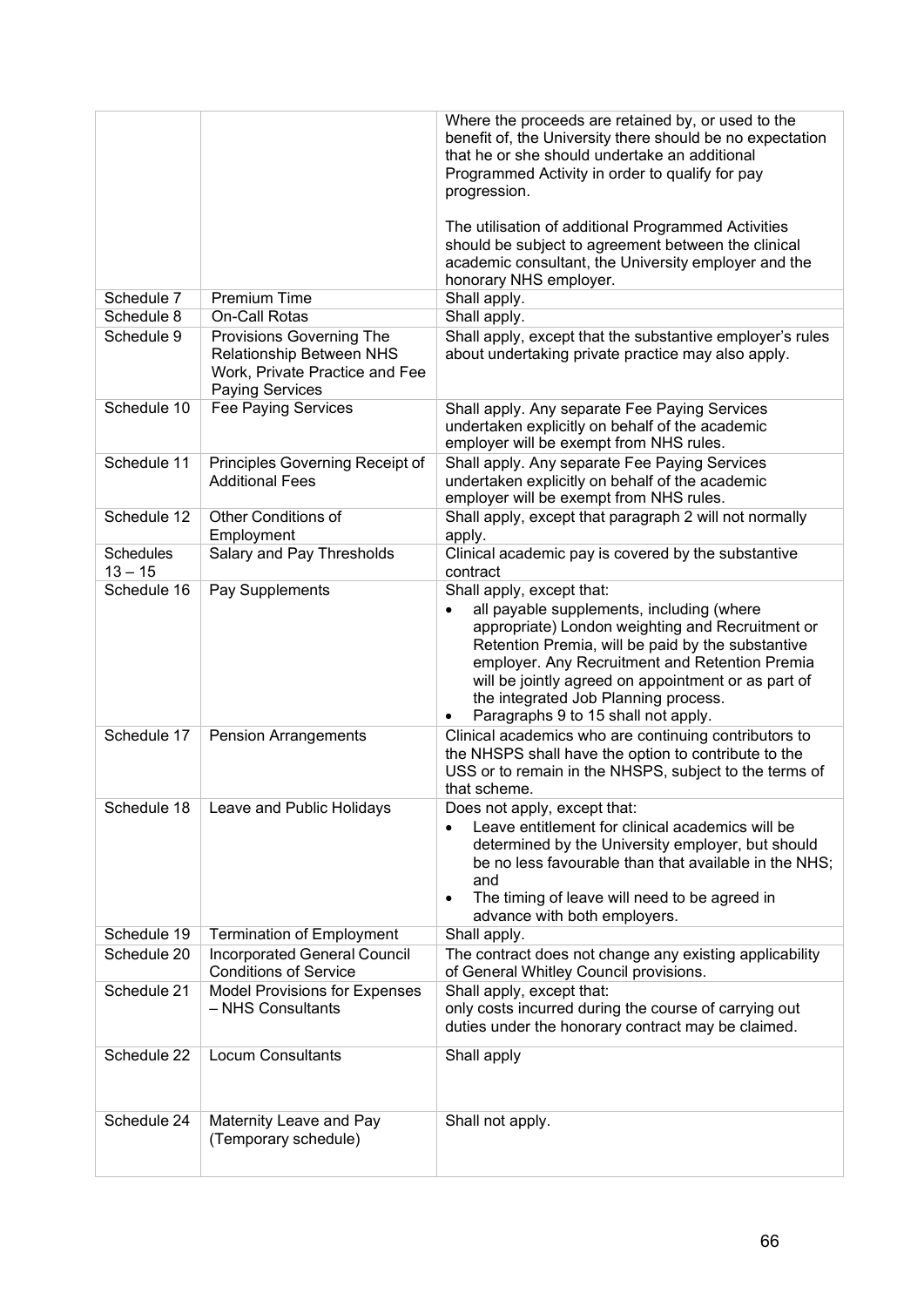| Schedule 25 | <b>Employment Break Scheme</b><br>(Temporary Schedule)          | Shall not apply |
|-------------|-----------------------------------------------------------------|-----------------|
| Schedule 26 | Redundancy Pay (Temporary<br>Schedule)                          | Shall not apply |
| Schedule 27 | Caring for Children and Adults<br>(Temporary Schedule)          | Shall not apply |
| Schedule 28 | Flexible working arrangements<br>(Temporary Schedule)           | Shall not apply |
| Schedule 29 | <b>Balancing Work and Personal</b><br>Life (Temporary Schedule) | Shall not apply |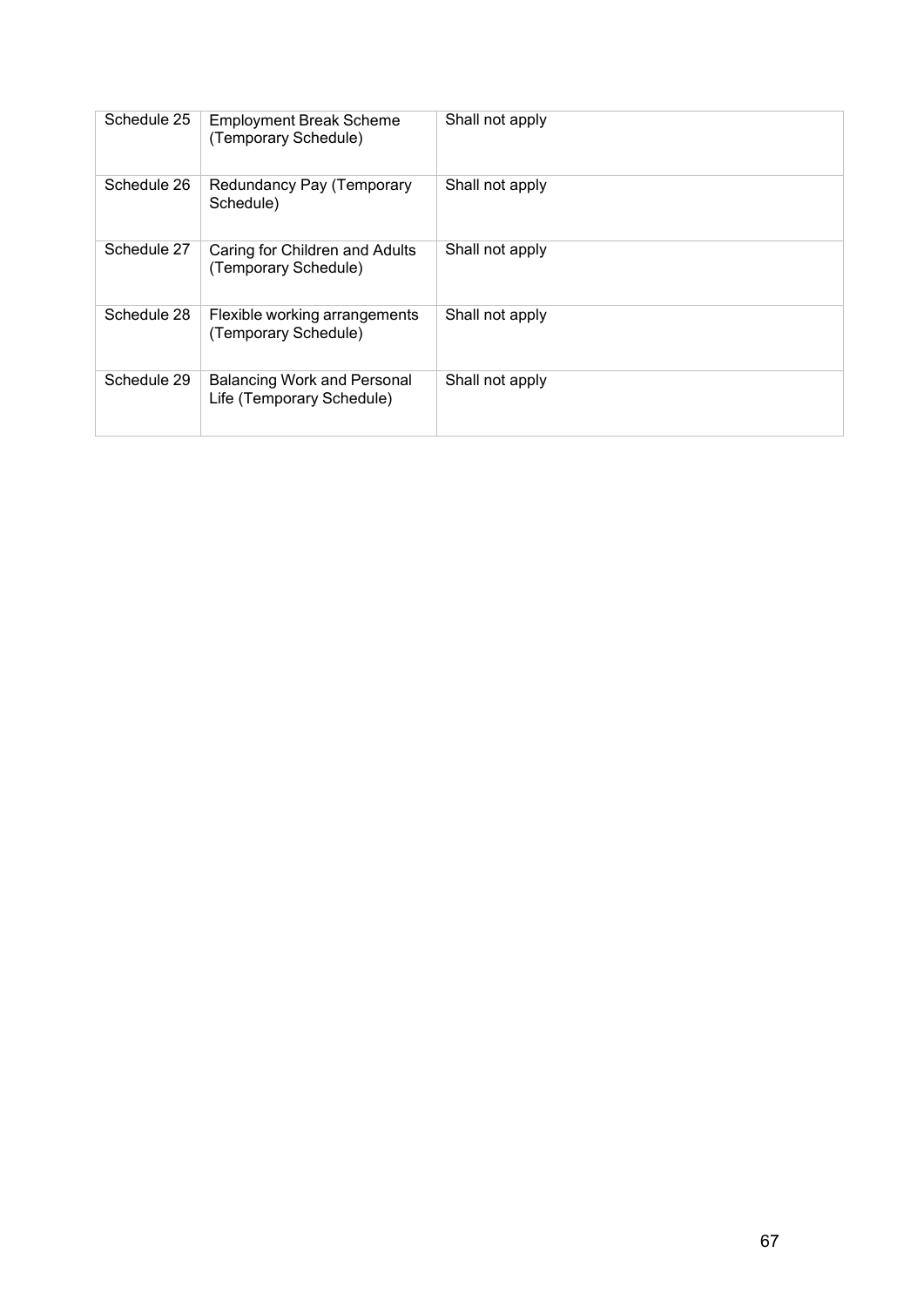## **Schedule 24 Maternity leave and pay (temporary schedule)25, 38**

#### **Introduction**

- 1. All employees will have the right to take 52 weeks of maternity leave
- 2. Paragraphs 7 to 54 of this Schedule set out the maternity leave and pay entitlements of NHS employees under the NHS contractual maternity leave scheme.
- 3. Paragraphs 55 to 59 give information about the position of staff who are not covered by this scheme because they do not have the necessary service or do not intend to return to NHS employment.
- 4. Paragraphs 60 to 64 define the service that can be counted towards the twelve month continuous service qualification set out in paragraph 7 (i) below and which breaks in service may be disregarded for this purpose.
- 5. Paragraph 65 explains how to get further information about employees' statutory entitlements.
- 6. Where locally staff and employer representatives agree arrangements which provide benefits to staff, beyond those provided by this section, those local arrangements will apply.

#### **Eligibility**

7. An employee working full-time or part-time will be entitled to paid and unpaid maternity leave under the NHS contractual maternity pay scheme if:

(i) she has twelve months continuous service (see paragraphs 60 to 64) with one or more NHS employers at the beginning of the eleventh week before the the expected week of childbirth;

- $(ii)$  she notifies her employer in writing before the end of the  $15<sup>th</sup>$  week before the expected date of childbirth (or if this is not possible, as soon as is reasonably practicable thereafter):
	- (a) of her intention to take maternity leave;
	- (b) of the date she wishes to start her maternity leave she can choose when to start her maternity leave – this can usually be any date from the beginning of the  $11<sup>th</sup>$ week before the baby is born (but see paragraph 8 below);

(c) that she intends to return to work with the same or another NHS employer for a minimum period of three months after her maternity leave has ended;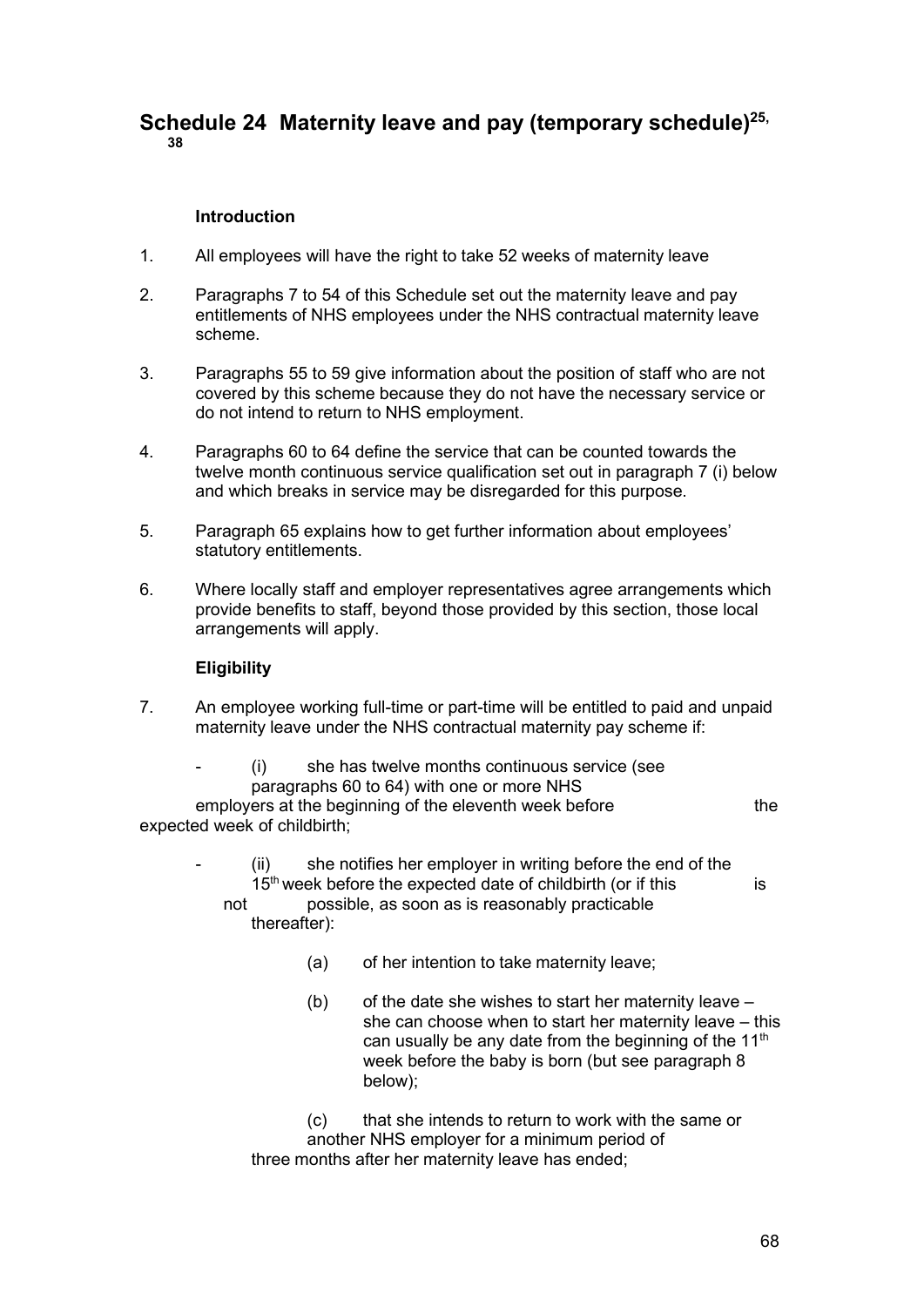(d) and provides a MATB1 form from her midwife or GP giving the expected date of childbirth.

## **Changing the Maternity Leave Start Date**

8. If the employee subsequently wants to change the date from which she wishes her leave to start she should notify her employer at least 28 days beforehand (or, if this is not possible, as soon as is reasonably practicable beforehand).

#### **Confirming Maternity Leave and Pay**

- 9. Following discussion with the employee, the employer should confirm in writing:
	- (i) the employee's paid and unpaid leave entitlements under this agreement (or statutory entitlements if the employee does not qualify under this agreement);
	- (ii) unless an earlier return date has been given by the employee, her expected return date based on her 52 weeks paid and unpaid leave entitlement under this agreement; and
	- $(iii)$  the length of any period of accrued annual leave which it has been agreed may be taken following the end of the formal maternity leave period (see paragraphs 49 and 50 below);
	- (iv) the need for the employee to give at least 28 days notice if she wishes to return to work before the expected return date.

## **Keeping in Touch**

- 10. Before going on leave, the employer and the employee should also discuss and agree any voluntary arrangements for keeping in touch during the employee's maternity leave including:
	- $(i)$  any voluntary arrangements that the employee may find helpful to help her keep in touch with developments at work and, nearer the time of her return, to help facilitate her return to work;
	- $(ii)$  keeping the employer in touch with any developments that may affect her intended date of return.

#### **Work During the Maternity Leave Period**

#### **Keeping in Touch Days**

11. To facilitate the process of Keeping in Touch Days (KIT days) it is important that the employer and employee have early discussion to plan and make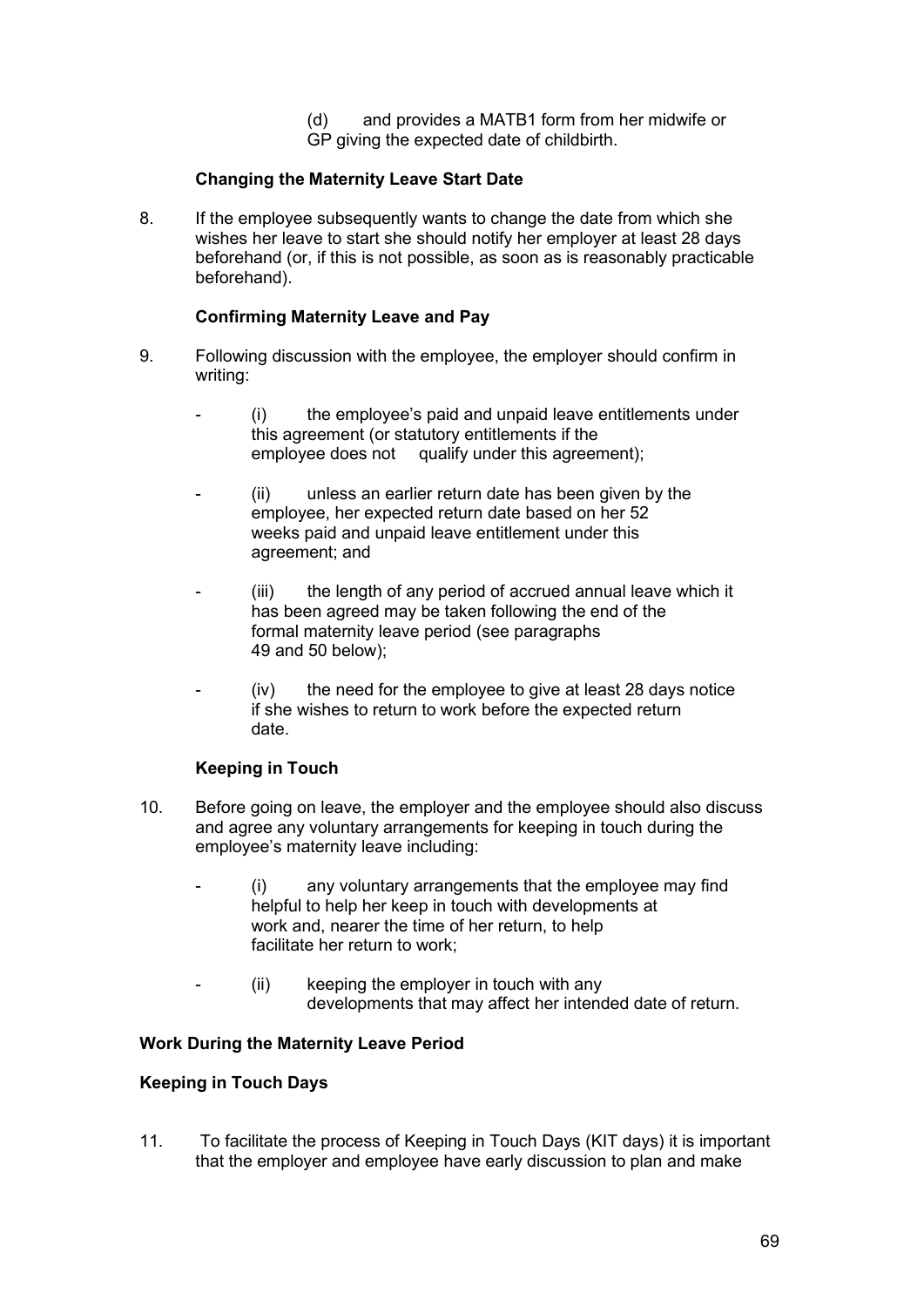arrangements for KIT days before the employee's maternity leave takes place.

- 12. To enable employees to take up the opportunity to work KIT days employers should consider the scope for reimbursement of reasonable childcare costs or the provision of childcare facilities.
- 13. KIT days are intended to facilitate a smooth return to work for women returning from maternity leave.
- 14. An employee may work for up to a maximum of 10 KIT days without bringing her maternity leave to an end. Any days of work will not extend the maternity leave period.
- 15.——An employee may not work during the two weeks of compulsory maternity leave immediately after the birth of her baby
- 16. The work can be consecutive or not and can included training or other activities which enable the employee to keep in touch with the workplace.
- 17. Any such work must be by agreement and neither the employer nor the employee can insist upon it.
- 18. The employee will be paid at their basic daily rate, for the hours worked less appropriate maternity leave payment for KIT days worked.
- 19. Working for part of any day will count as one KIT day
- 20. Any employee who is breastfeeding must be risk assessed and facilities provided in accordance with paragraph 34

#### **Paid Maternity Leave**

#### **Amount of Pay**

- 21. Where an employee intends to return to work the amount of contractual maternity pay receivable is as follows:
	- $(i)$  for the first eight weeks of absence, the employee will receive full pay, less any Statutory Maternity Pay or Maternity Allowance (including any dependants' allowances) receivable;
	- $(ii)$  for the next 18 weeks, the employee will receive half of full pay plus any Statutory Maternity Pay or Maternity Allowance (including any dependants' allowances) receivable, providing the total receivable does not exceed full pay.
	- $(iii)$  for the next 13 weeks, the employee will receive any Statutory Maternity Pay or Maternity Allowance that they are entitled to under the statutory scheme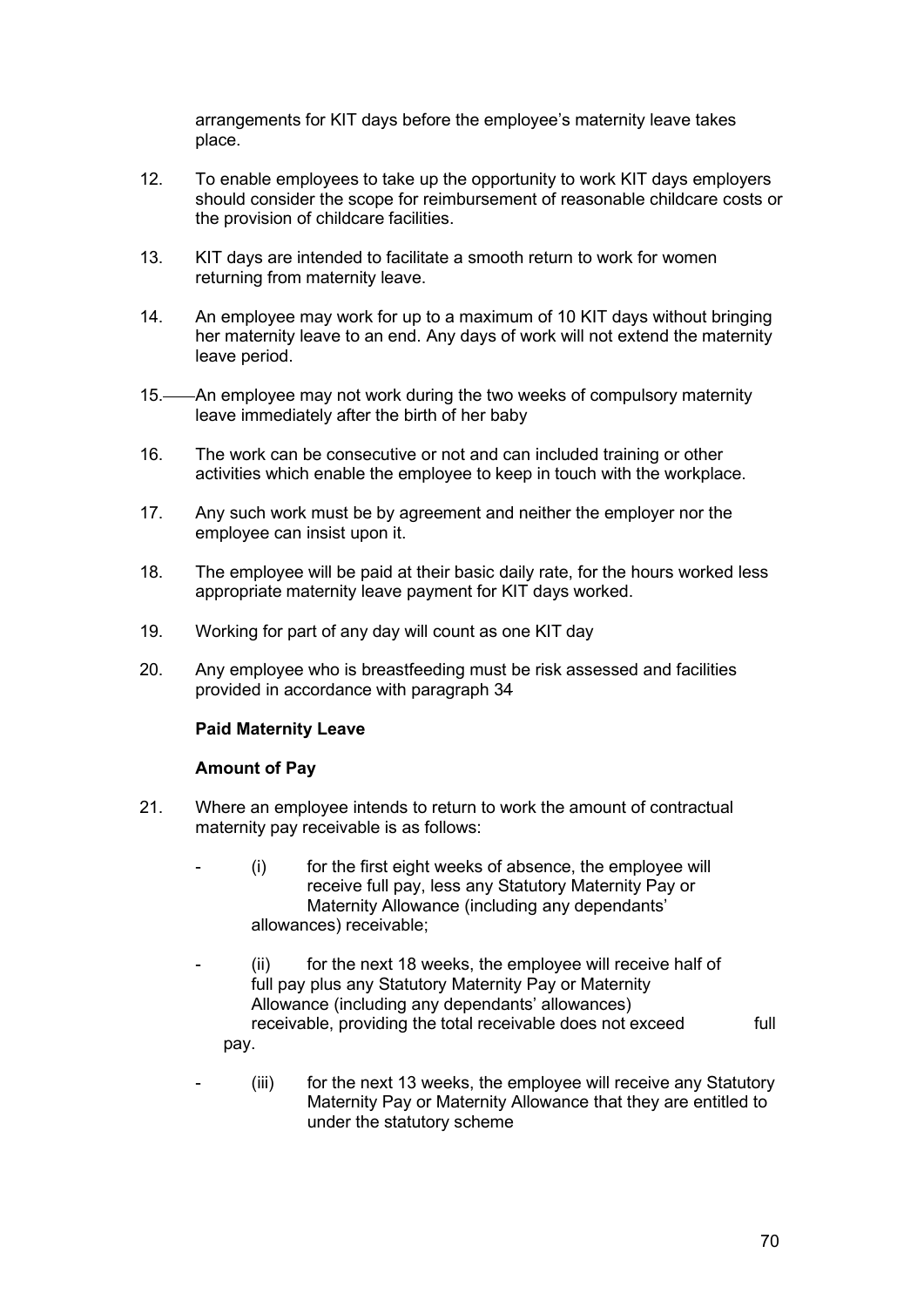22. By prior agreement with the employer occupational maternity pay may be paid in a different way, for example a combination of full pay and half pay or a fixed amount spread equally over the maternity leave period.

#### **Calculation of Maternity Pay**

- 23. Full pay will be calculated using the average weekly earnings rules used for calculating Statutory Maternity Pay entitlements, subject to the following qualifications:
	- $(i)$  in the event of a pay award or annual increment being implemented before the paid maternity leave period begins, the maternity pay should be calculated as though the the the the entire by a ward or annual increment had effect throughout pay award or annual increment had effect throughout Statutory Maternity Pay calculation period. If such a pay award<br>was agreed retrospectively, the maternity pay should be was agreed retrospectively, the re-calculated on the same basis;
	- $(ii)$  in the event of a pay award or annual increment being implemented during the paid maternity leave period, the maternity pay due from the date of the pay award or annual increment should be increased accordingly. If such a pay award was agreed retrospectively, the maternity pay should be re-calculated on the same basis;

 $(iii)$  in the case of an employee on unpaid sick absence or on sick absence attracting half pay during the whole or part of<br>period used for calculating average weekly earnings in the period used for calculating average weekly<br>accordance with the earnings rules for Statutory accordance with the earnings rules for Maternity Pay purposes, average weekly earnings earnings for the period of sick absence shall be calculated on the basis of notional full sick pay.

## **Unpaid Contractual Leave**

24. Employees are also entitled to take a further 13 weeks as unpaid leave to bring the total of leave to 52 weeks. However, this may be extended by local agreement in exceptional circumstances for example, where employees have sick pre-term babies or multiple births.

#### **Commencement and Duration of Leave**

25. An employee may begin her maternity leave at any time between eleven weeks before the expected week of childbirth and the expected week of childbirth provided she gives the required notice.

## **Sickness Prior to Childbirth**

26. If an employee is off work ill, or becomes ill, with a pregnancy related illness during the last four weeks before the expected week of childbirth, maternity leave will normally commence at the beginning of the fourth week before the expected week of childbirth or the beginning of the next week after the employee last worked, whichever is the later. Absence prior to the last four weeks before the expected week of childbirth,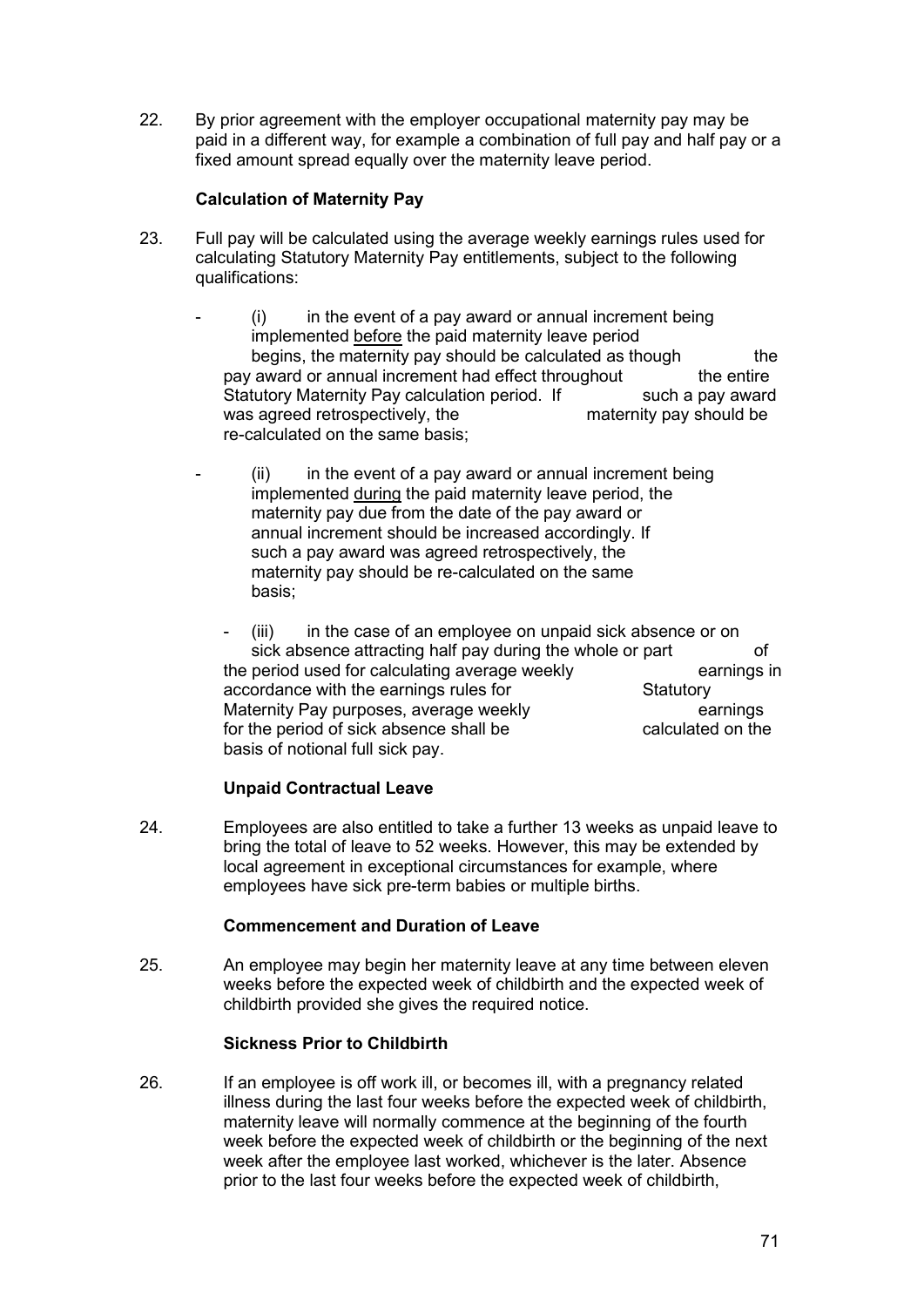supported by a medical statement of incapacity for work, or a selfcertificate, shall be treated as sick leave in accordance with normal leave provisions.

27. Odd days of pregnancy related illness during this period may be disregarded if the employee wishes to continue working till the maternity leave start date previously notified to the employer.

#### **Pre-term Birth**

- 28. Where an employee's baby is born alive prematurely the employee will be entitled to the same amount of maternity leave and pay as if her baby was born at full term.
- 29. Where an employee's baby is born before the eleventh week before the expected week of childbirth and the employee has worked during the actual week of childbirth, maternity leave will start on the first day of the employee's absence.
- 30. Where an employee's baby is born before the eleventh week before the expected week of childbirth and the employee has been absent from work on certified sickness absence during the actual week of childbirth, maternity leave will start the day after the day of birth.
- 31. Where an employee's baby is born before the eleventh week before the expected week of childbirth and the baby is in hospital the employee may spilt her maternity leave entitlement, taking a minimum period of two weeks' leave immediately after childbirth and the rest of her leave following her baby's discharge from hospital.

## **Still Birth**

32. Where an employee's baby is born dead after the  $24<sup>th</sup>$  week of pregnancy the employee will be entitled to the same amount of maternity leave and pay as if her baby was born alive.

## **Miscarriage**

33. Where an employee has a miscarriage before the  $25<sup>th</sup>$  week of pregnancy normal sick leave provisions will apply as necessary.

#### **Health and Safety of Employees Pre and Post Birth**

- 34. Where an employee is pregnant, has recently given birth or is breastfeeding, the employer must carry out a risk assessment of her working conditions. If it is found, or a medical practitioner considers, that an employee or her child would be at risk were she to continue with her normal duties the employer should provide suitable alternative work for which the employee will receive her normal rate of pay. Where it is not reasonably practicable to offer suitable alternative work the employee should be suspended on full pay.
- 35. These provisions also apply to an employee who is breastfeeding if it is found that her normal duties would prevent her from successfully breastfeeding her child.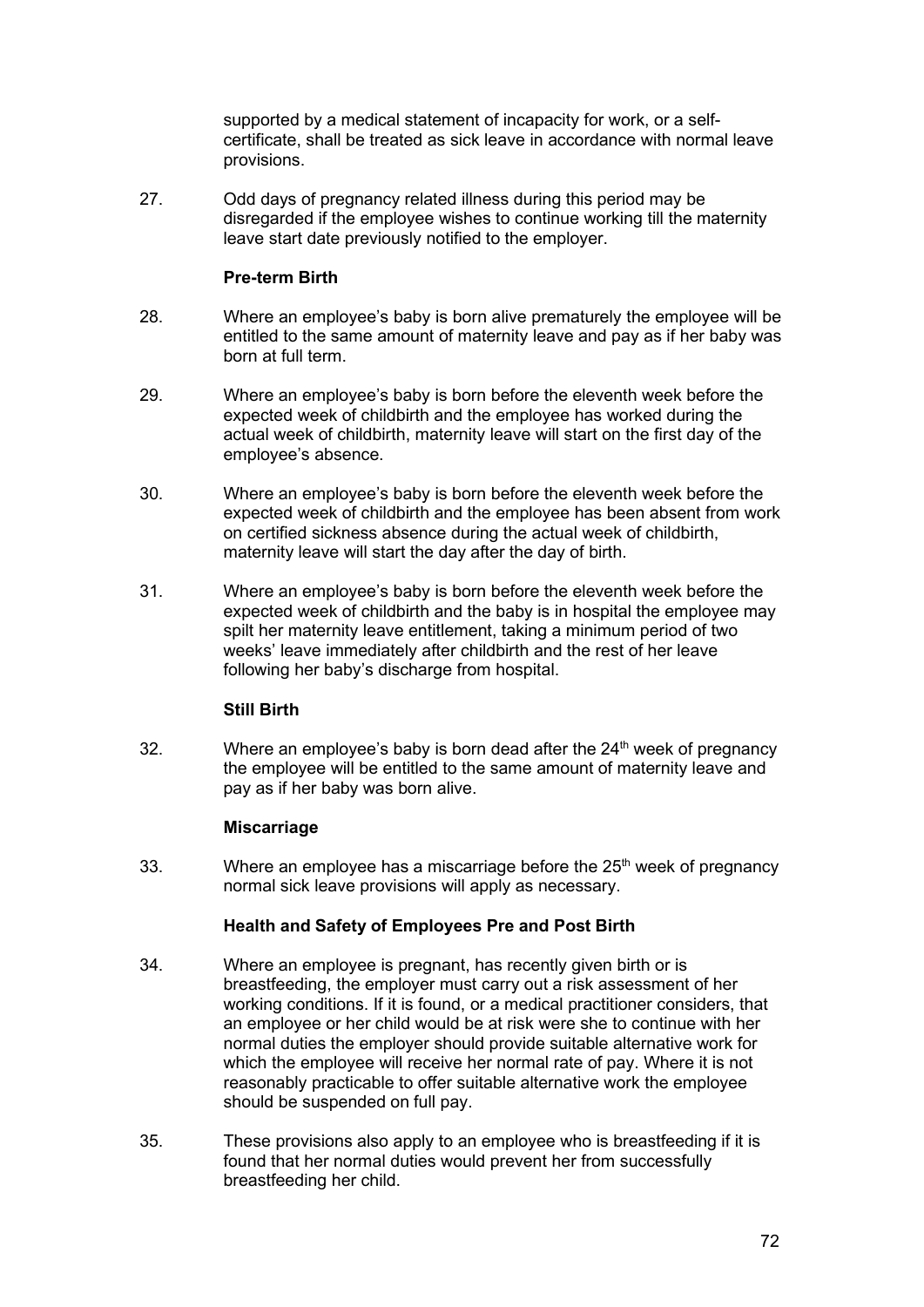## **Return to Work**

- 36. An employee who intends to return to work at the end of her full maternity leave will not be required to give any further notification to the employer, although if she wishes to return early she must give at least 28 days' notice.
- 37. An employee has the right to return to her job under her original contract and on no less favourable terms and conditions.

## **Returning on Flexible Working Arrangements**

- 38. If at the end of maternity leave the employee wishes to return to work on different hours the NHS employer has a duty to facilitate this wherever possible, with the employee returning to work on different hours in the same job. If this is not possible the employer must provide written, objectively justifiable reasons for this and the employee should return to the same grade and work of a similar nature and status to that which they held prior to their maternity absence.
- 39. If it is agreed that the employee will return to work on a flexible basis, including changed or reduced hours, for an agreed temporary period this will not affect the employee's right to return to her job under her original contract at the end of the agreed period.

#### **Sickness Following the End of Maternity Leave**

40. In the event of illness following the date the employee was due to return to work normal sick leave provisions will apply as necessary.

## **Failure to Return to Work**

41. If an employee who has notified her employer of her intention to return to work for the same or a different NHS employer in accordance with paragraph 7 (ii) (c) above fails to do so within 15 months of the beginning of her maternity leave she will be liable to refund the whole of her maternity pay, less any Statutory Maternity Pay, received. In cases where the employer considers that to enforce this provision would cause undue hardship or distress the employer will have the discretion to waive their rights to recovery.

## **Miscellaneous Provisions**

## **Fixed – Term Contracts or Training Contracts**

- 42. Employees subject to fixed-term or training contracts which expire after the eleventh week before the expected week of childbirth and who satisfy the conditions in paragraphs  $7$  (i),  $7$  (ii) (a),  $7$  (ii) (b) and  $7$  (ii) (d) shall have their contracts extended so as to allow them to receive the 52 weeks which includes paid contractual and statutory maternity pay and the remaining 13 weeks of unpaid maternity leave.
- 43. Absence on maternity leave (paid and unpaid) up to 52 weeks before a further NHS appointment shall not constitute a break in service.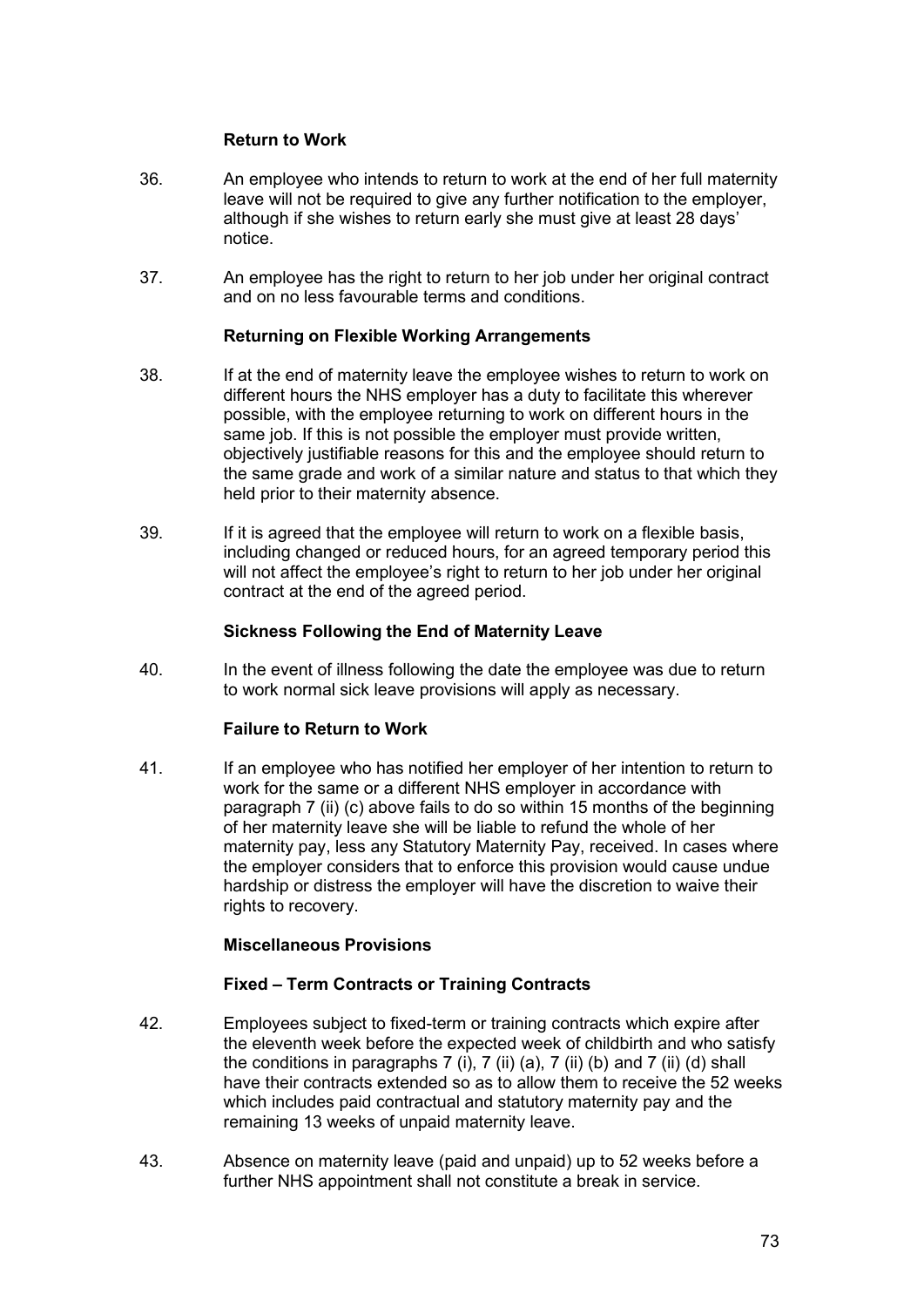- 44. If there is no right of return to be exercised because the contract would have ended if pregnancy and childbirth had not occurred the repayment provisions set out in paragraph 41 above will not apply.
- 45. Employees on fixed-term contracts who do not meet the twelve months continuous service condition set out in paragraph 7 (i) above may still be entitled to Statutory Maternity Pay.

## **Rotational Training Contracts**

46. Where an employee is on a planned rotation of appointments with one or more NHS employers as part of an agreed programme of training, she shall have the right to return to work in the same post or in the next planned post irrespective of whether the contract would otherwise have ended if pregnancy and childbirth had not occurred. In such circumstances the employee's contract will be extended to enable the practitioner to complete the agreed programme of training.

## **Contractual rights**

47. During maternity leave (both paid and unpaid) an employee retains all of her contractual rights except remuneration.

## **Increments**

48. Maternity leave, whether paid or unpaid, shall count as service for annual increments and for the purposes of any service qualification period for additional annual leave.

## **Annual leave and public holidays**

- 49. Employees on paid and unpaid maternity leave retain their right to the annual leave and public holidays provided by Schedule 18.<sup>82</sup>
- 50. Where unused annual leave and public holidays exceed local provisions for carry over to the next leave year it may be beneficial to the employer and employee for the employee to take the unused annual leave and public holidays before and/or after the agreed (paid and unpaid) maternity leave period. The amount of annual leave and public holidays to be taken in this way, or carried over, should be discussed and agreed between the employee and employer. Payment in lieu may be considered as an option where accrual of annual leave and public holidays exceeds normal carry over provisions.

## **Pensions**

51. Pension rights and contributions shall be dealt with in accordance with the provisions of the NHS Superannuation Regulations.

## **Antenatal Care**

52. Pregnant employees have the right to paid time off for antenatal care. Antenatal care includes relaxation and parent-craft classes as well as appointments for antenatal care.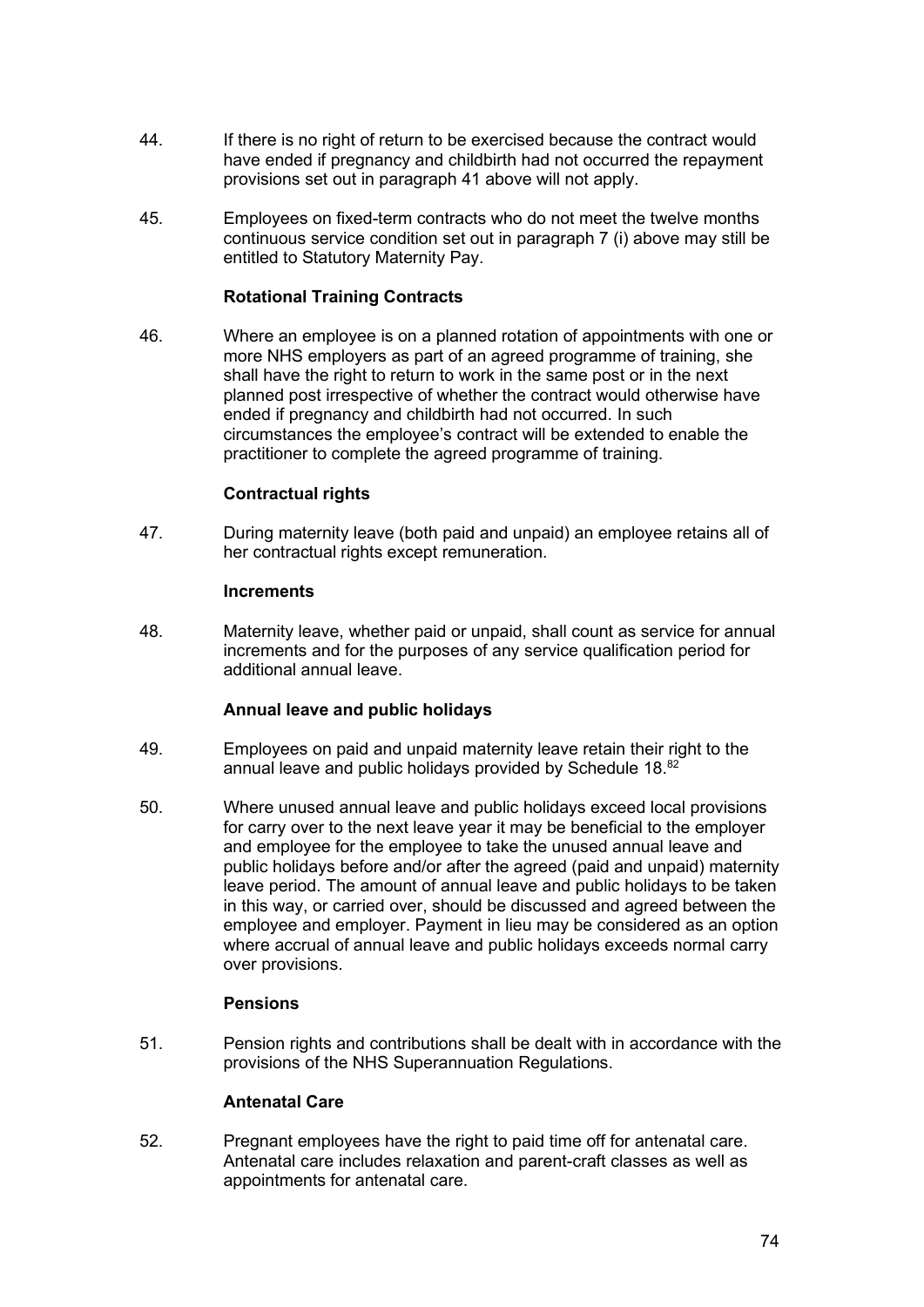## **Post-natal Care and Breastfeeding Mothers**

- 53. Women who have recently given birth should have paid time off for postnatal care e.g. attendance at health clinics.
- 54. Employers are required to undertake a risk assessment and to provide breastfeeding women with suitable private rest facilities. The Health and Safety Executive Guidance recommends that employers provide:
	- o a clean, healthy and safe environment for women who are breastfeeding,
	- o suitable access to a private room to express and store milk in an appropriate refrigerator.

Employers are reminded that they should consider requests for flexible working arrangements to support breastfeeding women at work

## **Employees Not Returning to NHS Employment**

55. An employee who satisfies the conditions in paragraph 7, except that she does not intend to work with the same or another NHS employer for a minimum period of three months after her maternity leave is ended, will be entitled to pay equivalent to Statutory Maternity Pay, which is paid at 90% of her average weekly earnings for the first six weeks of her maternity leave and to a flat rate sum for the following 33 weeks.

#### **Employees With Less Than Twelve Months Continuous Service**

- 56. If an employee does not satisfy the conditions in paragraph 7 for occupational maternity pay she may be entitled to Statutory Maternity Pay. Statutory Maternity Pay will be paid regardless of whether she satisfies the conditions in paragraph 7.
- 57. If her earnings are too low for her to qualify for Statutory Maternity Pay, or she does not qualify for another reason, she should be advised to claim Maternity Allowance from her local Job Centre Plus or social security office.
- 58. All employees will have a right to take 52 weeks of maternity leave whether they return to NHS Employment or not.
- 59. Paragraph 65 contains further information on statutory maternity entitlements.

#### **Continuous Service**

- 60. For the purposes of calculating whether the employee meets the twelve months continuous service with one or more NHS employers qualification set out in paragraph 7 (i) the following provisions shall apply:
	- (i) NHS employers includes health authorities, NHS Boards, NHS Trusts, Primary Care Trusts and the Northern Ireland Health Service;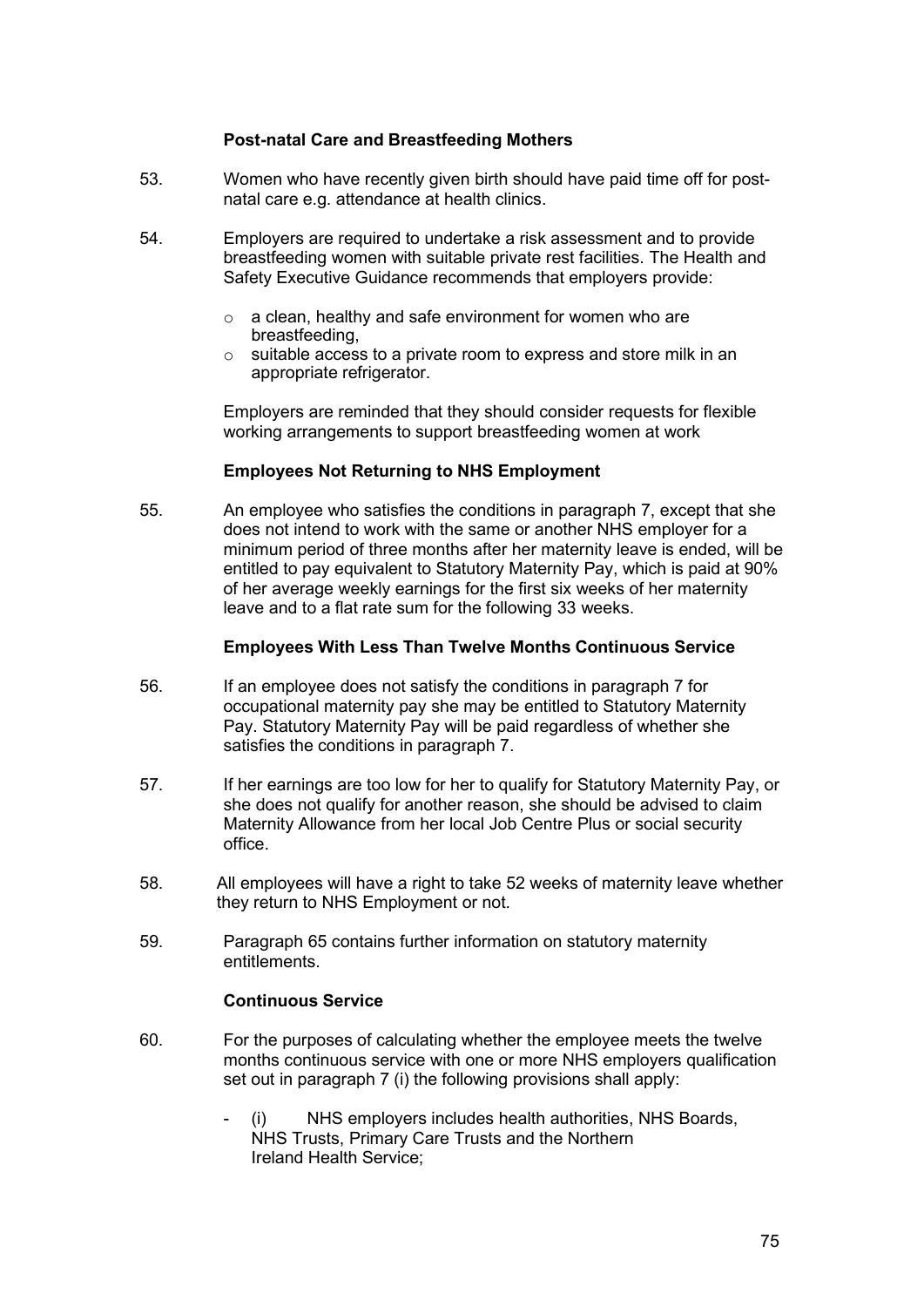- (ii) a break in service of three months or less will be disregarded (though not count as service).
- 61. The following breaks in service will also be disregarded (though not count as service);
	- (i) employment under the terms of an honorary contract;
	- $(ii)$  employment as a locum with a general practitioner for a period not exceeding twelve months;
	- $(iii)$  a period of up to twelve months spent abroad as part of a definite programme of postgraduate training on the advice of definite programme of postgraduate Dean or College or Faculty the Postgraduate Dean or College or Faculty speciality concerned;
	- $(iv)$  a period of voluntary service overseas with a recognised international relief organisation for a period of twelve months which may exceptionally be extended for twelve months at the discretion of the employer which recruits the employee on her return;
	- $(v)$  absence on a employment break scheme in accordance with the provisions of Schedule 25 ;
	- (vi) absence on maternity leave (paid or unpaid) as provided for under this agreement.
- 62. Employers may at their discretion extend the period specified in paragraphs 60 (ii) and 61.
- 63. Employment as a trainee with a General Medical Practitioner in accordance with the provisions of the Trainee Practitioner Scheme shall similarly be disregarded and count as service.
- 64. Employers have the discretion to count other previous NHS service or service with other employers.

#### **Information about Statutory Maternity/Adoption and Paternity Maternity Leave and Pay**

65. There are occasions when employees are entitled to other statutory benefits/allowances and Information about all statutory maternity/adoption and paternity rights can be found using the following links:

> **[http://www.dti.gov.uk/employment/workandfamilies/maternity-leave](http://www.dti.gov.uk/employment/workandfamilies/maternity-leave-pay/guidance/page21116.html)[pay/guidance/page21116.html](http://www.dti.gov.uk/employment/workandfamilies/maternity-leave-pay/guidance/page21116.html)**

> **[http://www.dwp.gov.uk/lifeevent/benefits/statutory\\_maternity\\_pay.as](http://www.dwp.gov.uk/lifeevent/benefits/statutory_maternity_pay.asp) [p](http://www.dwp.gov.uk/lifeevent/benefits/statutory_maternity_pay.asp)**

**[http://jobcentreplus.gov.uk/JCP/Customers/WorkingAgeBenefits/Dev](http://jobcentreplus.gov.uk/JCP/Customers/WorkingAgeBenefits/Dev_008115.xml.html) [\\_008115.xml.html](http://jobcentreplus.gov.uk/JCP/Customers/WorkingAgeBenefits/Dev_008115.xml.html)**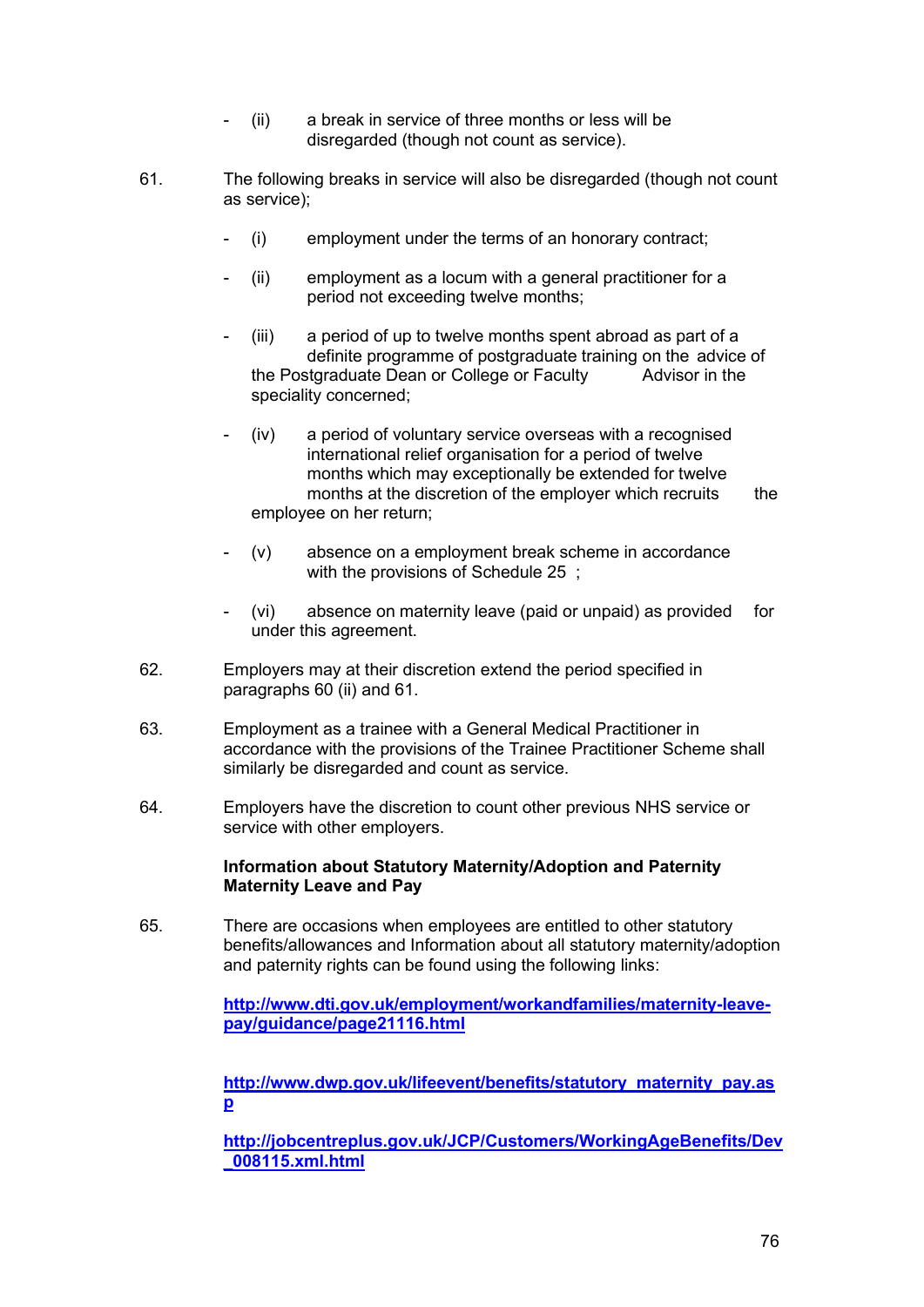**Information about Health and Safety for new and expectant mothers at work can be found using the following link:-**

**[www.hse.gov.uk](http://www.hse.gov.uk/)**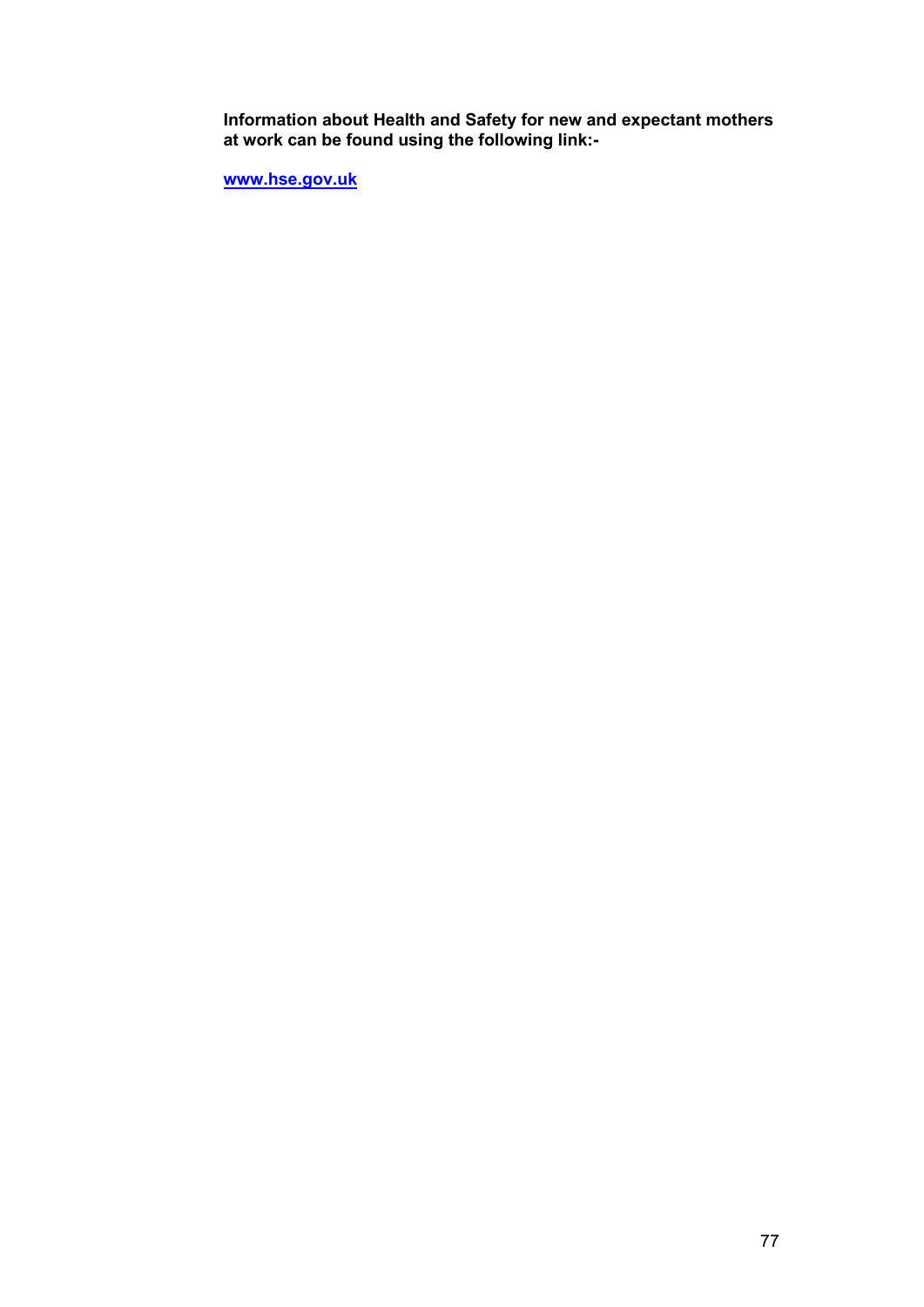# **Schedule 25 Employment break scheme (temporary schedule)**

## **General**

- 1. NHS employers should provide all staff with access to an employment break scheme.
- 2. The scheme should be agreed between employers and local staff representatives.
- 3. The scheme should be viewed with others, particularly those relating to flexible working, balancing work and personal life, and provisions for carers, as part of the commitment to arrangements which enable employees to balance paid work with their other commitments and responsibilities.
- 4. The scheme should also enable employers to attract and retain the experience of staff consistent with the NHS commitment to the provision of high quality healthcare.
- 5. The scheme should provide for people to take a longer period away from work than that provided for by the parental leave and other leave arrangements.

#### **Scope**

- 6. The scheme should explicitly cover the main reasons for which employment breaks can be used, including childcare, eldercare, care for another dependant, training, study leave or work abroad. It should also indicate that other reasons will be considered on their merits.
- 7. People on employment breaks will not normally be allowed to take up paid employment with another employer except where, for example, work overseas or charitable work could broaden experience. In such circumstances written authority from the employer would be necessary.

## **Eligibility**

- 8. The employment break scheme should normally be open to all employees who have a minimum of twelve months' service
- 9. Applications should be submitted in writing and notice periods should be clearly stated in an agreement between the employee and employer.

## **Length of break**

- 10. The maximum length of break should be five years.
- 11. Breaks should be able to be taken either as a single period or as more than one period.
- 12. The minimum length of break should be three months.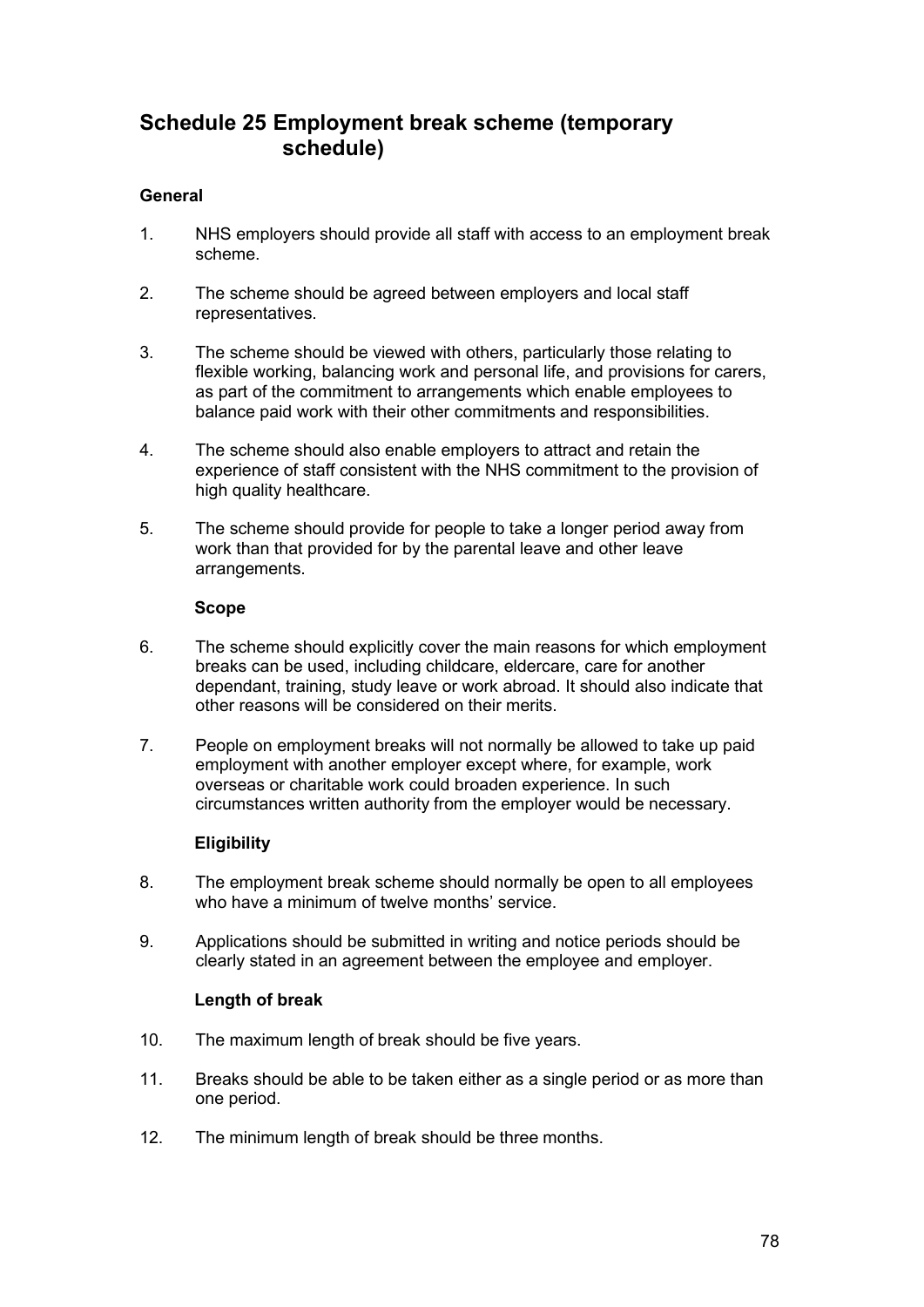- 13. The length of any break should balance the needs of the applicant with the needs of the service.
- 14. The scheme should have provision for breaks to be extended with appropriate notice, or for early return from breaks.
- 15. All breaks should be subject to an agreement between the employer and applicant before the break begins. The agreement should cover:
	- the effect of the break on various entitlements related to length of service;
	- a guarantee that, if the applicant returns to work within one year, the same job will be available, as far as is reasonably practicable;
	- if the break is longer than one year, the applicant may return to as similar a job as possible;
	- return to work at the equivalent salary level, reflecting increases awarded during the break;
	- the notice period required before the return to work should be two months if the break is less than a year and six months if the break is more than a year;
	- arrangements for keeping in touch during the break;
	- requirements on the applicant to keep up to date with their relevant professional registration needs, including attendance at specified training courses and conferences, and any assistance the employer may give in the support of this;
	- training arrangements for re-induction to work;
	- any other conditions required either by the employer or the applicant.

## **Return to work**

- 16. Applicants should not have to resign to take an employment break, although there will be a change to the contract of employment.
- 17. The period of the break should count toward continuous employment for statutory purposes.
- 18. Other provisions depending upon length of service, i.e. pensions, contractual redundancy payments, leave entitlements etc, should be suspended for the period of the break.

## **Appeals**

- 19. Applicants should be entitled to a written reason for the refusal of any application.
- 20. Applicants may resort to the grievance procedure if a request for a break is refused.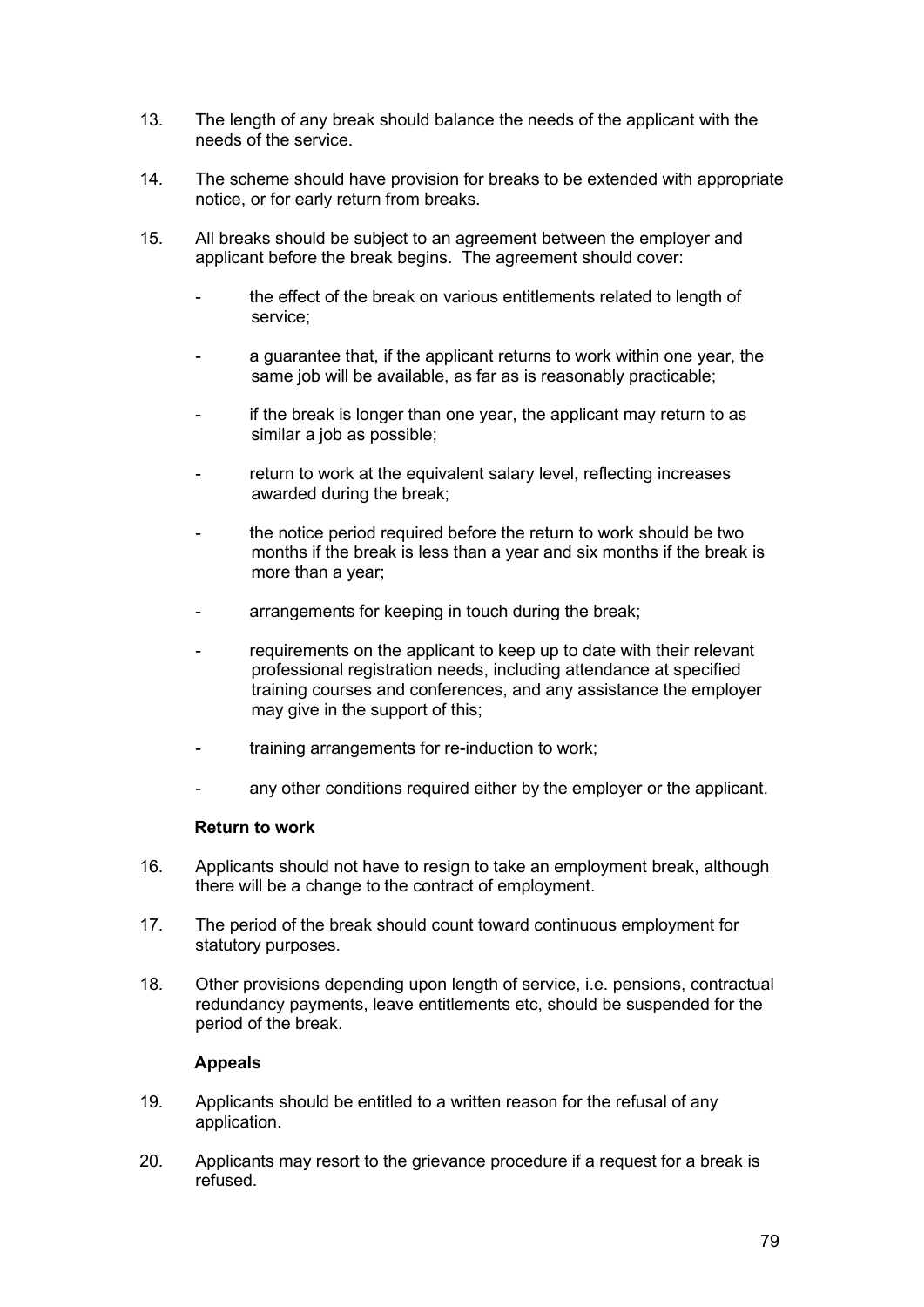## **Monitoring and review**

- 21. All records of applications and decisions should be kept for a minimum of twelve months.
- 22. The operation of the scheme should be monitored annually by employers in partnership with local staff representatives. This will include consideration of diversity data.<sup>61</sup>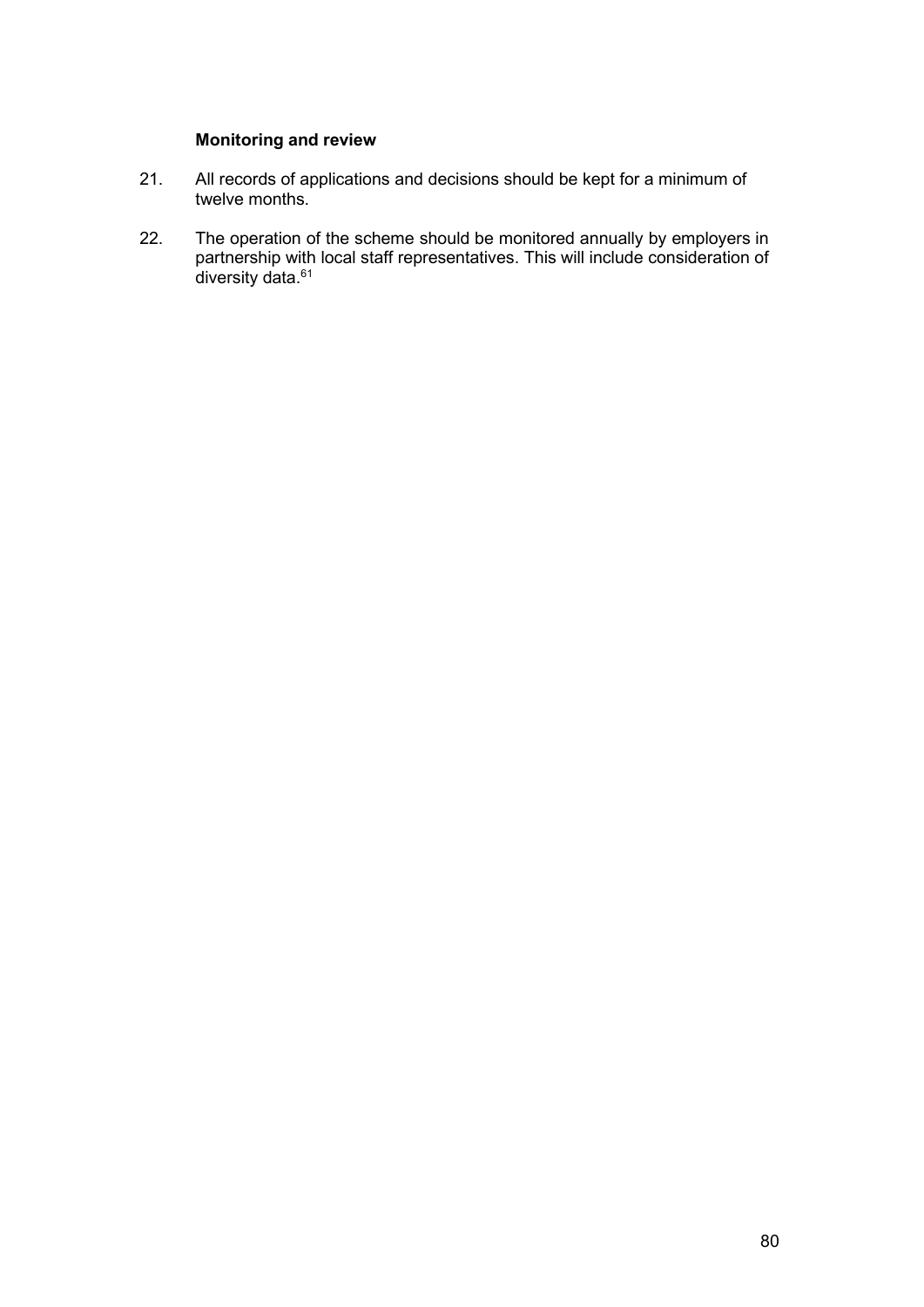# **Schedule 26 Redundancy pay (temporary schedule)**<sup>31</sup>

1. This section sets out the arrangements for redundancy pay for employees dismissed by reason of redundancy who, at the date of termination of their contract, have at least 104 weeks of continuous full-time or part-time service. These take effect from 1 October 2006. It also sets out the arrangements for early retirement on grounds of redundancy and in the interests of the service for those who are members of the NHS pension scheme and have at least two years continuous full time or part time service and two years qualifying membership in the NHS pension scheme. Pension changes take effect from 1 December 2006. <sup>62</sup>

## **Definition of redundancy**

- 2. The Employment Rights Act 1996 Section 139 states that redundancy arises when employees are dismissed in the following circumstances:
	- "where the employer has ceased, or intends to cease, to carry on the business for the purposes of which the employee was employed; or where the employer has ceased, or intends to cease, to carry on the business in the place where the employee was so employed; or
	- where the requirements of the business for employees to carry out work of a particular kind, in the place where they were so employed, have ceased or diminished or are expected to cease or diminish".

## **Qualification for a redundancy payment**

3. To qualify for a redundancy payment, the member of staff must be an employee, working under a contract of employment for an NHS employer. 'NHS employer' means NHS trusts, primary care trusts, strategic health authorities and special health authorities and any predecessor or successor body. Non executive directors of NHS organisations do not qualify. Contracts of employment may be written or verbal, and can be for a fixed period or be continuous. In law, employees have a contract as soon as they start work and in accepting and undertaking the work required they accept the terms and conditions offered by the employer. To qualify for a redundancy payment the employee must also have at least 104 weeks of continuous full time or part time service.

## **Definition of continuous service**

4. "Continuous service" means full-time or part-time employment with the present or any previous NHS Employer. If with more than one NHS employer, there must not have been a break of more than a week (measured Sunday to Saturday) between employments.

## **Definition of reckonable service**

5. "Reckonable service" for the purposes of an NHS redundancy payment, which is calculated on the basis of the service up to the date of termination of the contract, means continuous full-time or part-time employment with the present or any previous NHS employer but with the following additions: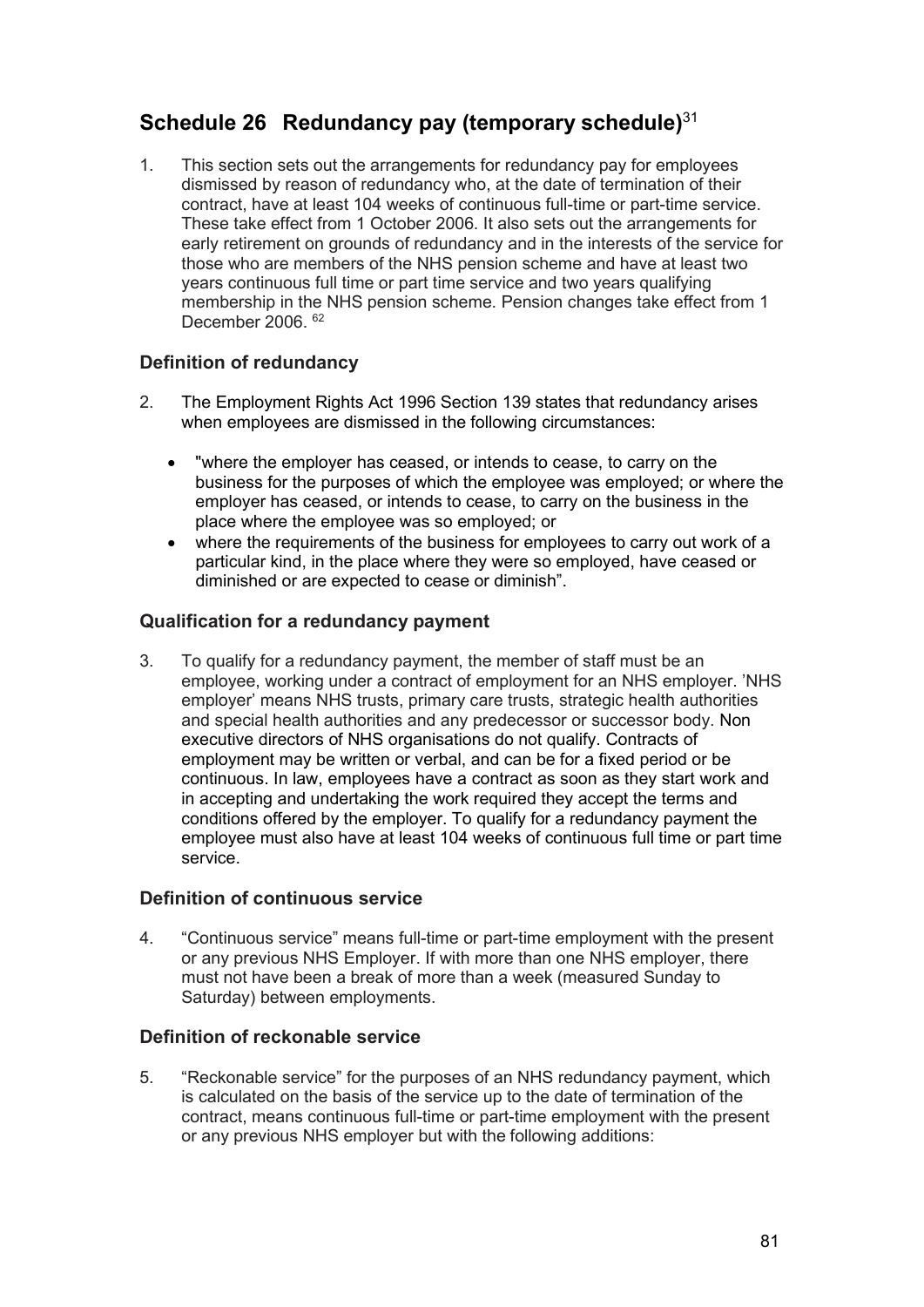- where there has been a break in service of 12 months or less the period of employment prior to the break will count as reckonable service;
- periods of employment as a trainee with a general medical practitioner in accordance with the provisions of the Trainee Practitioner Scheme will count as reckonable service;
- at employer discretion, any period or periods of employment with employers outside the NHS where these are judged to be relevant to NHS employment can be included in reckonable service.
- 6. The following employment will not count as reckonable service:
	- employment that has been taken into account for the purposes of a previous redundancy, or loss of office payment by an NHS employer;
	- where the employee has previously been given pension benefits, any employment that has been taken into account for the purposes of those pension benefits.

## **Definition of a months pay**

- 7. "Months pay" means whichever is the more beneficial of the following calculations:
	- 4.35 times a week's pay calculated in accordance with the provisions of Section 221 to 229 of the Employment Rights Act 1996;
	- an amount equal to  $1/12<sup>th</sup>$  of the annual salary in payment at the date of termination of employment.

## **Calculation of redundancy payment**

- 8. The redundancy payment will take the form of a lump sum, dependent on the employee's reckonable service at the date of termination of employment. The lump sum will be calculated on the basis of one month's pay for each complete year of reckonable service subject to a minimum of two years (104 weeks) continuous service and a maximum of 24 year's reckonable service being counted.
- 9. Fractions of a year of reckonable service will not be taken into account.

## **Early retirement on grounds of redundancy for employees entitled to pension benefits**

## **Qualification criteria**

- 10. Members of the NHS Pension Scheme who are made redundant and meet the conditions set out above in paragraphs 3 to 6, may choose to retire early without reduction in the value of pension benefits as an alternative to receiving the full lump sum benefit set out in paragraph 8. To qualify for early retirement the member of staff must:
	- Be a member of the NHS Pension Scheme;
	- Have at least two years' continuous service and two years' qualifying membership;
	- Have reached the minimum pension age. The Finance Act 2004 allows for protection of a minimum pension age of 50 for members who had the right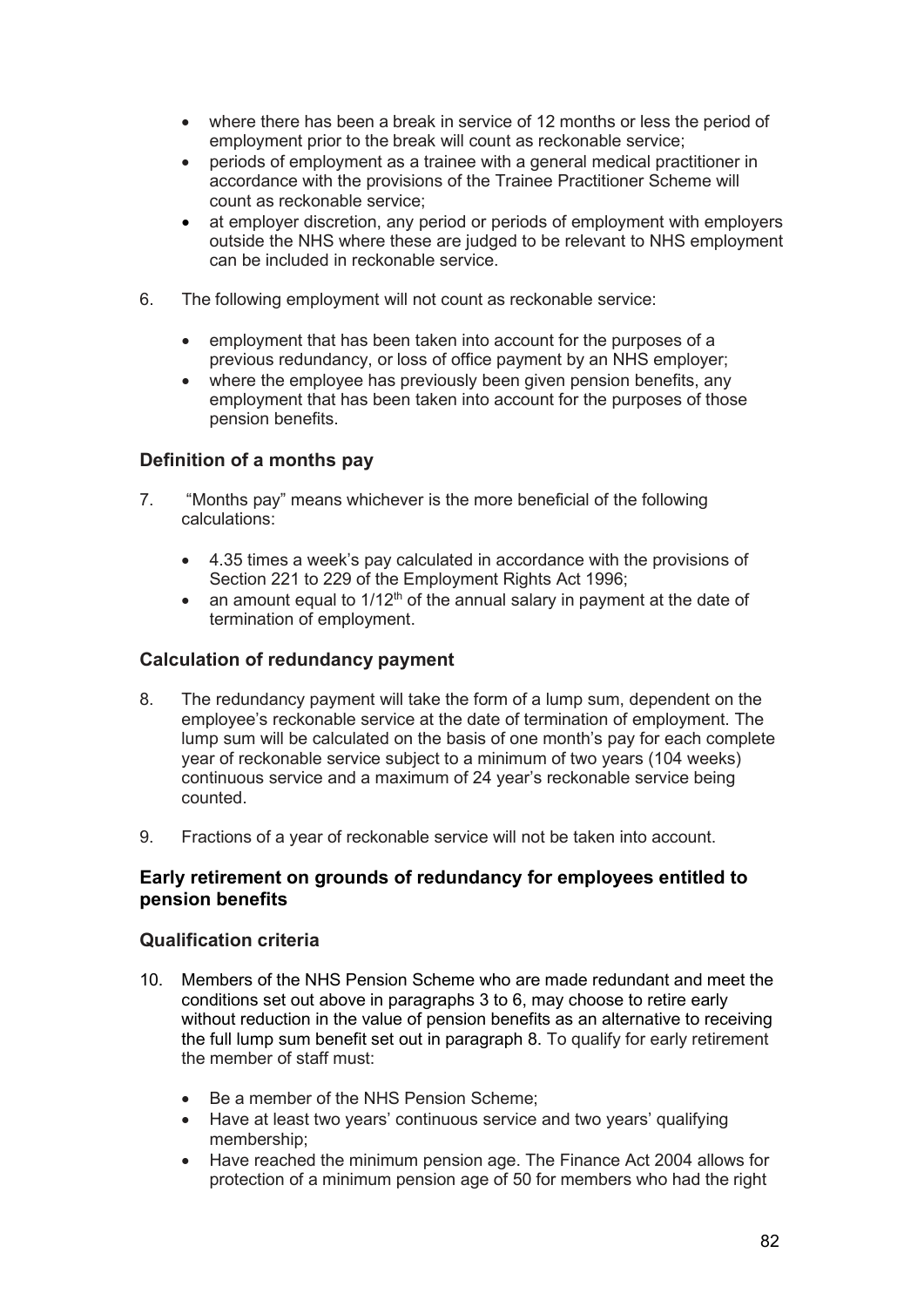to take reduced benefits at that age on 5 April 2006. This protection may continue as long as members retiring early after 6 April 2010 take all their benefits payable under scheme rules. In the NHS Scheme, for those without this protection, members who first joined and some who returned to the scheme after 6 April 2006, minimum pension age will change from 50 to 55 from 6 April  $2010.<sup>3</sup>$  (amendment 63)

## **Definition of qualifying membership**

11. 'Qualifying membership' is membership that counts towards entitlement for benefits. Pensionable membership is membership that counts when benefits are calculated. This may be different from reckonable service for the purposes of a redundancy payment as it can include pensionable service from previous periods of employment with the NHS or another employer and periods of part time working.

## **Use of redundancy payment to pay for early retirement**

- 12. If the redundant member of staff chooses to take early retirement with an unreduced pension under these arrangements, they will receive immediately the full value of their qualifying pension benefits at the point of redundancy without the actuarial reduction that would occur with voluntary early retirement. Their employer will pay the relevant NHS pension scheme a sum equivalent to the capitalised cost of paying the pension and lump sum early; either as one payment or in five instalments.4
- 13. This sum will be paid from the lump sum redundancy payment that otherwise would have been paid to the employee. If the cost to the employer of paying by single payment for early retirement is less than the value of the redundancy payment that the member would have received under paragraph 8 then the redundant employee will also receive from the employer a redundancy payment equivalent to the difference between the two sums. The cost to the employer would therefore normally be the same as if the employee had chosen to take a redundancy payment without unreduced early retirement. However, if the cost of early retirement is more than the redundancy payment due, the employer will pay the additional cost. If the employer chooses to pay in five instalments, the employer is responsible for the additional interest charge.

## **Treatment of concurrent pensionable employment**

3

- 14. Where there is concurrent pensionable employment, members may choose between:
	- Ceasing all pensionable employment and taking early retirement on the terms set out below in respect of each employment in which case they cannot be pensionable again in the current scheme (normal pension age of 60). (An employment may continue if it is not more than 16 hours a week, without affecting the payment of enhanced benefits, but it will not be pensionable in the scheme) and:
	- Taking benefits only in respect of the employment that is being terminated, in which case they can continue being pensionable in other employments.

<sup>&</sup>lt;sup>4</sup>It is open to qualifying members to take early retirement under the normal scheme arrangements for voluntary early retirement or normal age retirement.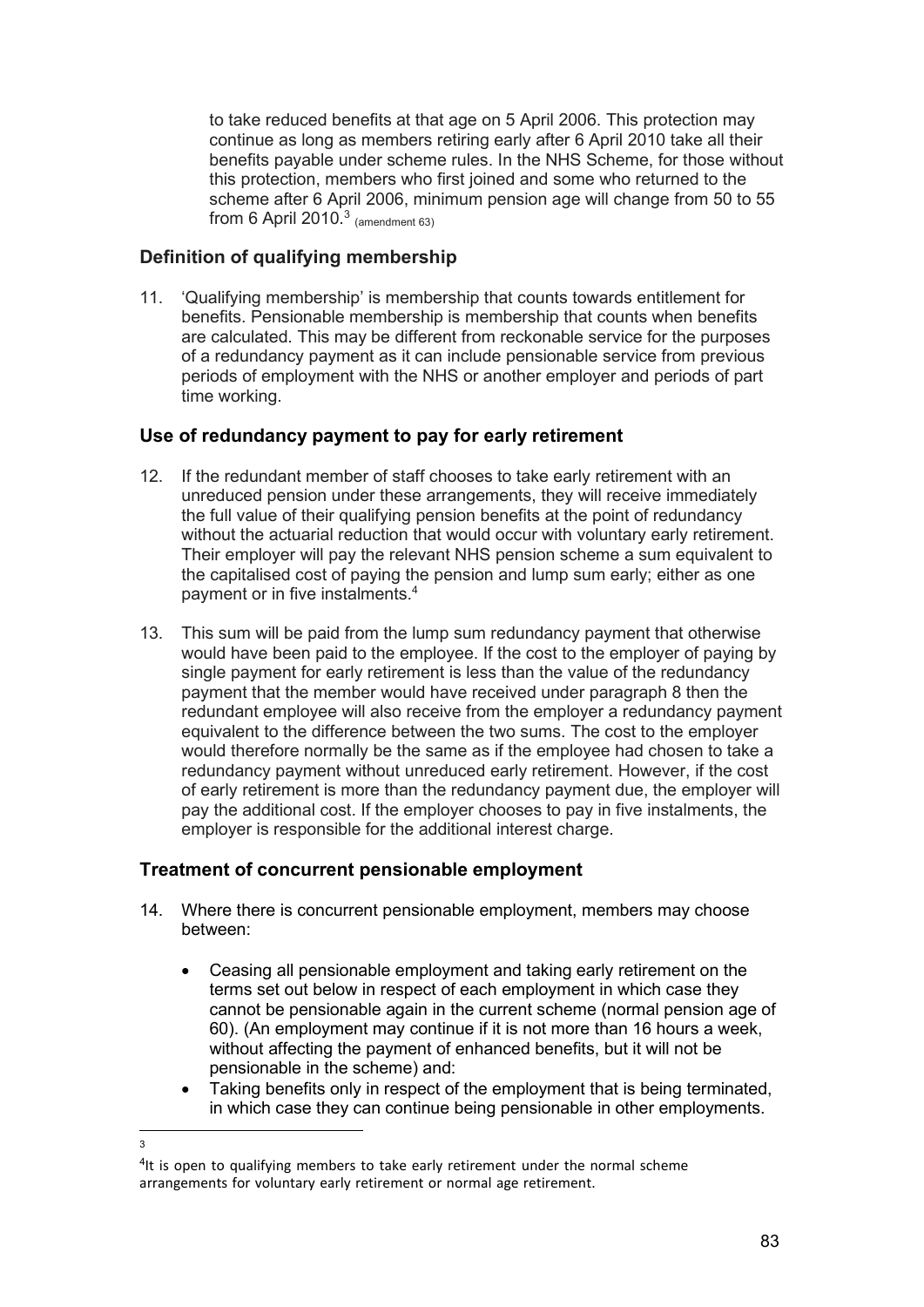After 6 April 2010, this will not apply if taking benefits under the age of 55.(amendment 64)

- 15. Members with concurrent practitioner and non-practitioner employments, who choose to cease all pensionable employments, will receive only their non-practitioner benefits on redundancy grounds. Where appropriate, benefits for practitioner membership may be taken on an early retirement basis with an actuarial reduction or preserved for payment at age 60.  $56$
- 16. The employer who authorises early retirement will be responsible for the pension costs accruing from other terminating employment. If a member returns to work after taking their pension, their pension will be abated, if the combined value of their pension and salary is greater than they earned prior to retirement. This will continue until they reach their normal pension age.

## **Exclusion from eligibility**

- 17. Employees shall not be entitled to redundancy payments or early retirement on grounds of redundancy if:
	- they are dismissed for reasons of misconduct, with or without notice; or
	- at the date of the termination of the contract have obtained without a break, or with a break not exceeding four weeks, suitable alternative employment with the same or another NHS employer; or
	- unreasonably refuse to accept or apply for suitable alternative employment with the same or another NHS employer; or
	- leave their employment before expiry of notice, except if they are being released early (see paragraphs 20 to 21 below); or
	- are offered a renewal of contract (with the substitution of the new employer for the previous NHS one);
	- where their employment is transferred to another public service employer who is not an NHS employer.

## **Suitable alternative employment**

- 18. Employers have a responsibility before making a member of staff redundant or agreeing early retirement on grounds of redundancy to seek suitable alternative employment for that person, either in their own organisation or through arrangements with another NHS employer. Employers should avoid the loss of staff through redundancy wherever possible to retain valuable skills and experience where appropriate within the local health economy.
- 19. 'Suitable alternative employment', for the purposes of paragraph 17, should be determined by reference to Sections 138 and 141 of the Employment Rights Act 1996. In considering whether a post is suitable alternative employment, regard should be had to the personal circumstances of the employee. Employees will, however, be expected to show some flexibility.

<sup>5</sup> Where practitioner membership ended 12 months or more before the date of non-practitioner retirement on redundancy, and all other posts have ceased, practitioner benefits will be paid at the same time as the redundancy benefits and associated pension costs will be met by the NHS employer authorising retirement.

<sup>6</sup> Practitioners are general medical and general dental practitioners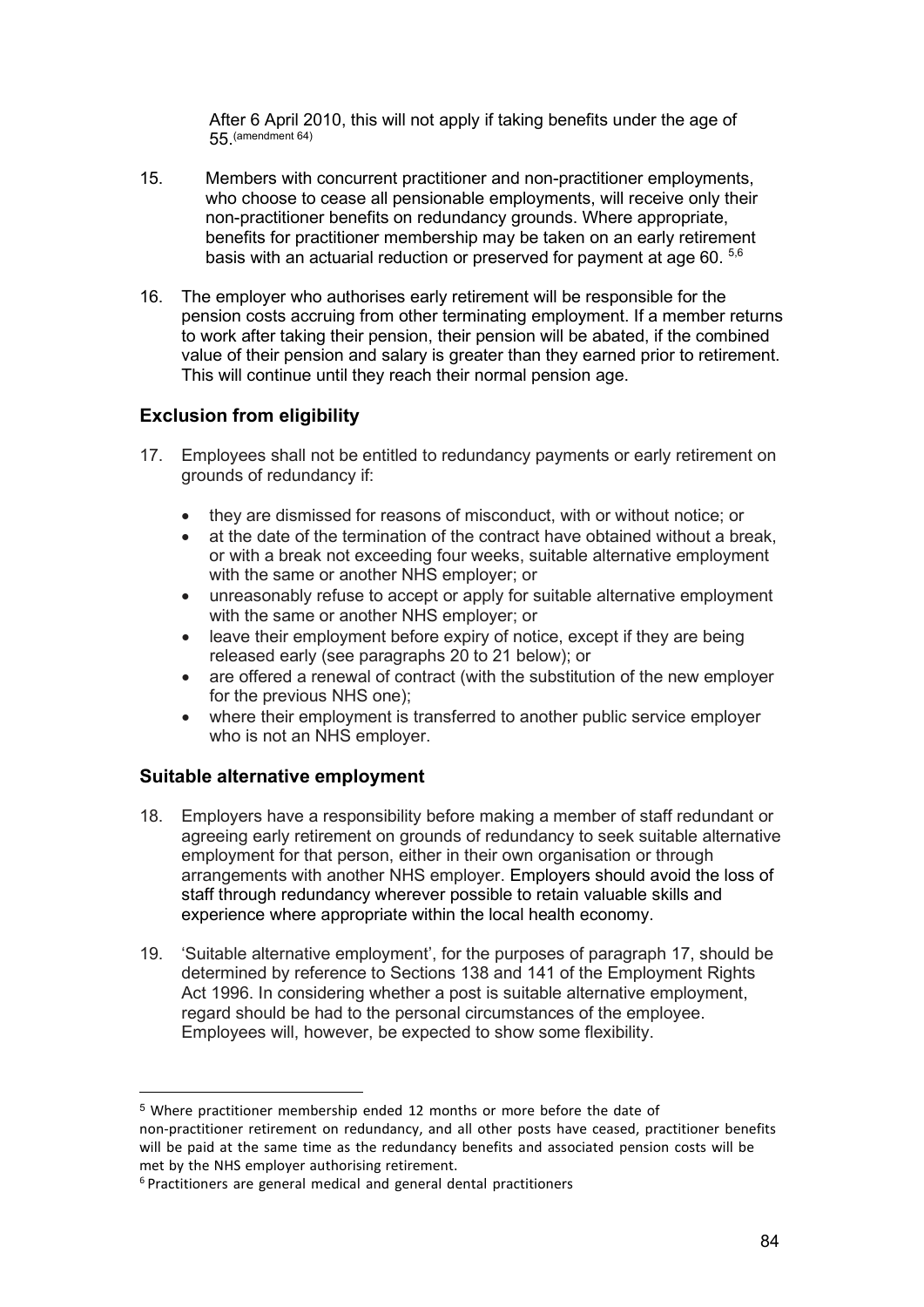20. For the purposes of this scheme any suitable alternative employment must be brought to the employee's notice in writing or by electronic means agreed with the employee before the date of termination of contract and with reasonable time for the employee to consider it. The employment should be available not later than four weeks from that date. Where this is done, but the employee fails to make any necessary application, the employee shall be deemed to have refused suitable alternative employment. Where an employee accepts suitable alternative employment the 'trial period' provisions in Section 138 (3) of the Employment Rights Act 1996 will apply.

## **Early release of redundant employees**

- 21. Employees who have been notified of the termination of their employment on grounds of redundancy, and for whom no suitable alternative employment in the NHS is available, may, during the period of notice, obtain other employment outside the NHS.
- 22. If they wish to take this up before the period of notice of redundancy expires the employer will, unless there are compelling reasons to the contrary, release such employees at their request on a mutually agreeable date. That date will become the revised date of redundancy for the purpose of calculating any entitlement to a redundancy payment under this agreement.

## **Claim for redundancy payment**

- 23. Claims for redundancy payment or retirement on grounds of redundancy must be submitted within six months of date of termination of employment. Before payment is made the employee will certify that:
	- they had not obtained, been offered or unreasonably refused to apply for or accept suitable alternative Health Service employment within four weeks of the termination date;
	- they understand that payment is made only on this condition and undertake to refund it if this condition is not satisfied.

## **Retrospective pay awards**

24. If a retrospective pay award is notified after the date of termination of employment then the redundancy payment and/or pension will be recalculated, and any arrears due paid.

## **Disputes**

25. An employee who disagrees with the employer's calculation of the amount of redundancy payment or the rejection of a claim for redundancy payment should make representations to the employer via local grievance procedures. See also paragraph 23 about making a claim for a redundancy payment.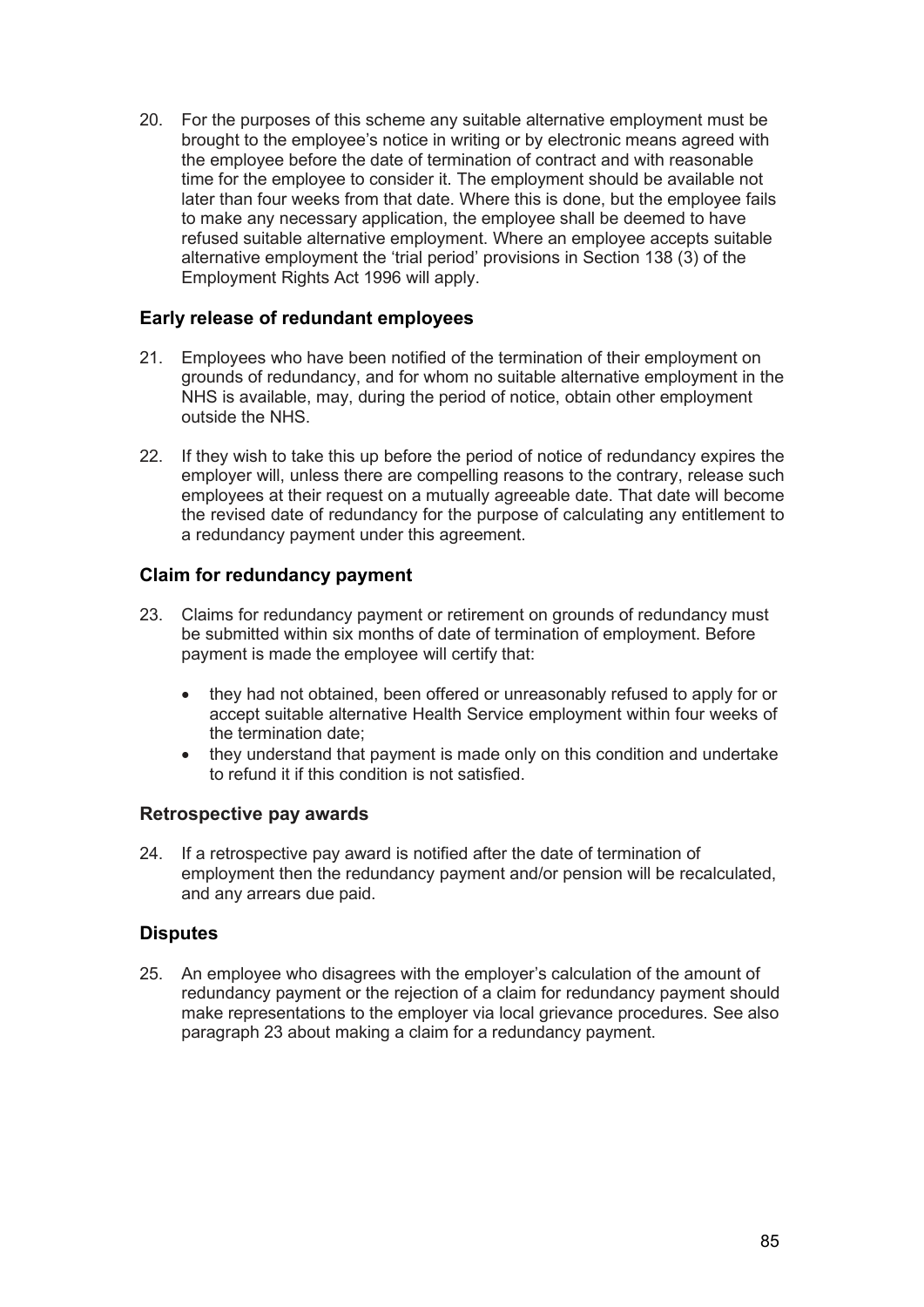## **Early retirement in the interests of the efficiency of the service**

- 26. Members of the NHS Pension Scheme will receive payment of benefits without reduction if they retire early in the interests of the efficiency of the service, and they satisfy the qualifying conditions set out in paragraph 10. Retiring early in the interests of the service is a flexibility available at employer discretion. In these cases, no redundancy payment is due. In agreeing to retirement in the interests of the service, the employer undertakes to pay the costs of paying the pension and lump sum early. Employers will need to ensure that they exercise this discretion appropriately and will be conscious of the implications of any potential discrimination on grounds of age, gender, gender identity or gender expression, pregnancy or maternity, marriage or civil partnership, race, religion or belief, disability, or sexual orientation.<sup>66</sup>
- 27. These arrangements are aimed at employees who have given valuable NHS service in the past but are no longer capable of doing so. This might be because of new or expanded duties or a decline in the ability to perform existing duties efficiently but not so as to qualify them for ill health retirement. Employers would be expected to consider alternatives before agreeing to early retirement, including reasonable adjustments to an existing role or potential suitable alternatives.<sup>67</sup>
- 28. The relevant NHS pension scheme certifies the grounds on which early retirement is taking place. The scheme does so on the basis of the information provided by the employer. In each case, therefore, an appropriate senior manager should authorise the early retirement, ensuring that the relevant criteria have been met.

## **Employer responsibilities**

29. Employer contributions to the NHS pension scheme do not cover the costs of early retirement benefits. There is a requirement for NHS employers to pay these costs if they retire staff early on grounds of redundancy or in the interests of the service.  $68$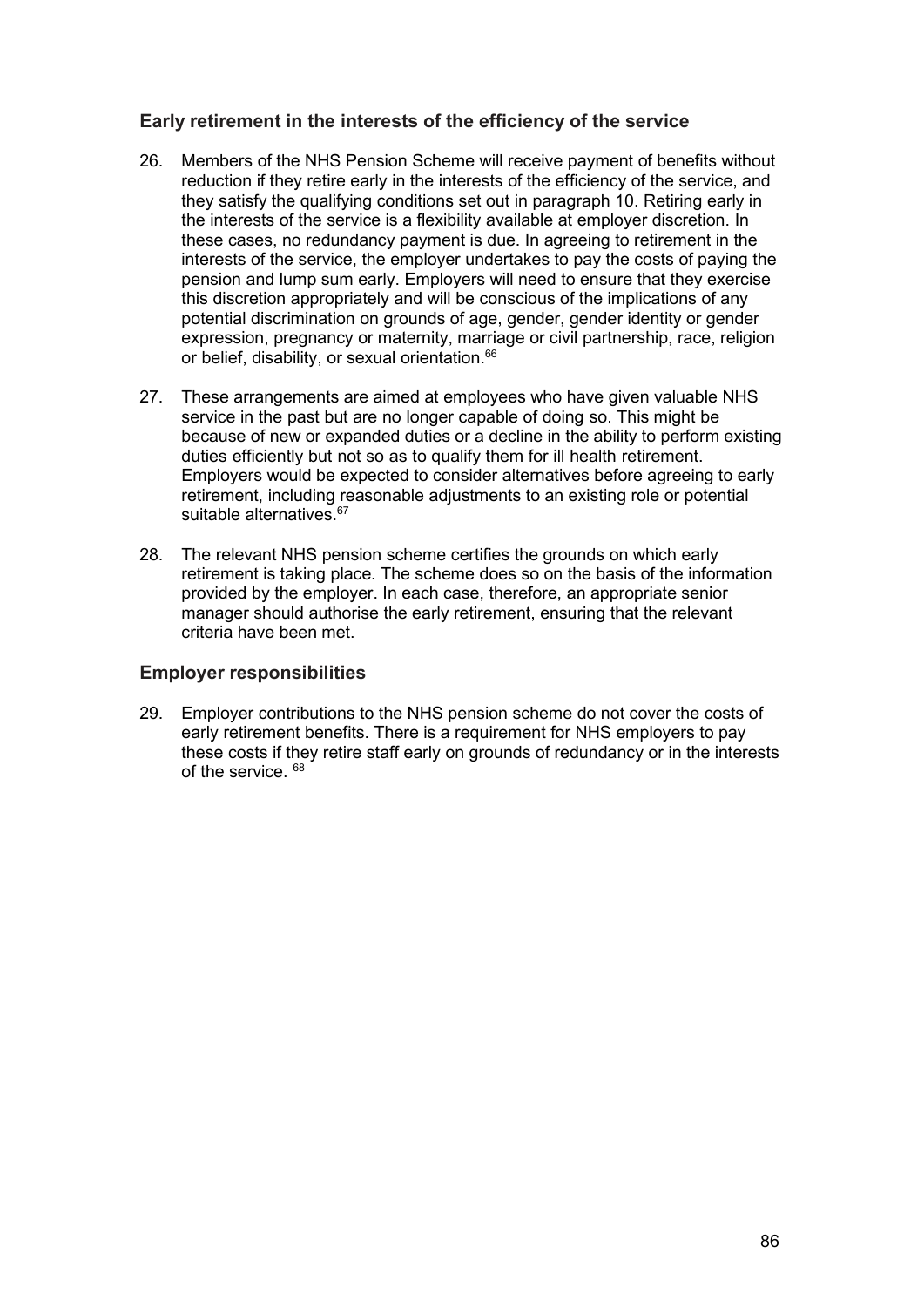# **Schedule 27 Caring for Children and Adults (Temporary Schedule)**<sup>39</sup>

## **General**

- 1. All NHS employers must have a carer's policy to address the needs of people with caring responsibilities and to meet the requirements of the "right to request" flexible working legislation for carers of children and dependant adults (see Employment Relations Act for definition of "carer"). This policy should emphasise the benefits of employment breaks, flexible working arrangements and balancing work and personal life as set out in Schedules 25, 28 and 29.
- 2. The policy should seek to balance the requirements of delivering a first class service with the needs of employees, to find the most effective means of supporting those with carer responsibilities as part of a wider commitment by the NHS to improve the quality of working life.
- 3. Many of the policies related to child and dependant care will have relevance to other forms of care. For example the planning process for checking out what would help eligibility criteria and ensuring equality of access. These should be considered when drawing up a carers policy

## **Child and Dependant Care**

- 4. Childcare covers a range of care choices for children from birth up to age 14 years.
- 5. Dependant care covers a range of options to meet the needs of dependant adults, including the needs of dependent young people over the age of 14, where an employee is involved in substantial and regular care sufficient for them to seek a change in their permanent contract of employment. $69$
- 6. The policy should be drawn up jointly between employers and local staff side representatives. This should cover:
	- the child and dependant care needs of people relative to matters such as place of work, working patterns (including shift patterns) and hours worked;
	- policy on child and dependant care support particularly related to specific difficulties in recruiting and retaining people in certain job categories;
	- equality of access to child and dependant care and affordability, respecting the diversity of personal domestic circumstances; guidelines on eligibility;
	- how the policy relates to other Schedules, in particular those covering leave and flexible working arrangements;
	- the range of options open to carers, i.e. crèche facilities, childminders, workplace nurseries, allowances, school and holiday play schemes, term-time contracts etc. The policy should be clear as to why certain options are available;
	- partnership options with other employers and trade unions;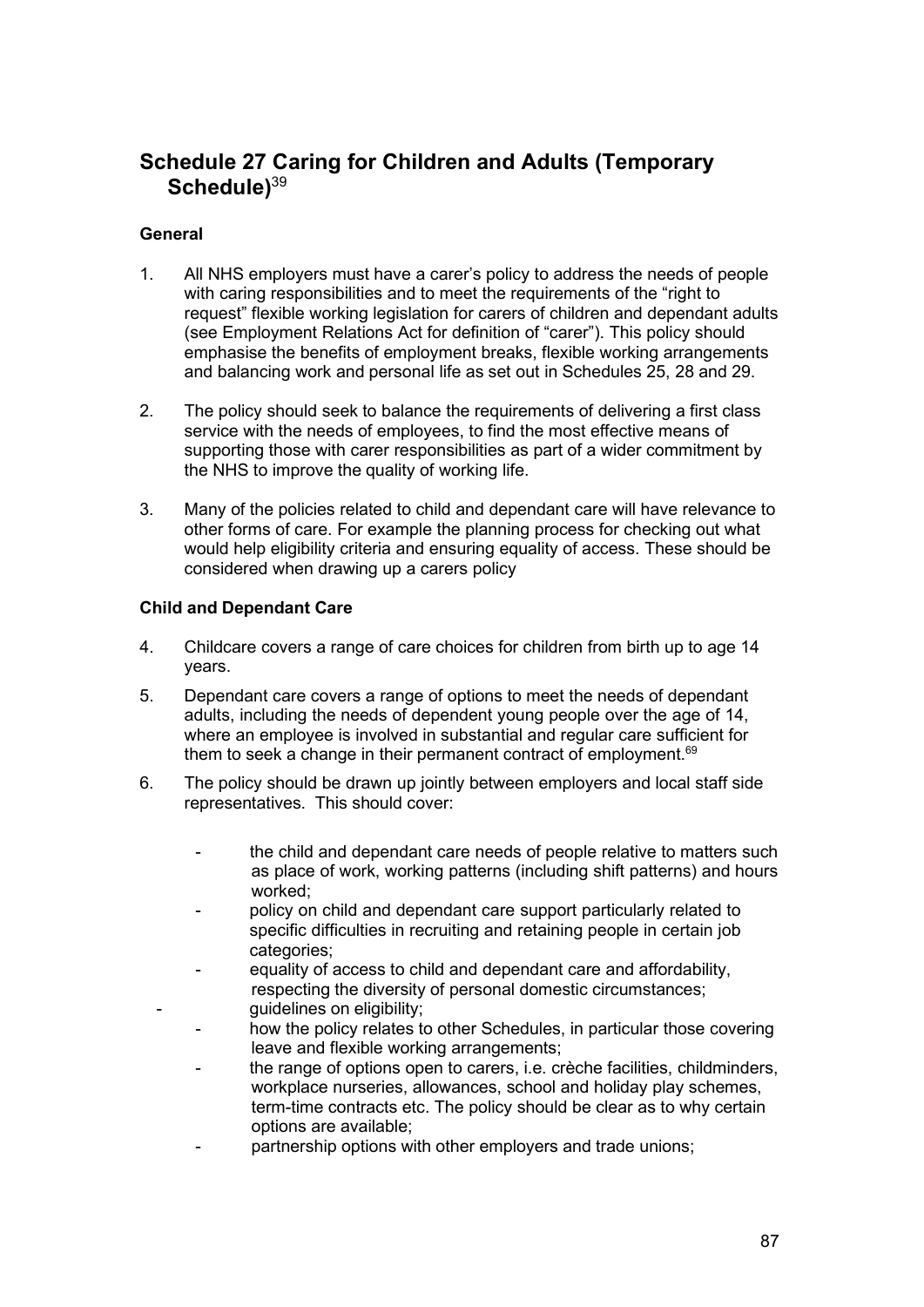- allocation of senior management responsibility for the operation and monitoring of the policy
- 7. Where a decision is taken not to offer particular forms of support, the policy should indicate where other arrangements are available to help people with caring responsibilities, and what alternative ways of working exist.<sup>70</sup>

.

- 8. Applications and outcomes should be monitored annually, in partnership with local staff representatives.
- 9. Monitoring information should be analysed and used to review and revise policies and procedures to ensure their continuing effectiveness.
- 10. Applications and outcomes, from both employer and employees should be recorded and kept for a minimum of one year.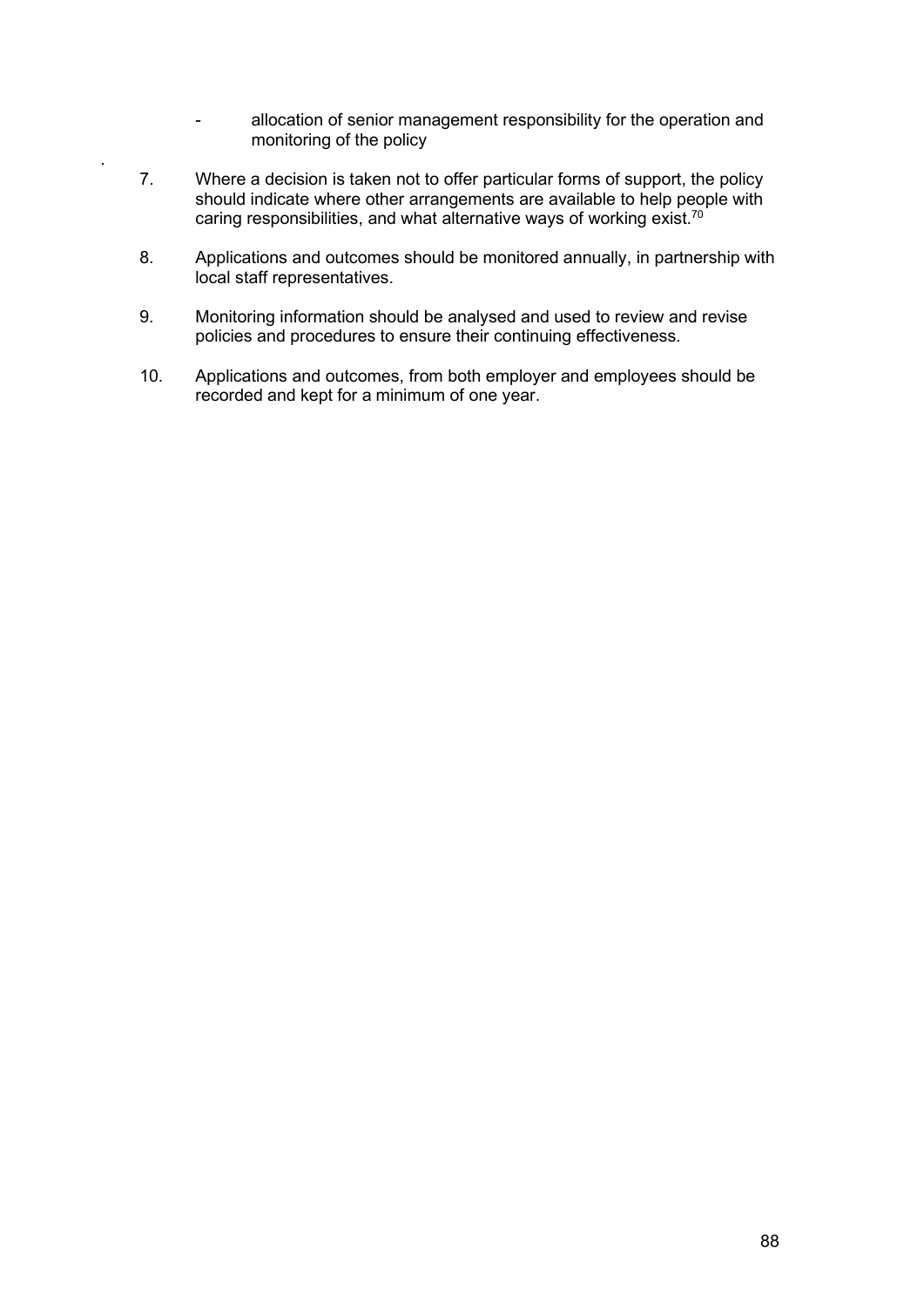# **Schedule 28 Flexible Working Arrangements**<sup>40</sup>

## **General**

- 1. NHS employers in partnership with staff organisations will develop positive flexible working arrangements which allow people to balance work responsibilities with other aspects of their lives.
- 2. Employers are required to consider flexible working options as part of their duty to make reasonable adjustments for disabled staff, staff with dependants and job applications under the Equality Act and staff who are returning from maternity leave (see Schedule 21).<sup>71</sup>
- 3. New working arrangements should only be introduced by mutual agreement, whether sought by the employee or the employer.
- 4. Flexible working should be part of an integrated approach to the organisation of work and the healthy work/life balance of staff.
- 5. Policies for flexible working should be made clear to all employees.
- 6. Employers should develop policies on flexible working which, as far as is practicable, should include:
	- part-time working, where a person works to a pattern and number of hours by mutual agreement;
	- job sharing, where two or more people share the responsibilities of one or more full-time job(s), dividing the hours, duties and pay between them;
	- $\bullet$  flexi-time, where employees can choose their own start and finish time around fixed core hours;
	- annual hours contracts, where people work a specific number of hours each year, with the hours being unevenly distributed throughout the year;
	- flexible rostering, using periods of work of differing lengths within an agreed overall period;
	- term-time working, where people work during the school term but not during school holidays;
	- school-time contracts:
	- teleworking, where people work from home for all or part of their hours with a computer or telecommunication link to their organisation;
	- voluntary reduced working time, where people work reduced hours by agreement at a reduced salary;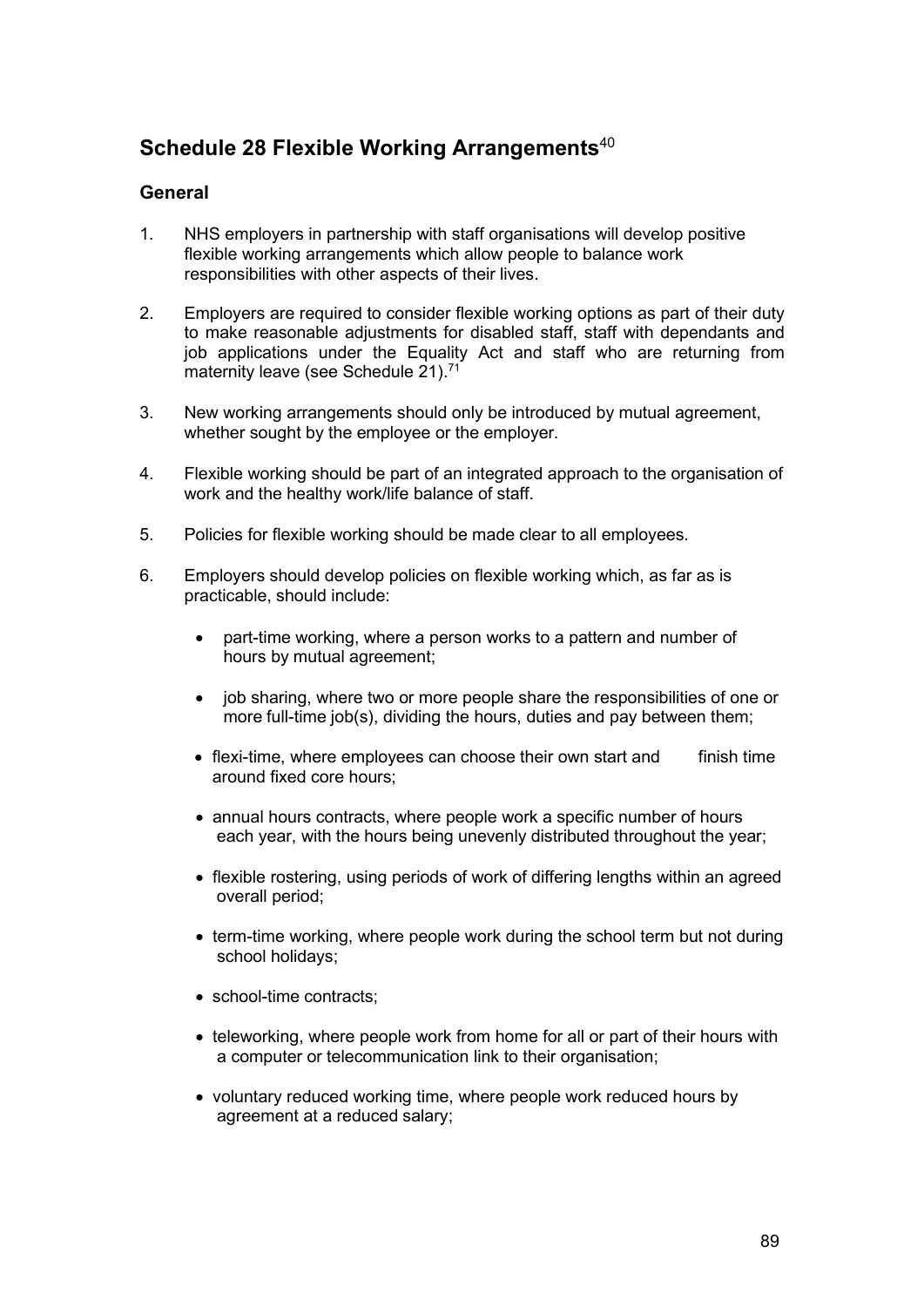- fixed work patterns, where, by agreement, days off can be irregular to enable, for example, access by separated parents to their children and flexible rostering.
- Flexible retirement
- 7. Flexible working arrangements should be available to all employees.
- 8. All jobs should be considered for flexible working. If this is not possible the employer must provide written, objectively justifiable reasons for this and give a clear, demonstrable operational reason why this is not practicable.
- 9. There should be a clear procedure for application for flexible working, agreed by employers and local staff representatives.
- 10. All people with flexible working arrangements should have access to standard terms and conditions of employment, on an equal or pro-rata basis, unless different treatment can be justified for operational reasons.

## **Monitoring and Review**

- 11. Applications and outcomes should be monitored annually, in partnership with local staff representatives.
- 12. Monitoring information should be analysed and used to review and revise policies and procedures to ensure their continuing effectiveness.
- 13. Applications and outcomes, from both employer and employees, should be recorded and kept for a minimum of one year.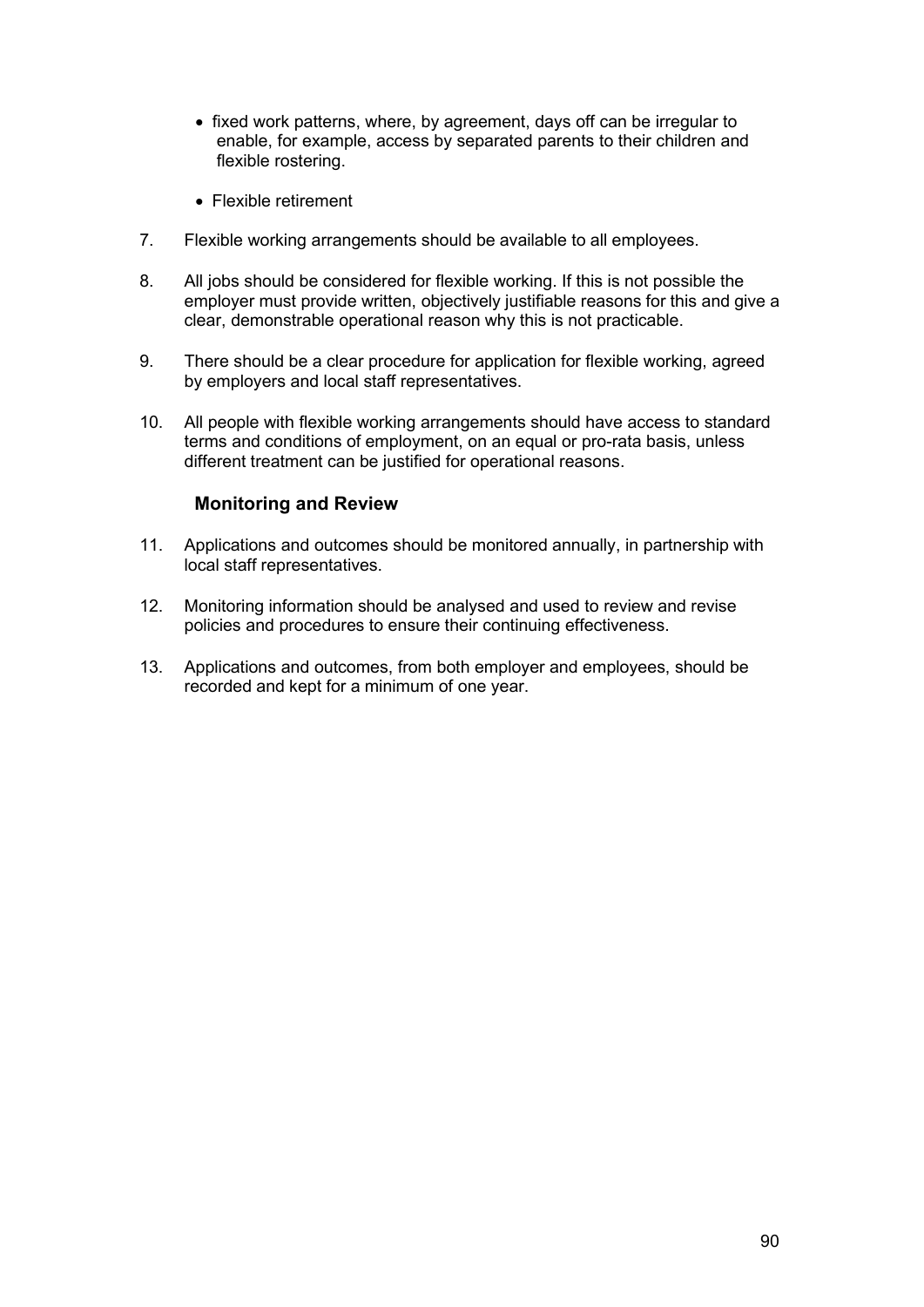# **Schedule 29 Balancing Work and Personal Life**<sup>41</sup>

## **GENERAL**

- 1. NHS employers should provide employees with access to leave arrangements which support them in balancing their work responsibilities with their personal commitments.
- 2. Leave arrangements should be part of an integrated policy of efficient and employee friendly employment practices, and this Schedule should be seen as operating in conjunction with other provisions particularly the Employment Break Scheme, Flexible Working Arrangements and the Caring for Children and Adults Schedules.
- 3. Arrangements should be agreed between employers and local staff representatives.
- 4. A dependant is someone who is married to, is a civil partner, or a partner (whether opposite or same sex), "a near relative" or someone who lives at the same address as the employee. A relative for this purpose includes: parents, parents-in-law, adult children, adopted adult children, siblings (including those who are in-laws), uncles, aunts, grandparents and step relatives or is someone who relies on the employee in a particular emergency.<sup>72</sup>

## **FORMS OF LEAVE**

## **Parental Leave**

- 5. This should be a separate provision from either maternity or maternity support leave and should provide a non-transferable individual right to at least 18 weeks' leave.<sup>72</sup> Leave is normally unpaid, but may be paid by local agreement.
- 6. Parental leave should be applicable to any employee in the NHS who has nominated caring responsibility for a child under age 14 (18 in cases of adoption or disabled children).
- 7. Leave arrangements need to be as flexible as possible, so that the leave may be taken in a variety of ways by local agreement. Parental leave can be added to periods of maternity support or maternity leave.
- 8. Notice periods should not be unnecessarily lengthy and should reflect the period of leave required. Employers should only postpone leave in exceptional circumstances and give written reasons. Employees may also postpone or cancel leave that has been booked with local agreement.
- 9. During parental leave the employee retains all of his or her contractual rights, except remuneration and should return to the same job after it. Pension rights and contributions shall be dealt with in accordance with NHS Superannuation Regulations. Periods of parental leave should be regarded as continuous service.
- 10. It is good practice for employers to maintain contact (within agreed protocols) with employees while they are on parental leave.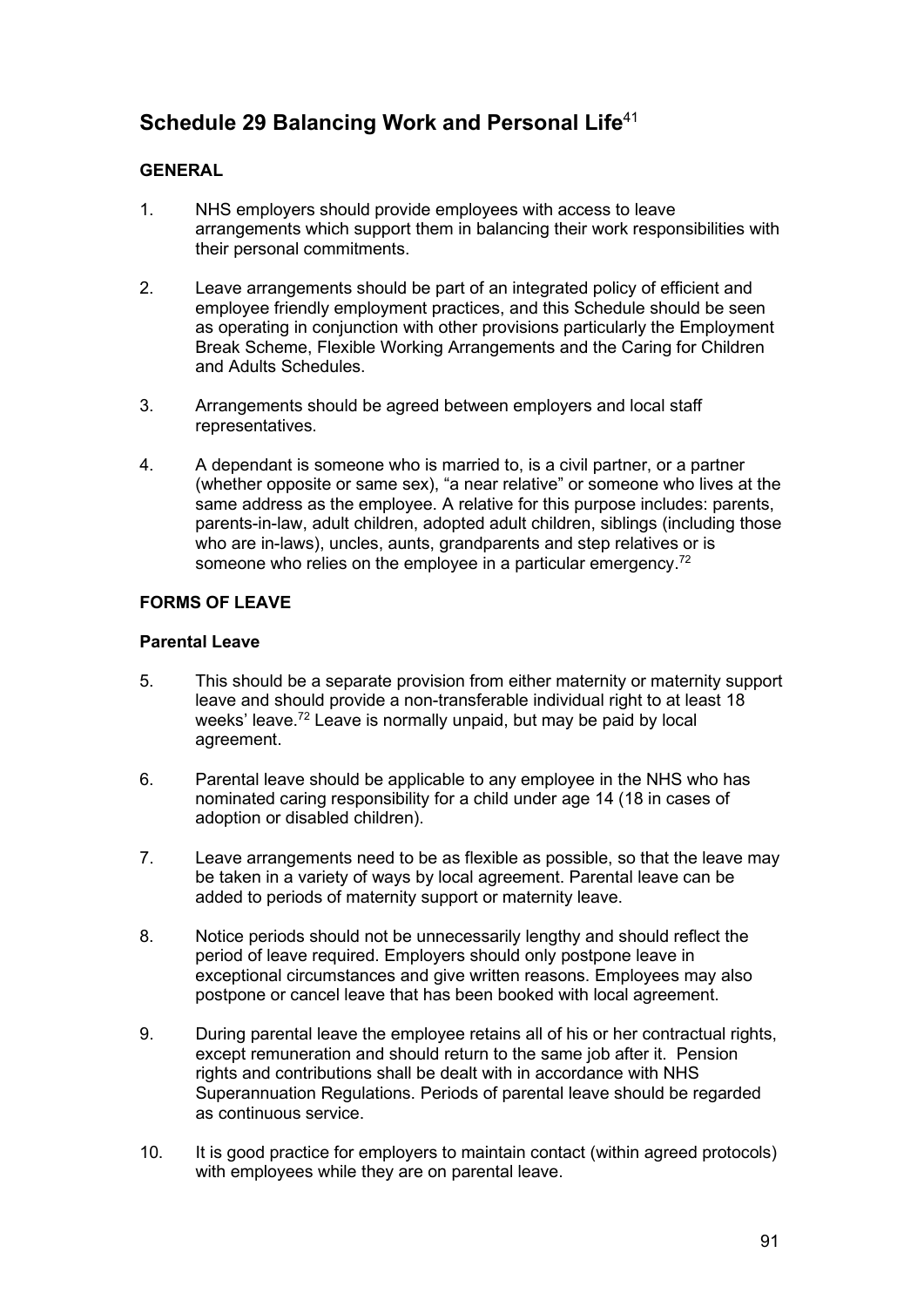- 11. This will apply to the father of the child (including adoptive fathers), the mother's husband or partner (whether opposite or same sex), or nominated carer.<sup>73</sup>
- 12. NHS organisations have scope for agreeing locally more favourable arrangements where they consider it necessary, or further periods of unpaid leave.

#### **Maternity support (paternity) leave**

- 13. All employees are entitled to two weeks' of ordinary maternity support (paternity) leave which can be taken around the time of the birth or the placement of the child for adoption.
- 14. In addition, employees may be entitled to take up to twenty six weeks of additional maternity support (paternity) leave if their partner has returned to work, the leave can be taken between 20 weeks and one year after the child is born or placed for adoption.
- 15. To qualify for additional maternity support (paternity) leave the employee and their partner must first meet certain qualification criteria. Details of the qualifying<br>conditions and the notification requirements can be found at the notification requirements can be found at <http://www.direct.gov.uk/en/employment/index.htm>

#### **Occupational pay during maternity support (paternity) leave**

- 16. There will be an entitlement to two weeks' occupational ordinary maternity support (paternity) pay. Full pay will be calculated on the basis of the average weekly earnings rules used for calculating occupational maternity pay entitlements. The employee will receive full pay less any statutory paternity pay receivable. Only one period of occupational maternity support (paternity) pay is ordinarily available when there is a multiple birth.
- 17. Eligibility for the two weeks of occupational maternity support (paternity) pay will be 12 months' continuous service with one or more NHS employer at the beginning of the week in which the baby is due.
- 18. Employees who are not eligible for the two weeks of occupational maternity support (paternity) pay may still be entitled to statutory paternity pay subject to meeting the qualifying conditions. Details of the qualifying conditions can be found at <http://www.direct.gov.uk/en/employment/index.htm>

#### **Statutory pay during maternity support (paternity) leave**

19. To qualify for statutory pay in the additional maternity support (paternity) leave period, the employee and their partner must first meet certain qualifying conditions. Details of the criteria and the notification requirements can be found at<http://www.direct.gov.uk/en/employment/index.htm>

#### **Rights during additional maternity support (paternity) leave**

20. Employees who are entitled to additional maternity support (paternity) leave/pay will be entitled to take up to 10 keeping in touch days during the course of the additional maternity support (paternity) leave period. The criteria for keeping in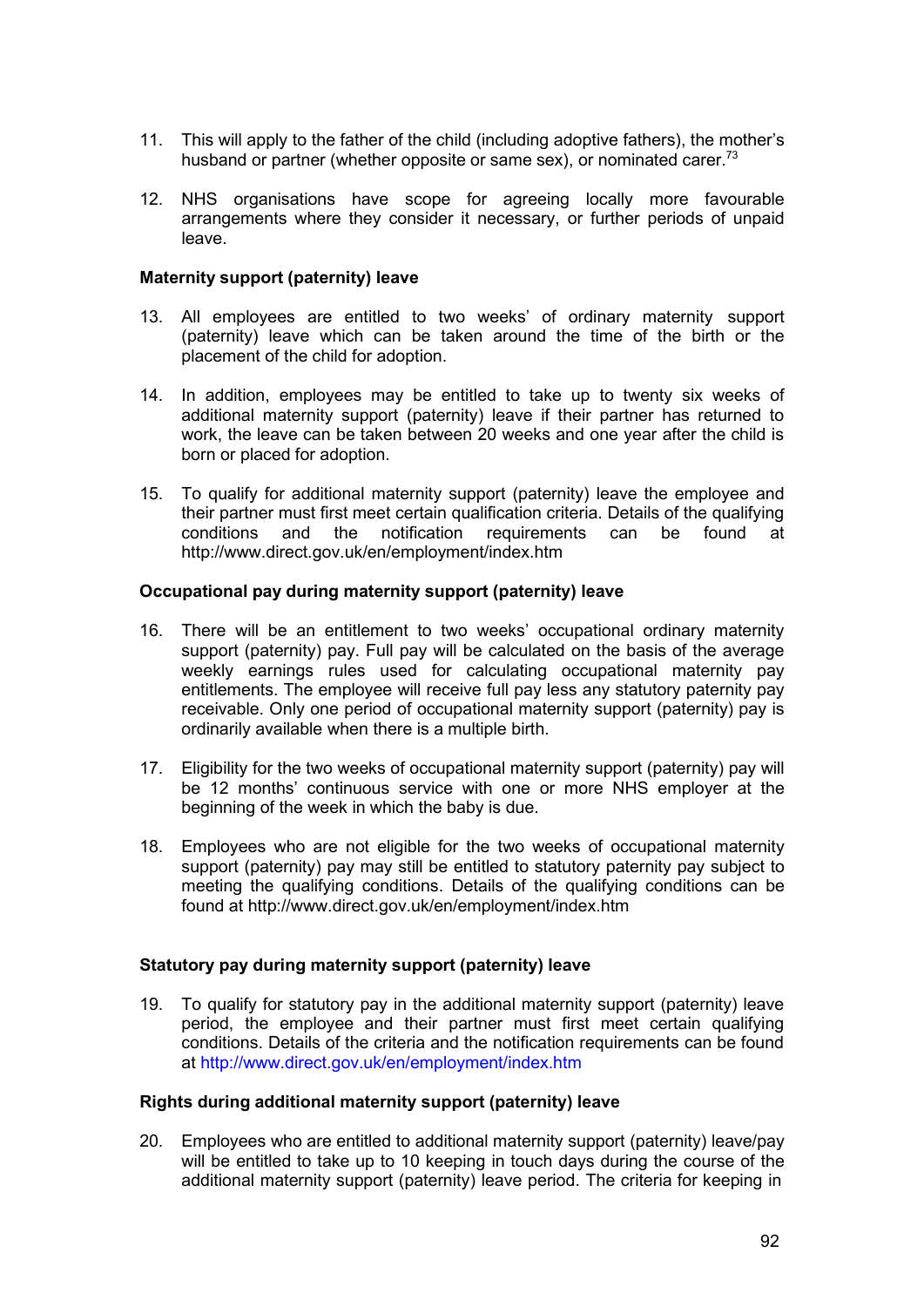touch days is set out in Schedule 24 and is based on those used for statutory maternity leave and pay.

21. Employees who have taken additional maternity support (paternity) leave will have the right to return to the same job under their original contract and on no less favourable terms and conditions.

## **Ante-natal leave**

22. Reasonable paid time off to attend ante-natal classes will also be given.

## **Adoption Leave and Pay74**

23. All employees are entitled to take 52 weeks adoption leave.

24. There will be entitlement to paid occupational adoption leave for employees wishing to adopt a child who is newly placed for adoption.

- 25. It will be available to people wishing to adopt a child who has primary carer responsibilities for that child.
- 26. Where the child is below the age of 18 adoption leave and pay will be in line with the maternity leave and pay provisions as set out in this agreement.
- 27. Eligibility for occupational adoption pay will be twelve months' continuous NHS service ending with the week in which they are notified of being matched with the child for adoption. This will cover the circumstances where employees are newly matched with the child by an adoption agency.
- 28. If there is an established relationship with the child, such as fostering prior to the adoption, or when a step-parent is adopting a partner's children there is scope for local arrangements on the amount of leave and pay in addition to time off for official meetings.
- 29. If the same employer employs both parents the period of leave and pay may be shared. One parent should be identified as the primary carer and be entitled to the majority of the leave. The partner of the primary carer is entitled to occupational paternity leave and pay.
- 30. Reasonable time off to attend official meetings in the adoption process should also be given.
- 31. Employees who are not eligible for occupational adoption pay, may still be entitled to Statutory Adoption Pay (SAP) subject to the qualifying conditions. The rate of SAP is the same as for Statutory Maternity Pay.

## **Keeping in Touch**

## **Work during the Adoption Leave Period**

## **Keeping in Touch Days**

32. Employees will be entitled to Keep in Touch Days (KIT) in line with the maternity leave and pay provisions as set out in Schedule 24.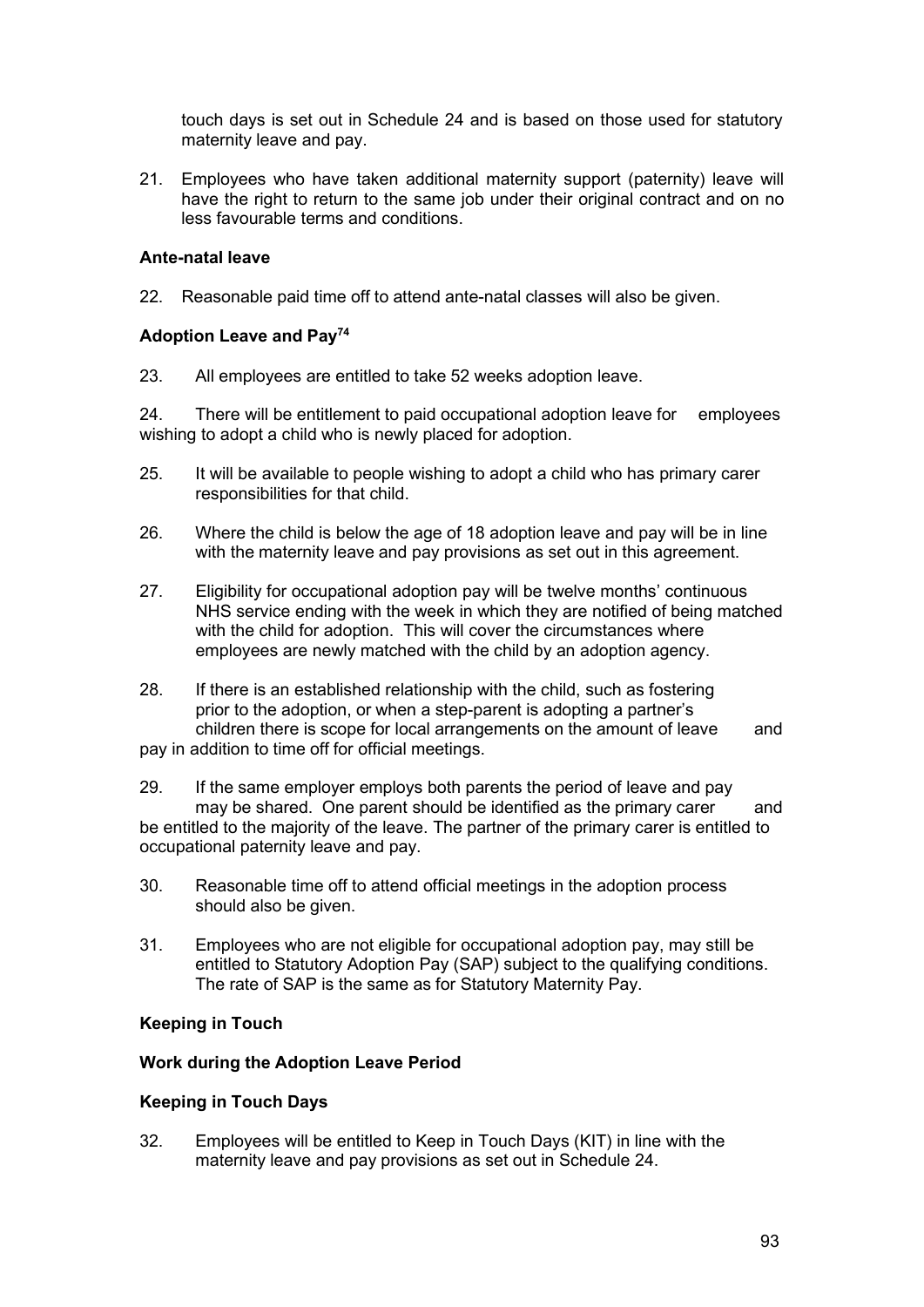## **Leave/Time Off for Domestic Reasons**

- 33. This form of leave should cover a range of needs, from genuine domestic emergencies through to bereavement.
- 34. These provisions should cover all employees.
- 35. Payment may be made by local agreement, but the expectation is that relatively short periods of leave for emergencies will be paid.
- 36. If the need for time off continues, other options may be considered, such as a career break.
- 37. Applicants for the above forms of leave should be entitled to a written explanation if the application is declined.
- 38. Appeals against decisions to decline an application for leave should be made through the Grievance Procedure.

#### **Monitoring and Review**

- 39. All applications and outcomes should be recorded, and each leave provision should be annually reviewed by employers in partnership with local staff representatives.
- 40. Applications and outcomes should be monitored annually, in partnership with local staff representatives.
- 41. Monitoring information should be analysed and used to review and revise policies and procedures to ensure their continuing effectiveness.
- 42. Applications and outcomes, from both employer and employees should be recorded and kept for a minimum of one year.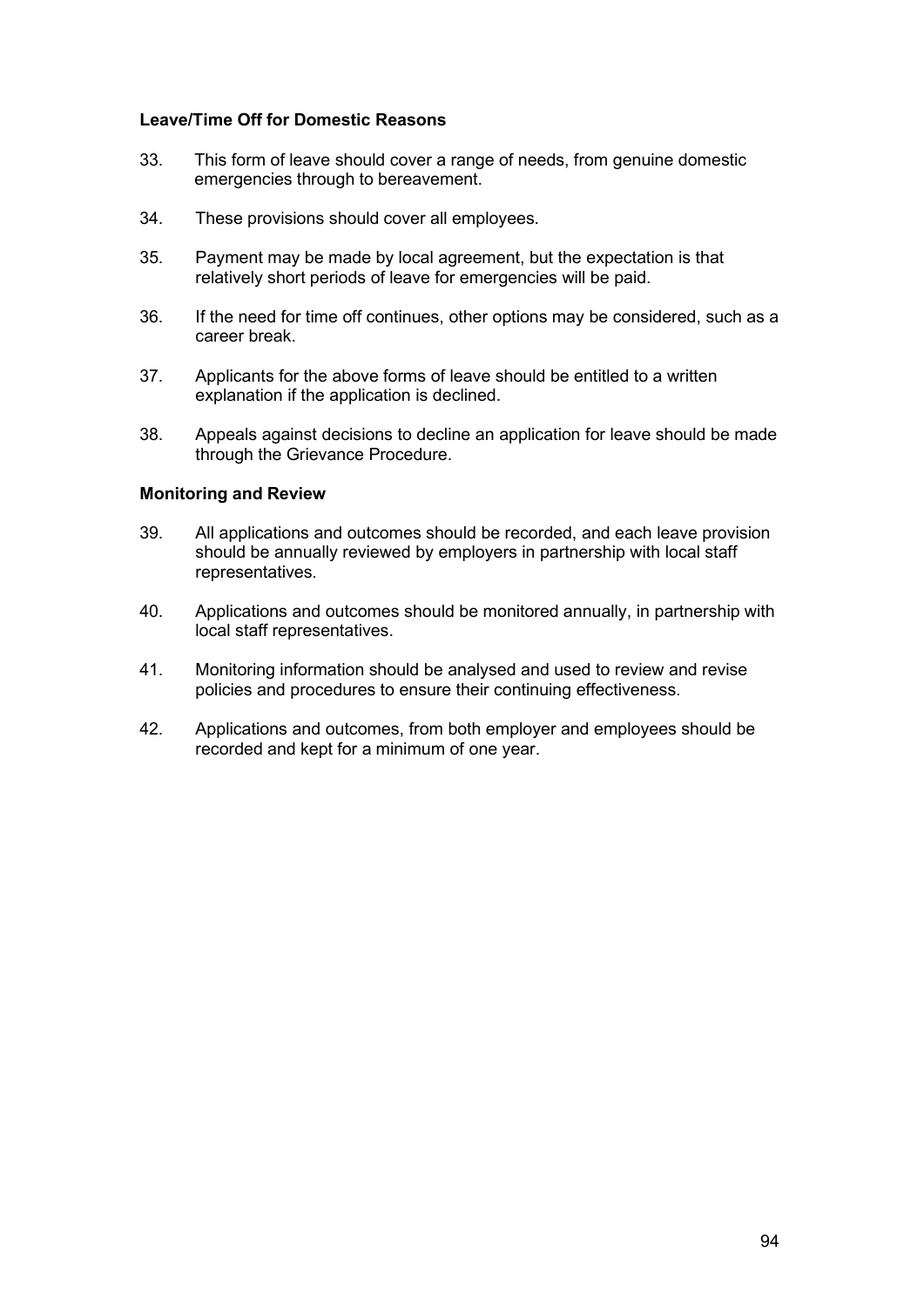# Schedule 30 of the national terms and conditions for NHS consultants in England

# **Version 2 (amended 31st March 2021)**

## **Schedule 30 Clinical Excellence Awards**

- 1. For the purposes of this schedule, the following definitions will apply:
	- **Existing LCEA:** Local clinical excellence awards granted prior to 1 April 2018 under existing local clinical excellence awards schemes in place as at 31 March 2018.
	- **New LCEA:** Local clinical excellence awards granted between 1 April 2018 and 31 March 2022.
	- **Future LCEA:** Local performance awards granted from 1 April 2022.
	- **Existing NCEA:** National clinical excellence awards granted under the existing NCEA scheme.
	- **Existing NCEA scheme:** The national clinical excellence awards scheme as at 31 March 2018.
	- **Future NCEA:** National performance awards granted following the introduction of a future NCEA scheme.
	- **Future NCEA scheme:** A reformed NCEA scheme or schemes introduced by the Secretary of State for Health and Social Care on or after 1 April 2021, following changes to the existing NCEA scheme in accordance with paragraph 22 below.
	- **Employers, employing organisations and employees to which this schedule applies**: This schedule applies to all consultants employed under the Terms and Conditions – Consultants (England) 2003 and their employers.
	- **Award rounds:** An annually run process which considers evidence of an individual's performance prior to 1 April of the award round year.

# **Arrangements from 1 April 2018**

2. Subject to the separate arrangements as provided for at paragraph 9 below in relation to the suspension of the 2020 and 2021 LCEA award rounds and the distribution of LCEA funding by way of annual one-off non-consolidated payments to all eligible consultants in relation to the 2020-2021 and 2021-2022 financial years only, employers must until 31 March 2022 run annual local clinical excellence awards (LCEA) rounds with reference to amended 2012 ACCEA guidance on employer-based awards<sup>[1](#page-94-0)</sup>. Existing LCEA schemes can be amended where there is agreement with the joint local negotiating committee  $(JLNC)^2$  $(JLNC)^2$ . Separate provisions in regard to amendment and alteration of future LCEA schemes or new performance pay schemes will apply from 1 April 2022 as set out at paragraph 13 below.

<span id="page-94-0"></span> $1$  Amended 2012 ACCEA guidance on employer-based awards will be finalised and agreed with the recognised trade unions.

<span id="page-94-1"></span><sup>&</sup>lt;sup>2</sup> All references in this document to joint local negotiating committees (JLNC) will also be considered to apply to any other appropriate consultant representative group where no JLNC exists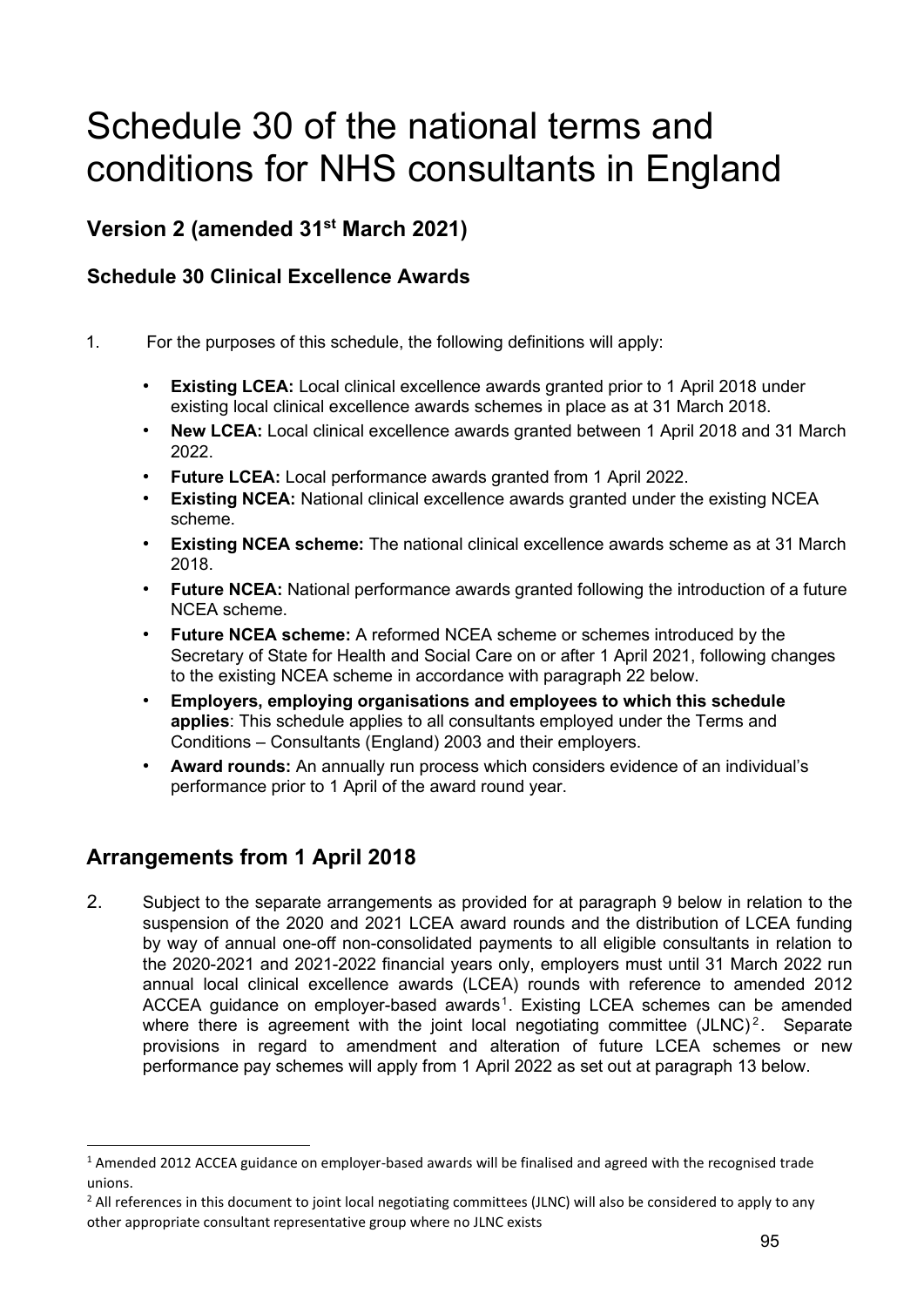- 3. Existing LCEA shall remain pensionable and consolidated. Awards under any 2017 LCEA award round that an employer may run and which concludes after 31 March 2018 should be granted in line with any existing LCEA arrangements in place prior to 1 April 2018. Such awards are treated as existing LCEA with payment backdated to 1 April 2017 (or other appropriate date in the period 1 April 2017 – 31 March 2018 as determined by the local arrangements). All payments made as part of the 2018 round will be made in line with paragraph 5.
- 4. The value of existing LCEA and new LCEA from 1 April 2018 will be subject to uplift in line with recommendations made by the Doctors' and Dentists' Pay Review Body (DDRB) that are implemented by the Department of Health and Social Care (DHSC). Where an individual in receipt of an existing LCEA moves to another NHS organisation, and continues to work within the speciality for which the award was made, the award will continue to be paid by the new employer, subject to the provisions on change of circumstances as set out in part 9 of the 2012 Advisory Committee on Clinical Excellence Awards (ACCEA) guidance on employerbased awards.
- 5. For the LCEA rounds relating to the 2018-19 and 2019-20 financial years, the investment ratio for new LCEA will be set at  $0.3$  as outlined in the table below.

For the period 1 April 2020 to 31 March 2021, the minimum investment ratio for the funding of annual one-off non-consolidated payments to all eligible consultants shall be set on the basis of 0.424 points per eligible consultant for that year.

For the period 1 April 2021 to 31 March 2022, the minimum investment ratio for the funding of annual one-off non-consolidated payments to all eligible consultants shall be set on the basis of 0.218 points per eligible consultant for that year.

For these purposes, 'eligible consultants' are those with at least one year's service at consultant level and who do not hold an existing LCEA Level 9, an existing NCEA, or a distinction award.

This funding cannot be deferred and must be awarded in full each and every year, unless there is agreement with the JLNC that any uncommitted funds will be carried forward and spent on awards in the following year. For the avoidance of doubt at a minimum:

- funding for new LCEA awarded between 1 April 2018 and 31 March 2019 will be recurrent for three further years until 31 March 2022 (0.3 points per eligible consultant)
- funding for new LCEA awarded between 1 April 2019 and 31 March 2020 will be recurrent for two further years until 31 March 2022 (0.3 points per eligible consultant, cumulative total of 0.6 points per eligible consultant)
- funding for one-off non-consolidated payments for the period from 1 April 2020 to 31 March 2021 will be recurrent for one further year until 31 March 2022 (0.424 points per eligible consultant, cumulative total of 1.024 points per eligible consultant)
- funding for one-off non-consolidated payments for the period from 1 April 2021 to 31 March 2022 will be for one year until 31 March 2022 (0.218 points per eligible consultant, cumulative total of 1.242 points per eligible consultant on FTE basis provided awards are made in full to those working part time<sup>[3](#page-95-0)</sup>).

<span id="page-95-0"></span><sup>3</sup> For 2018/19 – 2019/20, less than full time (LTFT) staff were eligible for a pro-rata-ed award value. For 2020/21 and 21/22, where the award rounds were temporarily suspended during the pandemic and an equal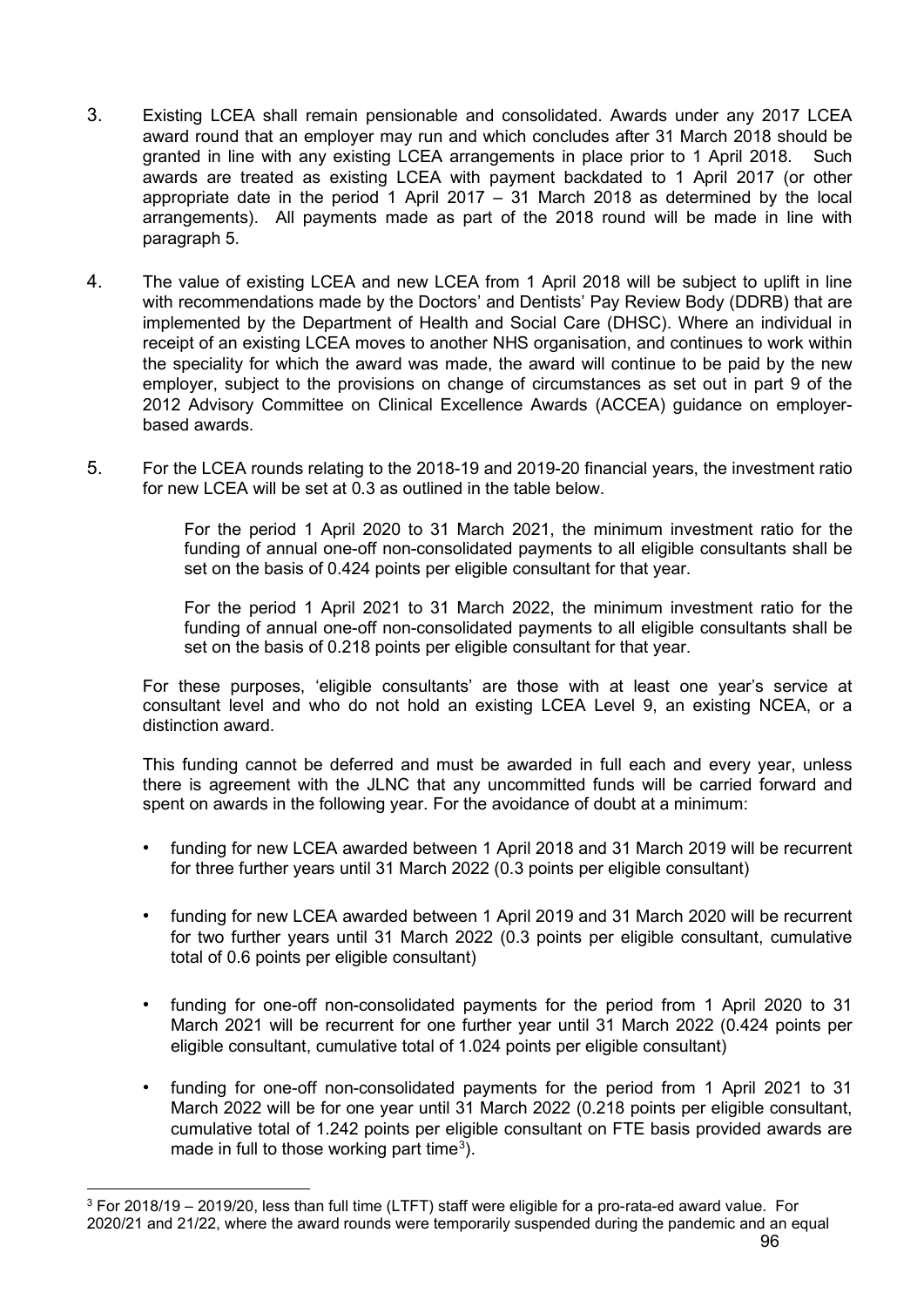| Year     | <b>Additional Funding</b> | <b>Cumulative Funding</b> |
|----------|---------------------------|---------------------------|
|          | (points per eligible      | (points per eligible      |
|          | consultant)               | consultant for that year) |
| 2018-    | 0.3                       | 0.3                       |
| 2019     |                           |                           |
| 2019-    | 0.3                       | 0.6                       |
| 2020     |                           |                           |
| 2020-    | 0.424                     | 1.024                     |
| 2021     |                           |                           |
| $2021 -$ | 0.218                     | 1.242                     |
| 2022     |                           |                           |

 Except for the separate arrangements made at paragraph 9 below in relation to 2020-2021 and 2021-2022 only, employers will normally open awards rounds in April every year which will cover work undertaken prior to 31 March of that year.

- 6. If the existing NCEA scheme is reformed prior to 31 March 2022, and future NCEA are of lower value, then the costs associated with any additional payments made through employers' local performance pay schemes (as set out in paragraph 25) will be met by a reallocation of the previous NCEA funding stream to the new LCEA funding stream and will be met in addition to the cost outlined in the table above.
- 7. Payments for new LCEA points made from 1 April 2018 and the one off LCEA payments made in respect of the 2020/2021 and 2021/2022 financial years will be non-consolidated and non-pensionable, payable in accordance with the table set out at paragraph 5 above by lump sum, and will not include an uplift for those undertaking additional programmed activities (APA)
- 8. Where an individual in receipt of a new LCEA, paid over multiple years, leaves the awarding organisation before the full value of the award is paid, the individual's new employing organisation, to which this schedule applies, will undertake to pay the remaining value of the award. The payment of the remaining value of this award will be met from within the new employing organisation's awards funding for the relevant years. The money within the former employing organisation freed up by the departure of the multiple-year award holder will be reinvested into the award funding of future years. If the multiple-year award holder ceases to work for any employer to which this schedule applies, they will no longer receive any award value from the date that they leave that employer.
- 9. In the years 1 April 2020 to 31 March 2021 and 1 April 2021 to 31 March 2022, in response to the exceptional circumstances arising from the outbreak of the COVID-19 pandemic, it is agreed that the operation of the LCEA awards round by employers shall be suspended for those years only. Instead, the following arrangements shall apply in respect of those years only (unless otherwise agreed by the JLNC):-

Funding that will have been allocated to employers to pay for new LCEA in respect of 2020-2021 based on the funding ratio set out in paragraph 5 above, together with any outstanding LCEA funding which has been rolled over since 2018, shall be distributed equally among all eligible consultants (as defined in paragraph 5 above) by way of a one-off non-consolidated payment through the employer's payroll.

distribution process implemented, LTFT staff were entitled to receive an equal share of the overall investment, with the overall investment calculated on an FTE basis.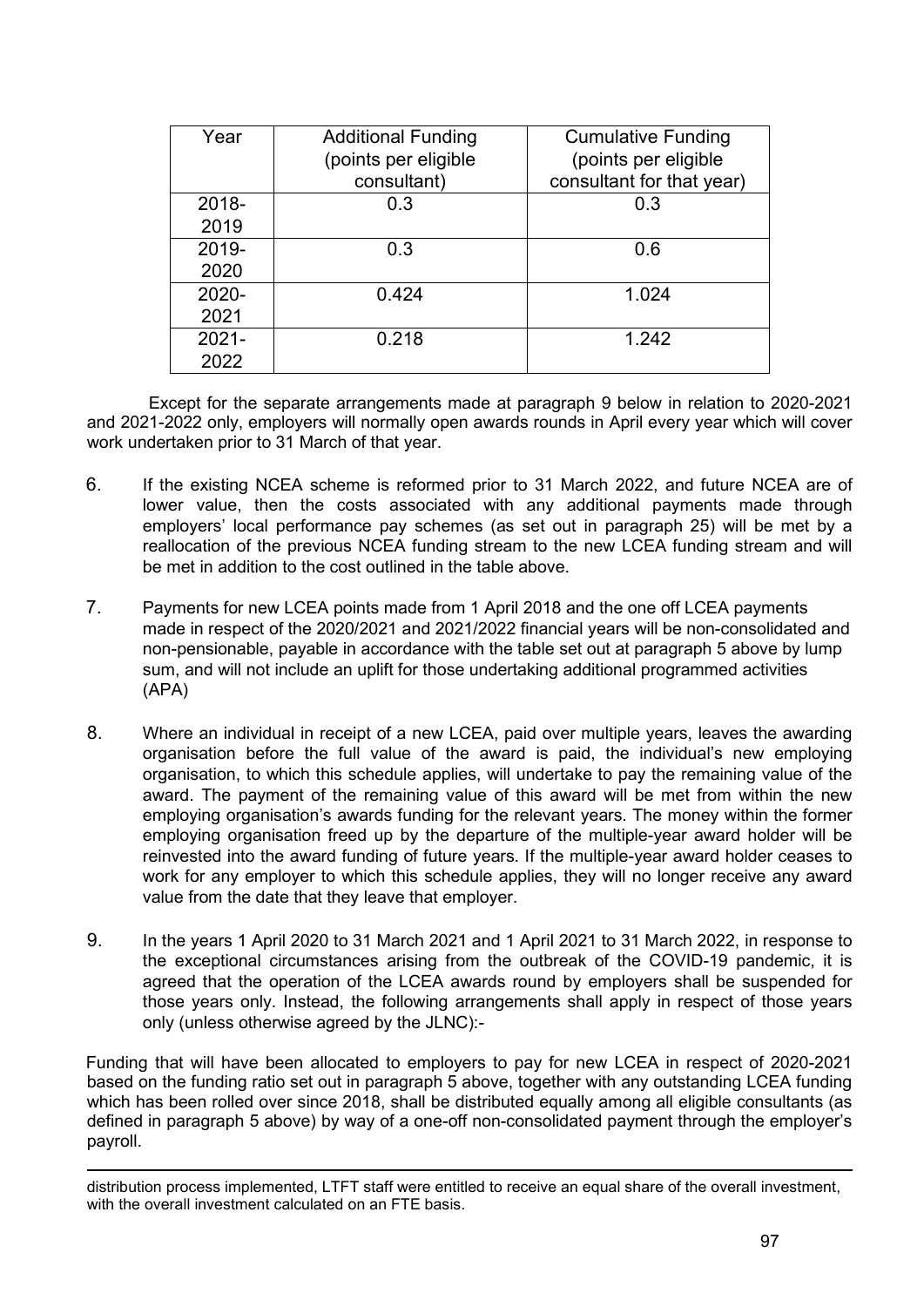For the 2021 round covering 1 April 2021 to 31 March 2022 and for this round only, this equal distribution shall include and be made in full to consultants on the 2003 TCS who have completed a minimum of 12 months of service and who:

- are part-time consultants (less than full time (LTFT))
- are not at work by reason of sickness, including sickness or self- isolation relating to the COVID-19 pandemic
- are absent on maternity, paternity, adoption or shared parental leave
- are clinical academics employed via an honorary contract (which incorporates the terms of the Consultant Contract 2003)
- work for multiple employers (these consultants will only be eligible for a single payment from their main substantive employer)
- are employed on a fixed term basis.

This equal distribution shall be made in the form of an annual one-off, non-consolidated payment payable in 2020-2021 and 2021-2022, which shall not be pensionable.

- 10. New local variations to the existing LCEA schemes may be introduced by agreement with the JLNC until 31 March 2022 except that up until 31 March 2022 the following provisions shall continue to apply and cannot be varied locally:
	- i. Any LCEA schemes must retain an internal appeals mechanism in line with existing processes or, where these do not exist, in line with the process set out in the amended 2012 ACCEA employer-based award guidance.
	- ii. A requirement that any individual who has been awarded an existing NCEA (i.e. bronze, silver, gold, or platinum award), and whose renewal application is unsuccessful, will revert to either a Level 7 or 8 existing LCEA or will not receive an award as determined by the following existing NCEA renewal scores.

| <b>Score</b> | <b>Outcome</b>                |  |
|--------------|-------------------------------|--|
| > 27         | <b>Revert to Level 8 LCEA</b> |  |
| 14-26        | Revert to Level 7 LCEA        |  |
| < 14         | Full loss of award payment    |  |

These Level 7 or 8 awards will be in the form of consolidated and pensionable existing LCEA. In circumstances where the individual's score is <14, the value of the award will cease to be paid. This reversion will apply to all consultants who are in receipt of existing NCEA awarded under the national scheme as it existed on 1 April 2018, including all those who are awarded an existing NCEA subsequently until such time as the scheme has been nationally reformed.

iii. The funding for such reversions from existing NCEA to existing LCEA in 2018-2019 will be funded from outside the 0.3 funding ratio for new LCEA applicable in respect of that year. For the years 2019-2020 to 2021-2022 the funding for such reversions will be funded from within the funding ratios for new LCEA and funding for one-off payments applicable in respect of those years as provided at paragraph 5 above.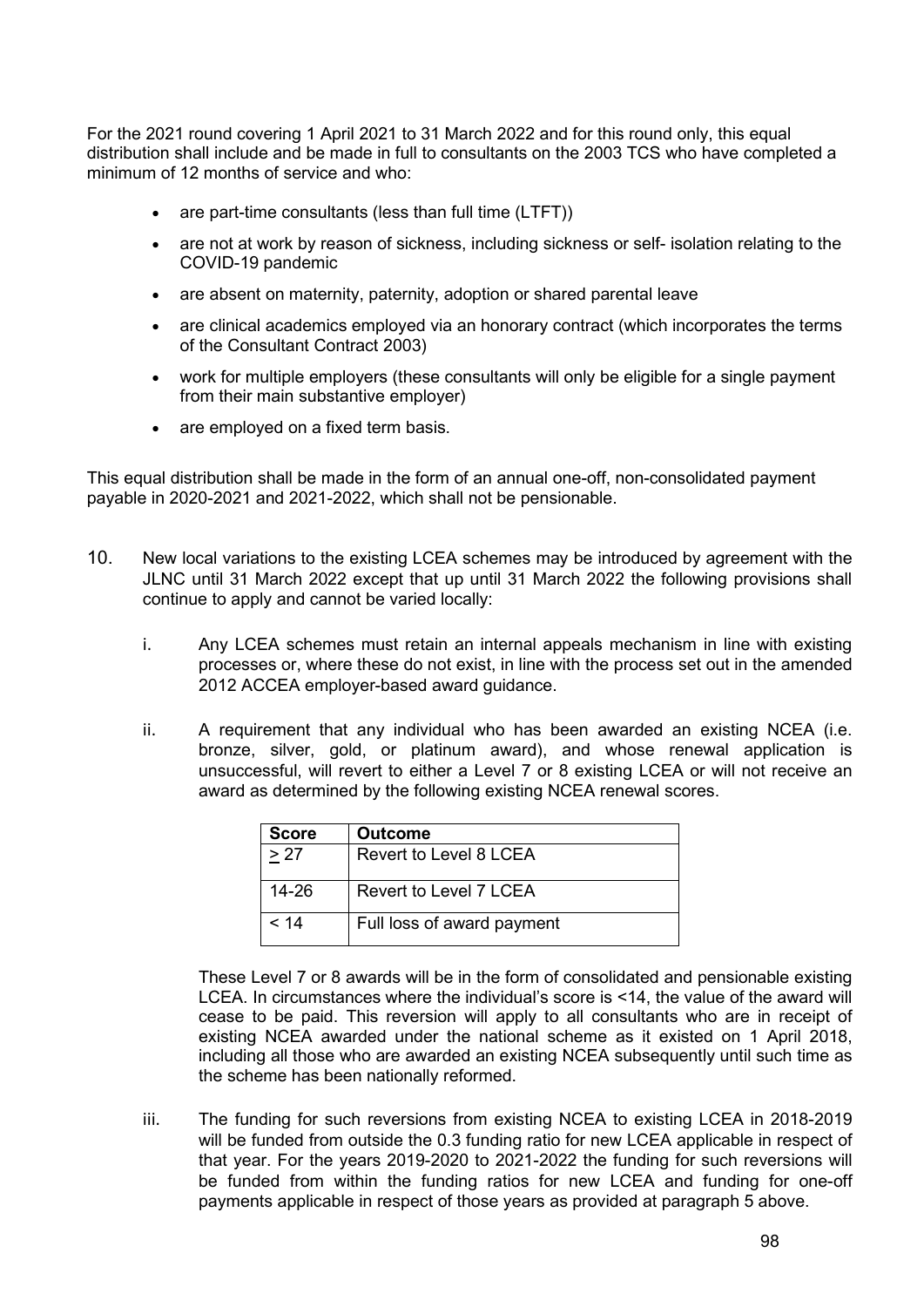- iv. Other than in exceptional circumstances, such as an extended period of ill health absence, if an existing NCEA holder does not submit a renewal application, there will be no reversion to LCEA and the value of the award will be lost.
- 11. Any LCEA scheme and any local variation must comply with the Equality Act 2010. To the extent that any terms are unlawfully discriminatory, and no corrective local variation to the LCEA scheme can be agreed with the JLNC within six months of the date at which the issue was raised with the JLNC that removes the discriminatory effect, the employer may modify the scheme or delete the term to the minimum extent necessary to remove such discriminatory effect. Any modification to or deletion of a provision or part-provision shall not affect the validity and enforceability of the rest of the LCEA scheme.

# **Arrangements from 1 April 2022**

- 12. The following arrangements will apply to existing LCEA, new LCEA, and future LCEA.
- 13. Local variations to any LCEA schemes or new performance pay schemes (for future LCEAs) may be introduced by the employer in consultation with the JLNC. However, the provisions in paragraphs 14 – 20 shall continue to apply and cannot be varied locally:
- 14. Any future LCEA scheme must include an appeals mechanism.
- 15. Future LCEA will be non-consolidated and non-pensionable and will be payable for a period of up to three years, paid annually by lump sum and will not include an uplift for those undertaking additional programmed activities.
- 16. The minimum amount invested and paid annually in future LCEA per eligible full time equivalent (FTE) consultant within each employing organisation will be no less than the level spent on existing LCEA in 2016/17 (circa £7900 per FTE not including employer National Insurance contributions)<sup>4</sup>. The minimum amount invested in future LCEA per eligible FTE will be published in the relevant pay circular. If the existing NCEA scheme is reformed and future NCEA are of a lower value, then the costs associated with any additional payments made through employers' local performance pay schemes (as set out in paragraph 24) will be met by reallocation of the previous NCEA funding stream to the future LCEA funding stream. These costs will be met in addition to the money spent on existing LCEA in 2016/17 (for example by increasing the circa £7.9k per FTE). Award values will be subject to uplift in line with recommendations made by the DDRB that are implemented by the DHSC. For these purposes 'eligible' will be defined as substantively employed consultants with at least one year's service (on 1 April of the award year) at consultant level who do not hold a NCEA or a distinction award. Spend on local performance pay from this sum will include monies expended on:
	- i. the continued payment of consolidated existing LCEA set out in paragraph 17
	- ii. Any new LCEA of greater than one year's duration that are paid beyond April 2022
	- iii. from 1 April 2022, costs associated with the reversion mechanism for existing and future NCEA holders set out in paragraph 10(ii)

<span id="page-98-0"></span><sup>&</sup>lt;sup>4</sup> The per FTE minimum will be based on eligible FTE and Local CEA Scheme spend as at 1 April 2016 using data derived from the Electronic Staff Record.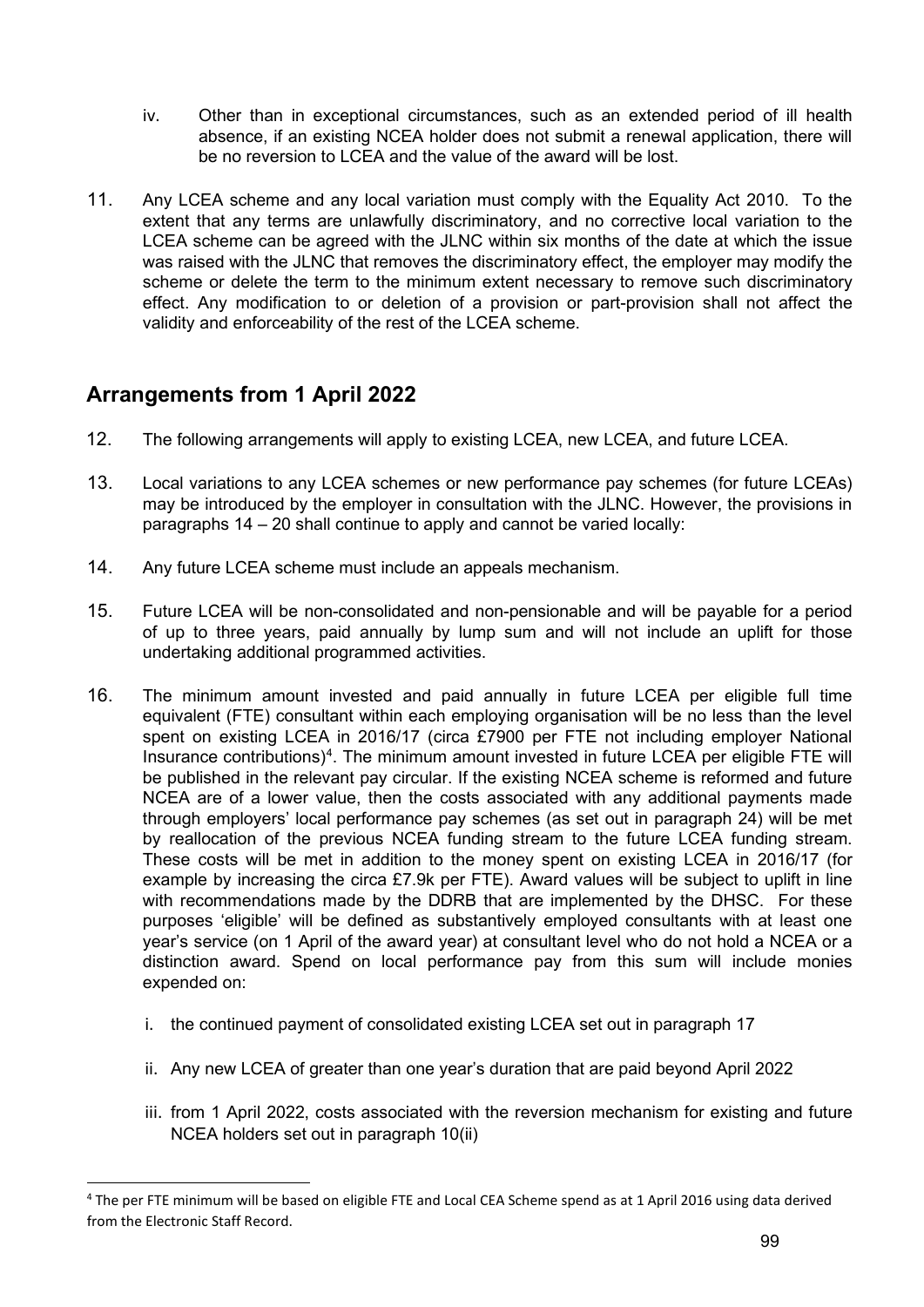iv. future LCEA.

- 17. Existing LCEA will be retained for existing LCEA award holders and these awards shall remain pensionable and consolidated but subject to the review process set out in paragraph 18. Existing LCEA holders will continue to receive uplifts when undertaking APA. Award values will be subject to uplift in line with recommendations made by the DDRB that are implemented by the DHSC. Where an individual in receipt of an existing LCEA moves to another employer to which this schedule applies and continues to work within the speciality for which the award was made, the award will continue to be paid by the new employer, subject to the provisions on change of circumstances as set out in the amended 2012 ACCEA guidance on employer-based awards. If the award holder ceases to work for any employer to which this schedule applies, they will no longer receive any award value from the date that they leave that employer.
- 18. Existing LCEA will be subject to a process of review, meeting the following key features.
	- i. For existing LCEA 1-8, the first review will take place five years after the date of the award of a consultant's last existing LCEA point (but no earlier than 1 April 2022).
	- ii. Existing LCEA will be reviewed by employer-based awards committees or their successor using the existing (i.e. pre- 1 April 2018) 10, 6, 2, 0 ratings and according to the preexisting (i.e. pre- 1 April 2018) five scoring domains (service delivery, service development, leadership and management, research and innovation, and teaching and training). The following scoring system will apply:

| <b>Score</b> | <b>Outcome</b>                                                                                |
|--------------|-----------------------------------------------------------------------------------------------|
| > 20         | Retain award(s) at current level and will not be reviewed again for five<br>years.            |
| $16 - 19$    | Retain award(s) at current level and will not be reviewed again for three<br>years.           |
| $11 - 15$    | Lose one LCEA point (and its associated cash value) and reviewed again<br>after three years.  |
| $\leq 10$    | Lose two LCEA points (and their associated cash value) and reviewed<br>again after two years. |

- iii. The duration of any review period will exclude time taken for maternity/paternity/adoption leave or an extended period of absence such as ill-health absence, subject to the arrangements outlined in the amended 2012 ACCEA employer-based award guidance.
- 19. Level 9 existing LCEA will continue to be subject to existing renewal arrangements. For 2020- 2021 and 2021-2022 only, no reviews will take place during those years and the reviews will be postponed until after 1 April 2022. Level 9 existing LCEA will be subject to the same scoring mechanism as all other existing LCEA, set out in paragraph 18.
- 20. Reversion to existing LCEA for existing NCEA holders who are unsuccessful in their applications for renewal, as set out in paragraph 10(ii) above, will continue to apply. Existing NCEA holders who have reverted to an existing LCEA will have these awards reviewed three years after the date of the reversion, but no earlier than April 2022. Following their reversion to an existing LCEA, the scoring system set out in paragraph 18 will apply.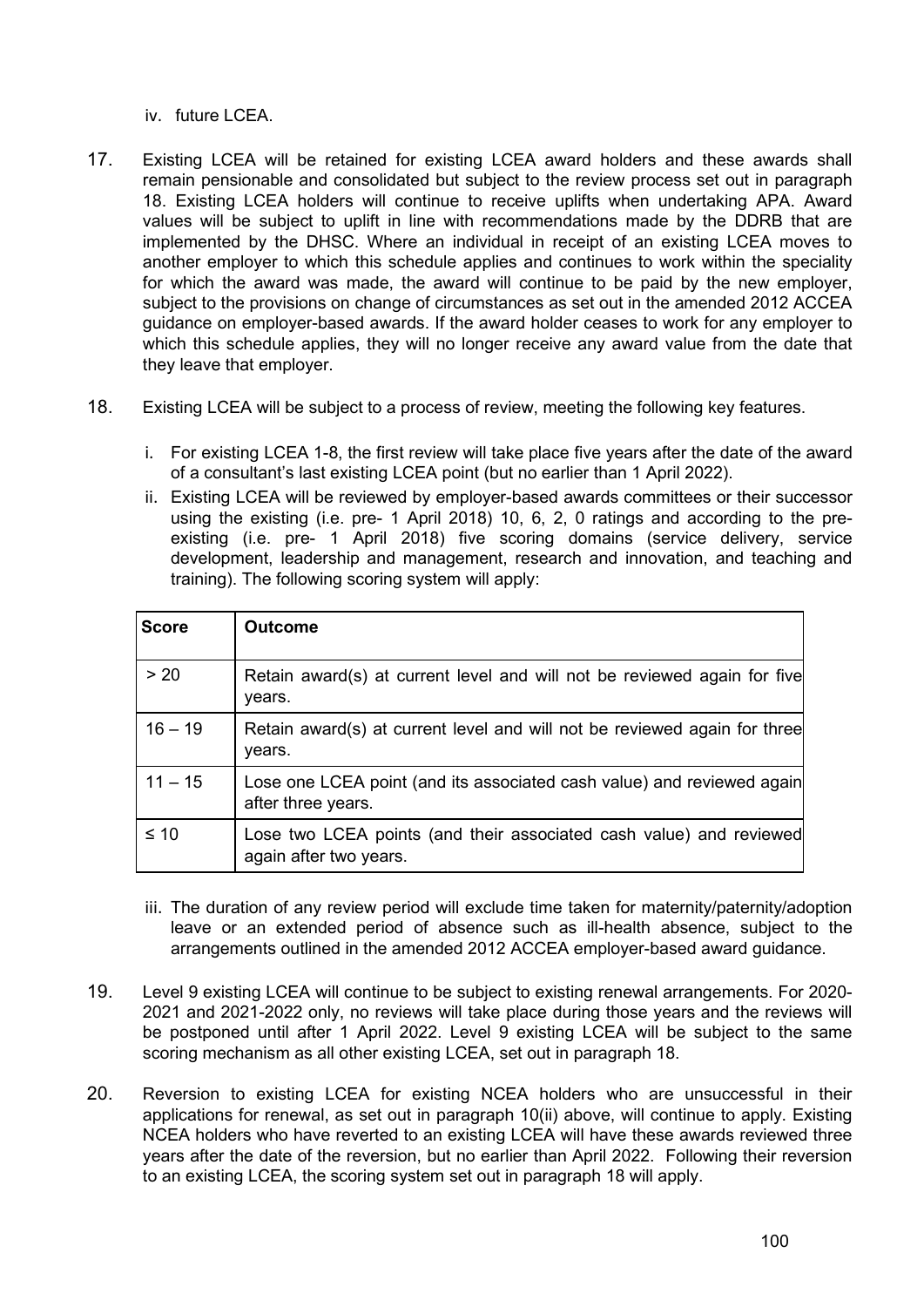# **National clinical excellence awards (NCEA)**

The provisions below apply solely to the existing NCEA scheme and any future NCEA scheme in England.

- 21. Consultants will continue to have access to a national reward scheme that recognises excellence at a national or regional level.
- 22. Apart from the arrangements set out in paragraphs 23, 24, 25 and 26 below, the Secretary of State for Health and Social Care and the DHSC will have the right, after engaging in consultation, to introduce amendments and changes to the existing NCEA scheme from and after 1 April 2021.
- 23. Consultants who hold an existing NCEA at any date up to 31 March 2022 will retain their existing NCEA and the associated payment will be consolidated and pensionable, subject to the 2018 ACCEA review processes and paragraph 24 below.

Arrangements under a future NCEA scheme:

- 24. Until the NCEA scheme is reformed, the provisions set out in paragraph 10(ii) will apply to consultants who are unsuccessful in their existing NCEA renewal application.
- 25. The following arrangements will apply to consultants who hold existing NCEA and submit their first renewal application or application for a future NCEA under a future NCEA scheme.

For unsuccessful applicants.

- i. if their existing NCEA is due for renewal and their application has been unsuccessful, the consultant will revert to a local CEA in line with a reversion process equivalent to that outlined in 10(ii)
- ii. if their existing NCEA is not due for renewal but the consultant has submitted an application for a future NCEA which has been unsuccessful, they retain their existing NCEA until the next renewal is due or it lapses.

For successful applicants:

- iii. if a future NCEA Scheme is introduced after 31 March 2022 with lower value awards than those currently paid under the existing NCEA scheme, the following principles will also apply to those with existing NCEAs.
	- i A consultant who successfully receives an award under the future NCEA scheme for an equivalent or higher level of performance but attracting a lower value of award will receive an additional payment so that they are paid no less overall than the cash value of their existing NCEA.
	- ii A consultant who receives an award under the future NCEA scheme for a lower level of performance will receive an additional payment so that they are paid no less overall than the cash value of the equivalent lower award in the existing NCEA scheme.
	- iii If the additional payment provided for by paragraph  $24(c)(i)$  or (ii) above is made through an employers' local performance pay scheme,